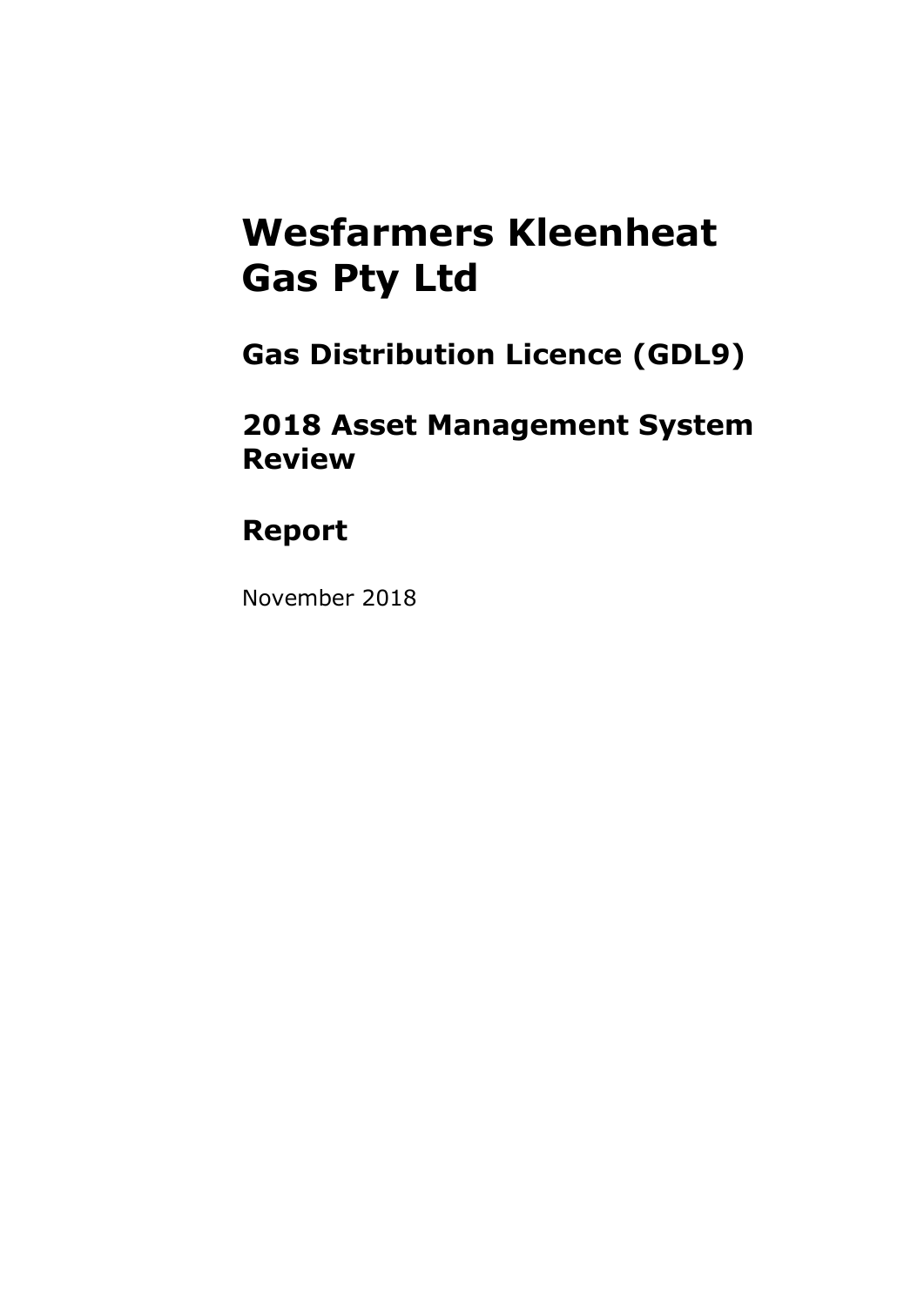# Deloitte.

Deloitte Risk Advisory Pty Ltd ACN 611 748 184 Brookfield Place, Tower 2 123 St Georges Terrace Perth, WA, 6000 Australia

Phone: +61 8 9365 7000 www.deloitte.com.au

Mr Clay Roberts Reticulation and Standards Manager Wesfarmers Kleenheat Gas Pty Ltd Building 161, Murdoch University Murdoch, WA 6150

6 November 2018

Dear Clay

#### **Wesfarmers Kleenheat Gas Pty Ltd – 2018 Asset Management System (AMS) review report**

We have completed the Gas Distribution Licence AMS review for Wesfarmers Kleenheat Gas Pty Ltd for the period 1 June 2016 to 31 May 2018 and are pleased to submit our report to you.

I confirm that this report is an accurate presentation of the findings and conclusions from our review procedures.

If you have any questions or wish to discuss anything raised in the report, please contact Andrew Baldwin on 0414 924 346 or me on 0414 565 019.

Yours sincerely

**Hendri Mentz** Partner Deloitte Risk Advisory Pty Ltd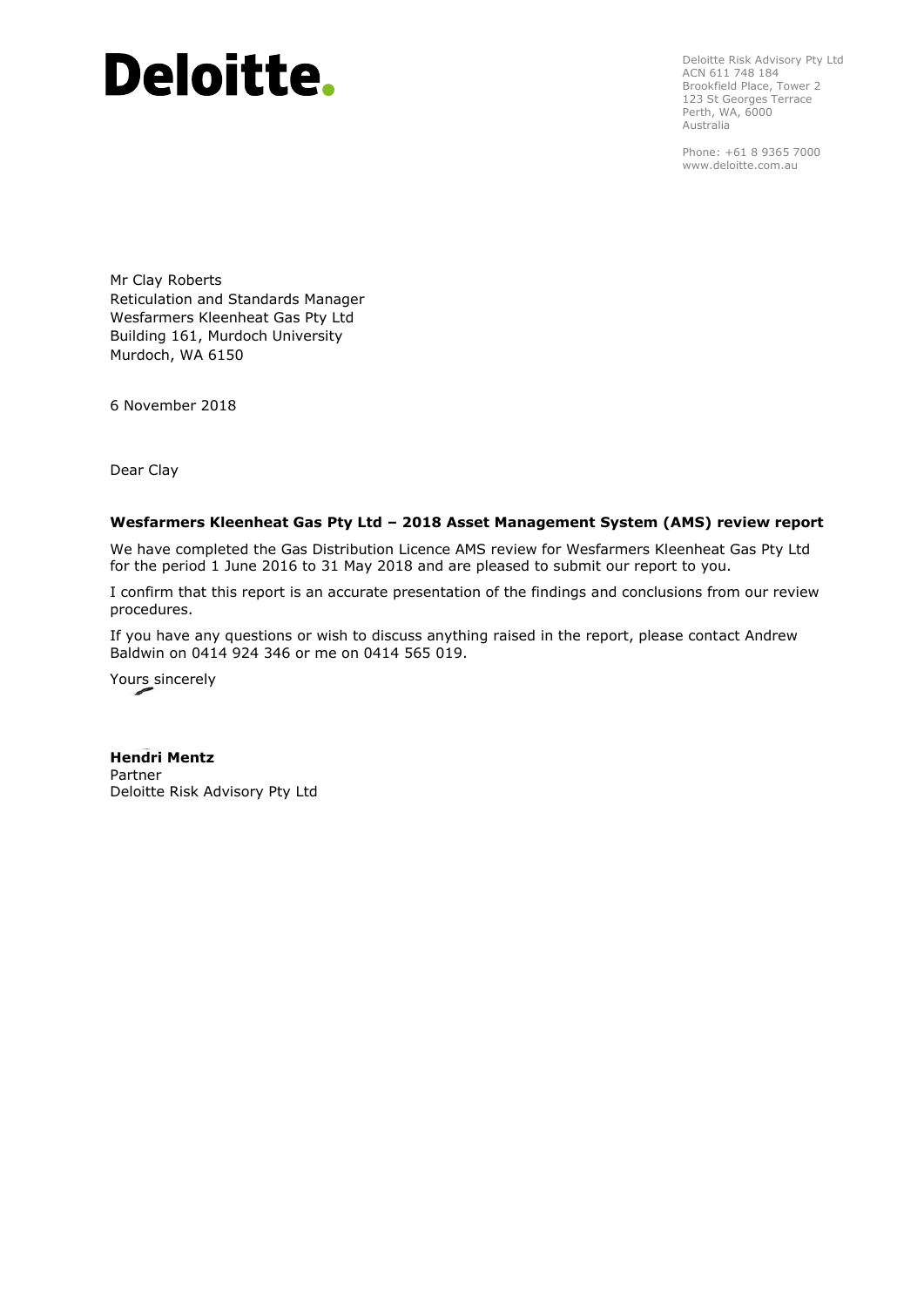### Contents

| $\mathbf{1}$ | Independent assurance practitioner's report         | 4  |  |
|--------------|-----------------------------------------------------|----|--|
| 2            | Executive summary                                   | 6  |  |
| 3            | Summary of ratings                                  | 17 |  |
| 4            | Detailed findings, recommendations and action plans | 21 |  |
| 5            | Follow-up of previous review action plans           | 47 |  |
|              | Appendix A: Review plan<br>51                       |    |  |
|              | Appendix B: References<br>52                        |    |  |
|              | Appendix C: Post Review Implementation Plan<br>54   |    |  |

Deloitte refers to one or more of Deloitte Touche Tohmatsu Limited, a UK private company limited by guarantee, and its network of member firms, each of which is a legally separate and independent entity (and in Australia this is the partnership of Deloitte Touche Tohmatsu).

The entity named herein is a legally separate and independent entity. In providing this document, the author only acts in the named capacity and does not act in any other capacity. Nothing in this document, nor any related attachments or communications or services, have any capacity to bind any other entity under the 'Deloitte' network of member firms (including those operating in Australia).

Liability limited by a scheme approved under Professional Standards Legislation.

© 2018 Deloitte Risk Advisory Pty Ltd.

Member of Deloitte Touche Tohmatsu Limited.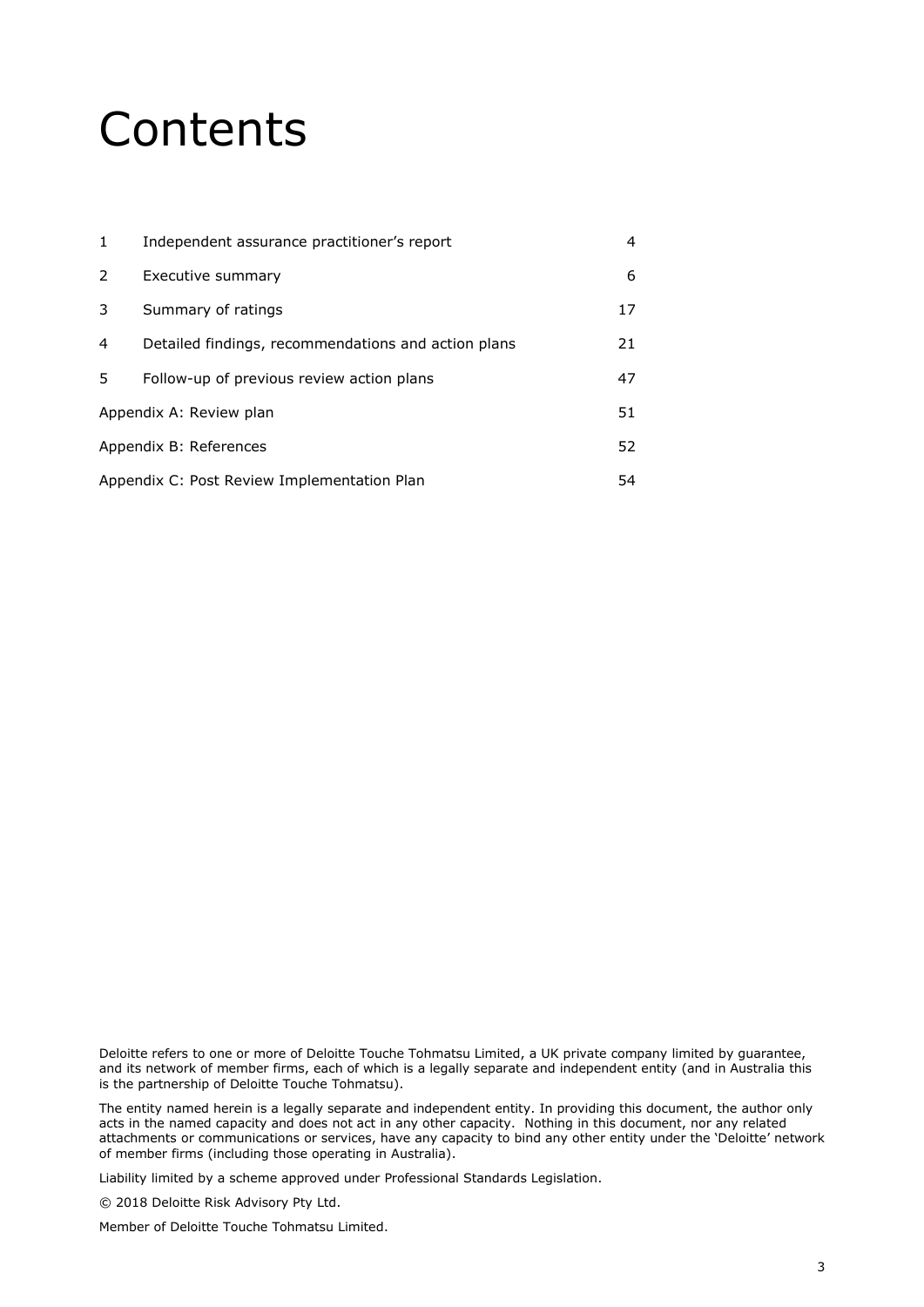### 1 Independent assurance practitioner's report

We have undertaken a limited assurance engagement on the effectiveness of Wesfarmers Kleenheat Gas Pty Ltd's (**Kleenheat**) Asset Management System (**AMS**), relating to its Gas Distribution Licence No. 9 (GDL9) (the **Licence**) for the period 1 June 2016 to 31 May 2018 (**review period**).

Based on the procedures we have performed and the evidence we have obtained, nothing has come to our attention that causes us to believe that Kleenheat has not established and maintained, in all material respects, an effective AMS for assets subject to the Licence, as measured by the effectiveness criteria in the April 2014 issue of the *Audit and Review Guidelines: Electricity and Gas Licences* issued by the ERA (the **Guidelines**) and the systems have not operated effectively for the review period.

Table 3 of this report provides the effectiveness ratings for each of the 12 key processes in the asset management life-cycle assessed by this engagement. For those aspects of Kleenheat's AMS that were assessed as having a minor opportunity for improvement, relevant observations, recommendations and action plans are summarised at section 2.5 of this report and detailed at section 4 of this report.

We conducted our engagement in accordance with Standard on Assurance Engagements ASAE 3500 *Performance Engagements* issued by the Auditing and Assurance Standards Board.

We believe that the evidence we have obtained is sufficient and appropriate to provide a basis for our conclusion.

#### **Kleenheat's responsibility for the AMS**

Kleenheat is responsible for ensuring that it has:

- Complied in all material respects with the requirements of the Licence as specified by the Guidelines
- Established and maintained an effective asset management system for assets subject to the Licence, as measured by the effectiveness criteria in the Guidelines.

#### **Assurance practitioner's independence and quality control**

We have complied with the independence and other relevant ethical requirements relating to assurance engagements, which are founded on fundamental principles of integrity, objectivity, professional competence and due care, confidentiality and professional behaviour.

The firm applies Auditing Standard ASQC 1 *Quality Control for Firms that Perform Audits and Reviews of Financial Reports and Other Financial Information, and Other Assurance Engagements,* and accordingly maintains a comprehensive system of quality control including documented policies and procedures regarding compliance with ethical requirements, professional standards and applicable legal and regulatory requirements.

#### **Assurance practitioner's responsibilities**

Our responsibility is to express a limited assurance conclusion on Kleenheat's AMS for assets subject to the Licence, based on the procedures we have performed and the evidence we have obtained. We conducted our limited assurance engagement in accordance with Australian Standard on Assurance Engagements ASAE 3500 *Performance Engagements,* issued by the Australian Auditing and Assurance Standards Board, in order to express a conclusion whether, based on the procedures performed and the evidence obtained, anything has come to our attention that causes us to believe that Kleenheat's AMS for assets subject to the Licence, have not been established and maintained, in all material respects, in accordance with the Licence as measured by the effectiveness criteria in the Guidelines. That standard requires that we plan and perform this engagement to obtain limited assurance about whether the AMS for assets subject to the Licence is materially effective.

A limited assurance engagement in accordance with ASAE 3500 involves identifying areas where the AMS for assets subject to the Licence is likely to be materially ineffective, addressing the areas identified and considering the process used to prepare the AMS for assets subject to the Licence. A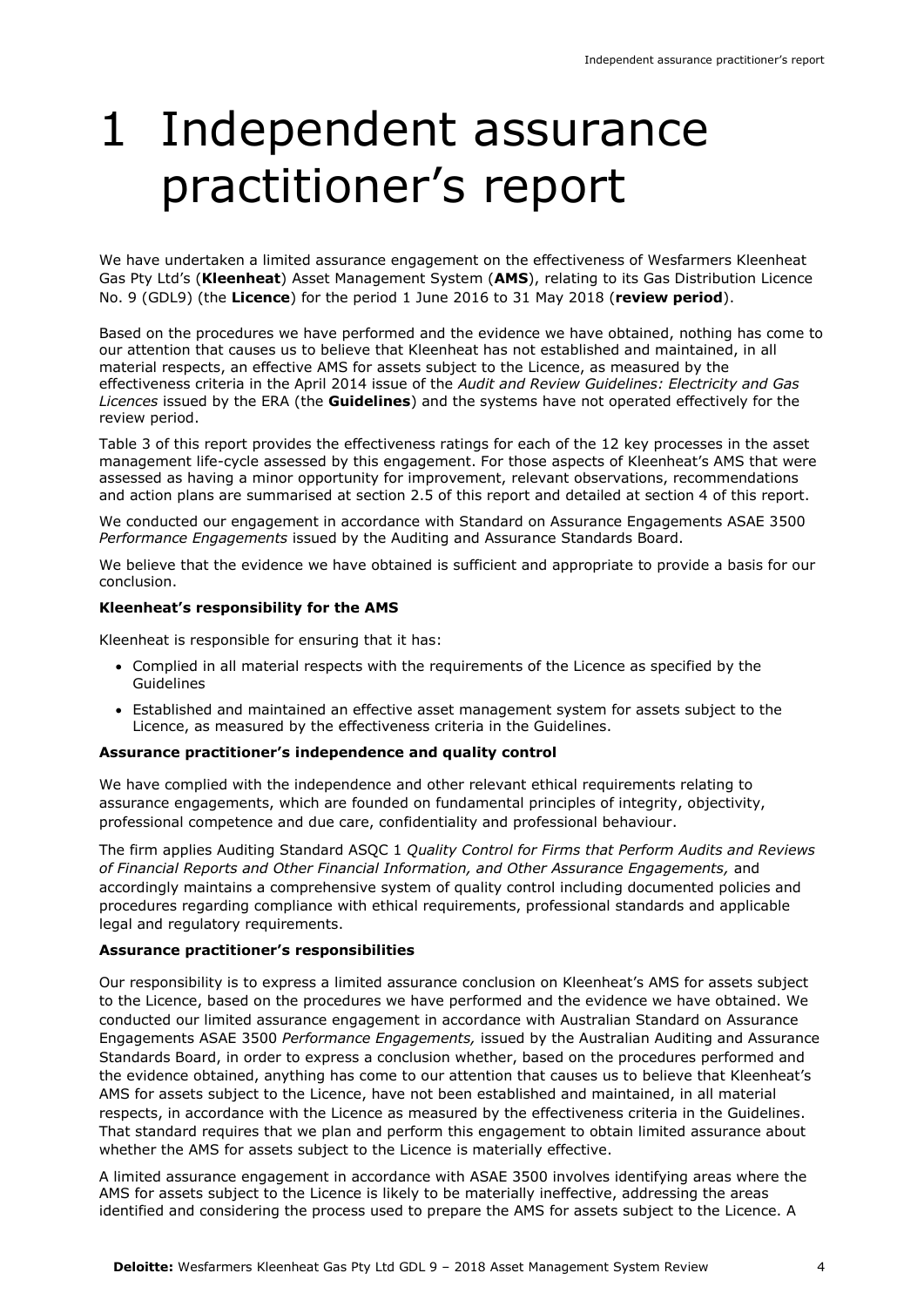limited assurance engagement is substantially less in scope than a reasonable assurance engagement in relation to both the risk assessment procedures, including an understanding of internal control, and the procedures performed in response to the assessed risks.

#### **Procedures performed**

The procedures we performed were based on our professional judgement and consisted primarily of:

- Utilising the Guidelines as a guide for development of a risk assessment, which involved discussions with key staff and review of documents to perform a preliminary controls assessment
- Development of a Review Plan for approval by the ERA and an associated work program
- Interviews with and representations from relevant Kleenheat staff to gain an understanding of the development and maintenance of policies and procedural type documentation (a full list of staff engaged has been provided at **Appendix B**)
- Examination of documented policies and procedures for key functional requirements and consideration of their relevance to Kleenheat's AMS requirements and standards
- Physical visits to operations in Albany and Margaret River
- Consideration of reports and references evidencing activity
- Consideration of activities performed by the Kleenheat that relate to operation of the assets.

The procedures performed in a limited assurance engagement vary in nature and timing from, and are less in extent than for, a reasonable assurance engagement. Consequently, the level of assurance obtained in a limited assurance engagement is substantially lower than the assurance that would have been obtained had we performed a reasonable assurance engagement. Accordingly, we do not express a reasonable assurance opinion on the effectiveness of Kleenheat's AMS for assets subject to the Licence, in all material respects, in accordance with the Licence as measured by the effectiveness criteria in the Guidelines.

#### **Inherent Limitations**

Because of the inherent limitations of an assurance engagement, together with the internal control structure, it is possible that fraud, error or non-compliance with compliance requirements may occur and not be detected.

A limited assurance engagement relating to the period from 1 June 2016 to 31 May 2018 does not provide assurance on whether the effectiveness of Kleenheat's AMS for assets subject to the Licence will continue in the future.

#### **Restricted use**

This report has been prepared for use by Kleenheat for the purpose of satisfying its obligation under Section 11Y of the Energy Coordination Act 1994. We disclaim any assumption of responsibility for any reliance on this report to any person other than Kleenheat, or for any other purpose other than that for which it was prepared. We understand that a copy of the report will be provided to the ERA for the purpose of reporting on the effectiveness of Kleenheat's AMS. We agree that a copy of this report will be given to the ERA in connection with this purpose, however we accept no responsibility to the ERA or to anyone who is provided with or obtains a copy of our report.

DELOITTE RISK ADVISORY PTY LTD

**Hendri Mentz** Partner 6 November 2018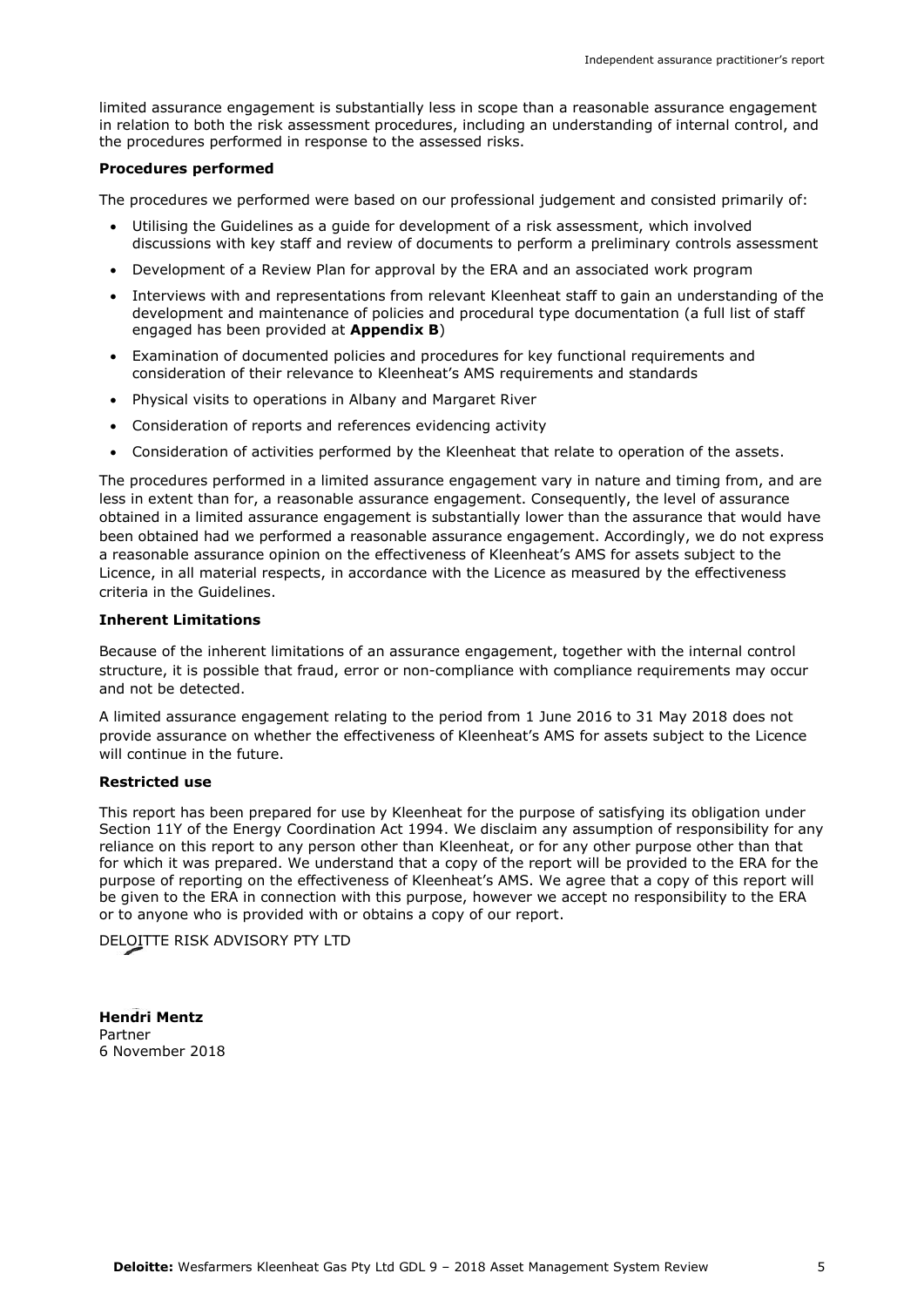### 2 Executive summary

#### **2.1 Introduction and background**

The Economic Regulation Authority (the **ERA**) has under the provisions of the Energy Coordination Act 1994 (the **Act**), issued to Wesfarmers Kleenheat Gas Pty Ltd (**Kleenheat**) the Gas Distribution Licence No.9 (GDL9) (the **Licence**).

Section 11Y of the Act requires Kleenheat to provide to the ERA an Asset Management System (**AMS**) review (the **review**) conducted by an independent expert acceptable to the ERA not less than once in every 24 month period (or any longer period that the ERA allows). The ERA set the period to be covered by the review as 1 June 2016 to 31 May 2018 (**review period**).

At the request of Kleenheat, Deloitte Risk Advisory Pty Ltd (**Deloitte**) has undertaken a limited assurance review of Kleenheat's AMS.

The review has been conducted in accordance with the April 2014 issue of the *Audit and Review Guidelines: Electricity and Gas Licences* (the **Guidelines**), which set out 12 key processes in the asset management life-cycle. The limited assurance review was undertaken in order to state whether, based on the procedures we have performed and the evidence we have obtained, anything has come to our attention to indicate that Kleenheat has not established and maintained, in all material respects, an effective AMS for assets subject to the Licence, as measured by the effectiveness criteria in the Guidelines and that the systems have not operated effectively for the review period.

#### **2.2 Findings**

In considering Kleenheat's internal control procedures, structure and environment, its compliance arrangements and its information systems specifically relevant to those effectiveness criteria subject to review and with a focus on its distribution activity, we observed that Kleenheat:

- Has continued to develop and strengthen its AMS, through the following initiatives:
	- o Development of the *Retic, Gas Network Asset Management Plan* (**AMP**) which has provided an overview of the reticulated gas assets within Kleenheat's gas distribution system. The AMP outlines the description of operations and assets, service levels, demand and forecast drivers, lifecycle management plan and improvement plan
	- $\circ$  Revision and updates of the safety case and the associated risk assessment for the renewal process which has to be submitted to and approved by Building and Energy once every five years. This renewal process included a review of all elements of the safety case including all risk treatments and supporting documentation (policies, procedures and training) supporting the relevant Tier 1 reticulated gas network assets
	- o Commencement of the following projects aimed at improving the performance of Kleenheat's Tier 1 reticulated gas assets covered under the Licence:
		- Upgrade of the Rapid's Landing tank to meet the projected network demand
		- Upgrade of the Rapid's Landing and Oyster Harbour pressure regulating equipment to enable continuous LPG supply to the network whilst one regulator is isolated for maintenance, and to enable improvements in unaccounted gas calculations
		- Planning for acquisition of network survey equipment to enable Kleenheat to accurately locate underground valves and welded/mechanical joints during leak surveys.
- Actioned all recommendations made during the 2016 AMS Review.

This review assessed that, of the 56 elements of Kleenheat's AMS:

- For the asset management process and policy definition adequacy ratings:
	- o 37 are rated as "Adequately defined"
	- o 15 are rated as "Requires some improvement"
	- o Four are not rated.
- For the asset management performance ratings: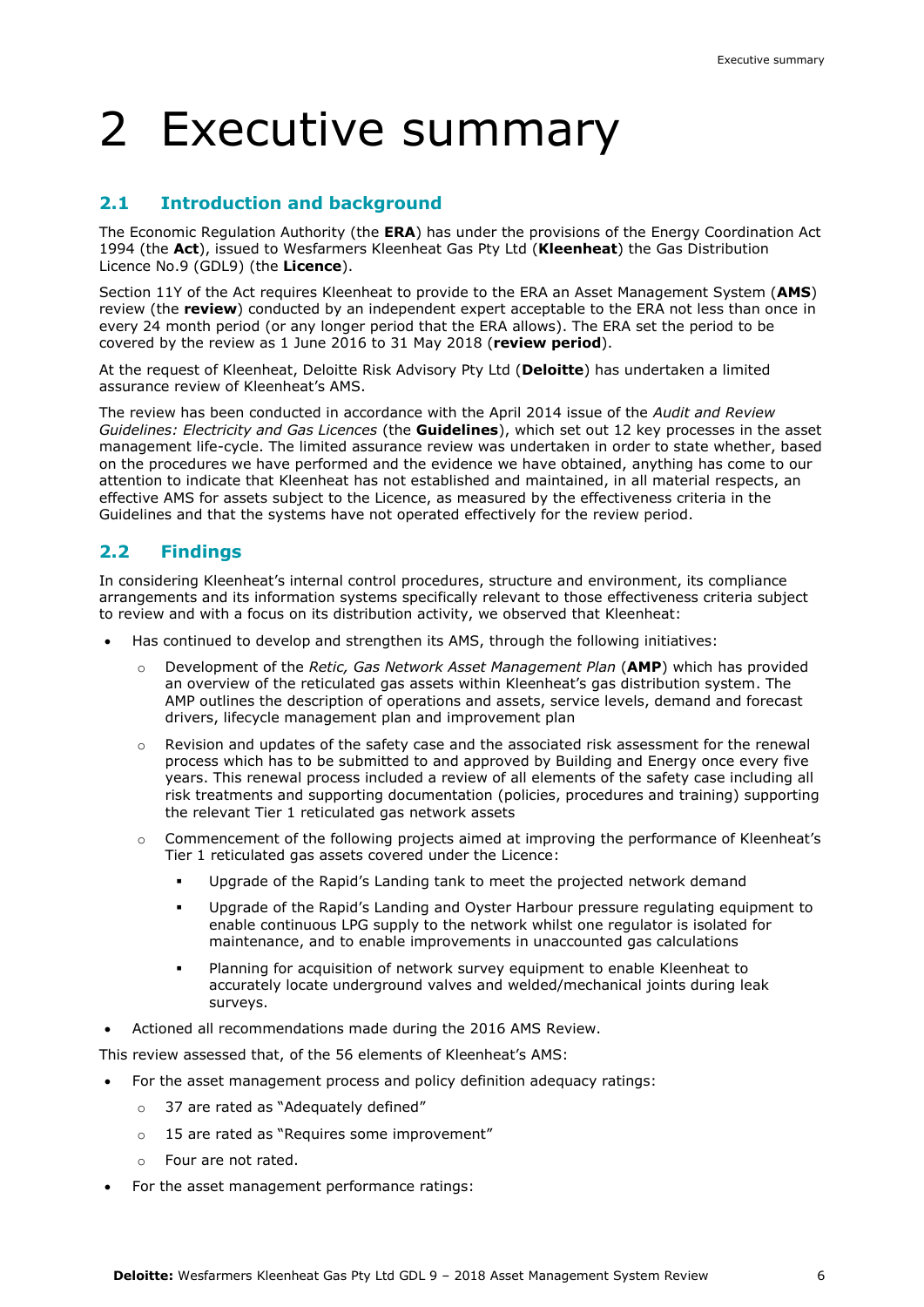- o 36 are rated as "Performing effectively"
- o 15 are rated as "Opportunity for improvement"
- o One is rated as "Corrective action required"
- o Four are not rated.
- There are a total of 10 opportunities for improvement where further action is recommended.

Specific assessments for each criterion are summarised at **Table 3** in section 3 "Summary of ratings" of this report.

Detailed findings, including relevant observations, recommendations and action plans are located in section 4 "Detailed findings, recommendations and action plans" of this report.

#### **2.3 Asset portfolio**

Kleenheat operates four Tier 1 reticulated distribution networks in Western Australia that supply commercial and residential estates under the Licence. One reticulated distribution network is in Albany (Oyster Harbour/Bayonet Head), one in Leinster and two in Margaret River (Rapids Landing and Riverslea). The four Tier 1 reticulated distribution networks distribute approximately 395 tonnes of LPG per annum.

The Albany and Margaret River networks are comprised of a bulk LPG tank (for each network) that dispenses vaporised LPG into an underground network of pipes to each customer. As at 31 May 2018, a total of 764 gas meters were connected within these networks to facilitate meter readings for billing purposes.

The Leinster network is comprised of two bulk LPG tanks connected to an underground network of pipes that supplies vaporised LPG to commercial buildings and residences. Kleenheat uses a bulk supply agreement with a commercial client for billing based on delivered tonnage. Note that meters installed on this network are not used for billing purposes.

#### **2.4 Subsequent event**

In June 2018, subsequent to the review period, an incident occurred on Kleenheat's Leinster gas distribution network. The incident involved damage to a gas line during excavation works carried out by third party contractors who were searching for a water pipe leak. The damage to the gas line interrupted the supply and distribution of gas to the Leinster network, which Kleenheat responded to and restored within the required timeframes. A Final Incident Report including eight key learning points was prepared and submitted to Building and Energy on 20 July 2018. Building and Energy had responded to the Final Incident Report on 7 August 2018 issuing three inspector's orders with key resolution milestones and due dates.

After considering the details of the incident and Kleenheat's Final Incident Report, we determined that while the root causes of the incident do not directly relate to our assessment of effectiveness of Kleenheat's AMS, learnings detailed in the Final Incident Report are consistent with our review's findings and identified opportunities for improvement in relation to the clarity of procedures, and staff and contractor training relating to contractors' involvement in emergency response activities.

#### **2.5 Kleenheat's response to previous review recommendations**

This review considered Kleenheat's progress in completing the action plans detailed in the 2016 AMS report.

Based on our examination of relevant documents, discussion with staff and consideration of the results of this review's testing against the criteria, we determined that all 12 action plans were fully completed during this review period.

Refer to section 5 of this report for further detail.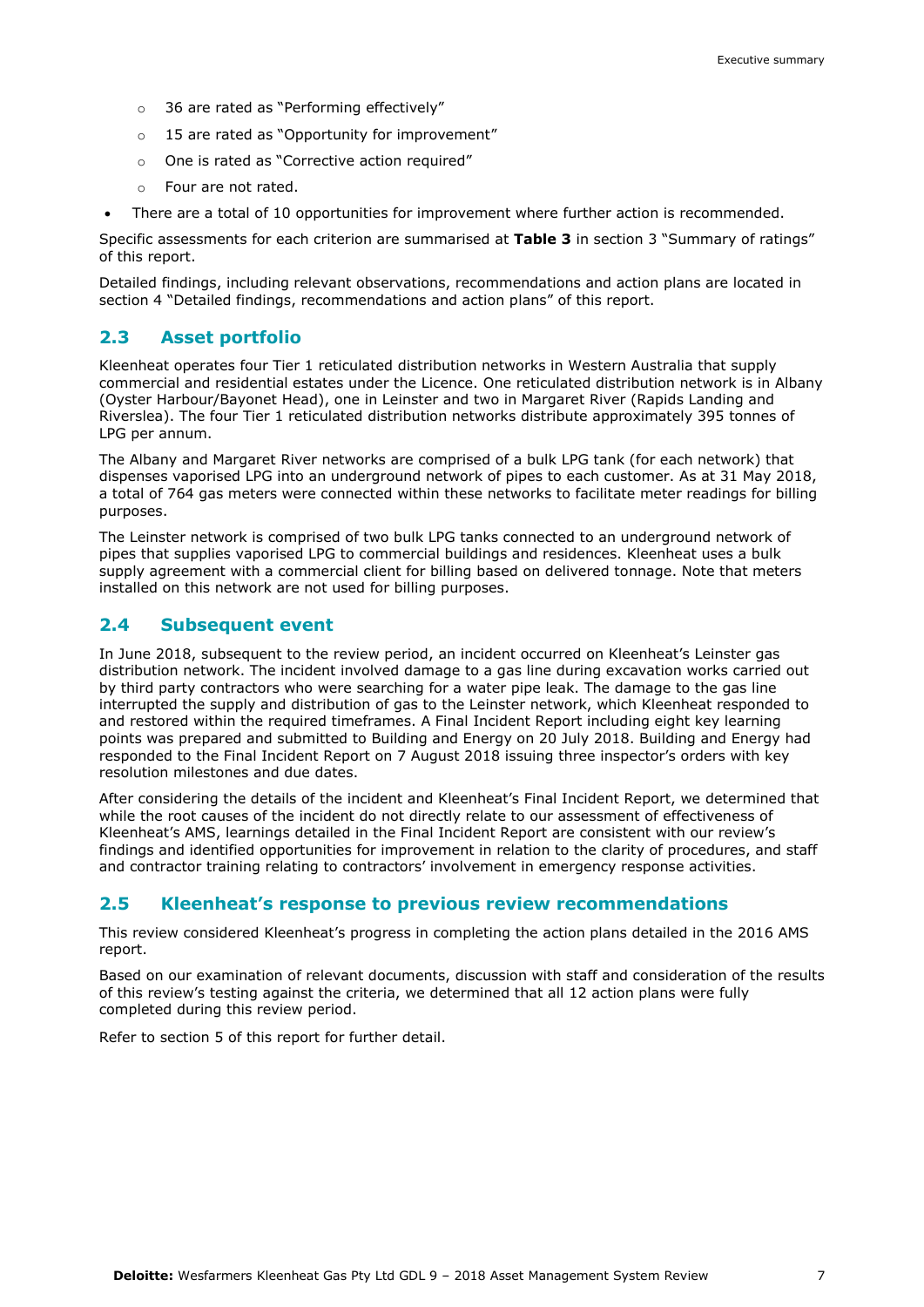#### **2.6 Recommendations and action plans**

| <b>AMS Key Process and</b><br><b>Effectiveness Criteria</b>                                                                                                                                                                                                                                                                                                                                                                                                         | <b>Adequacy rating</b>                                                                                        | <b>Issue 1/2018</b>                                                                                                                                                                                                                                                                                                                                                                                                                                                                                                                                                                                                                                                                                                                                                                                                                                                                                                                                                                                                                                                                                                                                                                                                                                                                                                                                                                                    |
|---------------------------------------------------------------------------------------------------------------------------------------------------------------------------------------------------------------------------------------------------------------------------------------------------------------------------------------------------------------------------------------------------------------------------------------------------------------------|---------------------------------------------------------------------------------------------------------------|--------------------------------------------------------------------------------------------------------------------------------------------------------------------------------------------------------------------------------------------------------------------------------------------------------------------------------------------------------------------------------------------------------------------------------------------------------------------------------------------------------------------------------------------------------------------------------------------------------------------------------------------------------------------------------------------------------------------------------------------------------------------------------------------------------------------------------------------------------------------------------------------------------------------------------------------------------------------------------------------------------------------------------------------------------------------------------------------------------------------------------------------------------------------------------------------------------------------------------------------------------------------------------------------------------------------------------------------------------------------------------------------------------|
| <b>Asset planning</b><br>1(a) Asset Management Plan<br>covers key requirements<br>1(i) Plans are regularly<br>reviewed and updated<br><b>Environmental analysis</b><br>4(c) Compliance with statutory<br>and regulatory requirements<br><b>Review of AMS</b><br>12(a) A review process is in<br>place to ensure that the AMP<br>and the AMS described therein<br>are kept current<br>12(b) Independent reviews<br>(e.g. internal audit) are<br>performed of the AMS | <b>Requires some</b><br>improvement (B)<br><b>Performance</b><br>rating<br>Opportunity for<br>improvement (2) | Although Kleenheat's AMP (last revised 15<br>September 2017) provides some direction on<br>Kleenheat's asset management framework and<br>practices, including an overview of the major<br>elements of the reticulated gas assets within<br>Kleenheat's gas distribution system:<br>Kleenheat has recognised the need for its<br>$\bullet$<br>AMP to be further expanded and<br>restructured to accommodate all elements of<br>an effective AMP, tailored to Kleenheat's<br>purposes and commensurate with the<br>relative size and simplicity of Kleenheat's<br>Tier 1 network assets. Where appropriate,<br>clear reference should be made to the role of<br>the Distribution Network Safety Management<br>System and related Safety Case in<br>describing and managing the distribution<br>network assets<br>The AMP does not clearly reference the<br>$\bullet$<br>statutory and regulatory requirements<br>relevant to its distribution network assets<br>(note that those requirements are<br>referenced in Kleenheat's current Safety<br>Case)<br>Regular annual reviews to update the AMP<br>$\bullet$<br>were not in place during the review period<br>The current AMP does not define how other<br>$\bullet$<br>independent reviews in key areas that are<br>not included in the Safety Case will assist<br>Kleenheat in ensuring the effectiveness and<br>continuous improvement of its AMS. |
| <b>Recommendation 1/2018</b><br>Commensurate with the relative size and<br>simplicity of its network assets, Kleenheat expand<br>and restructure the AMP to accommodate the<br>items raised in the findings above and throughout<br>this report. Ideally the AMP would reference<br>Kleenheat's systems, processes and procedures in<br>place to manage each of the 12 key components<br>of the asset management lifecycle.                                         |                                                                                                               | <b>Action Plan 1/2018</b><br>Kleenheat will implement this recommendation.<br><b>Responsible Person</b><br>Reticulation and Standards Manager<br><b>Target Date</b><br>September 2019                                                                                                                                                                                                                                                                                                                                                                                                                                                                                                                                                                                                                                                                                                                                                                                                                                                                                                                                                                                                                                                                                                                                                                                                                  |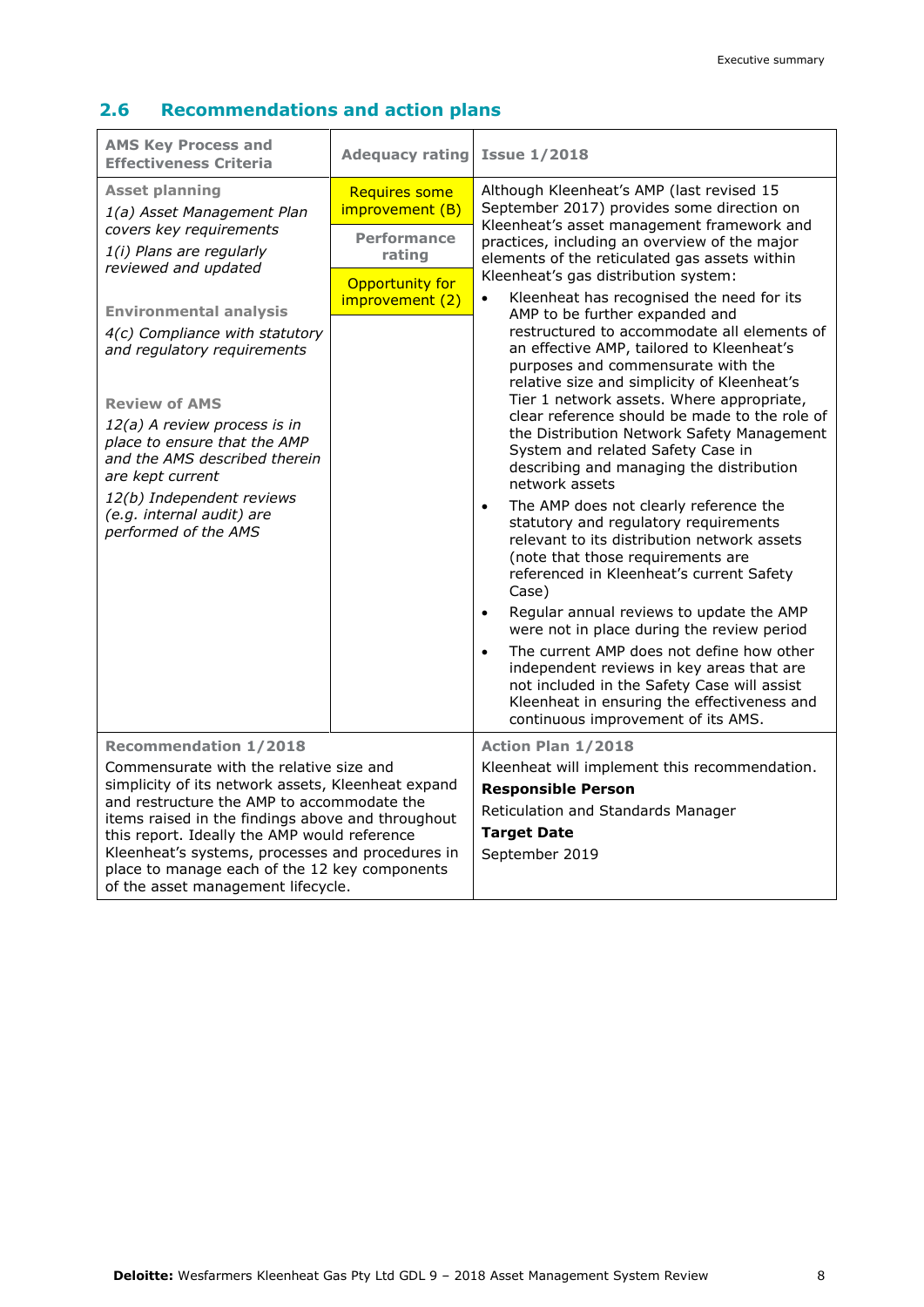| <b>AMS Key Process and</b><br><b>Effectiveness Criteria</b>                                 | Adequacy rating Issue 2/2018      |                                                                                                                           |
|---------------------------------------------------------------------------------------------|-----------------------------------|---------------------------------------------------------------------------------------------------------------------------|
| <b>Environmental analysis</b>                                                               | <b>Requires some</b>              | Although Kleenheat has developed                                                                                          |
| 4(b) Performance standards                                                                  | improvement (B)                   | performance measures for its distribution                                                                                 |
| (availability of service,<br>capacity, continuity,                                          | Performance                       | network assets including the effectiveness of<br>distribution control standards, system                                   |
| emergency response, etc.) are                                                               | rating                            | reliability, system condition, product controls,                                                                          |
| measured and achieved                                                                       | Corrective action<br>required (3) | system damage, contingency management and<br>worker competency, Kleenheat had not<br>reported on its achievement of those |
|                                                                                             |                                   | performance measures during the review<br>period.                                                                         |
| <b>Recommendation 2/2018</b>                                                                |                                   | <b>Action Plan 2/2018</b>                                                                                                 |
| Kleenheat implement a performance measure                                                   |                                   | Kleenheat will implement this                                                                                             |
| reporting process, which includes the following<br>elements:                                |                                   | recommendation. Monitoring templates will be<br>developed where suitable.                                                 |
| Reporting templates including source system                                                 |                                   | <b>Responsible Person</b>                                                                                                 |
| information                                                                                 |                                   | Reticulation and Standards Manager                                                                                        |
| Monitoring templates suitable to the network's                                              |                                   | <b>Target Date</b>                                                                                                        |
| activities, such as leak surveys and pressure<br>readings                                   |                                   | June 2019                                                                                                                 |
| Formal and regular management review and<br>$\bullet$<br>oversight of performance measures. |                                   |                                                                                                                           |

| <b>AMS Key Process and</b><br><b>Effectiveness Criteria</b>                                                                                | Adequacy rating Issue 3/2018            |                                                                                                                                                                                                                                             |
|--------------------------------------------------------------------------------------------------------------------------------------------|-----------------------------------------|---------------------------------------------------------------------------------------------------------------------------------------------------------------------------------------------------------------------------------------------|
| <b>Asset operations</b><br>5(a) Operational policies and                                                                                   | <b>Requires some</b><br>improvement (B) | Although it is evident that Kleenheat's<br>procedures have been designed to support its<br>management of a safe and reliable distribution<br>system, the link to specific service levels<br>required (e.g. interruptions, pressure, service |
| procedures are documented<br>and linked to service levels<br>required                                                                      | <b>Performance</b><br>rating            |                                                                                                                                                                                                                                             |
| <b>Asset maintenance</b>                                                                                                                   | Opportunity for<br>improvement (2)      | connection, emergency (e.g. leak) response<br>time) does not clearly cascade through to<br>specific procedures.                                                                                                                             |
| 6(a) Maintenance policies and<br>procedures are documented<br>and linked to service levels<br>required                                     |                                         |                                                                                                                                                                                                                                             |
| <b>Recommendation 3/2018</b>                                                                                                               |                                         | <b>Action Plan 3/2018</b>                                                                                                                                                                                                                   |
| Kleenheat consider updating its key asset<br>operations and maintenance documents (including<br>the AMP and relevant procedures) to ensure |                                         | Kleenheat will implement this recommendation<br>through its review and update of the AMP and<br>relevant procedures.                                                                                                                        |
| required service levels are recognised and<br>accommodated throughout. Note that such<br>updates should occur as part of Kleenheat's       |                                         | <b>Responsible Person</b>                                                                                                                                                                                                                   |
|                                                                                                                                            |                                         | Reticulation and Standards Manager                                                                                                                                                                                                          |
| normal cycle for reviewing its procedure                                                                                                   |                                         | <b>Target Date</b>                                                                                                                                                                                                                          |
| documents.                                                                                                                                 |                                         | September 2019                                                                                                                                                                                                                              |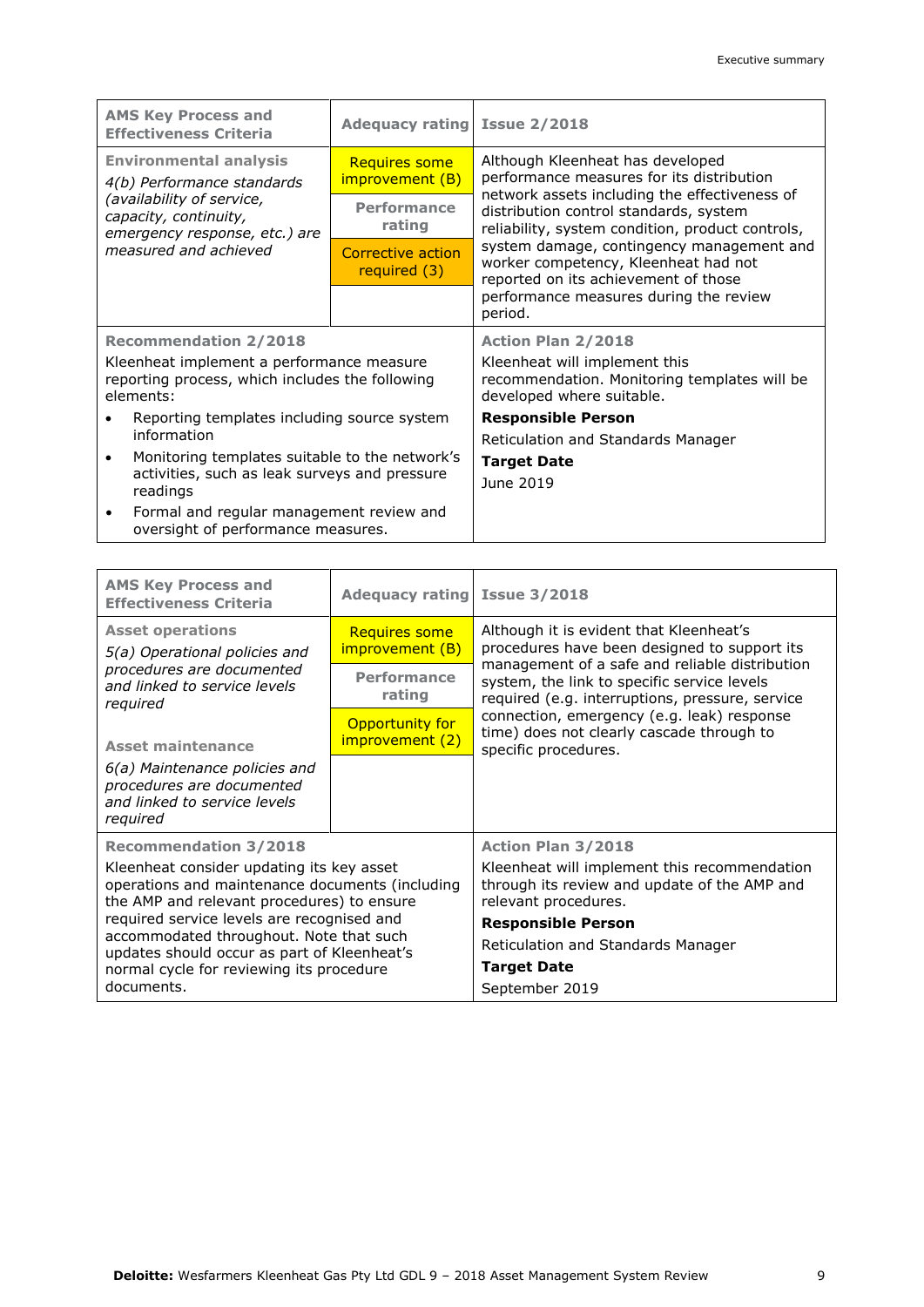| <b>AMS Key Process and</b><br><b>Effectiveness Criteria</b>                               | Adequacy rating Issue 4/2018            |                                                                                                                                                                                                                                                                                                                                                                             |
|-------------------------------------------------------------------------------------------|-----------------------------------------|-----------------------------------------------------------------------------------------------------------------------------------------------------------------------------------------------------------------------------------------------------------------------------------------------------------------------------------------------------------------------------|
| <b>Asset operations</b><br>5(c) Assets are documented in                                  | <b>Requires some</b><br>improvement (B) | Although Kleenheat has added to the content of<br>the asset register in response to<br>recommendation 6/2016 of the 2016 AMS<br>review, further improvements can be made to<br>the asset register to assist Kleenheat to<br>understand and manage all key aspects of its<br>asset portfolio. We recognise that there is a<br>cost/benefit balance to achieve in any further |
| an Asset Register including<br>asset type, location, material,<br>plans of components, an | <b>Performance</b><br>rating            |                                                                                                                                                                                                                                                                                                                                                                             |
| assessment of assets'<br>physical/structural condition<br>and accounting data             | Opportunity for<br>improvement (2)      |                                                                                                                                                                                                                                                                                                                                                                             |
|                                                                                           |                                         | expansion asset records to be maintained in<br>eAM.                                                                                                                                                                                                                                                                                                                         |
| <b>Recommendation 4/2018</b>                                                              |                                         | <b>Action Plan 4/2018</b>                                                                                                                                                                                                                                                                                                                                                   |
| Kleenheat consider including the following<br>elements in its asset register:             |                                         | Kleenheat will implement this recommendation,<br>giving consideration to the capabilities of the                                                                                                                                                                                                                                                                            |
| Further description of asset type                                                         |                                         | current eAM software.                                                                                                                                                                                                                                                                                                                                                       |
| Asset working environment<br>$\bullet$                                                    |                                         | <b>Responsible Person</b>                                                                                                                                                                                                                                                                                                                                                   |
| Population sizes                                                                          |                                         | Reticulation and Standards Manager                                                                                                                                                                                                                                                                                                                                          |
| Material/technology applied<br>$\bullet$                                                  |                                         | <b>Target Date</b>                                                                                                                                                                                                                                                                                                                                                          |
| Age/remaining life/shelf life/obsolescence<br>$\bullet$                                   |                                         | June 2019                                                                                                                                                                                                                                                                                                                                                                   |
| Purchase value/commissioning cost<br>$\bullet$                                            |                                         |                                                                                                                                                                                                                                                                                                                                                                             |
| Logistics data.                                                                           |                                         |                                                                                                                                                                                                                                                                                                                                                                             |

| <b>AMS Key Process and</b><br><b>Effectiveness Criteria</b>                       | Adequacy rating Issue 5/2018                                  |                                                                                                                                   |
|-----------------------------------------------------------------------------------|---------------------------------------------------------------|-----------------------------------------------------------------------------------------------------------------------------------|
| <b>Asset operations</b><br>5(e) Staff receive training<br>commensurate with their | <b>Requires some</b><br>improvement (B)<br><b>Performance</b> | Kleenheat's training arrangements can be<br>further strengthened by more specifically<br>aligning staff competence with the asset |
| responsibilities                                                                  | rating                                                        | conditions (current risks) as well as current<br>technology in supporting the execution of the                                    |
|                                                                                   | Opportunity for<br>improvement (2)                            | AMP.                                                                                                                              |
|                                                                                   |                                                               |                                                                                                                                   |
| <b>Recommendation 5/2018</b>                                                      |                                                               | <b>Action Plan 5/2018</b>                                                                                                         |
| Kleenheat consider developing a training                                          |                                                               | Kleenheat will implement this recommendation.                                                                                     |
| framework and plan which addresses:                                               |                                                               | <b>Responsible Person</b>                                                                                                         |
| Current staff competence, plus records of<br>assessments of staff competence      |                                                               | Reticulation and Standards Manager                                                                                                |
| Training material update process                                                  |                                                               | <b>Target Date</b>                                                                                                                |
| Asset technology changes that require new or<br>updated training                  |                                                               | September 2019                                                                                                                    |
| Seldom exercised tasks<br>$\bullet$                                               |                                                               |                                                                                                                                   |
| New skills that need to be added to training<br>$\bullet$                         |                                                               |                                                                                                                                   |
| Handling of third party contractors.                                              |                                                               |                                                                                                                                   |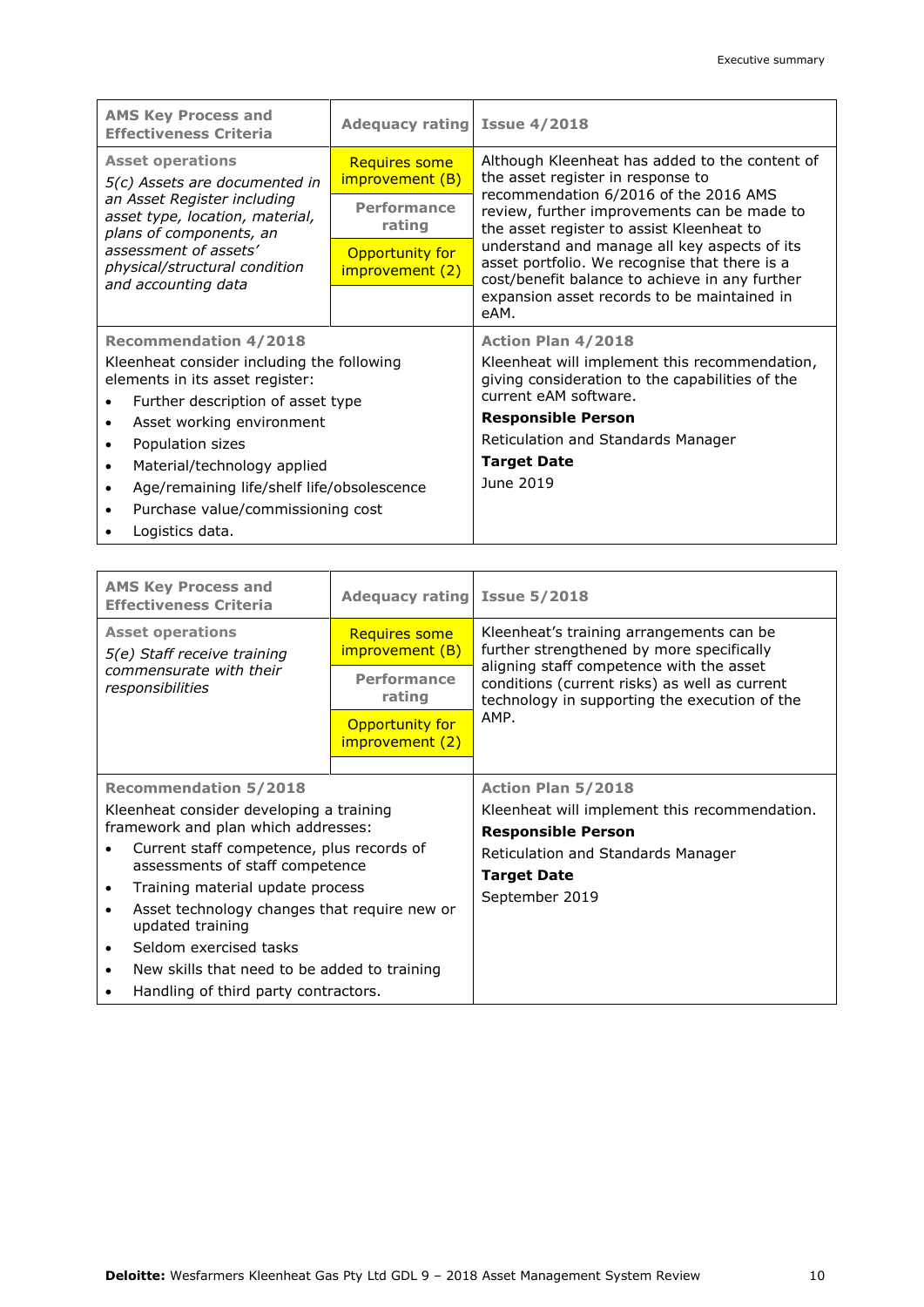| <b>AMS Key Process and</b><br><b>Effectiveness Criteria</b>                     | Adequacy rating Issue 6/2018            |                                                                                                 |
|---------------------------------------------------------------------------------|-----------------------------------------|-------------------------------------------------------------------------------------------------|
| <b>Asset maintenance</b><br>6(b) Regular inspections are                        | <b>Requires some</b><br>improvement (B) | Kleenheat's requirements for asset inspections<br>can be strengthened to more clearly link with |
| undertaken of asset<br>performance and condition                                | <b>Performance</b><br>rating            | underlying risks and asset condition.                                                           |
|                                                                                 | Opportunity for<br>improvement (2)      |                                                                                                 |
|                                                                                 |                                         |                                                                                                 |
| <b>Recommendation 6/2018</b>                                                    |                                         | <b>Action Plan 6/2018</b>                                                                       |
| Kleenheat consider further updating its Asset                                   |                                         | Kleenheat will implement this recommendation.                                                   |
| Maintenance Plan to include the following                                       |                                         | <b>Responsible Person</b>                                                                       |
| elements in its asset inspections:                                              |                                         | Reticulation and Standards Manager                                                              |
| The basis for inspection strategies, linked with                                |                                         | <b>Target Date</b>                                                                              |
| the network risk assessment                                                     |                                         | December 2018                                                                                   |
| Compliance metrics/targets                                                      |                                         |                                                                                                 |
| Technology required<br>$\bullet$                                                |                                         |                                                                                                 |
| How inspection results are used to support<br>wider asset management decisions. |                                         |                                                                                                 |

|                                                                                                                                                                                                                                                                                                                                          | <b>AMS Key Process and</b><br><b>Effectiveness Criteria</b>                                                                   | Adequacy rating Issue 7/2018            |                                                                                                                                                                                                                                                                                                                                                                |  |
|------------------------------------------------------------------------------------------------------------------------------------------------------------------------------------------------------------------------------------------------------------------------------------------------------------------------------------------|-------------------------------------------------------------------------------------------------------------------------------|-----------------------------------------|----------------------------------------------------------------------------------------------------------------------------------------------------------------------------------------------------------------------------------------------------------------------------------------------------------------------------------------------------------------|--|
| <b>Asset maintenance</b><br>6(d) Failures are analysed and<br>operational/maintenance<br>plans adjusted where<br>necessary                                                                                                                                                                                                               |                                                                                                                               | <b>Requires some</b><br>improvement (B) | Kleenheat's Asset Maintenance Plan and its<br>procedures applied in practice do not adequately<br>address the need for demonstrating analyses of<br>any failures (corrective work, leaks, emergency<br>attendance etc.), with conclusions or<br>recommendations on future changes in<br>operation and maintenance, as well as for<br>engineering/asset renewal |  |
|                                                                                                                                                                                                                                                                                                                                          |                                                                                                                               | <b>Performance</b><br>rating            |                                                                                                                                                                                                                                                                                                                                                                |  |
|                                                                                                                                                                                                                                                                                                                                          |                                                                                                                               | Opportunity for<br>improvement (2)      |                                                                                                                                                                                                                                                                                                                                                                |  |
|                                                                                                                                                                                                                                                                                                                                          | <b>Recommendation 7/2018</b>                                                                                                  |                                         | <b>Action Plan 7/2018</b>                                                                                                                                                                                                                                                                                                                                      |  |
| Kleenheat consider a developing an asset and<br>system reliability/availability performance process<br>which addresses the following elements:<br>Major identified failure modes with various<br>$\bullet$<br>assets<br>How work order information is used to<br>$\bullet$<br>feedback to the operation/maintenance plan<br>and strategy |                                                                                                                               |                                         | Kleenheat will implement this recommendation<br><b>Responsible Person</b><br>Reticulation and Standards Manager<br><b>Target Date</b><br>June 2019                                                                                                                                                                                                             |  |
| $\bullet$                                                                                                                                                                                                                                                                                                                                | RACI behind maintenance strategy<br>development/improvement                                                                   |                                         |                                                                                                                                                                                                                                                                                                                                                                |  |
| $\bullet$                                                                                                                                                                                                                                                                                                                                | When root cause analysis is applied                                                                                           |                                         |                                                                                                                                                                                                                                                                                                                                                                |  |
| $\bullet$                                                                                                                                                                                                                                                                                                                                | How work (engineering, operation and<br>maintenance) is prioritised by analysing the<br>past occurrences (or non-occurrences) |                                         |                                                                                                                                                                                                                                                                                                                                                                |  |
| Assessment of consequences for past failures<br>$\bullet$<br>including near-misses.                                                                                                                                                                                                                                                      |                                                                                                                               |                                         |                                                                                                                                                                                                                                                                                                                                                                |  |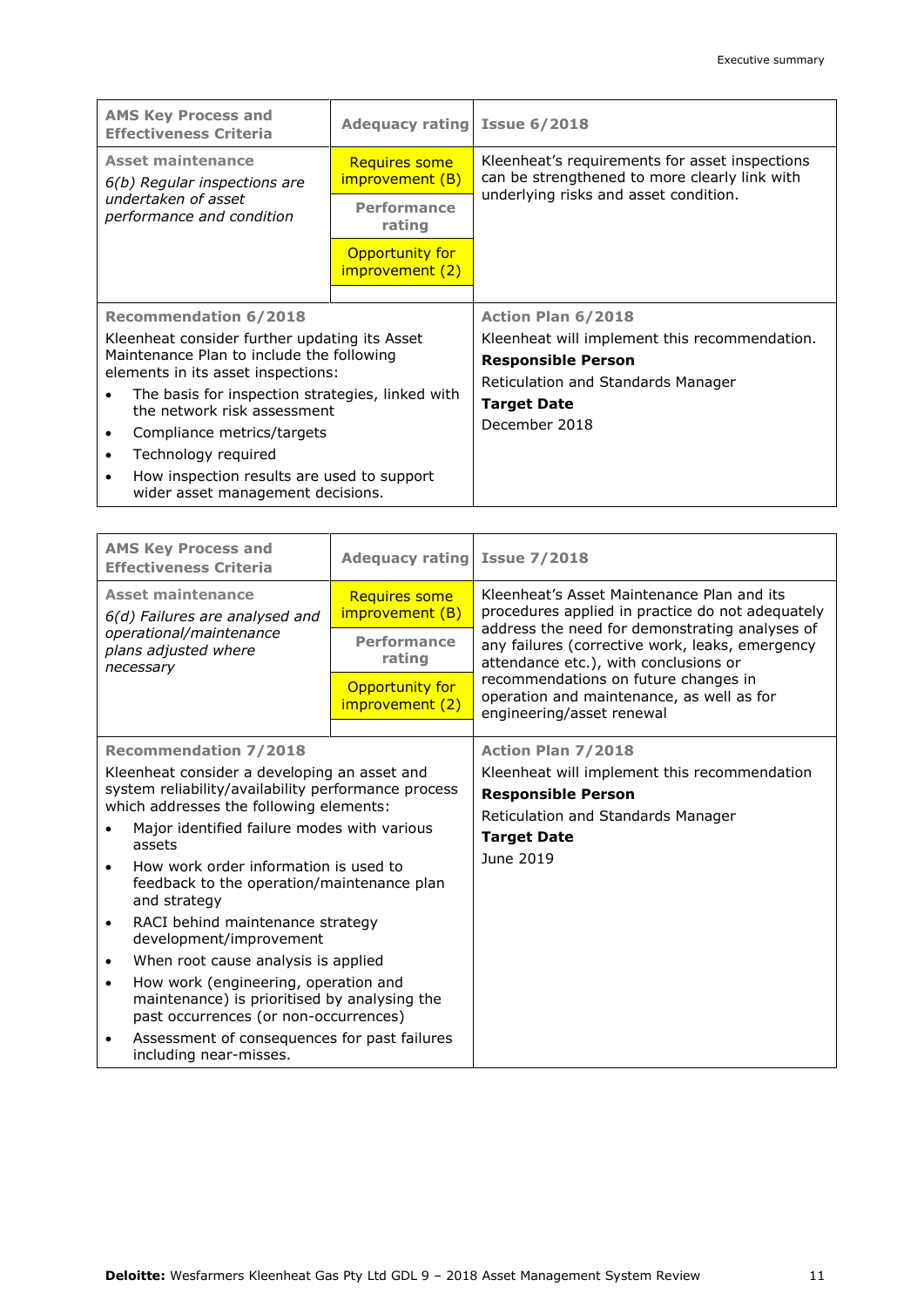| <b>AMS Key Process and</b><br><b>Effectiveness Criteria</b>                                                                                                             | Adequacy rating Issue 8/2018            |                                                                                                                                                                                                                                                                                                                                                                                          |
|-------------------------------------------------------------------------------------------------------------------------------------------------------------------------|-----------------------------------------|------------------------------------------------------------------------------------------------------------------------------------------------------------------------------------------------------------------------------------------------------------------------------------------------------------------------------------------------------------------------------------------|
| <b>Asset maintenance</b><br>6(e) Risk management is                                                                                                                     | <b>Requires some</b><br>improvement (B) | Although there is evidence of relevant risks and<br>hazards being recognised within the Asset<br>Maintenance Plan and associated procedures,<br>Kleenheat has not clearly documented the link<br>between those key risks and hazards, and its<br>asset maintenance strategies, plans and<br>priorities. Kleenheat had recognised this matter<br>through an independent assessment of the |
| applied to prioritise<br>maintenance tasks                                                                                                                              | <b>Performance</b><br>rating            |                                                                                                                                                                                                                                                                                                                                                                                          |
|                                                                                                                                                                         | Opportunity for<br>improvement (2)      |                                                                                                                                                                                                                                                                                                                                                                                          |
|                                                                                                                                                                         |                                         | adequacy of it Safety Case, conducted in<br>January 2018.                                                                                                                                                                                                                                                                                                                                |
| <b>Recommendation 8/2018</b>                                                                                                                                            |                                         | <b>Action Plan 8/2018</b>                                                                                                                                                                                                                                                                                                                                                                |
| Kleenheat consider including the following<br>elements in its Asset Maintenance Plan:                                                                                   |                                         | Kleenheat will implement this recommendation.<br><b>Responsible Person</b>                                                                                                                                                                                                                                                                                                               |
| Reference to those major risks and hazards                                                                                                                              |                                         | Reticulation and Standards Manager                                                                                                                                                                                                                                                                                                                                                       |
| that drive maintenance tasks (per examples<br>outlined in the Safety Case), including any                                                                               |                                         | <b>Target Date</b>                                                                                                                                                                                                                                                                                                                                                                       |
| prioritisation of tasks to address risks relating<br>to safety, reliability, compliance, environment<br>etc.                                                            |                                         | June 2019                                                                                                                                                                                                                                                                                                                                                                                |
| A mechanism for accommodating instances<br>$\bullet$<br>where maintenance tasks themselves have an<br>impact on risks and hazards (including<br>introducing new risks). |                                         |                                                                                                                                                                                                                                                                                                                                                                                          |

| <b>AMS Key Process and</b><br><b>Effectiveness Criteria</b>                                                                                          | Adequacy rating Issue 9/2018            |                                                                                                                                            |
|------------------------------------------------------------------------------------------------------------------------------------------------------|-----------------------------------------|--------------------------------------------------------------------------------------------------------------------------------------------|
| <b>Risk management</b><br>8(b) Risks are documented in                                                                                               | <b>Requires some</b><br>improvement (B) | Kleenheat has not developed a process for<br>monitoring the control activities and actions                                                 |
| a risk register and treatment<br>plans are actioned and<br>monitored                                                                                 | <b>Performance</b><br>rating            | listed in its distribution qualitative risk<br>assessment or the impact of recent events and<br>incidents in order to regularly assess the |
| 8(c) The probability and<br>consequences of asset failure                                                                                            | Opportunity for<br>improvement (2)      | probability and consequence of asset failure,<br>which impacts the residual risk rating.                                                   |
| are regularly assessed                                                                                                                               |                                         |                                                                                                                                            |
| <b>Recommendation 9/2018</b>                                                                                                                         |                                         | <b>Action Plan 9/2018</b>                                                                                                                  |
| Kleenheat consider implementing a regular review                                                                                                     |                                         | Kleenheat will implement this recommendation.                                                                                              |
| process of its distribution qualitative risk                                                                                                         |                                         | <b>Responsible Person</b>                                                                                                                  |
| assessment to assess and update the residual risk                                                                                                    |                                         | Reticulation and Standards Manager                                                                                                         |
| of each threat as at a point in time, including the<br>following considerations:                                                                     |                                         | <b>Target Date</b>                                                                                                                         |
| Monitoring through updating recent results of<br>the listed treatment plans and actions                                                              |                                         | October 2018                                                                                                                               |
| Recent impact on threats and treatment plans<br>$\bullet$<br>and actions from recent events and incidents                                            |                                         |                                                                                                                                            |
| Reassessing the probability and consequence<br>$\bullet$<br>of asset failure regularly which impact the low,<br>medium or high residual risk rating. |                                         |                                                                                                                                            |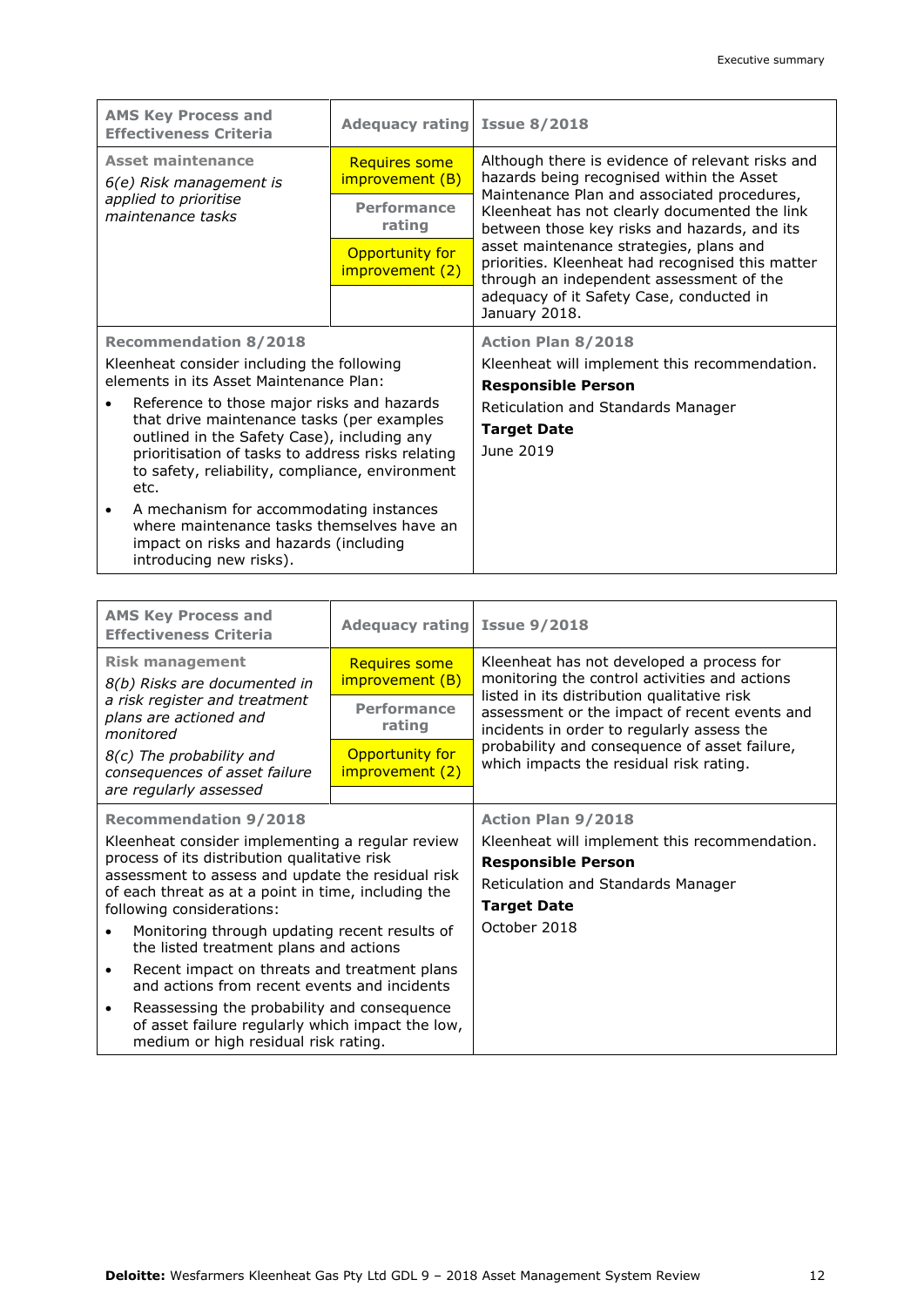| <b>AMS Key Process and</b><br><b>Effectiveness Criteria</b>                                                                                                                                                                    | Adequacy rating Issue 10/2018      |                                                                                                                                                                                                                                                         |
|--------------------------------------------------------------------------------------------------------------------------------------------------------------------------------------------------------------------------------|------------------------------------|---------------------------------------------------------------------------------------------------------------------------------------------------------------------------------------------------------------------------------------------------------|
| <b>Contingency planning</b><br>9(a) Contingency plans are                                                                                                                                                                      | Adequately<br>defined (A)          | The Kleenheat distribution safety case stipulates<br>frequency of testing of the contingency plans as<br>annual, which does not exactly align with<br>requirements of AS/NZS 4645.1, which requires<br>the frequency of testing of contingency plans to |
| documented, understood and<br>tested to confirm their<br>operability and to cover higher                                                                                                                                       | <b>Performance</b><br>rating       |                                                                                                                                                                                                                                                         |
| risks                                                                                                                                                                                                                          | Opportunity for<br>improvement (2) | be "on a regular basis, not less than once per<br>year".                                                                                                                                                                                                |
|                                                                                                                                                                                                                                |                                    | The Contingency plan for Leinster was tested in<br>May 2016 and November 2017. The frequency of<br>this testing for Leinster was not executed in line<br>with the requirements of AS/NZS 4645.1 of "<br>not less than once per year".                   |
| <b>Recommendation 10/2018</b><br>Kleenheat consider:                                                                                                                                                                           |                                    | Action Plan 10/2018<br>Kleenheat will implement this recommendation.                                                                                                                                                                                    |
| Updating the frequency of testing of the<br>contingency plans within the Kleenheat<br>distribution safety case to be in line with<br>requirements of AS/NZS 4645.1, being "on a<br>regular basis, not less than once per year" |                                    | <b>Responsible Person</b><br>Reticulation and Standards Manager<br><b>Target Date</b><br>December 2018                                                                                                                                                  |
| Scheduling and executing the testing of the<br>$\bullet$<br>contingency plan for each locality to ensure<br>compliance with the Safety Case.                                                                                   |                                    |                                                                                                                                                                                                                                                         |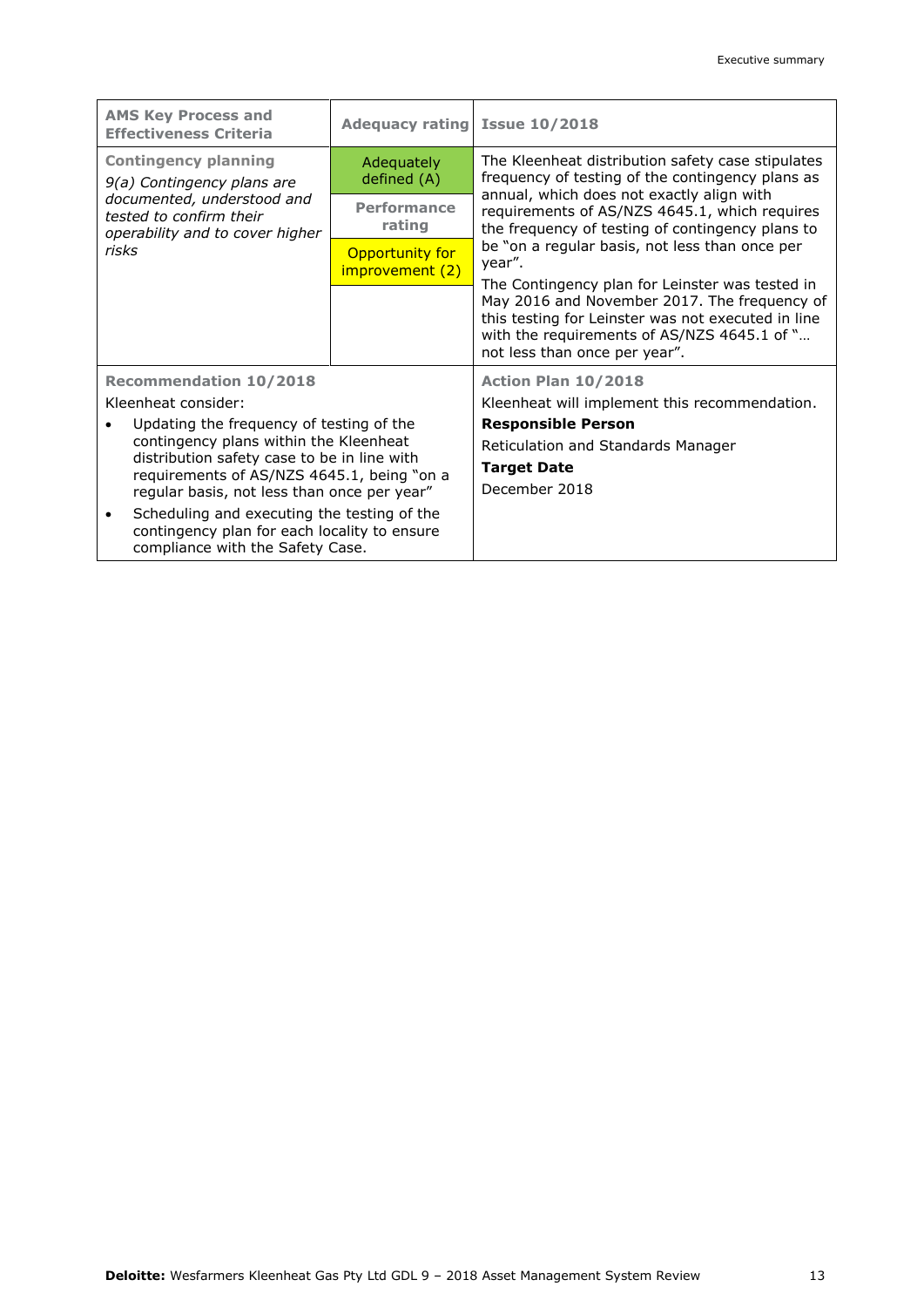#### **2.7 Scope and objectives**

The objective of the review was to independently examine the effectiveness and performance of the AMS established for assets subject to Kleenheat's Licence during the review period.

In accordance with the Guidelines, the review considered the effectiveness of Kleenheat's existing control procedures within the following 12 key processes in the asset management life-cycle.

**Table 1 – AMS key processes and effectiveness criteria**

| # | <b>Key processes</b>              | <b>Effectiveness criteria</b>                                                                                                                                                                  |
|---|-----------------------------------|------------------------------------------------------------------------------------------------------------------------------------------------------------------------------------------------|
| 1 | Asset planning                    | (a) Asset management plan covers key requirements                                                                                                                                              |
|   |                                   | (b) Planning process and objectives reflect the needs of all stakeholders and is<br>integrated with business planning                                                                          |
|   |                                   | (c) Service levels are defined                                                                                                                                                                 |
|   |                                   | (d) Non-asset options (e.g. demand management) are considered                                                                                                                                  |
|   |                                   | (e) Lifecycle costs of owning and operating assets are assessed                                                                                                                                |
|   |                                   | (f) Funding options are evaluated                                                                                                                                                              |
|   |                                   | (g) Costs are justified and cost drivers identified                                                                                                                                            |
|   |                                   | (h) Likelihood and consequences of asset failure are predicted                                                                                                                                 |
|   |                                   | (i) Plans are regularly reviewed and updated.                                                                                                                                                  |
| 2 | Asset creation<br>and acquisition | (a) Full project evaluations are undertaken for new assets, including<br>comparative assessment of non-asset solutions                                                                         |
|   |                                   | (b) Evaluations include all life-cycle costs                                                                                                                                                   |
|   |                                   | (c) Projects reflect sound engineering and business decisions                                                                                                                                  |
|   |                                   | (d) Commissioning tests are documented and completed                                                                                                                                           |
|   |                                   | (e) Ongoing legal/environmental/safety obligations of the asset owner are<br>assigned and understood.                                                                                          |
| 3 | Asset disposal                    | (a) Under-utilised and under-performing assets are identified as part of a<br>regular systematic review process                                                                                |
|   |                                   | (b) The reasons for under-utilisation or poor performance are critically<br>examined and corrective action or disposal undertaken                                                              |
|   |                                   | (c) Disposal alternatives are evaluated                                                                                                                                                        |
|   |                                   | (d) There is a replacement strategy for assets.                                                                                                                                                |
| 4 | Environmental                     | (a) Opportunities and threats in the system environment are assessed                                                                                                                           |
|   | analysis (all<br>external factors | (b) Performance standards (availability of service, capacity, continuity,<br>emergency response, etc.) are measured and achieved                                                               |
|   | that affect the                   | (c) Compliance with statutory and regulatory requirements                                                                                                                                      |
|   | system)                           | (d) Achievement of customer service levels.                                                                                                                                                    |
| 5 | Asset<br>operations               | (a) Operational policies and procedures are documented and linked to service<br>levels required                                                                                                |
|   |                                   | (b) Risk management is applied to prioritise operations tasks                                                                                                                                  |
|   |                                   | (c) Assets are documented in an Asset Register including asset type, location,<br>material, plans of components, an assessment of assets' physical/structural<br>condition and accounting data |
|   |                                   | (d) Operational costs are measured and monitored                                                                                                                                               |
|   |                                   | (e) Staff resources are adequate and staff receive training commensurate with<br>their responsibilities.                                                                                       |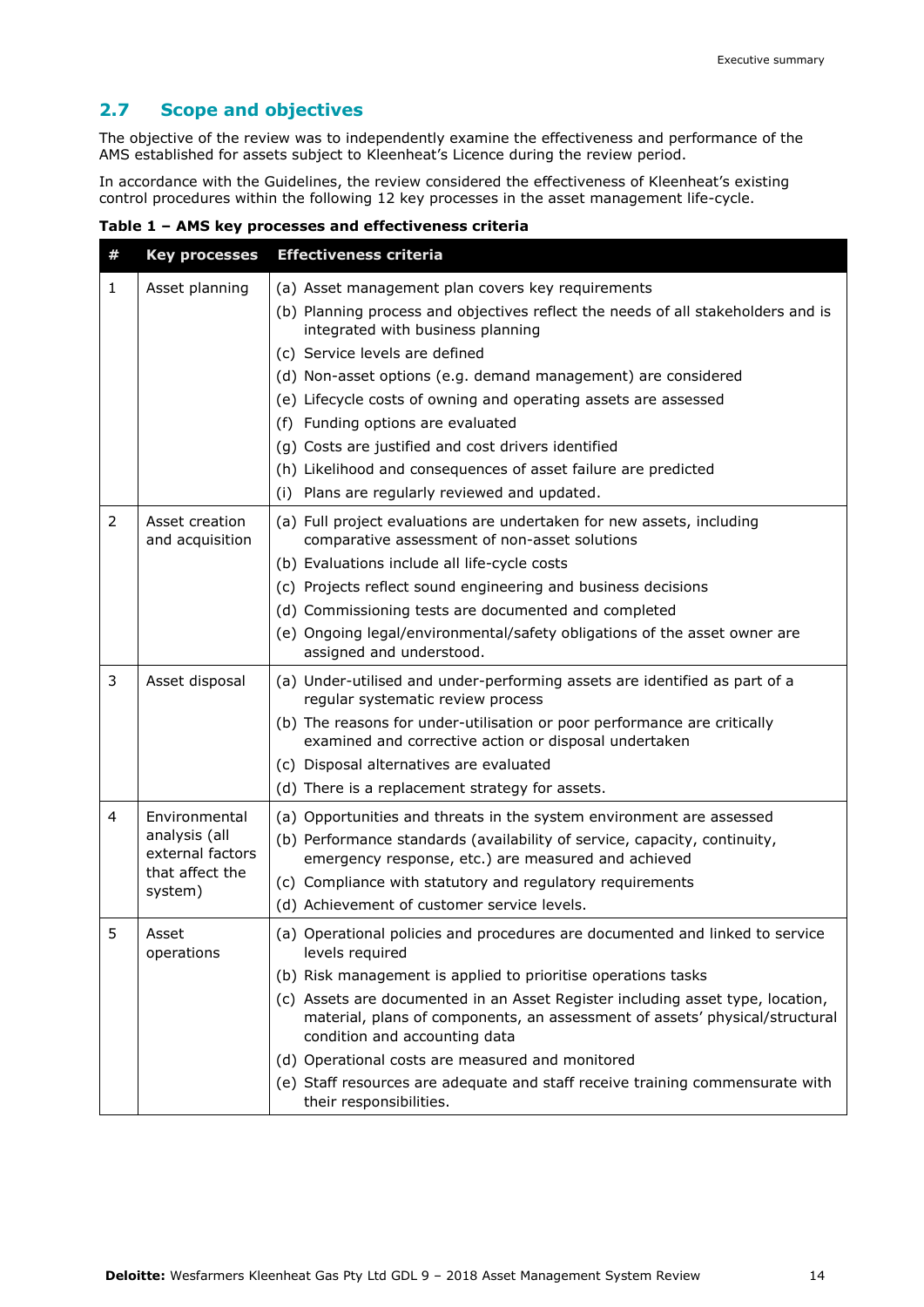| #              | <b>Key processes</b>      | <b>Effectiveness criteria</b>                                                                                                                 |
|----------------|---------------------------|-----------------------------------------------------------------------------------------------------------------------------------------------|
| 6              | Asset<br>maintenance      | (a) Maintenance policies and procedures are documented and linked to service<br>levels required                                               |
|                |                           | (b) Regular inspections are undertaken of asset performance and condition                                                                     |
|                |                           | (c) Maintenance plans (emergency, corrective and preventative) are<br>documented and completed on schedule                                    |
|                |                           | (d) Failures are analysed and operational/maintenance plans adjusted where<br>necessary                                                       |
|                |                           | (e) Risk management is applied to prioritise maintenance tasks                                                                                |
|                |                           | (f) Maintenance costs are measured and monitored.                                                                                             |
| $\overline{7}$ | Asset                     | (a) Adequate system documentation exists for users and IT operators                                                                           |
|                | management<br>information | (b) Input controls include appropriate verification and validation of data<br>entered into the system                                         |
|                | system                    | (c) Logical security access controls appear adequate, such as passwords                                                                       |
|                |                           | (d) Physical security access controls appear adequate                                                                                         |
|                |                           | (e) Data backup procedures appear adequate and backups are tested                                                                             |
|                |                           | (f) Key computations related to licensee performance reporting are materially<br>accurate                                                     |
|                |                           | (g) Management reports appear adequate for the licensee to monitor licence<br>obligations.                                                    |
| 8              | <b>Risk</b><br>management | (a) Risk management policies and procedures exist and are being applied to<br>minimise internal and external risks associated with the AMS    |
|                |                           | (b) Risks are documented in a risk register and treatment plans are actioned<br>and monitored                                                 |
|                |                           | (c) The probability and consequences of asset failure are regularly assessed.                                                                 |
| 9              | Contingency<br>planning   | (a) Contingency plans are documented, understood and tested to confirm<br>their operability and to cover higher risks.                        |
| 10             | Financial<br>planning     | (a) The financial plan states the financial objectives and strategies and actions<br>to achieve the objectives                                |
|                |                           | (b) The financial plan identifies the source of funds for capital expenditure and<br>recurrent costs                                          |
|                |                           | (c) The financial plan provides projections of operating statements (profit and<br>loss) and statement of financial position (balance sheets) |
|                |                           | (d) The financial plan provide firm predictions on income for the next five years<br>and reasonable indicative predictions beyond this period |
|                |                           | (e) The financial plan provides for the operations and maintenance,<br>administration and capital expenditure requirements of the services    |
|                |                           | (f) Significant variances in actual/budget income and expenses are identified<br>and corrective action taken where necessary.                 |
| 11             | Capital<br>expenditure    | (a) There is a capital expenditure plan that covers issues to be addressed,<br>actions proposed, responsibilities and dates                   |
|                | planning                  | (b) The plan provides reasons for capital expenditure and timing of<br>expenditure                                                            |
|                |                           | (c) The capital expenditure plan is consistent with the asset life and condition<br>identified in the asset management plan                   |
|                |                           | (d) There is an adequate process to ensure that the capital expenditure plan is<br>regularly updated and actioned.                            |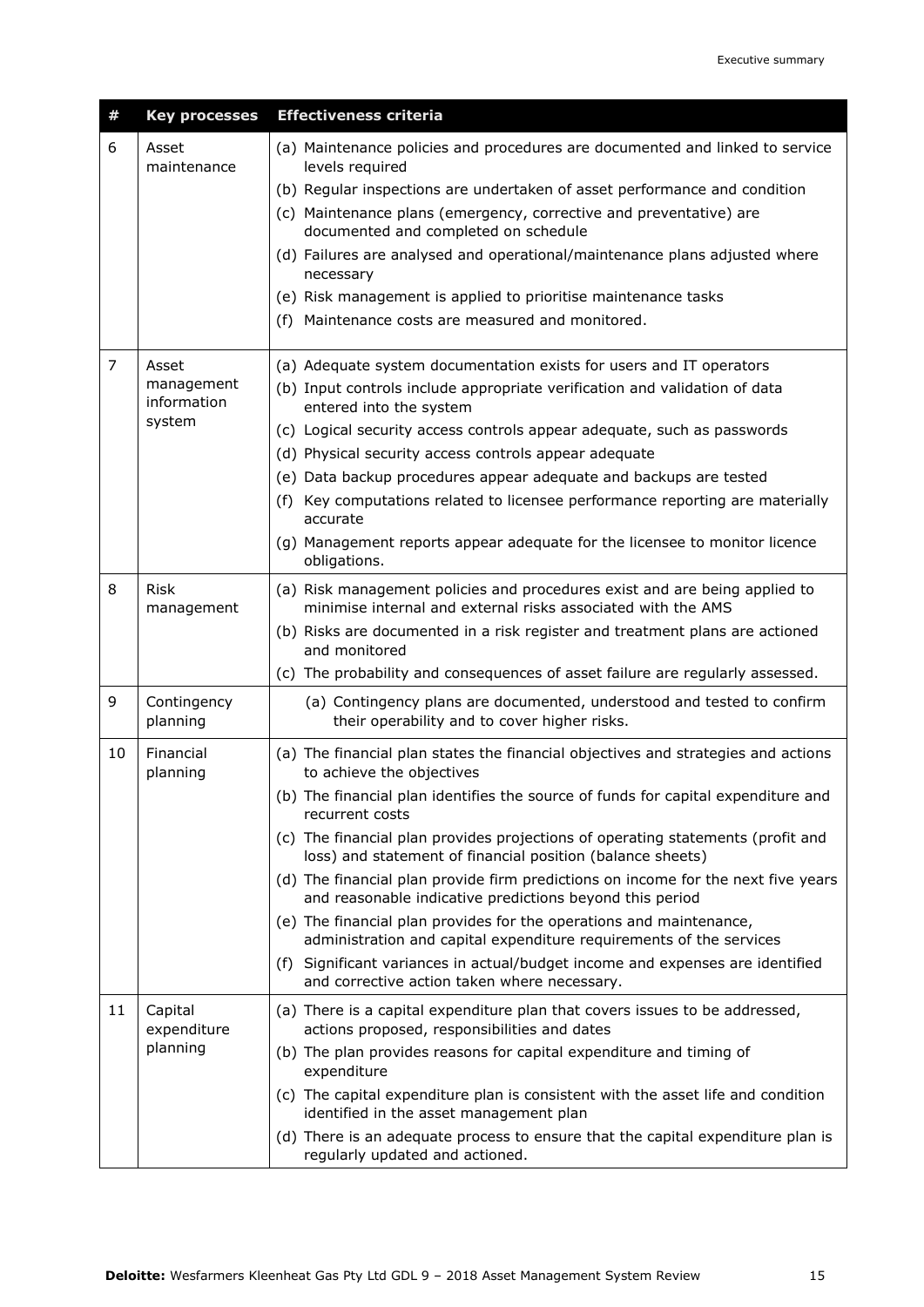| #    |               | Key processes Effectiveness criteria                                                                                        |
|------|---------------|-----------------------------------------------------------------------------------------------------------------------------|
| - 12 | Review of AMS | (a) A review process is in place to ensure that the asset management plan and<br>the AMS described therein are kept current |
|      |               | (b) Independent reviews (e.g. internal audit) are performed of the AMS.                                                     |

Each key process and effectiveness criterion is applicable to Kleenheat's Licence and as such was individually considered as part of the review. The Review Plan, set out at Appendix A, details the risk assessments made for and review priority assigned to each key process and effectiveness criterion.

#### **2.8 Approach**

Our approach for this review involved the following activities, which were undertaken during July and August 2018:

- Utilising the Guidelines, development of a risk assessment, which involved discussions with key staff and review of documents to undertake a preliminary assessment of relevant controls
- Development of a Review Plan (see Appendix A) for approval by the ERA
- Correspondence and interviews with Kleenheat staff to gain an understanding of process controls in place (see Appendix B for staff involved)
- Visited the Albany and Margaret River operations with a focus on understanding the assets, their function, normal mode of operation, age and an assessment of the network against the AMS review criteria
- Review of documents, processes and controls to assess the overall effectiveness of Kleenheat's AMS (see Appendix B for reference listing)
- Consideration of the resourcing applied to maintaining those controls and processes
- Reporting of findings to Kleenheat for review and response.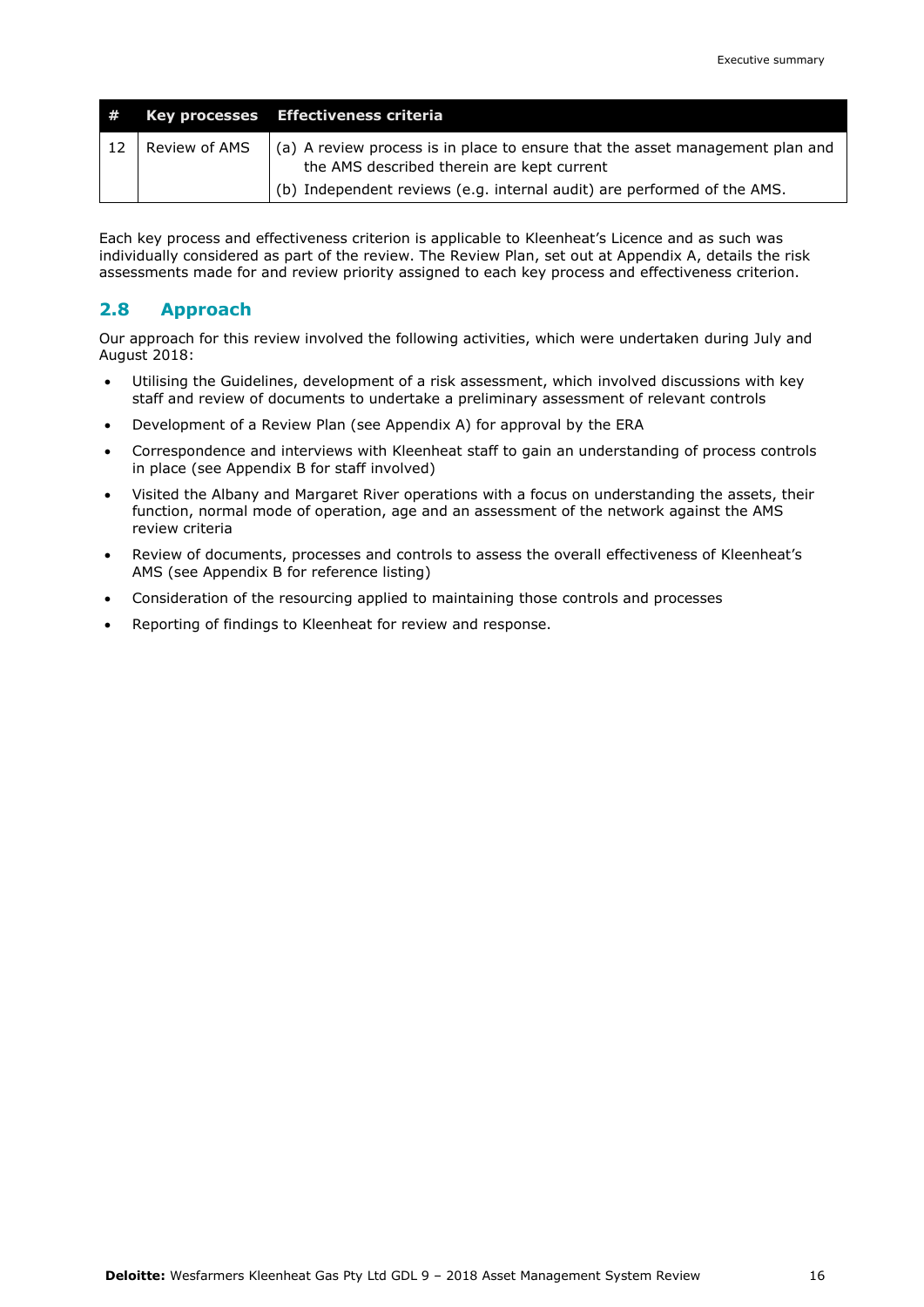## 3 Summary of ratings

In accordance with the Guidelines, the assessment of both the process and policy definition adequacy rating (refer to **Table 1**) and the performance rating (refer to **Table 2**) for each of the key AMS processes is performed using the below ratings.

For the avoidance of doubt, these ratings do not provide reasonable assurance.

**Table 1: Asset management process and policy definition adequacy ratings**

| Rating       | Description                            | Criteria                                                                                                                                                                                                                                                                                                                                                                                                        |
|--------------|----------------------------------------|-----------------------------------------------------------------------------------------------------------------------------------------------------------------------------------------------------------------------------------------------------------------------------------------------------------------------------------------------------------------------------------------------------------------|
| A            | Adequately<br>defined                  | Processes and policies are documented<br>$\bullet$<br>Processes and policies adequately document the required<br>$\bullet$<br>performance of the assets<br>Processes and policies are subject to regular reviews, and updated<br>where necessary<br>The asset management information system(s) are adequate in<br>$\bullet$<br>relation to the assets that are being managed.                                   |
| <sub>B</sub> | Requires some<br>improvement           | Process and policy documentation requires improvement<br>$\bullet$<br>Processes and policies do not adequately document the required<br>$\bullet$<br>performance of the assets<br>Reviews of processes and policies are not conducted regularly enough<br>The asset management information system(s) require minor<br>٠<br>improvements (taking into consideration the assets that are being<br>managed).       |
| $\mathsf{C}$ | Requires<br>significant<br>improvement | Process and policy documentation is incomplete or requires significant<br>$\bullet$<br>improvement<br>Processes and policies do not document the required performance of<br>the assets<br>Processes and policies are significantly out of date<br>The asset management information system(s) require significant<br>$\bullet$<br>improvements (taking into consideration the assets that are being<br>managed). |
| D            | Inadequate                             | Processes and policies are not documented<br>$\bullet$<br>The asset management information system(s) is not fit for purpose<br>$\bullet$<br>(taking into consideration the assets that are being managed).                                                                                                                                                                                                      |

#### **Table 2: Asset management performance ratings**

| Rating | <b>Description</b>               | Criteria                                                                                                                  |
|--------|----------------------------------|---------------------------------------------------------------------------------------------------------------------------|
|        | Performing<br>effectively        | The performance of the process meets or exceeds the required levels<br>of performance                                     |
|        |                                  | Process effectiveness is regularly assessed and corrective action taken<br>$\bullet$<br>where necessary.                  |
|        | Opportunity                      | The performance of the process requires some improvement to meet<br>the required level                                    |
| 2      | for<br>improvement               | Process effectiveness reviews are not performed regularly enough                                                          |
|        |                                  | Process improvement opportunities are not actioned.<br>٠                                                                  |
|        | Corrective<br>action<br>required | The performance of the process requires significant improvement to<br>٠<br>meet the required level                        |
| 3      |                                  | Process effectiveness reviews are performed irregularly, or not at all<br>٠                                               |
|        |                                  | Process improvement opportunities are not actioned.<br>٠                                                                  |
| 4      | Serious<br>action<br>required    | Process is not performed, or the performance is so poor that the<br>$\bullet$<br>process is considered to be ineffective. |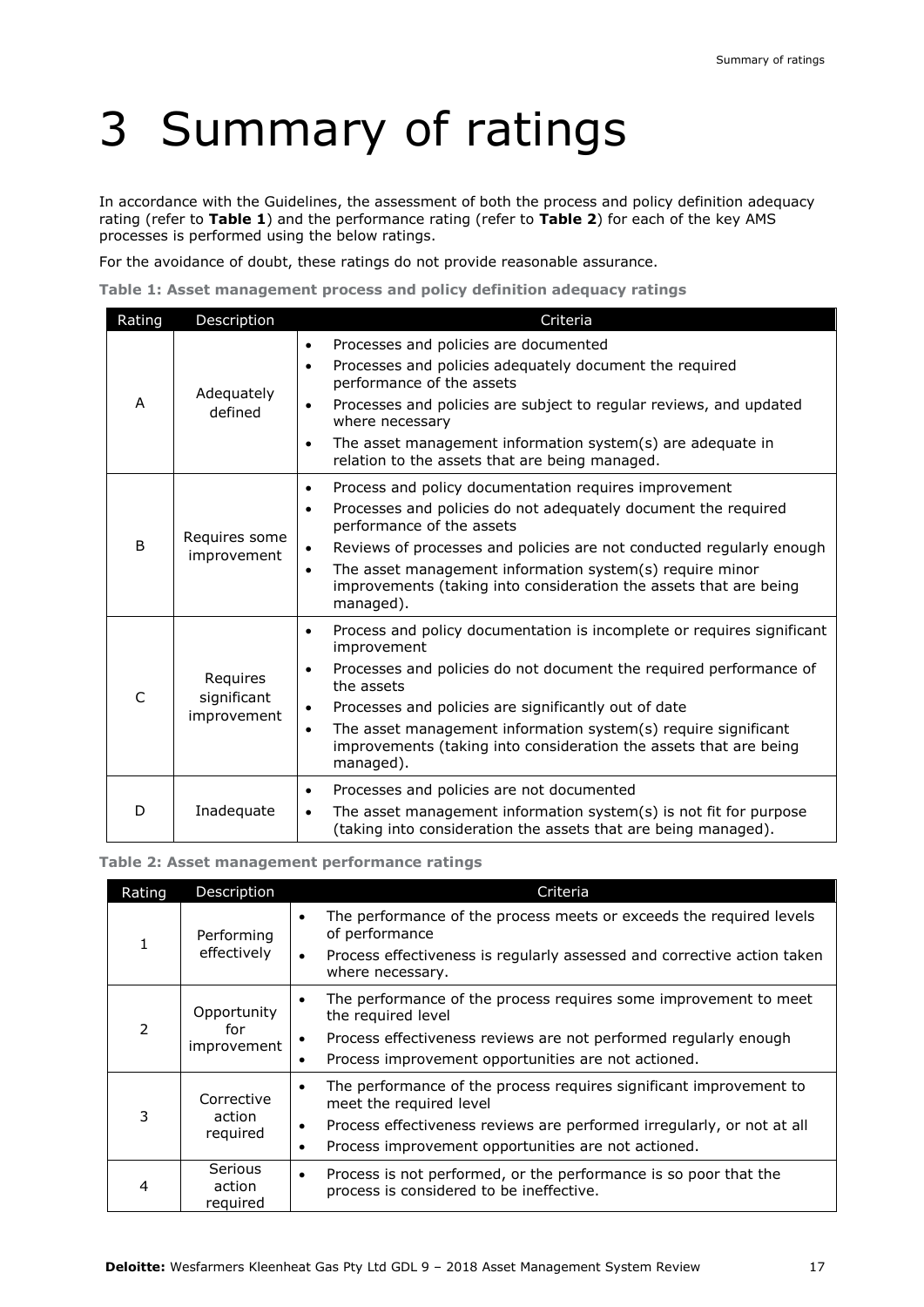This report provides:

- A breakdown of each function of the AMS into sub-components as described in the Guidelines. This approach is taken to enable a more thorough review of key processes where individual components within a larger process can be of greater risk to the business therefore requiring different review treatment
- A summary of the ratings applied by the review (**Table 3**) for each of:
	- o Asset management process and policy definition adequacy (**definition adequacy rating**)
	- o Asset management performance (**performance rating**).
- Detailed findings, including relevant observations, recommendations and action plans (**Section 4**). Descriptions of the effectiveness criteria can be found in section 4 and the Review Plan at Appendix A.

#### **Table 3: AMS effectiveness summary**

|      |                                                                                                                               |                    | Ratings                |                         |
|------|-------------------------------------------------------------------------------------------------------------------------------|--------------------|------------------------|-------------------------|
| Ref  | Effectiveness criteria                                                                                                        | Review<br>Priority | Definition<br>Adequacy | Performance             |
| 1.   | <b>Asset planning</b>                                                                                                         |                    | B                      | $\overline{\mathbf{2}}$ |
| 1(a) | Asset management plan covers key requirements                                                                                 | Priority 4         | B                      | $\overline{2}$          |
| 1(b) | Planning process and objectives reflect the needs of all<br>stakeholders and is integrated with business planning             | Priority 5         | A                      | 1                       |
| 1(c) | Service levels are defined                                                                                                    | Priority 5         | A                      | 1                       |
| 1(d) | Non-asset options (e.g. demand management) are considered                                                                     | Priority 5         | A                      | 1                       |
| 1(e) | Lifecycle costs of owning and operating assets are assessed                                                                   | Priority 4         | A                      | 1                       |
| 1(f) | Funding options are evaluated                                                                                                 | Priority 5         | A                      | 1                       |
| 1(g) | Costs are justified and cost drivers identified                                                                               | Priority 4         | A                      | 1                       |
| 1(h) | Likelihood and consequences of asset failure are predicted                                                                    | <b>Priority 2</b>  | A                      | 1                       |
| 1(i) | Plans are regularly reviewed and updated                                                                                      | Priority 5         | B                      | $\overline{2}$          |
| 2.   | <b>Asset creation and acquisition</b>                                                                                         |                    | A                      | $\mathbf{1}$            |
| 2(a) | Full project evaluations are undertaken for new assets, including<br>comparative assessment of non-asset solutions            | Priority 4         | A                      | 1                       |
| 2(b) | Evaluations include all life-cycle costs                                                                                      | Priority 4         | A                      | 1                       |
| 2(c) | Projects reflect sound engineering and business decisions                                                                     | Priority 4         | A                      | 1                       |
| 2(d) | Commissioning tests are documented and completed                                                                              | Priority 4         | A                      | 1                       |
| 2(e) | Ongoing legal/environmental/safety obligations of the asset owner<br>are assigned and understood                              | <b>Priority 2</b>  | A                      | 1                       |
| 3.   | <b>Asset disposal</b>                                                                                                         |                    | <b>NR</b>              | <b>NR</b>               |
| 3(a) | Under-utilised and under-performing assets are identified as part<br>of a regular systematic review process                   | Priority 5         | <b>NR</b>              | <b>NR</b>               |
| 3(b) | The reasons for under-utilisation or poor performance are critically<br>examined and corrective action or disposal undertaken | Priority 5         | <b>NR</b>              | <b>NR</b>               |
| 3(c) | Disposal alternatives are evaluated                                                                                           | Priority 5         | <b>NR</b>              | <b>NR</b>               |
| 3(d) | There is a replacement strategy for assets                                                                                    | Priority 4         | <b>NR</b>              | <b>NR</b>               |
| 4.   | <b>Environmental analysis</b>                                                                                                 |                    | B                      | $\overline{2}$          |
| 4(a) | Opportunities and threats in the system environment are assessed                                                              | Priority 4         | A                      | 1                       |
| 4(b) | Performance standards (availability of service, capacity, continuity,<br>emergency response, etc.) are measured and achieved  | Priority 4         | в                      | $\overline{2}$          |
| 4(c) | Compliance with statutory and regulatory requirements                                                                         | Priority 3         | B                      | 3                       |
| 4(d) | Achievement of customer service levels                                                                                        | Priority 4         | A                      | 1                       |
| 5.   | <b>Asset operations</b>                                                                                                       |                    |                        | $\overline{\mathbf{2}}$ |
| 5(a) | Operational policies and procedures are documented and linked to<br>service levels required                                   | <b>Priority 3</b>  | B                      | $\overline{2}$          |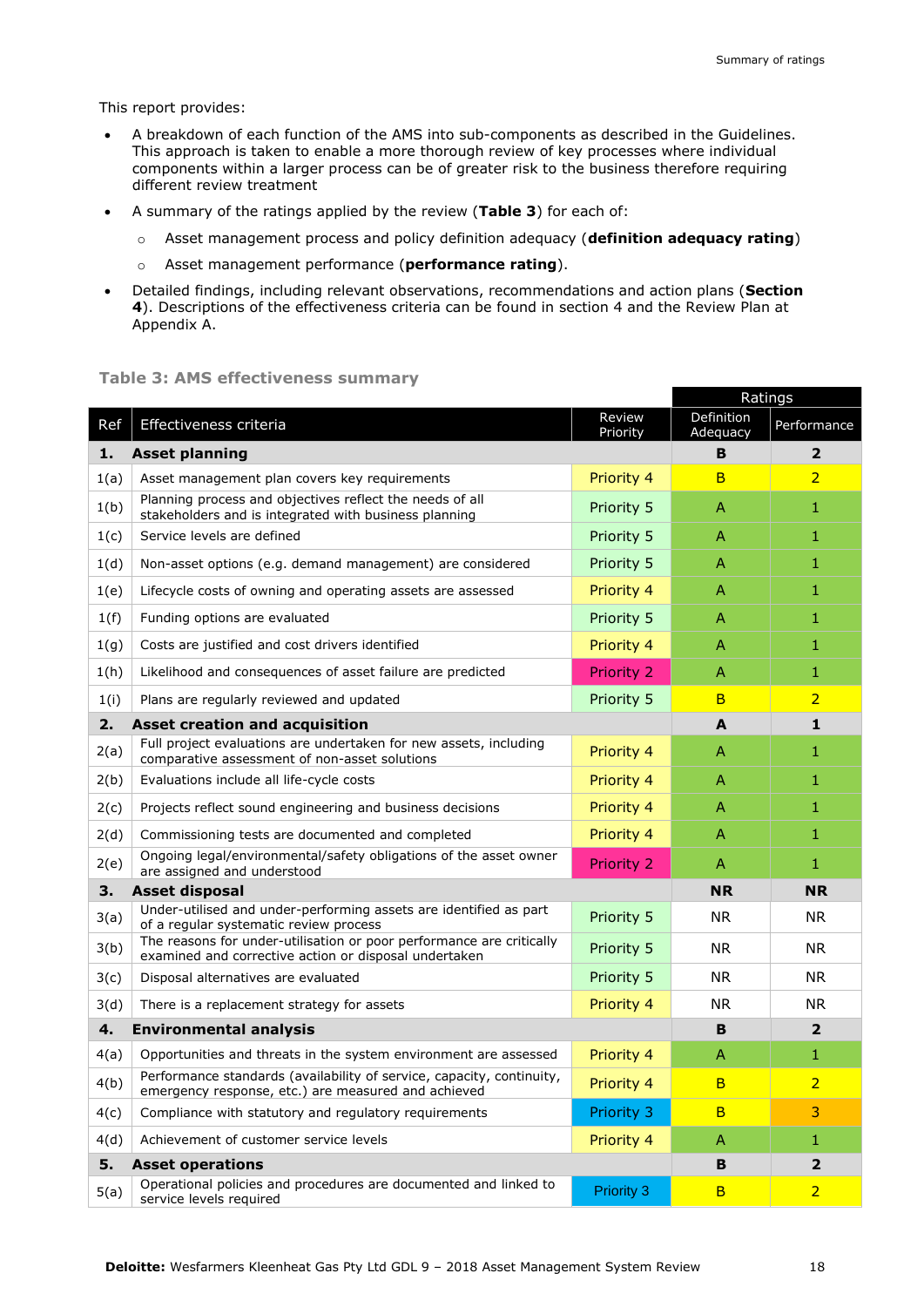|            |                                                                                                                                                                                            |                       | Ratings                |                |
|------------|--------------------------------------------------------------------------------------------------------------------------------------------------------------------------------------------|-----------------------|------------------------|----------------|
| Ref        | Effectiveness criteria                                                                                                                                                                     | Review<br>Priority    | Definition<br>Adequacy | Performance    |
| 5(b)       | Risk management is applied to prioritise operations tasks                                                                                                                                  | <b>Priority 4</b>     | A                      | 1              |
| 5(c)       | Assets are documented in an Asset Register including asset type,<br>location, material, plans of components, an assessment of assets'<br>physical/structural condition and accounting data | <b>Priority 3</b>     | B                      | $\overline{2}$ |
| 5(d)       | Operational costs are measured and monitored                                                                                                                                               | <b>Priority 4</b>     | A                      | $\mathbf{1}$   |
| 5(e)       | Staff resources are adequate and staff receive training<br>commensurate with their responsibilities                                                                                        | <b>Priority 3</b>     | B                      | $\overline{2}$ |
| 6.         | <b>Asset maintenance</b>                                                                                                                                                                   |                       | B                      | $\overline{2}$ |
| 6(a)       | Maintenance policies and procedures are documented and linked to<br>service levels required                                                                                                | Priority 2            | B                      | $\overline{2}$ |
| 6(b)       | Regular inspections are undertaken of asset performance and<br>condition                                                                                                                   | Priority 1            | B                      | $\overline{2}$ |
| 6(c)       | Maintenance plans (emergency, corrective and preventative) are<br>documented and completed on schedule                                                                                     | <b>Priority 2</b>     | A                      | 1              |
| 6(d)       | Failures are analysed and operational/maintenance plans adjusted<br>where necessary                                                                                                        | Priority 2            | B                      | $\overline{2}$ |
| 6(e)       | Risk management is applied to prioritise maintenance tasks                                                                                                                                 | Priority <sub>2</sub> | B                      | $\overline{2}$ |
| 6(f)       | Maintenance costs are measured and monitored                                                                                                                                               | Priority 4            | A                      | 1              |
| 7.         | Asset management information system                                                                                                                                                        |                       | A                      | 1              |
| 7(a)       | Adequate system documentation exists for users and IT operators                                                                                                                            | Priority 5            | A                      | 1              |
| 7(b)       | Input controls include appropriate verification and validation of<br>data entered into the system                                                                                          | Priority 4            | $\mathsf{A}$           | $\mathbf{1}$   |
| 7(c)       | Logical security access controls appear adequate, such as<br>passwords                                                                                                                     | Priority 5            | A                      | 1              |
| 7(d)       | Physical security access controls appear adequate                                                                                                                                          | Priority 5            | A                      | 1              |
| 7(e)       | Data backup procedures appear adequate and backups are tested                                                                                                                              | Priority 4            | A                      | 1              |
| 7(f)       | Key computations related to licensee performance reporting are<br>materially accurate                                                                                                      | Priority 5            | A                      | 1              |
| 7(g)       | Management reports appear adequate for the licensee to monitor<br>licence obligations                                                                                                      | Priority 5            | A                      | 1              |
| 8.         | <b>Risk management</b>                                                                                                                                                                     |                       | B                      | 2              |
| 8(a)       | Risk management policies and procedures exist and are being<br>applied to minimise internal and external risks associated with the<br><b>AMS</b>                                           | <b>Priority 2</b>     | A                      | 1              |
| 8(b)       | Risks are documented in a risk register and treatment plans are<br>actioned and monitored                                                                                                  | Priority 3            | B                      | $\overline{2}$ |
| 8(c)       | The probability and consequences of asset failure are regularly<br>assessed                                                                                                                | <b>Priority 2</b>     | B                      | $\overline{2}$ |
| 9.         | <b>Contingency planning</b>                                                                                                                                                                |                       | A                      | $\overline{2}$ |
| 9(a)       | Contingency plans are documented, understood and tested to<br>confirm their operability and to cover higher risks                                                                          | <b>Priority 2</b>     | A                      | $\overline{2}$ |
| 10.        | <b>Financial planning</b>                                                                                                                                                                  |                       | A                      | $\mathbf{1}$   |
| 10(a)      | The financial plan states the financial objectives and strategies and<br>actions to achieve the objectives                                                                                 | Priority 4            | A                      | 1              |
| 10(b)      | The financial plan identifies the source of funds for capital<br>expenditure and recurrent costs                                                                                           | Priority 5            | A                      | 1              |
| 10(c)      | The financial plan provides projections of operating statements<br>(profit and loss) and statement of financial position (balance<br>sheets)                                               | Priority 5            | $\mathsf{A}$           | 1              |
| 10(d)      | The financial plan provide firm predictions on income for the next<br>five years and reasonable indicative predictions beyond this period                                                  | Priority 5            | $\mathsf{A}$           | 1              |
|            | The financial plan provides for the operations and maintenance,<br>$10(e)$ administration and capital expenditure requirements of the<br>services                                          | Priority 4            | A                      | 1              |
| 10(f)      | Significant variances in actual/budget income and expenses are<br>identified and corrective action taken where necessary                                                                   | Priority 4            | A                      | $\mathbf{1}$   |
| <b>11.</b> | Capital expenditure planning                                                                                                                                                               |                       | A                      | $\mathbf{1}$   |
| 11(a)      | There is a capital expenditure plan that covers issues to be<br>addressed, actions proposed, responsibilities and dates                                                                    | Priority 4            | A                      | 1              |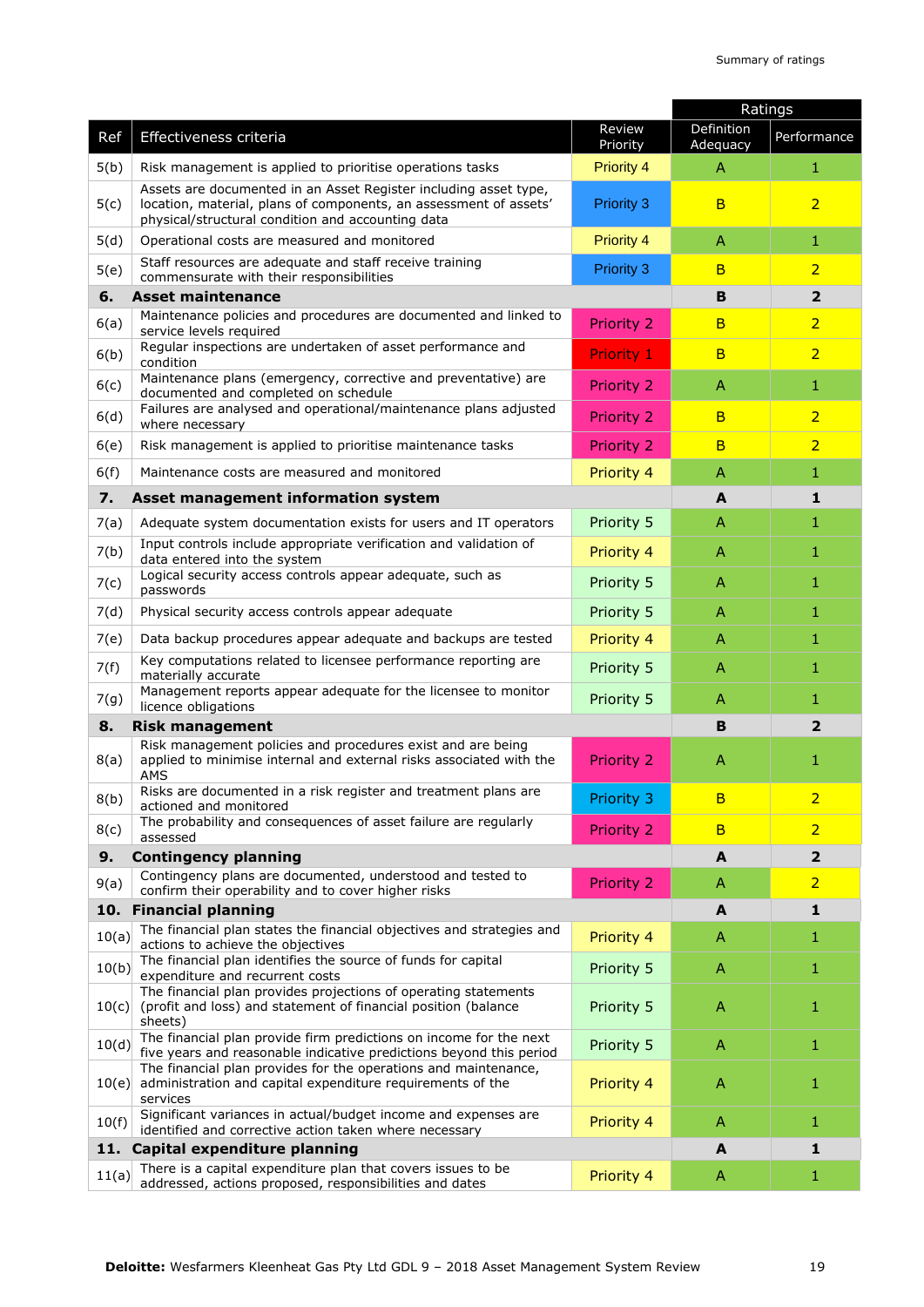|                             |                                                                                                                      |                           | <b>Ratings</b>         |                         |
|-----------------------------|----------------------------------------------------------------------------------------------------------------------|---------------------------|------------------------|-------------------------|
| Ref                         | Effectiveness criteria                                                                                               | <b>Review</b><br>Priority | Definition<br>Adeguacy | Performance             |
| 11(b)                       | The plan provides reasons for capital expenditure and timing of<br>expenditure                                       | <b>Priority 5</b>         | А                      |                         |
| 11(c)                       | The capital expenditure plan is consistent with the asset life and condition identified in the asset management plan | Priority 4                | А                      |                         |
| 11(d)                       | There is an adequate process to ensure that the capital<br>expenditure plan is regularly updated and actioned        | Priority 5                | Α                      |                         |
| <b>Review of AMS</b><br>12. |                                                                                                                      |                           | в                      | $\overline{\mathbf{2}}$ |
| 12(a)                       | A review process is in place to ensure that the asset management plan and the AMS described therein are kept current | <b>Priority 5</b>         | в                      | 2                       |
| 12(b)                       | Independent reviews (e.g. internal audit) are performed of the<br>AMS                                                | <b>Priority 5</b>         | в                      |                         |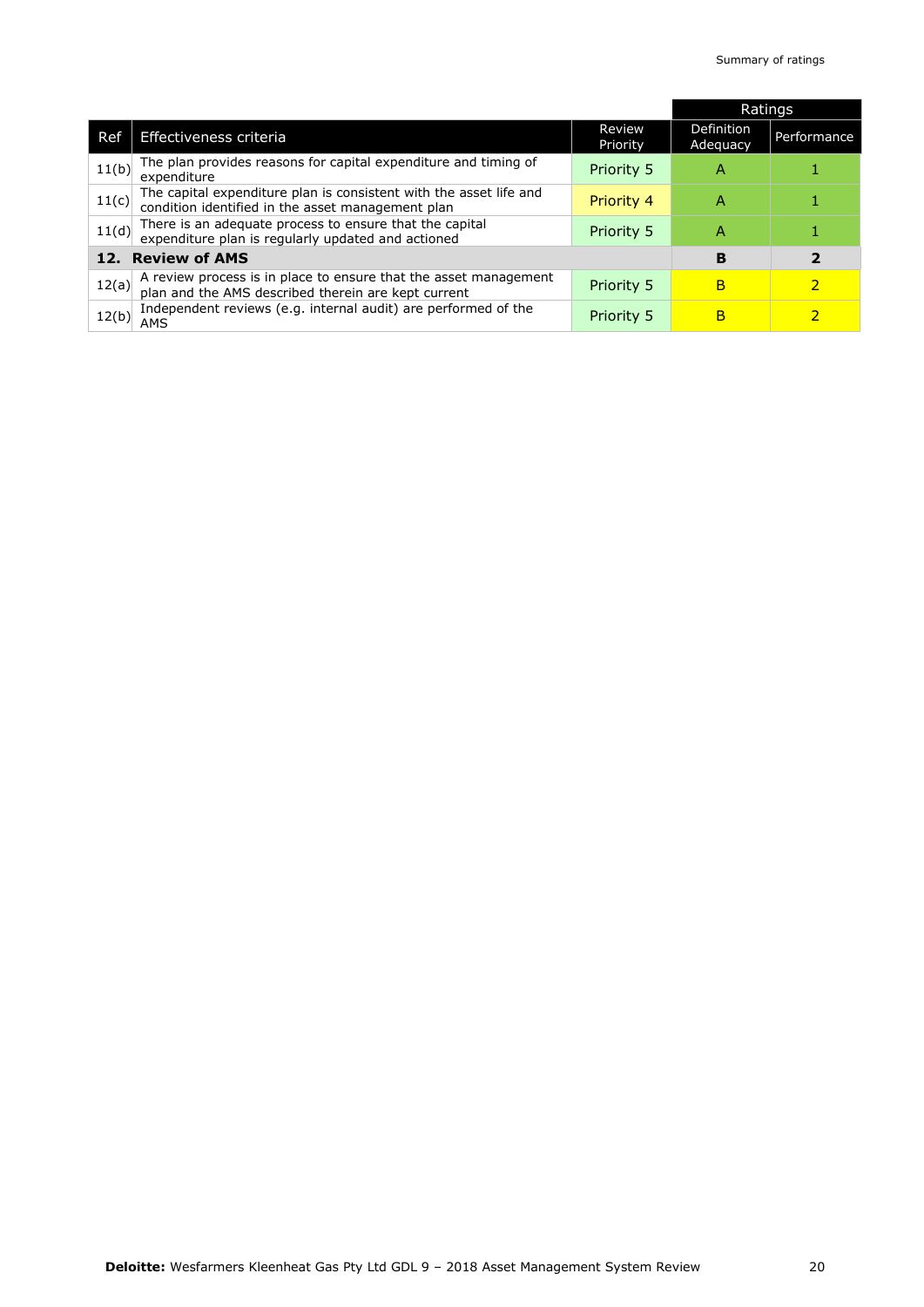### 4 Detailed findings, recommendations and action plans

The following tables contain:

- *Findings:* the reviewer's understanding of the process and any issues that have been identified during the review
- *Recommendations (where applicable):* recommendations for improvement or enhancement of the process or control
- *Action plans (where applicable):* Kleenheat's formal response to review recommendations, providing details of action to be implemented to address the specific issue raised by the review.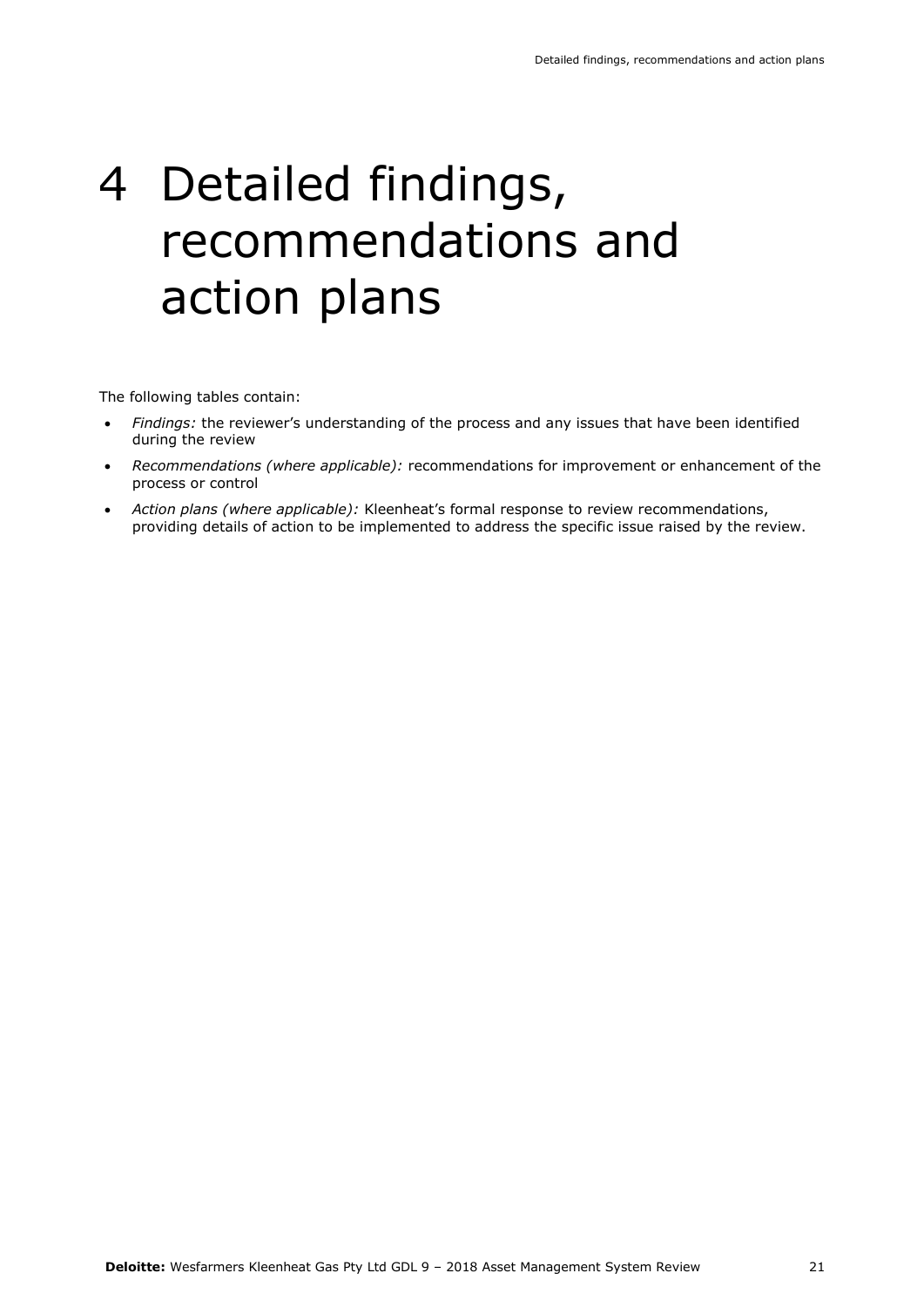#### **4.1 Asset Planning**

Key process: Asset planning strategies are focused on meeting customer needs in the most effective and efficient manner (delivering the right service at the right price)

**Expected outcome:** Integration of asset strategies into operational or business plans will establish a framework for existing and new assets to be effectively utilised and their service potential optimised

**Overall Adequacy/Performance rating:** Requires some improvement (B) / Opportunity for improvement (2)

| <b>Effectiveness Criteria</b>                                                              | Findings                                                                                                                                                                                                                                                                                                                                                                                                                                        |                                                                                                                                                                                                                                                    |  |
|--------------------------------------------------------------------------------------------|-------------------------------------------------------------------------------------------------------------------------------------------------------------------------------------------------------------------------------------------------------------------------------------------------------------------------------------------------------------------------------------------------------------------------------------------------|----------------------------------------------------------------------------------------------------------------------------------------------------------------------------------------------------------------------------------------------------|--|
| 1(a) Asset Management<br>Plan covers key                                                   | Through discussion with the Reticulation and Standards Manager and inspection of Kleenheat's Retic, Gas Network Asset<br>Management Plan (AMP), we determined that the AMP (last revised 15 September 2017):                                                                                                                                                                                                                                    |                                                                                                                                                                                                                                                    |  |
| requirements                                                                               |                                                                                                                                                                                                                                                                                                                                                                                                                                                 | Provides some direction on Kleenheat's asset management framework and practices, including an overview of the major<br>elements of the reticulated gas assets within Kleenheat's gas distribution system. The AMP includes the following elements: |  |
|                                                                                            | Scope and purpose<br>$\bullet$                                                                                                                                                                                                                                                                                                                                                                                                                  |                                                                                                                                                                                                                                                    |  |
|                                                                                            | Description of operations and assets<br>$\bullet$<br>Levels of service (responsibilities, customer research and expectations, legislative requirements)<br>$\bullet$                                                                                                                                                                                                                                                                            |                                                                                                                                                                                                                                                    |  |
|                                                                                            | Future demand and forecast (demand drivers highlighted)<br>$\bullet$                                                                                                                                                                                                                                                                                                                                                                            |                                                                                                                                                                                                                                                    |  |
|                                                                                            | Lifecycle management plan (as a reference to the related Safety Case)<br>$\bullet$                                                                                                                                                                                                                                                                                                                                                              |                                                                                                                                                                                                                                                    |  |
|                                                                                            | Improvement plan (overview of ERA auditing improvements and safety management system).<br>$\bullet$                                                                                                                                                                                                                                                                                                                                             |                                                                                                                                                                                                                                                    |  |
|                                                                                            | Can be expanded and restructured to accommodate the following elements of an effective AMP, tailored to Kleenheat's<br>$\bullet$<br>purposes and commensurate with the relative size and simplicity of Kleenheat's network assets. Where appropriate, clear<br>reference should be made to the role of the Distribution Network Safety Management System and related Safety Case in<br>describing and managing the distribution network assets: |                                                                                                                                                                                                                                                    |  |
| Lifecycle stages, from acquisition to disposal<br>$\bullet$                                |                                                                                                                                                                                                                                                                                                                                                                                                                                                 |                                                                                                                                                                                                                                                    |  |
|                                                                                            | Description of the network's core/tier 1 assets and extended network assets (currently described in the Safety Case)<br>$\bullet$                                                                                                                                                                                                                                                                                                               |                                                                                                                                                                                                                                                    |  |
|                                                                                            | Legislative and other compliance obligations, including those addressed within the Safety Case and other Kleenheat<br>$\bullet$<br>compliance activities                                                                                                                                                                                                                                                                                        |                                                                                                                                                                                                                                                    |  |
|                                                                                            | Key risks and risk management arrangements<br>$\bullet$                                                                                                                                                                                                                                                                                                                                                                                         |                                                                                                                                                                                                                                                    |  |
|                                                                                            | Contingency arrangements<br>$\bullet$                                                                                                                                                                                                                                                                                                                                                                                                           |                                                                                                                                                                                                                                                    |  |
|                                                                                            | Service levels (specific to network assets, rather than customer service)<br>$\bullet$                                                                                                                                                                                                                                                                                                                                                          |                                                                                                                                                                                                                                                    |  |
| Financial forecasts<br>$\bullet$                                                           |                                                                                                                                                                                                                                                                                                                                                                                                                                                 |                                                                                                                                                                                                                                                    |  |
|                                                                                            | Performance monitoring<br>$\bullet$                                                                                                                                                                                                                                                                                                                                                                                                             |                                                                                                                                                                                                                                                    |  |
| Arrangements for review (including independent review) and update of the AMP.<br>$\bullet$ |                                                                                                                                                                                                                                                                                                                                                                                                                                                 |                                                                                                                                                                                                                                                    |  |
|                                                                                            | <b>Adequacy Rating: Requires some improvement (B)</b><br><b>Performance Rating: Opportunity for improvement (2)</b>                                                                                                                                                                                                                                                                                                                             |                                                                                                                                                                                                                                                    |  |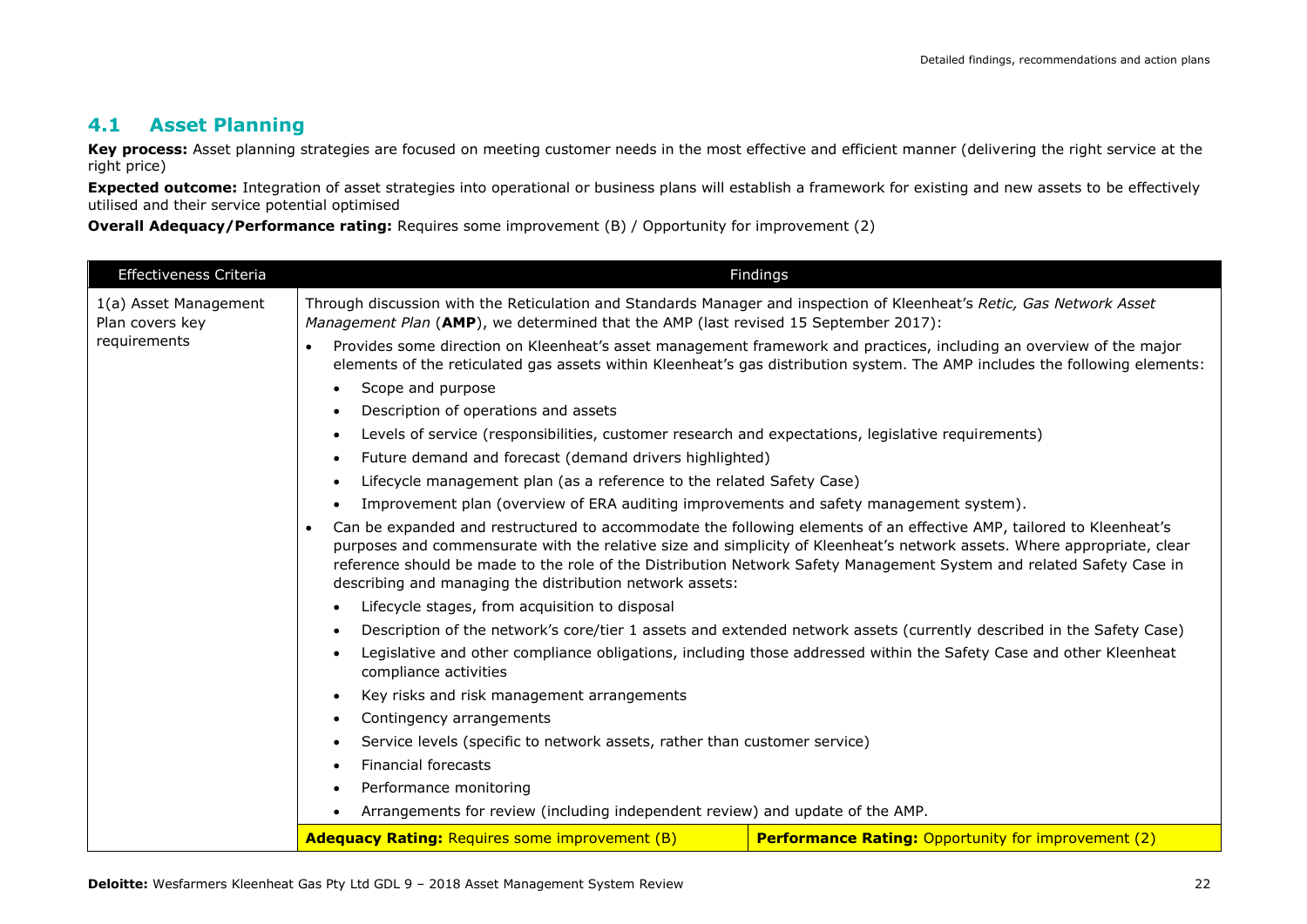| Effectiveness Criteria                              | <b>Findings</b>                                                                                                                                                                                                                                                                                                                                                                                                                                             |                                                                                                                              |  |
|-----------------------------------------------------|-------------------------------------------------------------------------------------------------------------------------------------------------------------------------------------------------------------------------------------------------------------------------------------------------------------------------------------------------------------------------------------------------------------------------------------------------------------|------------------------------------------------------------------------------------------------------------------------------|--|
|                                                     | <b>Recommendation 1/2018</b>                                                                                                                                                                                                                                                                                                                                                                                                                                | <b>Action Plan 1/2018</b>                                                                                                    |  |
|                                                     | Commensurate with the relative size and simplicity of its<br>network assets, Kleenheat expand and restructure the AMP<br>to accommodate the items raised in the findings above and<br>throughout this report. Ideally the AMP would reference                                                                                                                                                                                                               | Kleenheat will implement this recommendation                                                                                 |  |
|                                                     |                                                                                                                                                                                                                                                                                                                                                                                                                                                             | <b>Responsible Person</b>                                                                                                    |  |
|                                                     |                                                                                                                                                                                                                                                                                                                                                                                                                                                             | Reticulation and Standards Manager                                                                                           |  |
|                                                     | Kleenheat's systems, processes and procedures in place to                                                                                                                                                                                                                                                                                                                                                                                                   | <b>Target Date</b>                                                                                                           |  |
|                                                     | manage each of the 12 key components of the asset<br>management lifecycle.                                                                                                                                                                                                                                                                                                                                                                                  | September 2019                                                                                                               |  |
| 1(b) Planning process and<br>objectives reflect the | Through discussion with the Reticulation and Standards Manager and Commercial Accounts Manager, we determined that<br>Kleenheat has maintained an:                                                                                                                                                                                                                                                                                                          |                                                                                                                              |  |
| needs of all stakeholders<br>and is integrated with | $\bullet$<br>Annual commercial planning process where the commercial objectives (revenue, capital expenditure, operations and<br>profitability) and sustainability of each Tier 1 distribution network assets is analysed                                                                                                                                                                                                                                   |                                                                                                                              |  |
| business planning                                   | An annual process and a health check report is prepared by the Commercial team, providing an analysis of the network's<br>$\bullet$<br>commercial objectives. The Health Check report, referenced in section 1(e), is used as the basis for discussions to facilitate<br>the commercial planning process and feeds into Kleenheat's annual budgeting process. Refer to section 10 of this report for<br>further details on the commercial planning process. |                                                                                                                              |  |
|                                                     | Adequacy Rating: Adequately defined (A)                                                                                                                                                                                                                                                                                                                                                                                                                     | Performance Rating: Performing effectively (1)                                                                               |  |
|                                                     |                                                                                                                                                                                                                                                                                                                                                                                                                                                             |                                                                                                                              |  |
| 1(c) Service levels are<br>defined                  | Through discussion with the Reticulation and Standards Manager and WA LPG/LNG Maintenance Manager, and inspection of<br>relevant documentation, we determined that:                                                                                                                                                                                                                                                                                         |                                                                                                                              |  |
|                                                     | $\bullet$<br>Case (relating to emergency response service levels)                                                                                                                                                                                                                                                                                                                                                                                           | Service Levels for customer services have been defined in the AMP (as referenced at section 1(a) above) and in the Safety    |  |
|                                                     | Distribution Systems Asset Maintenance Plan                                                                                                                                                                                                                                                                                                                                                                                                                 | Service levels for gas distribution have been reflected in the maintenance arrangements applied to the assets defined in the |  |
|                                                     | meter replacement, gas sampling and pressure monitoring).                                                                                                                                                                                                                                                                                                                                                                                                   | The Distribution Systems Asset Maintenance Plan highlights the key focus areas of maintenance (including leak surveys,       |  |
|                                                     | Adequacy Rating: Adequately defined (A)                                                                                                                                                                                                                                                                                                                                                                                                                     | Performance Rating: Performing effectively (1)                                                                               |  |
| 1(d) Non-asset options                              |                                                                                                                                                                                                                                                                                                                                                                                                                                                             | Through discussion with the Reticulation and Standards Manager, we determined that Kleenheat's planning process provides for |  |
| (e.g. demand<br>management) are                     | consideration of demand management through the following processes:                                                                                                                                                                                                                                                                                                                                                                                         |                                                                                                                              |  |
| considered                                          | Remote monitoring of storage tank volumes at each Tier 1 distribution network location<br>$\bullet$<br>$\bullet$                                                                                                                                                                                                                                                                                                                                            |                                                                                                                              |  |
|                                                     | expansions and development plans                                                                                                                                                                                                                                                                                                                                                                                                                            | Design Verification and Compliance Check, which considers demand management for new networks, existing network               |  |
|                                                     | $\bullet$<br>expansion.                                                                                                                                                                                                                                                                                                                                                                                                                                     | Distribution Network Capacity Check, which provides a process for assessing the Tier 1 distribution network's capacity for   |  |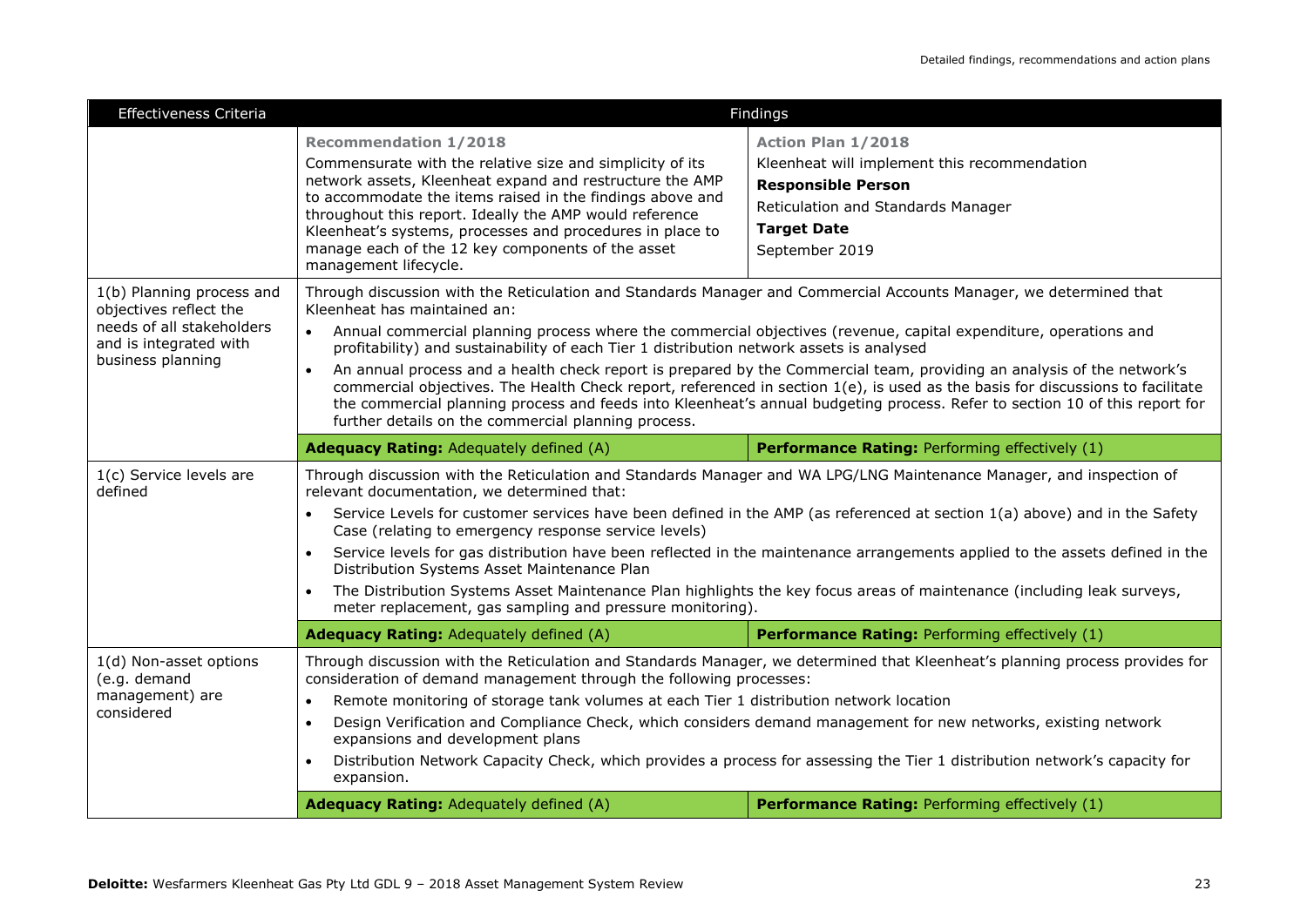| Effectiveness Criteria                                                 | Findings                                                                                                                                                                                                                                                                                                                                                                                                                                                                                                                                                                                                                                                                                                                                                                                                                                                                                                                                                                                                                                                                                                                                                                                                                                                                                                                                                                                                                                                                                                                                                                                                                                                                                                                                                                                                                                                                                                  |                                                |  |  |
|------------------------------------------------------------------------|-----------------------------------------------------------------------------------------------------------------------------------------------------------------------------------------------------------------------------------------------------------------------------------------------------------------------------------------------------------------------------------------------------------------------------------------------------------------------------------------------------------------------------------------------------------------------------------------------------------------------------------------------------------------------------------------------------------------------------------------------------------------------------------------------------------------------------------------------------------------------------------------------------------------------------------------------------------------------------------------------------------------------------------------------------------------------------------------------------------------------------------------------------------------------------------------------------------------------------------------------------------------------------------------------------------------------------------------------------------------------------------------------------------------------------------------------------------------------------------------------------------------------------------------------------------------------------------------------------------------------------------------------------------------------------------------------------------------------------------------------------------------------------------------------------------------------------------------------------------------------------------------------------------|------------------------------------------------|--|--|
| 1(e) Lifecycle costs of<br>owning and operating<br>assets are assessed | Through discussion with the Reticulation and Standards Manager and Commercial Accounts Manager and walkthrough of the<br>Health Check Report 2017, we determined that the commercial planning process as stated at section 1(b) above analyses and<br>forecasts the lifecycle cost of owning and operating assets in the Tier 1 distribution network until the 2030 financial year.                                                                                                                                                                                                                                                                                                                                                                                                                                                                                                                                                                                                                                                                                                                                                                                                                                                                                                                                                                                                                                                                                                                                                                                                                                                                                                                                                                                                                                                                                                                       |                                                |  |  |
|                                                                        | <b>Adequacy Rating: Adequately defined (A)</b><br>Performance Rating: Performing effectively (1)                                                                                                                                                                                                                                                                                                                                                                                                                                                                                                                                                                                                                                                                                                                                                                                                                                                                                                                                                                                                                                                                                                                                                                                                                                                                                                                                                                                                                                                                                                                                                                                                                                                                                                                                                                                                          |                                                |  |  |
| 1(f) Funding options are<br>evaluated                                  | Through discussion with the Reticulation and Standards Manager and Commercial Accounts Manager, and inspection of relevant<br>documentation, we determined that:<br>An annual bottom up budgeting process exists, providing for analysis of the funding options available for the financial year<br>ahead<br>The annual budgeting process includes volume and revenue analysis, costs associated with maintenance and capital<br>expenditure, personnel costs and profitability margins<br>The annual budgeting process addresses the entire LPG business, with the Tier 1 distribution network assets being part of<br>the Retic business line.                                                                                                                                                                                                                                                                                                                                                                                                                                                                                                                                                                                                                                                                                                                                                                                                                                                                                                                                                                                                                                                                                                                                                                                                                                                          |                                                |  |  |
|                                                                        | Adequacy Rating: Adequately defined (A)                                                                                                                                                                                                                                                                                                                                                                                                                                                                                                                                                                                                                                                                                                                                                                                                                                                                                                                                                                                                                                                                                                                                                                                                                                                                                                                                                                                                                                                                                                                                                                                                                                                                                                                                                                                                                                                                   | Performance Rating: Performing effectively (1) |  |  |
| 1(g) Costs are justified<br>and cost drivers identified                | Through discussion with the Reticulation and Standards Manager and Commercial Accounts Manager, and inspection of relevant<br>documentation, we determined that the 2018 annual budget identifies both capital expenditure and operating costs for the Retic<br>business line. Those costs are included in the justifications for each costs category within the budget.                                                                                                                                                                                                                                                                                                                                                                                                                                                                                                                                                                                                                                                                                                                                                                                                                                                                                                                                                                                                                                                                                                                                                                                                                                                                                                                                                                                                                                                                                                                                  |                                                |  |  |
|                                                                        | <b>Adequacy Rating: Adequately defined (A)</b>                                                                                                                                                                                                                                                                                                                                                                                                                                                                                                                                                                                                                                                                                                                                                                                                                                                                                                                                                                                                                                                                                                                                                                                                                                                                                                                                                                                                                                                                                                                                                                                                                                                                                                                                                                                                                                                            | Performance Rating: Performing effectively (1) |  |  |
| 1(h) Likelihood and<br>consequences of asset<br>failure are predicted  | Through discussion with the Reticulation and Standards Manager and Commercial Accounts Manager; and inspection of relevant<br>documentation, we determined that Kleenheat has established the following processes to predict the likelihood and consequence<br>of distribution network asset failure:<br>The Kleenheat distribution Safety Case is a requirement under the Gas Standards (Gas Supply and System Safety)<br>Regulations 2000, which focuses on Kleenheat safety management processes and controls within operations to safely<br>deliver (or distribute) gas to the Tier 1 distribution networks covered under this Licence. The Safety Case has a validity<br>period of 5 years. The Safety Case renewal (Version 4) was prepared during 2018 and submitted to Building and Energy for<br>approval in August 2018<br>The Safety Case requires a formal safety case risk assessment (Kleenheat distribution qualitative risk assessment). Threats<br>listed relate to asset or network failure, which will ultimately impact Kleenheat's ability to safely deliver gas to the Tier 1<br>distribution networks covered by the Licence<br>Under each threat within the formal safety case risk assessment, there is a prediction (risk category, residual risk) on the<br>$\bullet$<br>consequences (on people, environment and supply of gas) and likelihood of the occurrence of the threat<br>The Network Pressure Rectification and Distribution Network Capacity Check procedures (referenced at section 1(d) above),<br>which references pressure testing and provides Kleenheat with an operative prediction on the consequences and likelihood<br>of the asset of network failing<br>The Distribution Network Leak Survey process is undertaken to provide Kleenheat with an operative prediction on the<br>likelihood and frequency of asset failure in maintaining service levels. |                                                |  |  |
|                                                                        | <b>Adequacy Rating: Adequately defined (A)</b>                                                                                                                                                                                                                                                                                                                                                                                                                                                                                                                                                                                                                                                                                                                                                                                                                                                                                                                                                                                                                                                                                                                                                                                                                                                                                                                                                                                                                                                                                                                                                                                                                                                                                                                                                                                                                                                            | Performance Rating: Performing effectively (1) |  |  |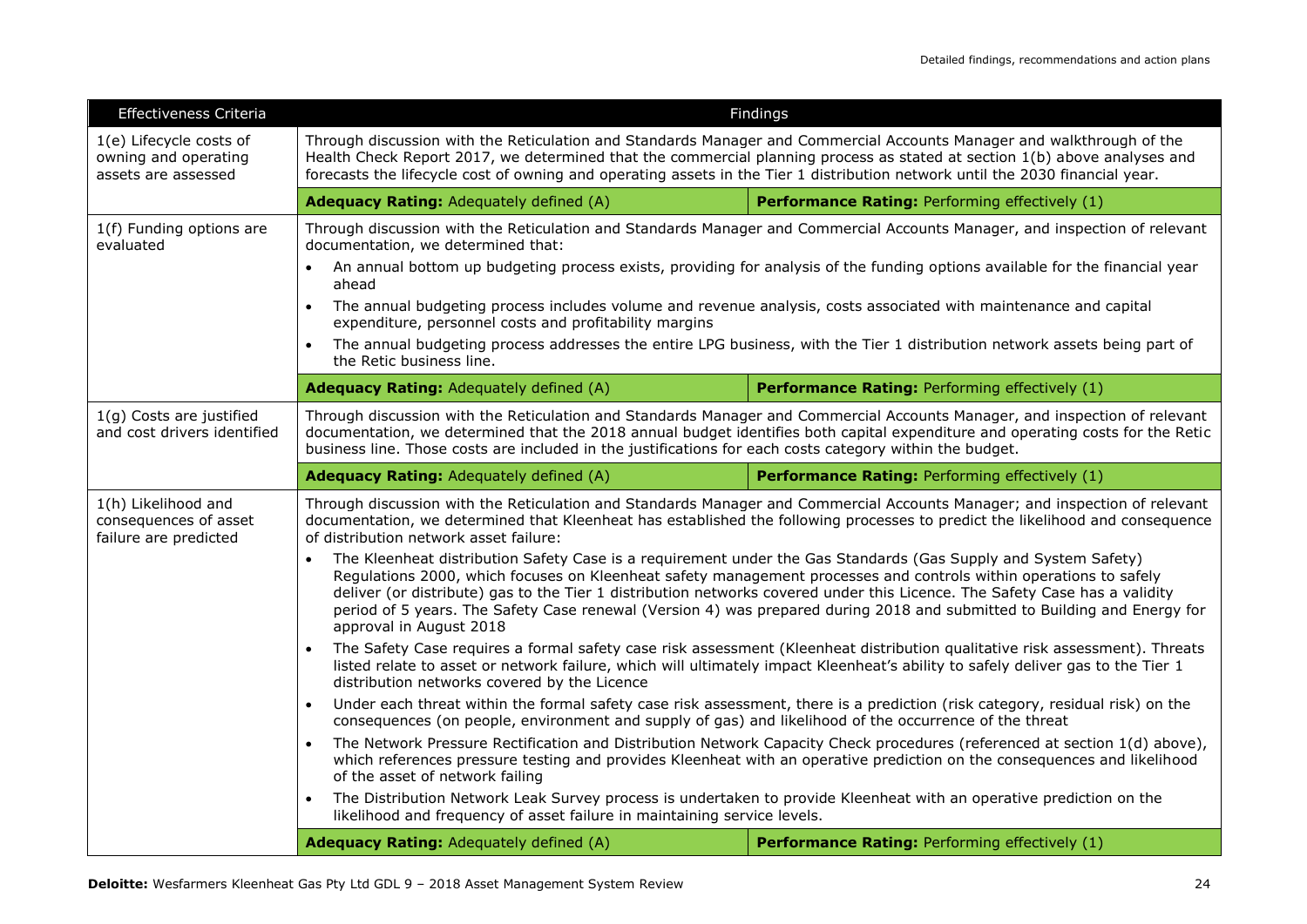| <b>Effectiveness Criteria</b><br>Findings        |                                                                                                       |                                                                                                                                                                                                                                                                                                                                                                                                                                                                                                                                                                                                                                                |
|--------------------------------------------------|-------------------------------------------------------------------------------------------------------|------------------------------------------------------------------------------------------------------------------------------------------------------------------------------------------------------------------------------------------------------------------------------------------------------------------------------------------------------------------------------------------------------------------------------------------------------------------------------------------------------------------------------------------------------------------------------------------------------------------------------------------------|
| 1(i) Plans are regularly<br>reviewed and updated | 1(a) above for further detail<br>for submission to Building and Energy for approval in August 2018.   | Through discussion with the Reticulation and Standards Manager and WA LPG/LNG Maintenance Manager, we determined that:<br>Regular annual reviews to update the AMP were not in place during the audit period. Kleenheat has recognised the need for<br>its AMP to be further strengthened (commensurate with the size and nature of its operations) to reflect and incorporate the<br>asset management system applicable to the distribution network assets covered by the Licence. Refer to Findings at section<br>Kleenheat's safety case requires renewal on a five year basis. Kleenheat prepared Version 4 of its safety case during 2018 |
|                                                  | <b>Adequacy Rating: Requires some improvement (B)</b>                                                 | <b>Performance Rating: Opportunity for improvement (2)</b>                                                                                                                                                                                                                                                                                                                                                                                                                                                                                                                                                                                     |
|                                                  | Recommendation<br>Refer to Recommendation 1/2018 relating to expansion and<br>restructure of the AMP. | <b>Action Plan</b><br>Refer to Action Plan 1/2018                                                                                                                                                                                                                                                                                                                                                                                                                                                                                                                                                                                              |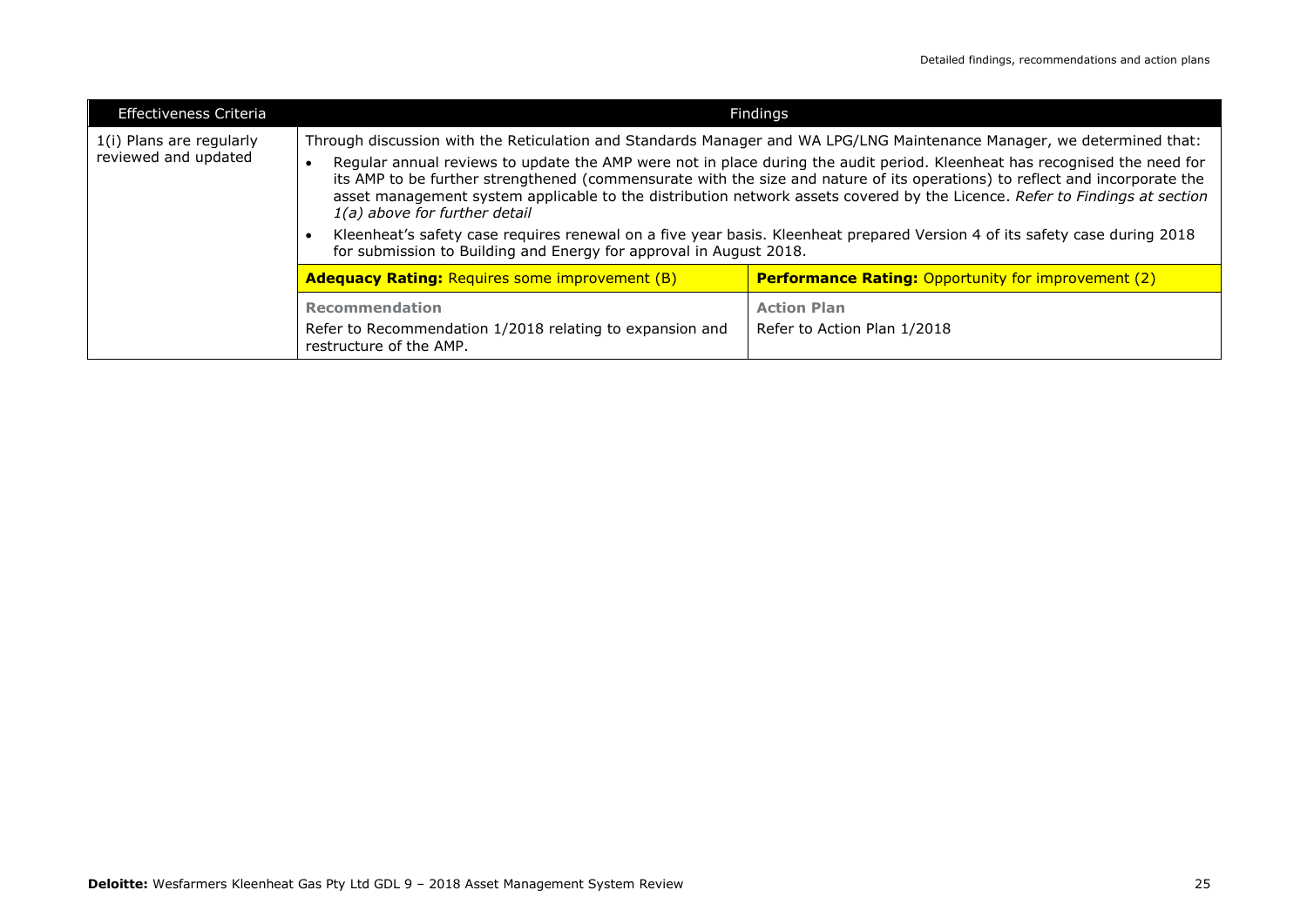#### **4.2 Asset Creation and acquisition**

**Key process:** Asset creation/acquisition means the provision or improvement of an asset where the outlay can be expected to provide benefits beyond the year of outlay

**Expected outcome:** A more economic, efficient and cost-effective asset acquisition framework which will reduce demand for new assets, lower service costs and improve service delivery.

**Overall Adequacy/Performance rating:** Adequately defined (A) / Performing effectively (1)

| <b>Effectiveness Criteria</b>                                                                                                                                                                                                                                                                                                                                                                       | Findings                                                                                                                                                         |                                                                                                                          |  |
|-----------------------------------------------------------------------------------------------------------------------------------------------------------------------------------------------------------------------------------------------------------------------------------------------------------------------------------------------------------------------------------------------------|------------------------------------------------------------------------------------------------------------------------------------------------------------------|--------------------------------------------------------------------------------------------------------------------------|--|
| 2(a) Full project evaluations<br>are undertaken for new                                                                                                                                                                                                                                                                                                                                             | relevant documentation, we determined that:                                                                                                                      | Through discussion with the Reticulation and Standards Manager and Commercial Accounts Manager, and inspection of        |  |
| assets, including comparative<br>assessment of non-asset                                                                                                                                                                                                                                                                                                                                            | $\bullet$<br>commissioning of new development stages within an existing Tier 1 reticulation network                                                              | The creation of new assets for Kleenheat's distribution network is limited to the LPG storage tank upgrades and the      |  |
| solutions                                                                                                                                                                                                                                                                                                                                                                                           | $\bullet$<br>the Wesfarmers Group Capital Expenditure Policy and the WESCEF Delegation of Authority Policy                                                       | Kleenheat applies its corporate capital expenditure (Capex) process for new asset creation. This process is evidenced in |  |
|                                                                                                                                                                                                                                                                                                                                                                                                     | $\bullet$<br>required, budget and financial analysis and risk analysis                                                                                           | The Capex authorisation requires evaluation of alternatives, strategic justification/rationale, stages and resources     |  |
|                                                                                                                                                                                                                                                                                                                                                                                                     | $\bullet$<br>evaluation process undertaken by Kleenheat:                                                                                                         | There were 9 Capex evaluations performed within the review period. We sighted the following example of the capex         |  |
| The KHG Sales WA 0045 Rapids Landing Retic Stage 6A Capex authorisation form was authorised by the Kleenheat<br>$\circ$<br>General Manager on 6 October 2017 and included all required elements. The Capex authorisation related to the<br>commissioning of expansion to the distribution network in the Rapids Landing estate in Margaret River.<br><b>Adequacy Rating: Adequately defined (A)</b> |                                                                                                                                                                  |                                                                                                                          |  |
|                                                                                                                                                                                                                                                                                                                                                                                                     |                                                                                                                                                                  | Performance Rating: Performing effectively (1)                                                                           |  |
| 2(b) Evaluations include all<br>life-cycle costs                                                                                                                                                                                                                                                                                                                                                    | Through discussion with the Reticulation and Standards Manager and Commercial Accounts Manager, and inspection of<br>relevant documentation, we determined that: |                                                                                                                          |  |
|                                                                                                                                                                                                                                                                                                                                                                                                     | $\bullet$<br>financial analysis and risk analysis, which includes all life-cycle costs                                                                           | As referenced at section 2(a) above, Kleenheat's Capex authorisation form provides for evaluation of budget and          |  |
|                                                                                                                                                                                                                                                                                                                                                                                                     | For the KHG Sales WA 0045 Rapids Landing Retic Stage 6A capex evaluation:<br>$\bullet$                                                                           |                                                                                                                          |  |
|                                                                                                                                                                                                                                                                                                                                                                                                     | The financial analysis focusses on commissioning costs<br>$\circ$                                                                                                |                                                                                                                          |  |
| All costs associated with new extensions including materials, labour and installation costs were incurred by the<br>$\circ$<br>developer                                                                                                                                                                                                                                                            |                                                                                                                                                                  |                                                                                                                          |  |
|                                                                                                                                                                                                                                                                                                                                                                                                     | and operating assets in the Tier 1 distribution network until the 2030 financial year.                                                                           | As referenced at section 1(e) above, the commercial planning process analyses and forecasts the lifecycle cost of owning |  |
| <b>Adequacy Rating: Adequately defined (A)</b>                                                                                                                                                                                                                                                                                                                                                      |                                                                                                                                                                  | Performance Rating: Performing effectively (1)                                                                           |  |
|                                                                                                                                                                                                                                                                                                                                                                                                     | Through discussion with the Reticulation and Standards Manager and Commercial Accounts Manager, and inspection of<br>relevant documentation, we determined that: |                                                                                                                          |  |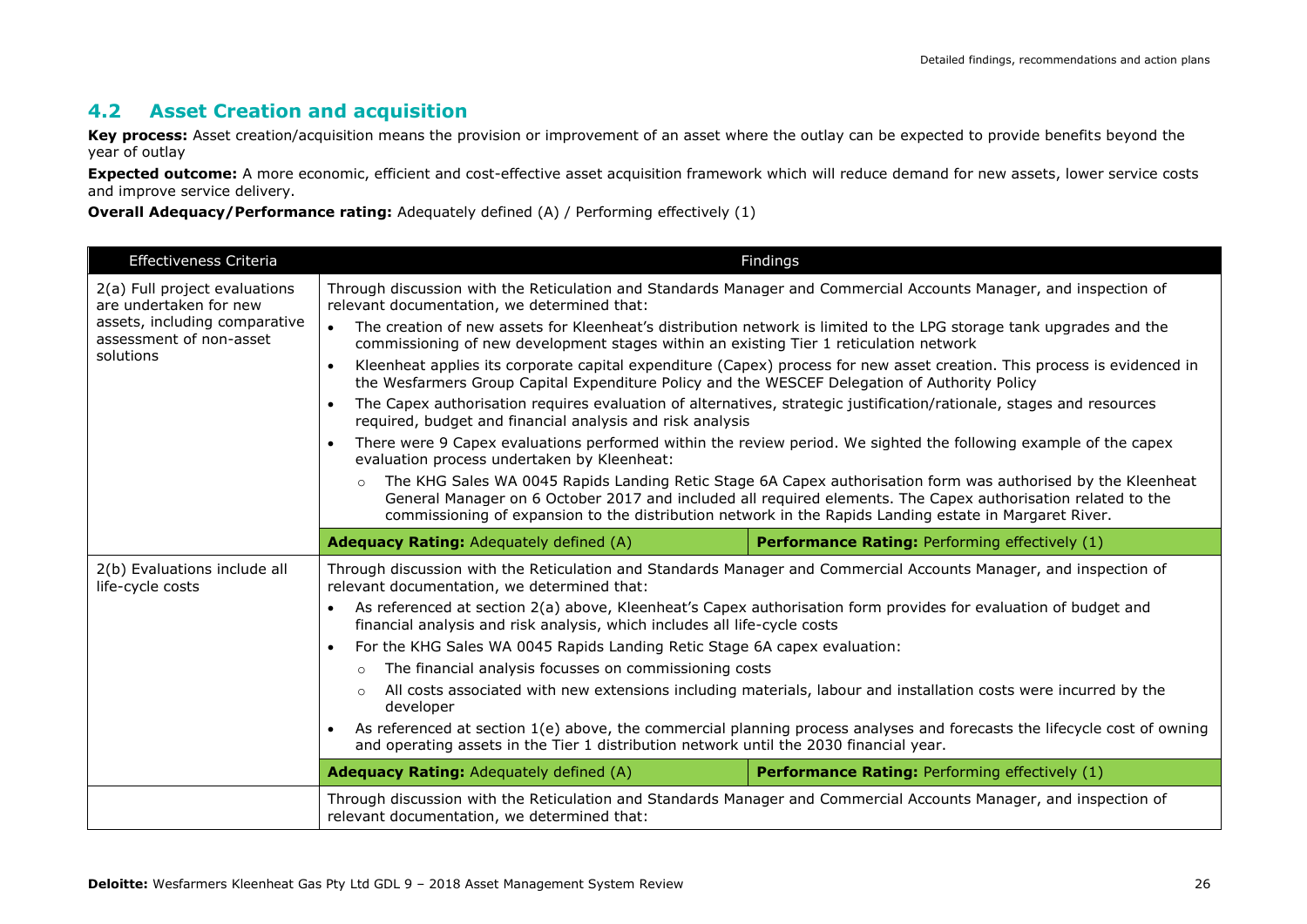| Effectiveness Criteria                                                                                      | Findings                                                                                                                                                                                                                                                                                                                                                                                                                                                                                                                                                                                                                                                          |                                                       |  |
|-------------------------------------------------------------------------------------------------------------|-------------------------------------------------------------------------------------------------------------------------------------------------------------------------------------------------------------------------------------------------------------------------------------------------------------------------------------------------------------------------------------------------------------------------------------------------------------------------------------------------------------------------------------------------------------------------------------------------------------------------------------------------------------------|-------------------------------------------------------|--|
| 2(c) Projects reflect sound<br>engineering and business<br>decisions                                        | As referenced at 2(a) above, the capex process provides for adequate commercial management oversight in the<br>preparation of the Capex authorisation form. The KHG Sales WA 0045 Rapids Landing Retic Stage 6A Capex<br>authorisation form was approved by the Commercial Manager, Commercial Accounts Manager and the General Manager                                                                                                                                                                                                                                                                                                                           |                                                       |  |
|                                                                                                             | The KHG Sales WA 0045 Rapids Landing Retic Stage 6A Capex authorisation form was authorised based on achieving<br>Kleenheat's threshold internal rate of return (IRR) reflected in the positive NPV contribution for each additional customer<br>of over a set revenue threshold                                                                                                                                                                                                                                                                                                                                                                                  |                                                       |  |
|                                                                                                             | The Capex process provides for sound engineering decisions. As referenced at section 2(a) above, the KHG Sales WA<br>0045 Rapids Landing Retic Stage 6A commissioning project demonstrated project engineer oversight in the sign off on<br>the Distribution Network Handover Check List, attesting applicable items completed. Project related fit-for-purpose<br>certificates issued by external civil engineering contractors were obtained including Hose for flare, Manometer<br>calibration, Pipe fitting conformity and Welder calibration.                                                                                                                |                                                       |  |
|                                                                                                             | <b>Adequacy Rating: Adequately defined (A)</b>                                                                                                                                                                                                                                                                                                                                                                                                                                                                                                                                                                                                                    | <b>Performance Rating: Performing effectively (1)</b> |  |
| 2(d) Commissioning tests are<br>documented and completed                                                    | Through discussion with the Reticulation and Standards Manager and Commercial Accounts Manager, and inspection of<br>relevant documentation, we determined that the Capex process provides for completion of commissioning tests, which are<br>authorised by the appropriate level of Kleenheat management. The KHG Sales WA 0045 Rapids Landing Retic Stage 6A<br>Distribution Network Commissioning Scope document was authorised by the Reticulation and Standards Manager with the<br>project engineer's records of testing for scope completion.                                                                                                             |                                                       |  |
|                                                                                                             | <b>Adequacy Rating: Adequately defined (A)</b>                                                                                                                                                                                                                                                                                                                                                                                                                                                                                                                                                                                                                    | <b>Performance Rating: Performing effectively (1)</b> |  |
| 2(e) Ongoing<br>legal/environmental/safety<br>obligations of the asset owner<br>are assigned and understood | Through discussion with the Reticulation and Standards Manager and WA LPG/LNG Maintenance Manager, and inspection of<br>relevant documentation, we determined that Kleenheat's understanding and assignment of the ongoing legal, environmental<br>and safety obligations of the network is reflected in the reticulation safety case and the formal safety case risk assessment<br>(KHG LPG Reticulation System Safety Case Risk Assessment).<br>Refer to section 1(h) above for further detail on the processes in place to demonstrate Kleenheat's understanding of its legal,<br>environmental and safety obligations as a gas distribution network operator. |                                                       |  |
|                                                                                                             |                                                                                                                                                                                                                                                                                                                                                                                                                                                                                                                                                                                                                                                                   |                                                       |  |
|                                                                                                             | <b>Adequacy Rating: Adequately defined (A)</b><br><b>Performance Rating: Performing effectively (1)</b>                                                                                                                                                                                                                                                                                                                                                                                                                                                                                                                                                           |                                                       |  |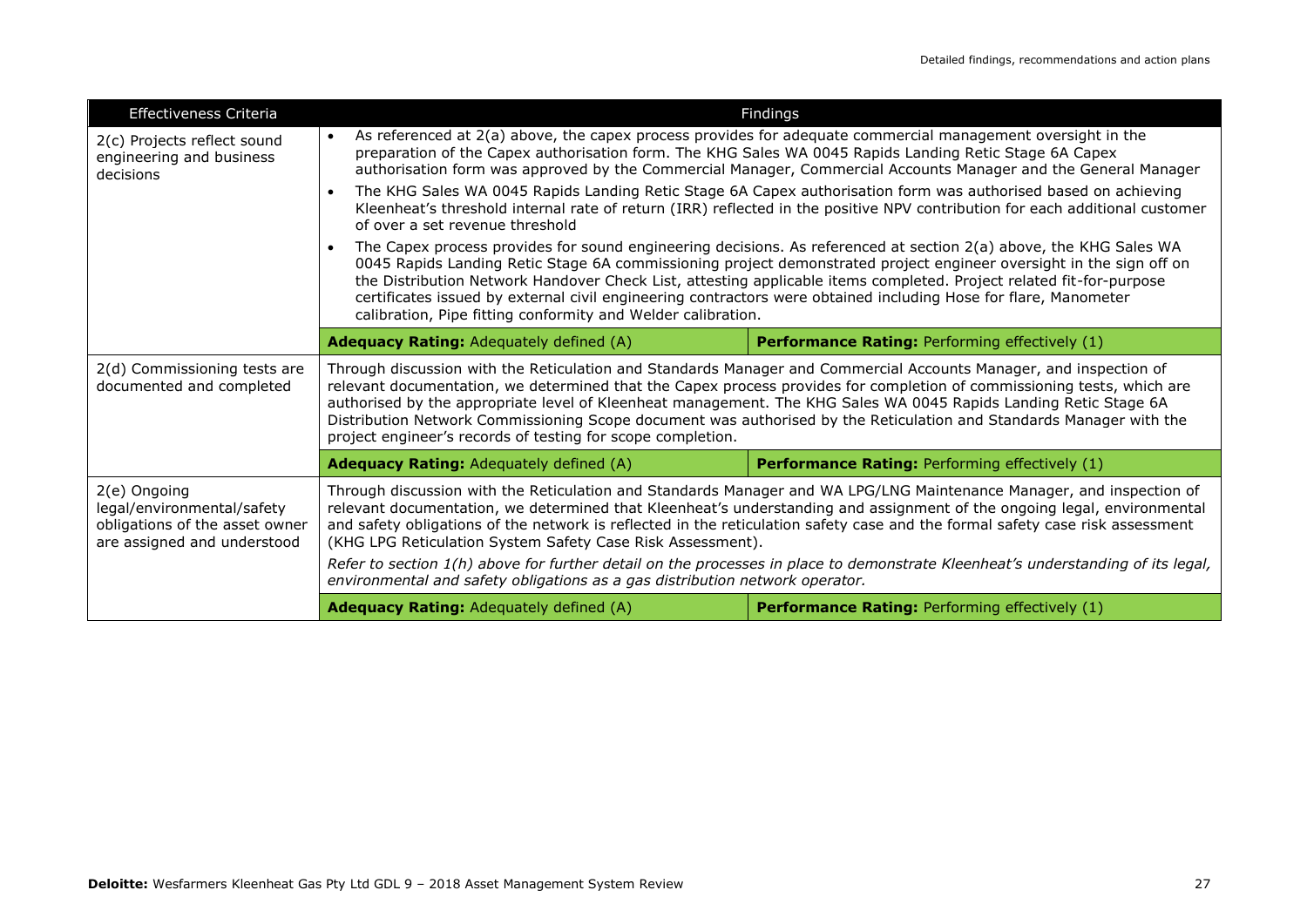#### **4.3 Asset disposal**

**Key process:** Effective asset disposal frameworks incorporate consideration of alternatives for the disposal of surplus, obsolete, under-performing or unserviceable assets. Alternatives are evaluated in cost-benefit terms.

**Expected outcome:** Effective management of the disposal process will minimise holdings of surplus and under-performing assets and will lower service costs. **Overall Adequacy/Performance rating:** Not rated / Not rated

| <b>Effectiveness Criteria</b>                                                                                                                                                                                                                                          | Findings                                                                                                                                                                                                                                                                                                                                                                                                                                                                                                                                                                                                                                                                                                                                                                                                                         |                                      |
|------------------------------------------------------------------------------------------------------------------------------------------------------------------------------------------------------------------------------------------------------------------------|----------------------------------------------------------------------------------------------------------------------------------------------------------------------------------------------------------------------------------------------------------------------------------------------------------------------------------------------------------------------------------------------------------------------------------------------------------------------------------------------------------------------------------------------------------------------------------------------------------------------------------------------------------------------------------------------------------------------------------------------------------------------------------------------------------------------------------|--------------------------------------|
| 3(a) Under-utilised and<br>under-performing assets are<br>identified as part of a regular<br>systematic review process<br>3(b) The reasons for under-<br>utilisation or poor<br>performance are critically<br>examined and corrective<br>action or disposal undertaken | Through discussions with the Reticulation and Standards Manager Commercial Accounts Manager, we determined that:<br>Kleenheat has determined that its Tier 1 distribution network assets deliver an acceptable rate of return<br>There is no documented approach for assessing asset disposal due to under utilisation or under performing of assets as<br>Kleenheat's Tier 1 distribution network assets are considered to be in the early to mid-phase of its asset lifecycle<br>(assessed to be in excess of 50 years). Therefore, Kleenheat has not considered or evaluated disposal alternatives or<br>considered any replacement strategies<br>Meter replacement monitoring is performed through the Oracle eAM module by meter replacement date and<br>implemented as per the Distribution Systems Asset Maintenance Plan |                                      |
| 3(c) Disposal alternatives are<br>evaluated<br>3(d) There is a replacement                                                                                                                                                                                             | Underutilisation of the relevant Tier 1 distribution network assets is more likely to be detected and investigated through<br>monthly performance reporting (variance analysis, volume of gas sold, profitability) as referenced at section 10(f) below.                                                                                                                                                                                                                                                                                                                                                                                                                                                                                                                                                                         |                                      |
| strategy for assets                                                                                                                                                                                                                                                    | <b>Adequacy Rating: Not Rated</b>                                                                                                                                                                                                                                                                                                                                                                                                                                                                                                                                                                                                                                                                                                                                                                                                | <b>Performance Rating: Not Rated</b> |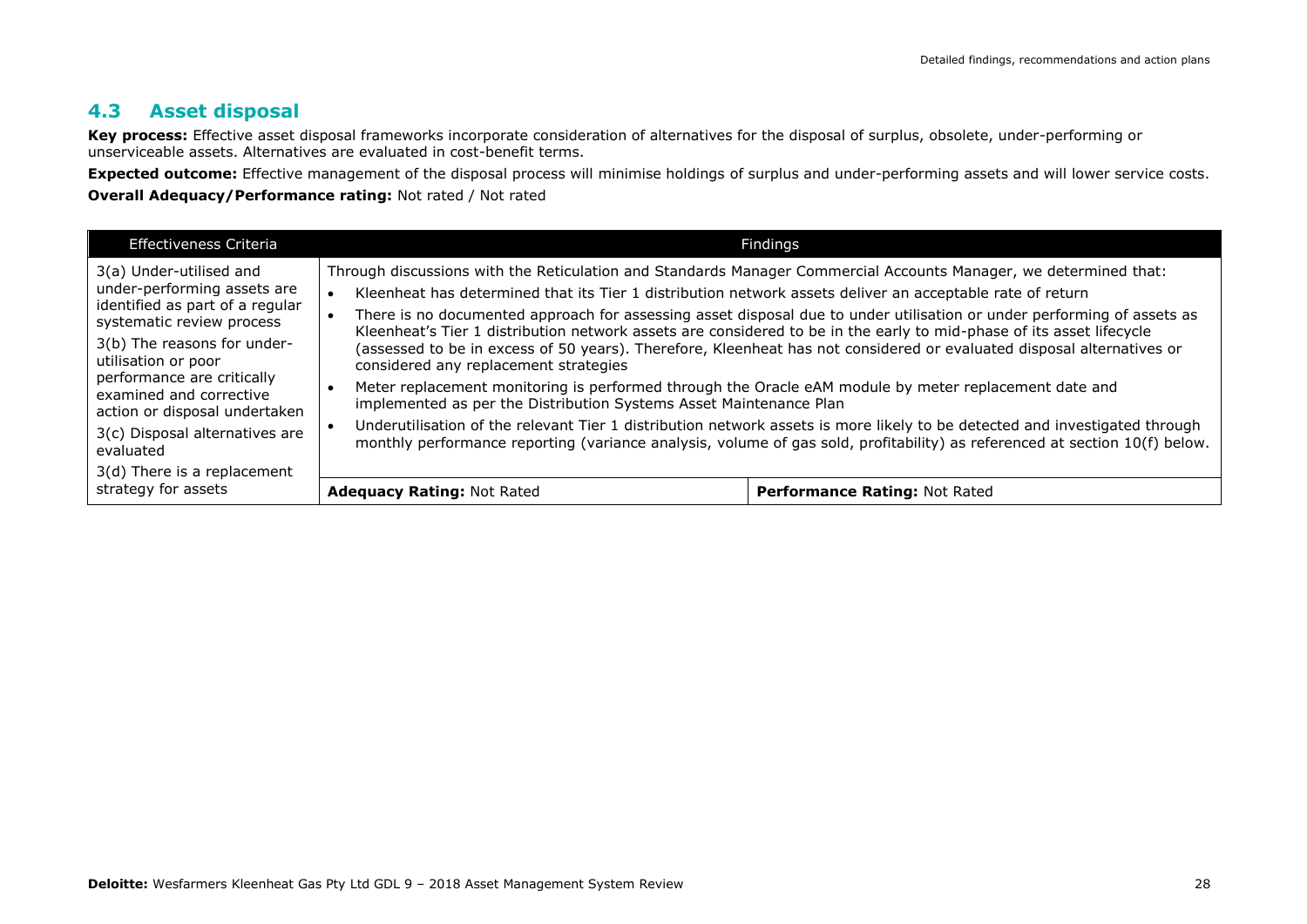#### **4.4 Environmental analysis**

**Key process:** Environmental analysis examines the asset system environment and assesses all external factors affecting the asset system. **Expected outcome:** The AMS regularly assesses external opportunities and threats and takes corrective action to maintain performance requirements. **Overall Adequacy/Performance rating:** Requires some improvement (B) / Opportunity for improvement (2)

| Effectiveness Criteria                                                                                                                     | Findings                                                                                                                                                                                                                                                                                                                                                                                                                                                                                                                                                                   |                                                                                                                                                                                                                                            |  |
|--------------------------------------------------------------------------------------------------------------------------------------------|----------------------------------------------------------------------------------------------------------------------------------------------------------------------------------------------------------------------------------------------------------------------------------------------------------------------------------------------------------------------------------------------------------------------------------------------------------------------------------------------------------------------------------------------------------------------------|--------------------------------------------------------------------------------------------------------------------------------------------------------------------------------------------------------------------------------------------|--|
| 4(a) Opportunities and<br>threats in the system                                                                                            | Through discussion with the Reticulation and Standards Manager and Commercial Accounts Manager, and inspection of<br>relevant documentation, we determined that:                                                                                                                                                                                                                                                                                                                                                                                                           |                                                                                                                                                                                                                                            |  |
| environment are assessed                                                                                                                   | As referenced at section 1(h) above, the Kleenheat distribution safety case and qualitative risk assessment:<br>$\bullet$                                                                                                                                                                                                                                                                                                                                                                                                                                                  |                                                                                                                                                                                                                                            |  |
|                                                                                                                                            | Assesses the opportunities and threats in the system environment for the safe delivery of gas within the relevant Tier<br>$\circ$<br>1 distribution networks                                                                                                                                                                                                                                                                                                                                                                                                               |                                                                                                                                                                                                                                            |  |
|                                                                                                                                            | Has under each threat, assessed and predicted (risk category, residual risk) the consequences (on people,<br>environment and supply of gas) and likelihood of the occurrence of the threat for safe delivery of gas within the<br>relevant Tier 1 distribution networks. Opportunities for improvement or prevention have been listed as part of<br>controls within the qualitative risk assessment                                                                                                                                                                        |                                                                                                                                                                                                                                            |  |
|                                                                                                                                            | Opportunities and threats in the system environment, for the LPG business, have been assessed at a corporate level by<br>$\bullet$<br>Kleenheat management on a quarterly basis                                                                                                                                                                                                                                                                                                                                                                                            |                                                                                                                                                                                                                                            |  |
|                                                                                                                                            | The assessment of corporate risk for the Kleenheat LPG business, which includes the relevant Tier 1 distribution networks<br>covered under the Licence are recorded in the Kleenheat LPG Corporate Risk Register.                                                                                                                                                                                                                                                                                                                                                          |                                                                                                                                                                                                                                            |  |
|                                                                                                                                            | <b>Adequacy Rating: Adequately defined (A)</b>                                                                                                                                                                                                                                                                                                                                                                                                                                                                                                                             | Performance Rating: Performing effectively (1)                                                                                                                                                                                             |  |
| 4(b) Performance standards<br>(availability of service,<br>capacity, continuity,<br>emergency response, etc.)<br>are measured and achieved | Through discussion with the Reticulation and Standards Manager and WA LPG/LNG Maintenance Manager, and inspection of<br>relevant documentation, we determined that:<br>Kleenheat has developed performance measures for its distribution network assets including the effectiveness of<br>distribution control standards, system reliability, system condition, product controls, system damage, contingency<br>management and worker competency<br>Whilst performance measures have now been defined, Kleenheat had not reported on its achievement of those<br>$\bullet$ |                                                                                                                                                                                                                                            |  |
|                                                                                                                                            | performance measures during the review period.                                                                                                                                                                                                                                                                                                                                                                                                                                                                                                                             |                                                                                                                                                                                                                                            |  |
|                                                                                                                                            | <b>Adequacy Rating: Requires some improvement (B)</b>                                                                                                                                                                                                                                                                                                                                                                                                                                                                                                                      | <b>Performance Rating:</b> Corrective action required (3)                                                                                                                                                                                  |  |
|                                                                                                                                            | <b>Recommendation 2/2018</b><br>Kleenheat implement a performance measure reporting<br>process, which includes the following elements:<br>Reporting templates including source system<br>$\bullet$<br>information<br>Monitoring templates suitable to the network's<br>activities, such as leak surveys and pressure readings                                                                                                                                                                                                                                              | <b>Action Plan 2/2018</b><br>Kleenheat will implement this recommendation. Monitoring<br>templates will be developed where suitable.<br><b>Responsible Person</b><br>Reticulation and Standards Manager<br><b>Target Date</b><br>June 2019 |  |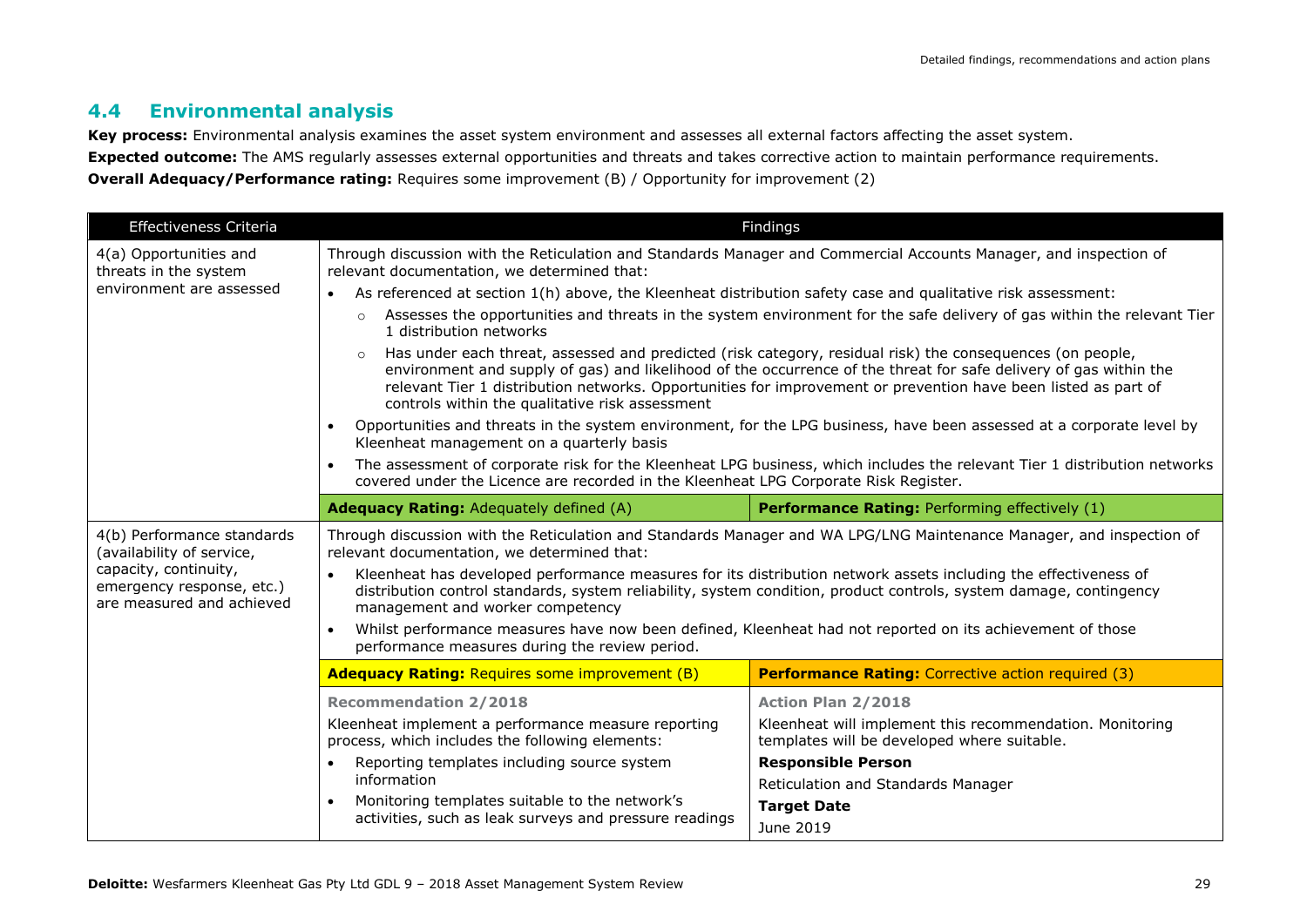| Effectiveness Criteria                                           | Findings                                                                                                                                                                                                                                                                                                                                                                                                                                                                                                                                                                                                                                                                                                                                                                                                                                                                                                                                                                                                                                                                                                                                                                                                                                                                          |                                                            |
|------------------------------------------------------------------|-----------------------------------------------------------------------------------------------------------------------------------------------------------------------------------------------------------------------------------------------------------------------------------------------------------------------------------------------------------------------------------------------------------------------------------------------------------------------------------------------------------------------------------------------------------------------------------------------------------------------------------------------------------------------------------------------------------------------------------------------------------------------------------------------------------------------------------------------------------------------------------------------------------------------------------------------------------------------------------------------------------------------------------------------------------------------------------------------------------------------------------------------------------------------------------------------------------------------------------------------------------------------------------|------------------------------------------------------------|
|                                                                  | Formal and regular management review and oversight<br>of performance measures.                                                                                                                                                                                                                                                                                                                                                                                                                                                                                                                                                                                                                                                                                                                                                                                                                                                                                                                                                                                                                                                                                                                                                                                                    |                                                            |
| 4(c) Compliance with<br>statutory and regulatory<br>requirements | Through discussion with the Reticulation and Standards Manager and WA LPG/LNG Maintenance Manager, and inspection of<br>relevant documentation, we determined that:<br>Applicable statutory and regulatory requirements have been referenced in Kleenheat's most recent Safety Case, which<br>requires Building and Energy's approval as part of a 5 year renewal process. Kleenheat prepared Version 4 of its Safety<br>Case during 2018 for submission to Building and Energy for approval in August 2018<br>Throughout the review period, Kleenheat has demonstrated an awareness of and compliance with its statutory and<br>regulatory requirements through compliance with Kleenheat corporate policies and procedures, which reference relevant<br>regulations applicable to the subject matter<br>Compliance with Kleenheat's Safety Case as referenced at section 1(h) above will enable the relevant Tier 1 distribution<br>network assets to comply with the applicable statutory and regulatory requirements<br>Although Kleenheat's Safety Case now references statutory and regulatory requirements relevant to its distribution<br>network assets, the AMP does not clearly reference those requirements. Refer to Findings at section 1(a) for further<br>detail. |                                                            |
|                                                                  |                                                                                                                                                                                                                                                                                                                                                                                                                                                                                                                                                                                                                                                                                                                                                                                                                                                                                                                                                                                                                                                                                                                                                                                                                                                                                   |                                                            |
|                                                                  | <b>Adequacy Rating: Requires some improvement (B)</b>                                                                                                                                                                                                                                                                                                                                                                                                                                                                                                                                                                                                                                                                                                                                                                                                                                                                                                                                                                                                                                                                                                                                                                                                                             | <b>Performance Rating: Opportunity for improvement (2)</b> |
|                                                                  | <b>Recommendation</b>                                                                                                                                                                                                                                                                                                                                                                                                                                                                                                                                                                                                                                                                                                                                                                                                                                                                                                                                                                                                                                                                                                                                                                                                                                                             | <b>Action Plan</b>                                         |
|                                                                  | Refer to Recommendation 1/2018 relating to expansion<br>and restructure of the AMP.                                                                                                                                                                                                                                                                                                                                                                                                                                                                                                                                                                                                                                                                                                                                                                                                                                                                                                                                                                                                                                                                                                                                                                                               | Refer to Action Plan 1/2018                                |
| 4(d) Achievement of<br>customer service levels                   | Through discussion with the Reticulation and Standards Manager and Commercial Accounts Manager, and inspection of<br>relevant documentation, we determined that Kleenheat:<br>Has established processes to monitor customer service calls received, calls answered, service level achievement<br>$\bullet$<br>percentages (calls answered in less than 30 seconds), longest wait times and average number of calls answered per day<br>for the LPG business including the relevant Tier 1 distribution network assets. Monitoring of these statistics for a one year<br>period is performed through the CISCO Call Statistics Snapshot Report<br>Utilises the Oracle CRM module to manage customer related data including account feedback and any actions performed<br>in relation to the customer account.                                                                                                                                                                                                                                                                                                                                                                                                                                                                      |                                                            |
|                                                                  |                                                                                                                                                                                                                                                                                                                                                                                                                                                                                                                                                                                                                                                                                                                                                                                                                                                                                                                                                                                                                                                                                                                                                                                                                                                                                   |                                                            |
|                                                                  |                                                                                                                                                                                                                                                                                                                                                                                                                                                                                                                                                                                                                                                                                                                                                                                                                                                                                                                                                                                                                                                                                                                                                                                                                                                                                   |                                                            |
|                                                                  | <b>Adequacy Rating: Adequately defined (A)</b>                                                                                                                                                                                                                                                                                                                                                                                                                                                                                                                                                                                                                                                                                                                                                                                                                                                                                                                                                                                                                                                                                                                                                                                                                                    | Performance Rating: Performing effectively (1)             |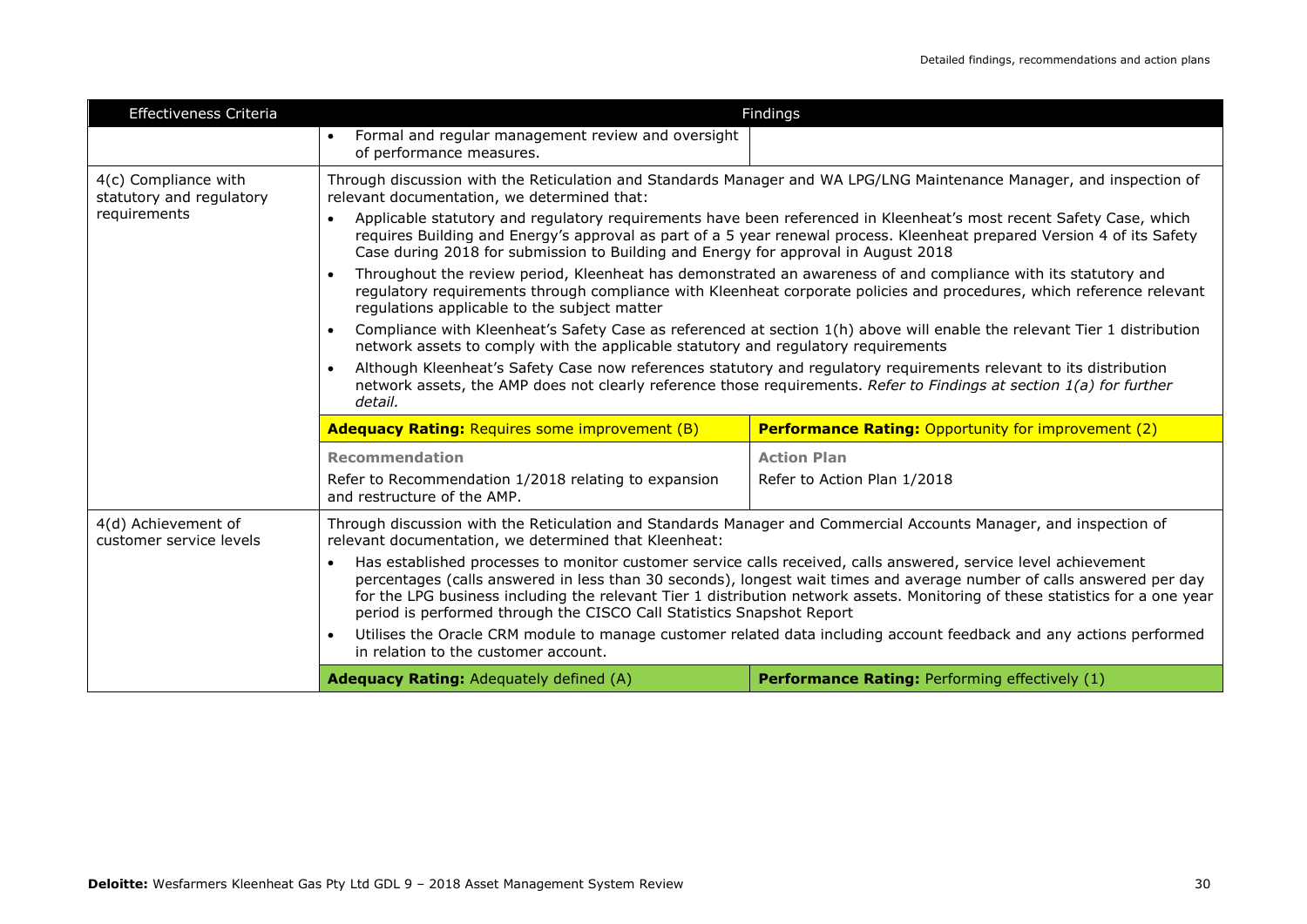#### **4.5 Asset operations**

**Key process:** Operational functions relate to the day-to-day running of assets and directly affect service levels and costs.

**Expected outcome:** Operations plans adequately document the processes and knowledge of staff in the operation of assets so that service levels can be consistently achieved.

**Overall Adequacy/Performance rating:** Requires some improvement (B) / Opportunity for improvement (2)

| Effectiveness Criteria                                                                                 | Findings                                                                                                                                                                                                                                                                                                                                                                                                                                                                                                                                                                                 |                                                                                                                                                                                                                                                                                                                                                                   |  |
|--------------------------------------------------------------------------------------------------------|------------------------------------------------------------------------------------------------------------------------------------------------------------------------------------------------------------------------------------------------------------------------------------------------------------------------------------------------------------------------------------------------------------------------------------------------------------------------------------------------------------------------------------------------------------------------------------------|-------------------------------------------------------------------------------------------------------------------------------------------------------------------------------------------------------------------------------------------------------------------------------------------------------------------------------------------------------------------|--|
| 5(a) Operational policies and<br>procedures are documented<br>and linked to service levels<br>required | $\bullet$<br>operational policies and procedures relevant to its distribution network assets:                                                                                                                                                                                                                                                                                                                                                                                                                                                                                            | Through discussion with the Reticulation and Standards Manager and WA LPG/LNG Maintenance Manager, inspection of<br>relevant documentation and conduct of site visits to Kleenheat's Albany and Margaret River locations, we determined that:<br>Kleenheat has developed the following key documents to manage the development, implementation and maintenance of |  |
|                                                                                                        | Systems of Work, which describes the use of Standard Operating Procedures (SOP) and Permit To Work Systems for<br>the production and operations elements of Kleenheat's gas distribution activities                                                                                                                                                                                                                                                                                                                                                                                      |                                                                                                                                                                                                                                                                                                                                                                   |  |
|                                                                                                        | Distribution Network Manual, which references detailed work instructions and procedures                                                                                                                                                                                                                                                                                                                                                                                                                                                                                                  |                                                                                                                                                                                                                                                                                                                                                                   |  |
|                                                                                                        | A number of SOPs were reviewed and updated throughout the review period, plus additional procedures were<br>implemented as a result of Kleenheat's review and strengthening of its SMS                                                                                                                                                                                                                                                                                                                                                                                                   |                                                                                                                                                                                                                                                                                                                                                                   |  |
|                                                                                                        | SOPs are also referenced throughout the current Safety Case and within training material<br>$\bullet$                                                                                                                                                                                                                                                                                                                                                                                                                                                                                    |                                                                                                                                                                                                                                                                                                                                                                   |  |
|                                                                                                        | Collectively, these documents provide an overview of the major elements of Kleenheat's asset management system and<br>$\bullet$<br>the major approach to asset operation and maintenance of the reticulated assets within Kleenheat's gas distribution<br>system                                                                                                                                                                                                                                                                                                                         |                                                                                                                                                                                                                                                                                                                                                                   |  |
|                                                                                                        | Although it is evident that Kleenheat's procedures have been designed to support its management of a safe and reliable<br>distribution system, the link to specific service levels required (e.g. interruptions, pressure, service connection,<br>emergency (e.g. leak) response time) does not clearly cascade through to specific procedures.<br>We also note that Kleenheat has identified learnings from the June 2018 incident on the Leinster reticulation network, which<br>will result in Kleenheat making further clarification and improvements to its operational procedures. |                                                                                                                                                                                                                                                                                                                                                                   |  |
|                                                                                                        |                                                                                                                                                                                                                                                                                                                                                                                                                                                                                                                                                                                          |                                                                                                                                                                                                                                                                                                                                                                   |  |
|                                                                                                        | <b>Adequacy Rating: Requires some improvement (B)</b>                                                                                                                                                                                                                                                                                                                                                                                                                                                                                                                                    | <b>Performance Rating: Opportunity for improvement (2)</b>                                                                                                                                                                                                                                                                                                        |  |
|                                                                                                        | <b>Recommendation 3/2018</b><br>In addition to its planned review and update of<br>procedures (including updates identified in the learnings<br>from the Leinster incident), Kleenheat consider updating<br>its key asset operations and maintenance documents<br>(including the AMP and relevant procedures) to ensure<br>required service levels are recognised and accommodated<br>throughout. Note that such updates should occur as part<br>of Kleenheat's normal cycle for reviewing its procedure<br>documents.                                                                   | <b>Action Plan 3/2018</b><br>Kleenheat will implement this recommendation through its<br>review and update of the AMP and relevant procedures.<br><b>Responsible Person</b><br>Reticulation and Standards Manager<br><b>Target Date</b><br>September 2019                                                                                                         |  |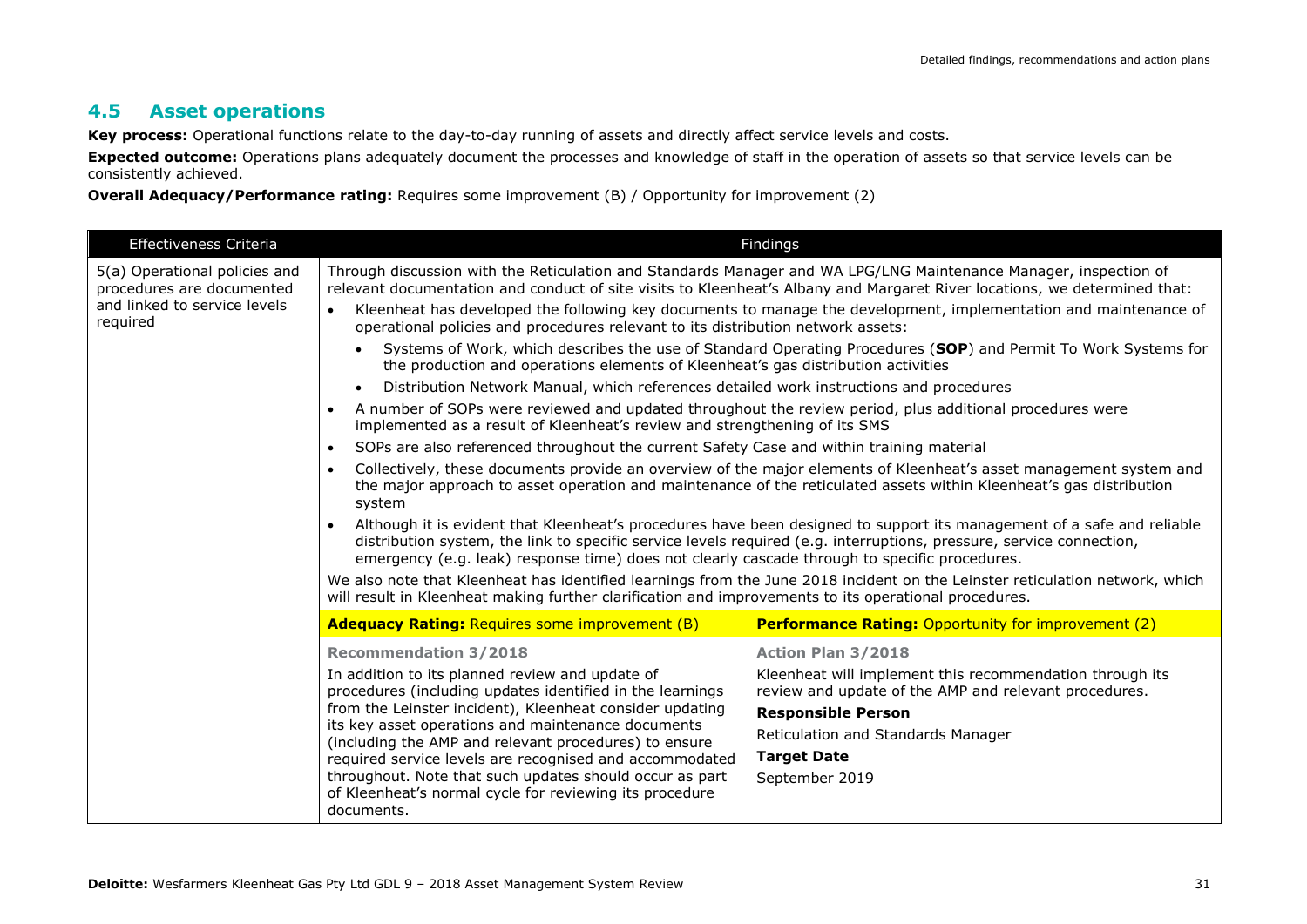| Effectiveness Criteria                                                                                                                                                                                      | Findings                                                                                                                                                                                                                                                                                                                                                                                                                                                                                                                                                                                                                                                                                                                                                                                                                                                                                                                                                                                                                                                                                                                                                                                                                                                                                                                   |                                                                                                                        |  |
|-------------------------------------------------------------------------------------------------------------------------------------------------------------------------------------------------------------|----------------------------------------------------------------------------------------------------------------------------------------------------------------------------------------------------------------------------------------------------------------------------------------------------------------------------------------------------------------------------------------------------------------------------------------------------------------------------------------------------------------------------------------------------------------------------------------------------------------------------------------------------------------------------------------------------------------------------------------------------------------------------------------------------------------------------------------------------------------------------------------------------------------------------------------------------------------------------------------------------------------------------------------------------------------------------------------------------------------------------------------------------------------------------------------------------------------------------------------------------------------------------------------------------------------------------|------------------------------------------------------------------------------------------------------------------------|--|
| 5(b) Risk management is<br>applied to prioritise<br>operations tasks                                                                                                                                        | Through discussion with the Reticulation and Standards Manager and WA LPG/LNG Maintenance Manager, inspection of<br>relevant documentation and conduct of site visits to Kleenheat's Albany and Margaret River locations, we determined that<br>Kleenheat has applied the following processes and references to enable operational tasks to be prioritised:                                                                                                                                                                                                                                                                                                                                                                                                                                                                                                                                                                                                                                                                                                                                                                                                                                                                                                                                                                |                                                                                                                        |  |
|                                                                                                                                                                                                             | The Systems of Work document provides instructions for maintaining effective control over any potentially negative<br>$\bullet$                                                                                                                                                                                                                                                                                                                                                                                                                                                                                                                                                                                                                                                                                                                                                                                                                                                                                                                                                                                                                                                                                                                                                                                            |                                                                                                                        |  |
|                                                                                                                                                                                                             | impacts of operations<br>$\bullet$                                                                                                                                                                                                                                                                                                                                                                                                                                                                                                                                                                                                                                                                                                                                                                                                                                                                                                                                                                                                                                                                                                                                                                                                                                                                                         | A Distribution Network Qualitative Risk Assessment (performed in January 2018) identified hazards associated with its  |  |
|                                                                                                                                                                                                             | qas distribution systems and documented how associated risks have been reduced "So Far As Reasonably Practicable".                                                                                                                                                                                                                                                                                                                                                                                                                                                                                                                                                                                                                                                                                                                                                                                                                                                                                                                                                                                                                                                                                                                                                                                                         |                                                                                                                        |  |
|                                                                                                                                                                                                             | <b>Adequacy Rating: Adequately defined (A)</b>                                                                                                                                                                                                                                                                                                                                                                                                                                                                                                                                                                                                                                                                                                                                                                                                                                                                                                                                                                                                                                                                                                                                                                                                                                                                             | Performance Rating: Performing effectively (1)                                                                         |  |
| 5(c) Assets are documented<br>in an Asset Register including<br>asset type, location, material,<br>plans of components, an<br>assessment of assets'<br>physical/structural condition<br>and accounting data | Through discussion with the Reticulation and Standards Manager and WA LPG/LNG Maintenance Manager, and examination<br>of relevant documentation and Kleenheat's Oracle e-business system records, we determined that:<br>Kleenheat utilises its Oracle eAM system as its asset register for its network assets. The Oracle eAM system includes<br>$\bullet$<br>provision for information relating to:<br>Asset group and accounting class<br>Asset location<br>Asset health<br>Serial number<br>Although Kleenheat has added to the content of the asset register in response to recommendation 6/2016 of the 2016<br>AMS review, further improvements can be made to the asset register to assist Kleenheat to understand and manage the<br>following aspects of its asset portfolio. We recognise that there is a cost/benefit balance to achieve in any further<br>expansion asset records to be maintained in eAM:<br>Further description of asset type (e.g. specification, model, brand, version)<br>Asset working environment (e.g. environmental conditions)<br>Population sizes<br>$\bullet$<br>Material/technology applied<br>Age (currently being implemented into eAM)/remaining life/shelf life/obsolescence<br>Purchase value/commissioning cost<br>Logistics data such as lead time, availability of parts. |                                                                                                                        |  |
|                                                                                                                                                                                                             | <b>Adequacy Rating: Requires some improvement (B)</b>                                                                                                                                                                                                                                                                                                                                                                                                                                                                                                                                                                                                                                                                                                                                                                                                                                                                                                                                                                                                                                                                                                                                                                                                                                                                      | <b>Performance Rating: Opportunity for improvement (2)</b>                                                             |  |
|                                                                                                                                                                                                             | <b>Recommendation 4/2018</b>                                                                                                                                                                                                                                                                                                                                                                                                                                                                                                                                                                                                                                                                                                                                                                                                                                                                                                                                                                                                                                                                                                                                                                                                                                                                                               | <b>Action Plan 4/2018</b>                                                                                              |  |
|                                                                                                                                                                                                             | Kleenheat consider including the following elements in its<br>asset register:                                                                                                                                                                                                                                                                                                                                                                                                                                                                                                                                                                                                                                                                                                                                                                                                                                                                                                                                                                                                                                                                                                                                                                                                                                              | Kleenheat will implement this recommendation, giving<br>consideration to the capabilities of the current eAM software. |  |
|                                                                                                                                                                                                             | Further description of asset type<br>$\bullet$                                                                                                                                                                                                                                                                                                                                                                                                                                                                                                                                                                                                                                                                                                                                                                                                                                                                                                                                                                                                                                                                                                                                                                                                                                                                             | <b>Responsible Person</b>                                                                                              |  |
|                                                                                                                                                                                                             | Asset working environment<br>$\bullet$                                                                                                                                                                                                                                                                                                                                                                                                                                                                                                                                                                                                                                                                                                                                                                                                                                                                                                                                                                                                                                                                                                                                                                                                                                                                                     | Reticulation and Standards Manager                                                                                     |  |
|                                                                                                                                                                                                             | Population sizes<br>$\bullet$                                                                                                                                                                                                                                                                                                                                                                                                                                                                                                                                                                                                                                                                                                                                                                                                                                                                                                                                                                                                                                                                                                                                                                                                                                                                                              | <b>Target Date</b>                                                                                                     |  |
|                                                                                                                                                                                                             | Material/technology applied                                                                                                                                                                                                                                                                                                                                                                                                                                                                                                                                                                                                                                                                                                                                                                                                                                                                                                                                                                                                                                                                                                                                                                                                                                                                                                | June 2019                                                                                                              |  |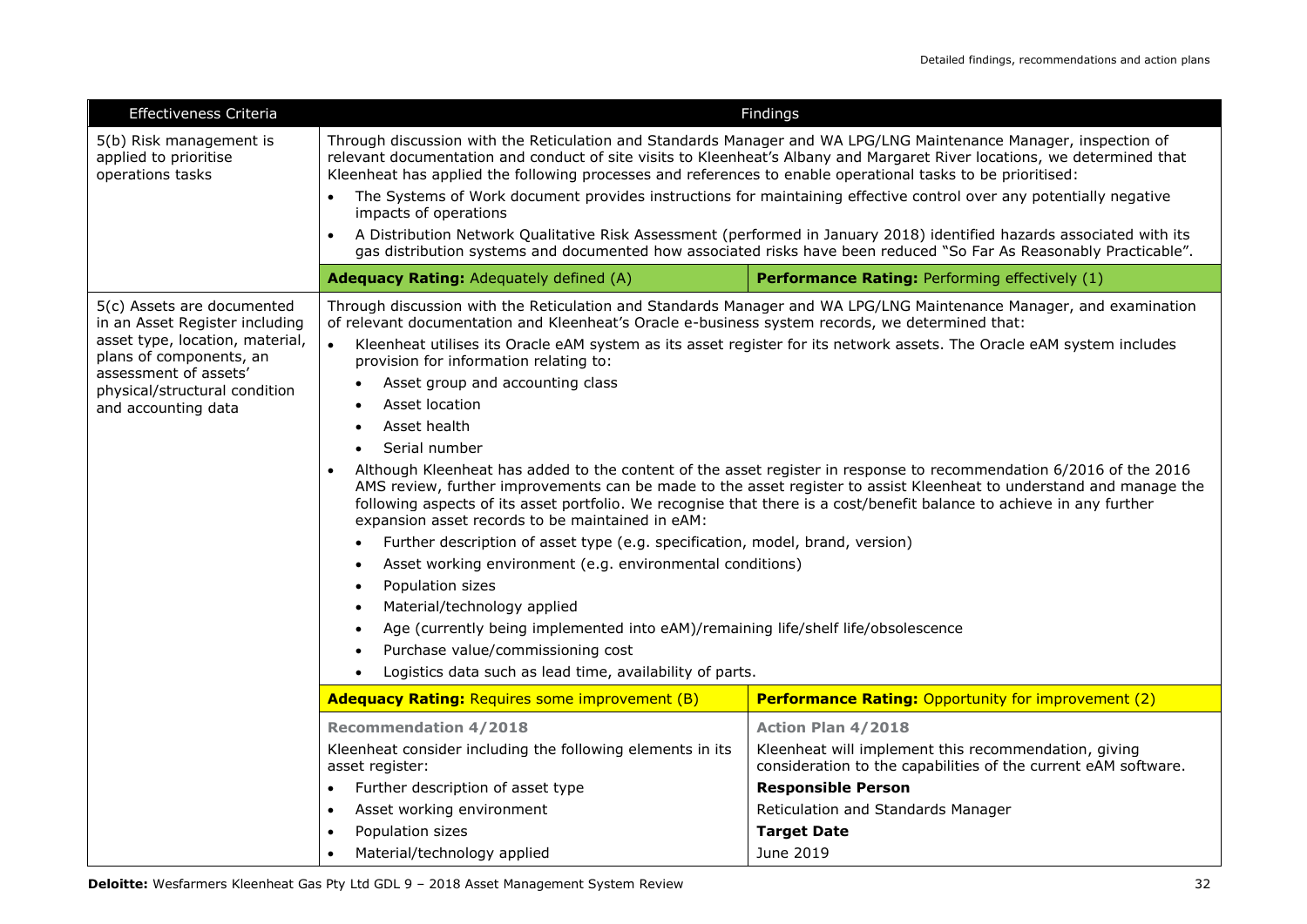| Effectiveness Criteria                                                     | Findings                                                                                                                                                                                                                                                                                                                                                                                                                                                                                                                                                                                                                                                                                                                                                                                                                                                                                                                                                                                                                                                                                                                                                                                                                                                                                                                                                                                                                                                                                                                                                                               |                                                                            |  |
|----------------------------------------------------------------------------|----------------------------------------------------------------------------------------------------------------------------------------------------------------------------------------------------------------------------------------------------------------------------------------------------------------------------------------------------------------------------------------------------------------------------------------------------------------------------------------------------------------------------------------------------------------------------------------------------------------------------------------------------------------------------------------------------------------------------------------------------------------------------------------------------------------------------------------------------------------------------------------------------------------------------------------------------------------------------------------------------------------------------------------------------------------------------------------------------------------------------------------------------------------------------------------------------------------------------------------------------------------------------------------------------------------------------------------------------------------------------------------------------------------------------------------------------------------------------------------------------------------------------------------------------------------------------------------|----------------------------------------------------------------------------|--|
|                                                                            | Age/remaining life/shelf life/obsolescence<br>$\bullet$                                                                                                                                                                                                                                                                                                                                                                                                                                                                                                                                                                                                                                                                                                                                                                                                                                                                                                                                                                                                                                                                                                                                                                                                                                                                                                                                                                                                                                                                                                                                |                                                                            |  |
|                                                                            | Purchase value/commissioning cost<br>$\bullet$                                                                                                                                                                                                                                                                                                                                                                                                                                                                                                                                                                                                                                                                                                                                                                                                                                                                                                                                                                                                                                                                                                                                                                                                                                                                                                                                                                                                                                                                                                                                         |                                                                            |  |
|                                                                            | Logistics data.                                                                                                                                                                                                                                                                                                                                                                                                                                                                                                                                                                                                                                                                                                                                                                                                                                                                                                                                                                                                                                                                                                                                                                                                                                                                                                                                                                                                                                                                                                                                                                        |                                                                            |  |
| 5(d) Operational costs are<br>measured and monitored                       | Through discussion with the Reticulation and Standards Manager and WA LPG/LNG Maintenance Manager, and examination<br>of relevant documentation, we determined that Kleenheat measures and monitors operational expenditure through its<br>Budget Cost Control for Reticulation Networks process.                                                                                                                                                                                                                                                                                                                                                                                                                                                                                                                                                                                                                                                                                                                                                                                                                                                                                                                                                                                                                                                                                                                                                                                                                                                                                      |                                                                            |  |
|                                                                            | Adequacy Rating: Adequately defined (A)                                                                                                                                                                                                                                                                                                                                                                                                                                                                                                                                                                                                                                                                                                                                                                                                                                                                                                                                                                                                                                                                                                                                                                                                                                                                                                                                                                                                                                                                                                                                                | Performance Rating: Performing effectively (1)                             |  |
| 5(e) Staff receive training<br>commensurate with their<br>responsibilities | Through discussion with the Reticulation and Standards Manager and WA LPG/LNG Maintenance Manager, examination of<br>relevant documentation, and conduct of site visits to Kleenheat's Albany and Margaret River locations we:<br>Determined that Kleenheat utilises the following documents to manage staff and contractor training:<br>Gas Distribution Training Flexibility Report, which tracks all training due and completed, enabling Kleenheat to<br>$\bullet$<br>ensure only staff and contractors with current training and certifications are assigned to relevant tasks<br>Gas Test Atmospheres and Permit to Work assessments<br><b>Distribution Network Manual</b><br>Sighted results of training and competency assessments applied in practice, including Gas Test Atmospheres<br>Assessment, Permit to Work Assessment, Installation of a Gas Service Assessment and Commissioning and Purging of a<br><b>Gas Main Assessment</b><br>Sighted the most recent Gas Distribution Training Flexibility Report, showing current staff and contractor training levels<br>$\bullet$<br>Considered the learnings drawn from the June 2018 incident on the Leinster reticulation network, which highlighted the<br>need for more specific training relating to contractors' involvement in emergency response activities<br>Determined that Kleenheat's training arrangements can be further strengthened by more specifically aligning staff<br>competence with the asset conditions (current risks) as well as current technology in supporting the execution of the<br>AMP. |                                                                            |  |
|                                                                            | <b>Adequacy Rating: Requires some improvement (B)</b>                                                                                                                                                                                                                                                                                                                                                                                                                                                                                                                                                                                                                                                                                                                                                                                                                                                                                                                                                                                                                                                                                                                                                                                                                                                                                                                                                                                                                                                                                                                                  | <b>Performance Rating: Opportunity for improvement (2)</b>                 |  |
|                                                                            | <b>Recommendation 5/2018</b>                                                                                                                                                                                                                                                                                                                                                                                                                                                                                                                                                                                                                                                                                                                                                                                                                                                                                                                                                                                                                                                                                                                                                                                                                                                                                                                                                                                                                                                                                                                                                           | <b>Action Plan 5/2018</b>                                                  |  |
|                                                                            | Kleenheat consider developing a training framework and<br>plan which addresses:                                                                                                                                                                                                                                                                                                                                                                                                                                                                                                                                                                                                                                                                                                                                                                                                                                                                                                                                                                                                                                                                                                                                                                                                                                                                                                                                                                                                                                                                                                        | Kleenheat will implement this recommendation.<br><b>Responsible Person</b> |  |
|                                                                            | Current staff competence, plus records of<br>assessments of staff competence                                                                                                                                                                                                                                                                                                                                                                                                                                                                                                                                                                                                                                                                                                                                                                                                                                                                                                                                                                                                                                                                                                                                                                                                                                                                                                                                                                                                                                                                                                           | Reticulation and Standards Manager                                         |  |
|                                                                            | Training material update process                                                                                                                                                                                                                                                                                                                                                                                                                                                                                                                                                                                                                                                                                                                                                                                                                                                                                                                                                                                                                                                                                                                                                                                                                                                                                                                                                                                                                                                                                                                                                       | <b>Target Date</b><br>September 2019                                       |  |
|                                                                            | Asset technology changes that require new or<br>updated training                                                                                                                                                                                                                                                                                                                                                                                                                                                                                                                                                                                                                                                                                                                                                                                                                                                                                                                                                                                                                                                                                                                                                                                                                                                                                                                                                                                                                                                                                                                       |                                                                            |  |
|                                                                            | Seldom exercised tasks                                                                                                                                                                                                                                                                                                                                                                                                                                                                                                                                                                                                                                                                                                                                                                                                                                                                                                                                                                                                                                                                                                                                                                                                                                                                                                                                                                                                                                                                                                                                                                 |                                                                            |  |
|                                                                            | New skills that need to be added to training                                                                                                                                                                                                                                                                                                                                                                                                                                                                                                                                                                                                                                                                                                                                                                                                                                                                                                                                                                                                                                                                                                                                                                                                                                                                                                                                                                                                                                                                                                                                           |                                                                            |  |
|                                                                            | Handling of third party contractors.                                                                                                                                                                                                                                                                                                                                                                                                                                                                                                                                                                                                                                                                                                                                                                                                                                                                                                                                                                                                                                                                                                                                                                                                                                                                                                                                                                                                                                                                                                                                                   |                                                                            |  |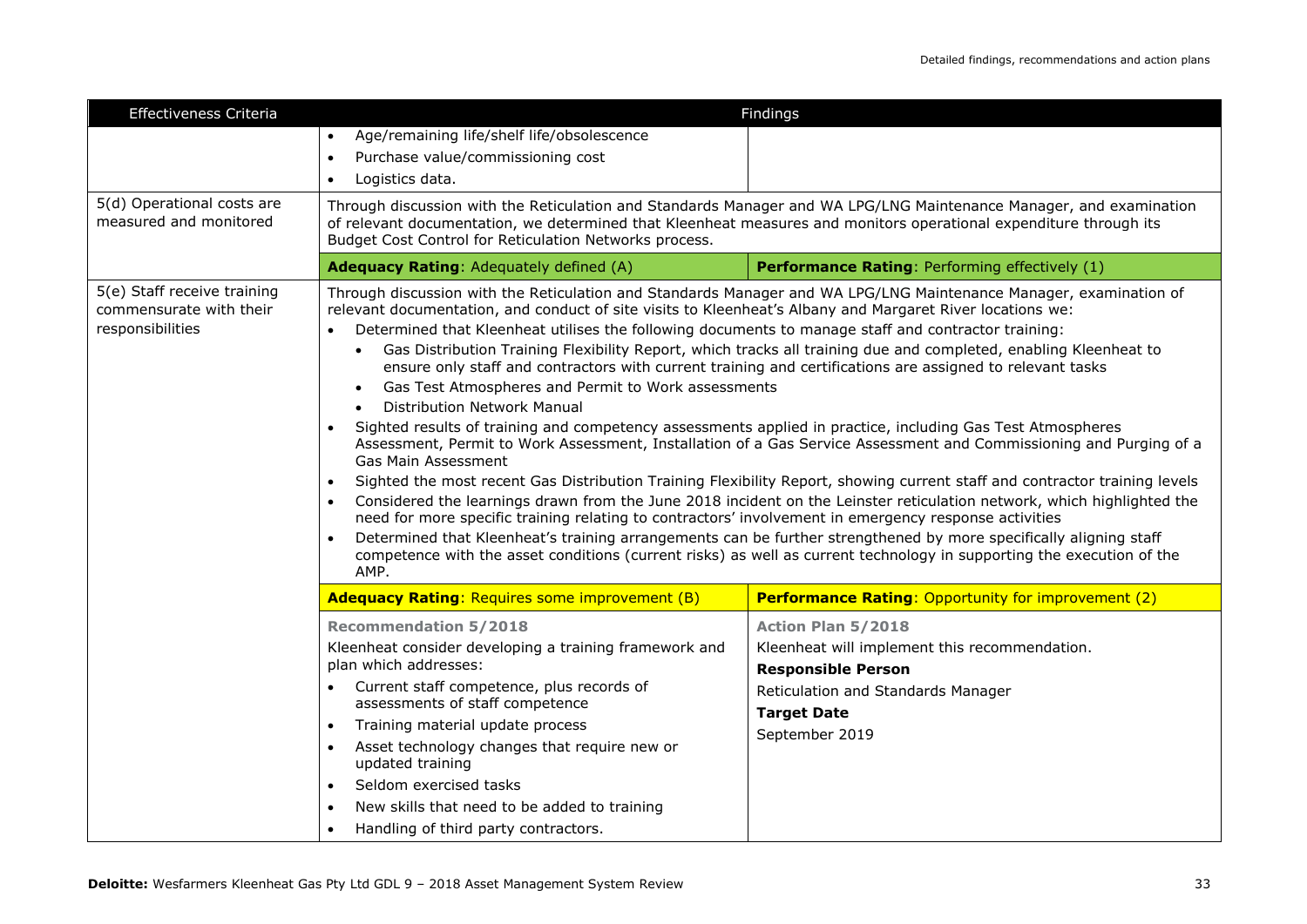#### **4.6 Asset maintenance**

**Key process:** Maintenance functions relate to the upkeep of assets and directly affect service levels and costs.

**Expected outcome:** Maintenance plans cover the scheduling and resourcing of the maintenance tasks so that work can be done on time and on cost.

**Overall Adequacy/Performance rating:** Requires some improvement (B) / Opportunity for improvement (2)

| Effectiveness Criteria                                                                                                                                                                                                                                                                                                                                                                             | Findings                                                                                                                                                                                                                                                                                                                                                                                                                                                                                                                                                                                                                                                                                                                                                                                                                        |                                                            |
|----------------------------------------------------------------------------------------------------------------------------------------------------------------------------------------------------------------------------------------------------------------------------------------------------------------------------------------------------------------------------------------------------|---------------------------------------------------------------------------------------------------------------------------------------------------------------------------------------------------------------------------------------------------------------------------------------------------------------------------------------------------------------------------------------------------------------------------------------------------------------------------------------------------------------------------------------------------------------------------------------------------------------------------------------------------------------------------------------------------------------------------------------------------------------------------------------------------------------------------------|------------------------------------------------------------|
| 6(a) Maintenance policies and<br>procedures are documented<br>and linked to service levels<br>required                                                                                                                                                                                                                                                                                             | Through discussion with the Reticulation and Standards Manager and WA LPG/LNG Maintenance Manager, examination of<br>relevant documentation, and conduct of site visits to Kleenheat's Albany and Margaret River locations we determined that:<br>Kleenheat has developed the following key documents to oversee the development and implementation of its<br>$\bullet$<br>maintenance policies and procedures relevant to its distribution network assets:<br>AMP<br>Systems of Work document<br>SMS and related Safety Case<br>Distribution Systems Asset Maintenance Plan<br>Kleenheat has developed and implemented specific procedures in line with its asset maintenance plan and SMS,<br>$\bullet$<br>including:<br>Distribution Network Leak Survey procedure<br>Distribution Network Operating Pressure Test procedure |                                                            |
|                                                                                                                                                                                                                                                                                                                                                                                                    | Attending a Reported Gas Escape procedure<br>$\bullet$                                                                                                                                                                                                                                                                                                                                                                                                                                                                                                                                                                                                                                                                                                                                                                          |                                                            |
|                                                                                                                                                                                                                                                                                                                                                                                                    | Pressure Testing a Gas Main procedure                                                                                                                                                                                                                                                                                                                                                                                                                                                                                                                                                                                                                                                                                                                                                                                           |                                                            |
|                                                                                                                                                                                                                                                                                                                                                                                                    | Bulk Vessel Internal Inspection procedure<br>Distribution Network Regulator Inspection procedure<br>$\bullet$<br>Reticulation Compound Installation Checklist<br>Reticulated Gas Quality Testing procedure<br>Tagging of Reticulation Network Equipment procedure<br>Various "How to use/complete" procedures.<br>A number of SOPs were reviewed and updated throughout the review period, plus additional procedures were<br>$\bullet$<br>implemented as a result of Kleenheat's review and strengthening of its SMS<br>SOPs are also referenced throughout the current Safety Case and within training material<br>$\bullet$                                                                                                                                                                                                  |                                                            |
|                                                                                                                                                                                                                                                                                                                                                                                                    |                                                                                                                                                                                                                                                                                                                                                                                                                                                                                                                                                                                                                                                                                                                                                                                                                                 |                                                            |
|                                                                                                                                                                                                                                                                                                                                                                                                    |                                                                                                                                                                                                                                                                                                                                                                                                                                                                                                                                                                                                                                                                                                                                                                                                                                 |                                                            |
|                                                                                                                                                                                                                                                                                                                                                                                                    |                                                                                                                                                                                                                                                                                                                                                                                                                                                                                                                                                                                                                                                                                                                                                                                                                                 |                                                            |
|                                                                                                                                                                                                                                                                                                                                                                                                    |                                                                                                                                                                                                                                                                                                                                                                                                                                                                                                                                                                                                                                                                                                                                                                                                                                 |                                                            |
|                                                                                                                                                                                                                                                                                                                                                                                                    |                                                                                                                                                                                                                                                                                                                                                                                                                                                                                                                                                                                                                                                                                                                                                                                                                                 |                                                            |
|                                                                                                                                                                                                                                                                                                                                                                                                    |                                                                                                                                                                                                                                                                                                                                                                                                                                                                                                                                                                                                                                                                                                                                                                                                                                 |                                                            |
|                                                                                                                                                                                                                                                                                                                                                                                                    |                                                                                                                                                                                                                                                                                                                                                                                                                                                                                                                                                                                                                                                                                                                                                                                                                                 |                                                            |
| As detailed at section 5(a) above, although it is evident that Kleenheat's procedures have been designed to support its<br>$\bullet$<br>management of a safe and reliable distribution system, the link to specific service levels required (e.g. interruptions,<br>pressure, service connection, emergency (e.g. leak) response time) does not clearly cascade through to specific<br>procedures. |                                                                                                                                                                                                                                                                                                                                                                                                                                                                                                                                                                                                                                                                                                                                                                                                                                 |                                                            |
|                                                                                                                                                                                                                                                                                                                                                                                                    | <b>Adequacy Rating: Requires some improvement (B)</b>                                                                                                                                                                                                                                                                                                                                                                                                                                                                                                                                                                                                                                                                                                                                                                           | <b>Performance Rating: Opportunity for improvement (2)</b> |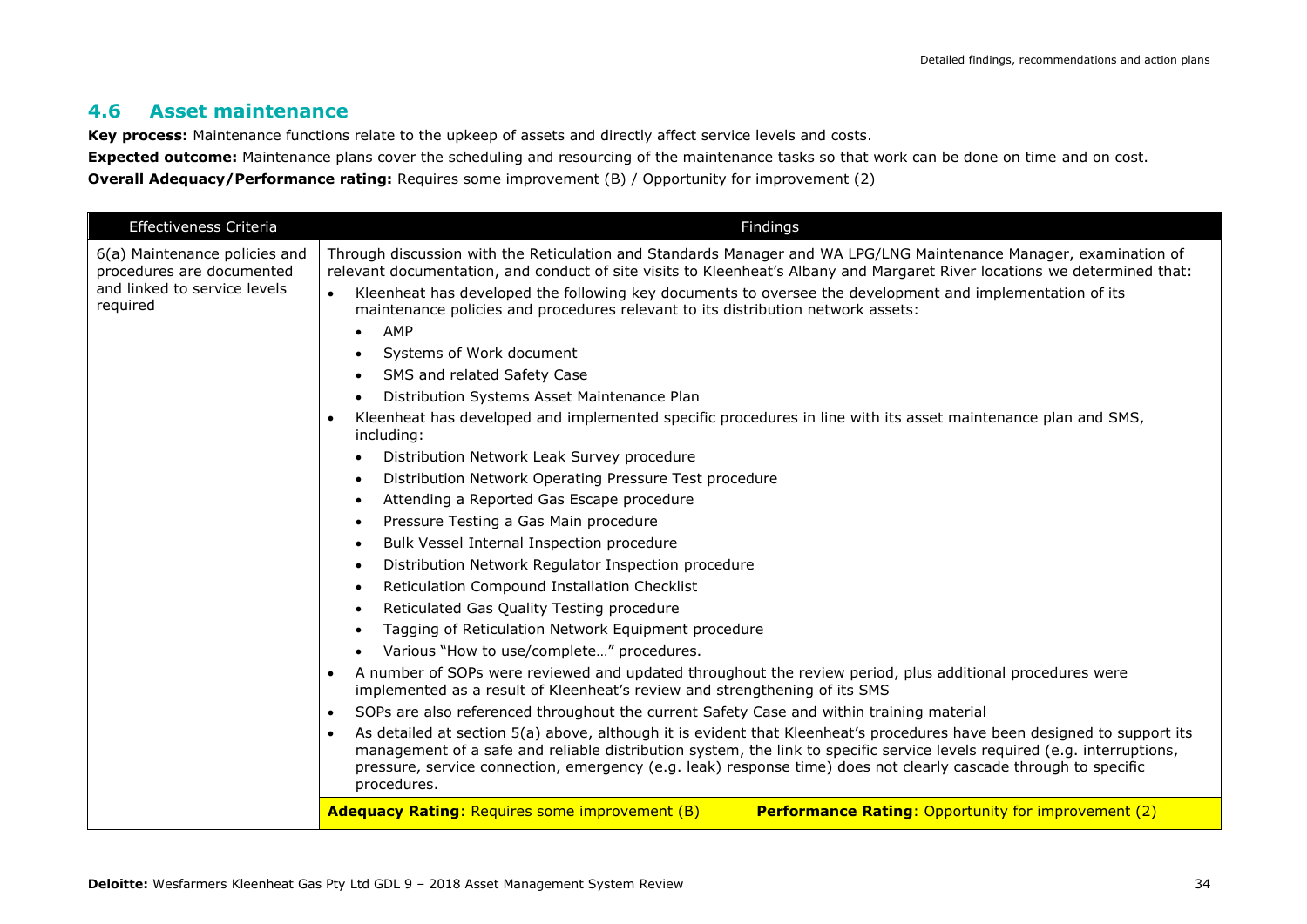| Effectiveness Criteria                                                                                            |                                                                                                                                                                                                                                                                                                                                                                                                                                                                                                                                                                                                                                                                                                                                                                                                                                                                                                                                                                                                                                                                                                                               | Findings                                                                                                                                                                             |
|-------------------------------------------------------------------------------------------------------------------|-------------------------------------------------------------------------------------------------------------------------------------------------------------------------------------------------------------------------------------------------------------------------------------------------------------------------------------------------------------------------------------------------------------------------------------------------------------------------------------------------------------------------------------------------------------------------------------------------------------------------------------------------------------------------------------------------------------------------------------------------------------------------------------------------------------------------------------------------------------------------------------------------------------------------------------------------------------------------------------------------------------------------------------------------------------------------------------------------------------------------------|--------------------------------------------------------------------------------------------------------------------------------------------------------------------------------------|
|                                                                                                                   | <b>Recommendation</b>                                                                                                                                                                                                                                                                                                                                                                                                                                                                                                                                                                                                                                                                                                                                                                                                                                                                                                                                                                                                                                                                                                         | <b>Action Plan</b>                                                                                                                                                                   |
|                                                                                                                   | Refer to Recommendation 3/2018 relating to key asset<br>operations and maintenance documents.                                                                                                                                                                                                                                                                                                                                                                                                                                                                                                                                                                                                                                                                                                                                                                                                                                                                                                                                                                                                                                 | Refer to Action Plan 3/2018                                                                                                                                                          |
| 6(b) Regular inspections are<br>undertaken of asset<br>performance and condition                                  | Through discussion with the Reticulation and Standards Manager and WA LPG/LNG Maintenance Manager, examination of<br>relevant documentation, and conduct of site visits to Kleenheat's Albany and Margaret River locations we:<br>Determined that Kleenheat has implemented a structured process for regularly inspecting the performance and condition<br>of its distribution network assets. This process is reflected within the Distribution Systems Asset Maintenance Plan, plus<br>Kleenheat's SMS and associated Safety Case<br>Determined that throughout the review period, inspections were undertaken as scheduled within the Asset Maintenance<br>Plan for each of the following tier 1 network assets:<br>Albany - Oyster Harbour<br>Margaret River- Riverslea and Rapids Landing<br>Leinster - BHP Townsite<br>Sighted evidence of asset inspections performed through work orders and inspection results recorded in Kleenheat's<br>Oracle eAM system<br>Determined that Kleenheat's requirements for asset inspections can be strengthened to more clearly link with underlying<br>risks and asset condition. |                                                                                                                                                                                      |
|                                                                                                                   | <b>Adequacy Rating: Requires some improvement (B)</b><br><b>Performance Rating: Opportunity for improvement (2)</b>                                                                                                                                                                                                                                                                                                                                                                                                                                                                                                                                                                                                                                                                                                                                                                                                                                                                                                                                                                                                           |                                                                                                                                                                                      |
|                                                                                                                   | <b>Recommendation 6/2018</b><br>Kleenheat consider further updating its Asset Maintenance<br>Plan to include the following elements in its asset<br>inspections:<br>The basis for inspection strategies, linked with the<br>network risk assessment<br>The means to assess the effectiveness of inspections<br>$\bullet$<br>Compliance metrics/targets<br>$\bullet$<br>Technology required<br>How inspection results are used to support wider<br>asset management decisions.                                                                                                                                                                                                                                                                                                                                                                                                                                                                                                                                                                                                                                                 | <b>Action Plan 6/2018</b><br>Kleenheat will implement this recommendation.<br><b>Responsible Person</b><br>Reticulation and Standards Manager<br><b>Target Date</b><br>December 2018 |
| 6(c) Maintenance plans<br>(emergency, corrective and<br>preventative) are documented<br>and completed on schedule | Through discussion with the Reticulation and Standards Manager and WA LPG/LNG Maintenance Manager, examination of<br>relevant documentation, and conduct of site visits to Kleenheat's Albany and Margaret River locations we determined that:<br>Kleenheat's Distribution Systems Asset Maintenance Plan (last revised in February 2018) outlines the emergency,<br>$\bullet$<br>corrective and preventative maintenance requirements for its distribution network assets, particularly in order for<br>Kleenheat to comply with Gas distribution networks - Network management standard AS/NZS 4645.1. The Plan:<br>Includes procedures for ensuring maintenance activities are completed safely and specifies the frequency of<br>$\bullet$<br>maintenance activity for each asset type.<br>Is a supporting document to Kleenheat's SMS and associated Safety Case                                                                                                                                                                                                                                                         |                                                                                                                                                                                      |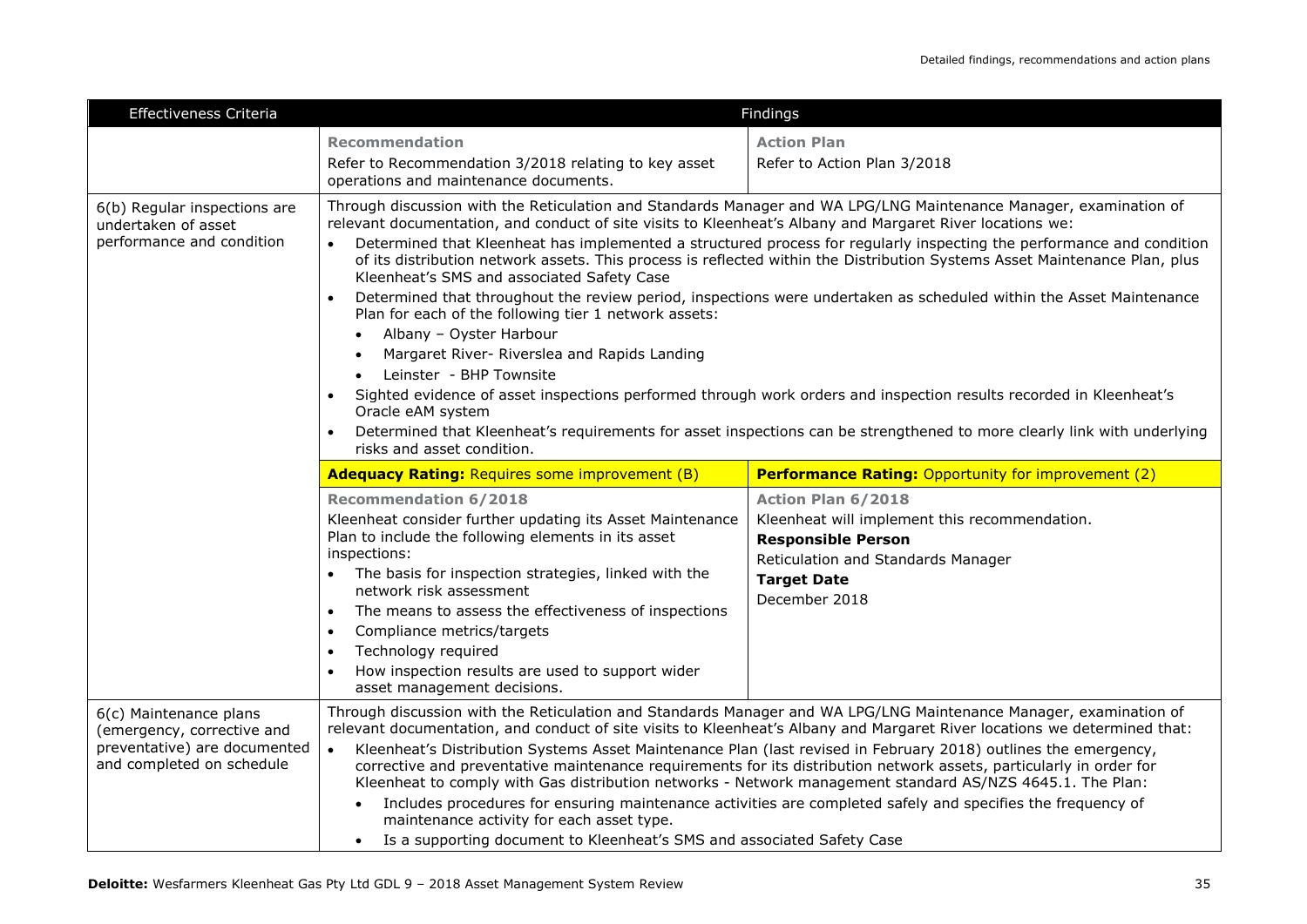| Effectiveness Criteria                                                                         | Findings                                                                                                                                                                                                                                                                                                                                                                                                                                                                                                                                                                                                                                                                                                                                                                                                                                                                                                                                                                                                                                                                                                                                                                                                                            |                                                                                                                                                                                 |  |
|------------------------------------------------------------------------------------------------|-------------------------------------------------------------------------------------------------------------------------------------------------------------------------------------------------------------------------------------------------------------------------------------------------------------------------------------------------------------------------------------------------------------------------------------------------------------------------------------------------------------------------------------------------------------------------------------------------------------------------------------------------------------------------------------------------------------------------------------------------------------------------------------------------------------------------------------------------------------------------------------------------------------------------------------------------------------------------------------------------------------------------------------------------------------------------------------------------------------------------------------------------------------------------------------------------------------------------------------|---------------------------------------------------------------------------------------------------------------------------------------------------------------------------------|--|
|                                                                                                | The number of scheduled maintenance tasks are relatively small, commensurate with the nature of Kleenheat's network<br>assets. Approximately 45 maintenance work orders were completed in the period June 2017 to May 2018<br>Kleenheat has recognised the highest priority preventative maintenance activities to be leak surveys, gas sampling and<br>pressure monitoring<br>Kleenheat's Oracle eAM system records the completion of work orders and enables any overdue work orders to be<br>monitored<br>Overdue work orders are monitored via weekly planning meetings<br>For all overdue work orders, Kleenheat's procedures provide for justification to be provided and alternative arrangements<br>(i.e. rescheduling) to be arranged and monitored. Priority items (e.g. critical equipment) require immediate action<br>During the review period, one maintenance work order was not completed in accordance with the original schedule, with<br>the appropriate justification provided, enabling the work order to be rescheduled and completed in a timely manner.                                                                                                                                                     |                                                                                                                                                                                 |  |
|                                                                                                | Adequacy Rating: Adequately defined (A)                                                                                                                                                                                                                                                                                                                                                                                                                                                                                                                                                                                                                                                                                                                                                                                                                                                                                                                                                                                                                                                                                                                                                                                             | Performance Rating: Performing effectively (1)                                                                                                                                  |  |
| 6(d) Failures are analysed<br>and operational/maintenance<br>plans adjusted where<br>necessary | Through discussion with the Reticulation and Standards Manager and WA LPG/LNG Maintenance Manager, examination of<br>relevant documentation, and conduct of site visits to Kleenheat's Albany and Margaret River locations we determined that:<br>Kleenheat has established a mechanism for managing asset failures through the incident reporting and investigation<br>$\bullet$<br>approach outlined in its SMS and associated Safety Case. Those incidents contemplated by the SMS primarily relate to<br>safety and interruption matters<br>In addition to events causing injury, damage or interruption, asset failure can result in leaks and other performance<br>issues. Kleenheat experienced leaks in its network during the review period, however there were no major incidents or<br>disruptions considered to be caused by asset failure during the review period<br>Kleenheat's Asset Maintenance Plan and its procedures applied in practice do not adequately address the need for<br>demonstrating analyses of any failures (corrective work, leaks, emergency attendance etc.), with conclusions or<br>recommendations on future changes in operation and maintenance, as well as for engineering/asset renewal. |                                                                                                                                                                                 |  |
|                                                                                                | <b>Adequacy Rating: Requires some improvement (B)</b>                                                                                                                                                                                                                                                                                                                                                                                                                                                                                                                                                                                                                                                                                                                                                                                                                                                                                                                                                                                                                                                                                                                                                                               | <b>Performance Rating: Opportunity for improvement (2)</b>                                                                                                                      |  |
|                                                                                                | <b>Recommendation 7/2018</b><br>Kleenheat consider a developing an asset and system<br>reliability/availability performance process which<br>addresses the following elements:<br>Major identified failure modes with various assets<br>How work order information is used to feedback to<br>the operation/maintenance plan and strategy<br>RACI behind maintenance strategy<br>development/improvement<br>When root cause analysis is applied<br>$\bullet$<br>How work (engineering, operation and maintenance)<br>is prioritised by analysing the past occurrences (or<br>non-occurrences)                                                                                                                                                                                                                                                                                                                                                                                                                                                                                                                                                                                                                                        | <b>Action Plan 7/2018</b><br>Kleenheat will implement this recommendation<br><b>Responsible Person</b><br>Reticulation and Standards Manager<br><b>Target Date</b><br>June 2019 |  |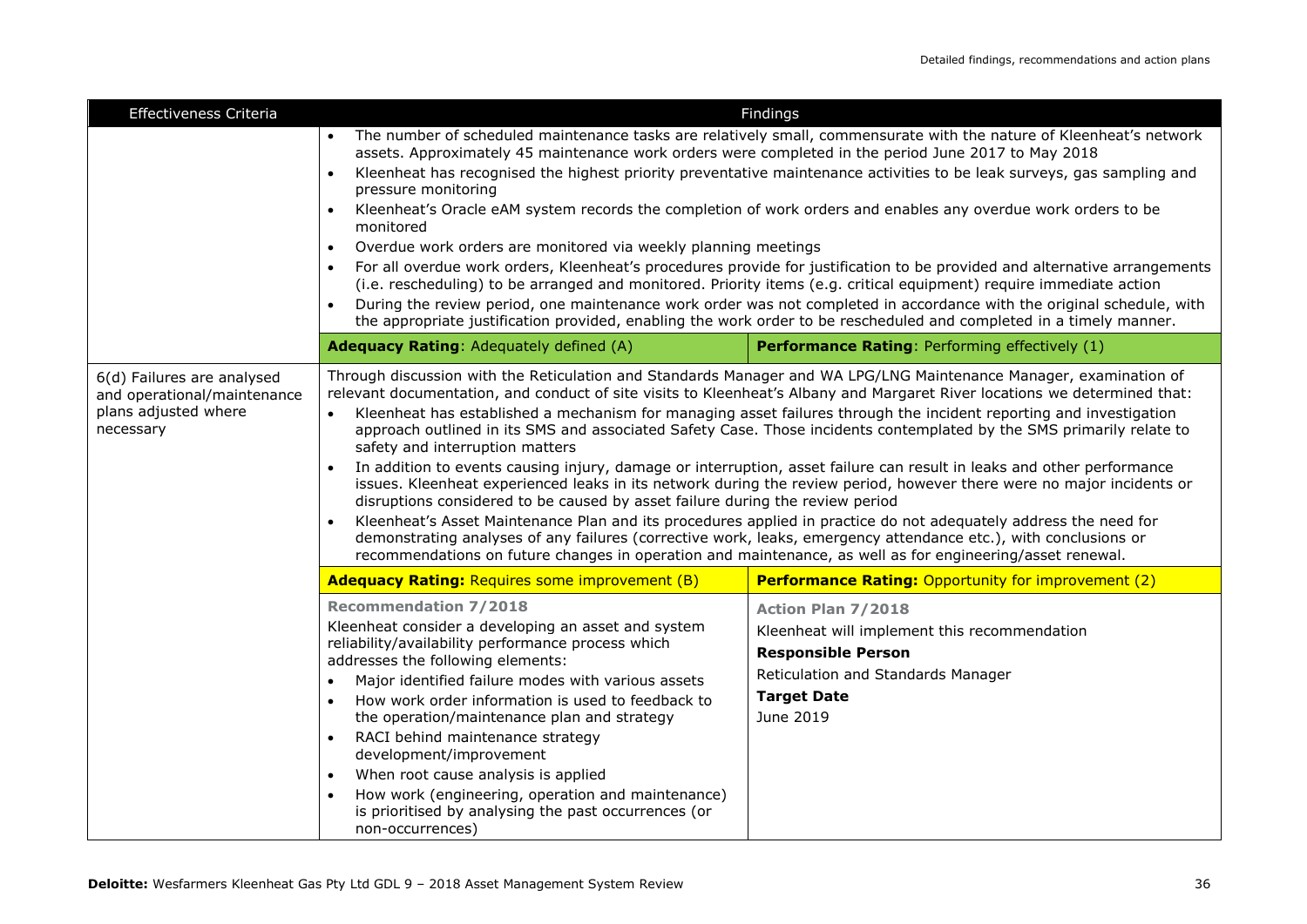| Effectiveness Criteria                                                |                                                                                                                                                                                                                                                                                                                                                                                                                                                                                                                                                                                                                                                                                                                                                                                                                                                                                                                                                                                                                                       | Findings                                                                                                                                                                        |  |
|-----------------------------------------------------------------------|---------------------------------------------------------------------------------------------------------------------------------------------------------------------------------------------------------------------------------------------------------------------------------------------------------------------------------------------------------------------------------------------------------------------------------------------------------------------------------------------------------------------------------------------------------------------------------------------------------------------------------------------------------------------------------------------------------------------------------------------------------------------------------------------------------------------------------------------------------------------------------------------------------------------------------------------------------------------------------------------------------------------------------------|---------------------------------------------------------------------------------------------------------------------------------------------------------------------------------|--|
|                                                                       | Assessment of consequences for past failures<br>$\bullet$<br>including near-misses.                                                                                                                                                                                                                                                                                                                                                                                                                                                                                                                                                                                                                                                                                                                                                                                                                                                                                                                                                   |                                                                                                                                                                                 |  |
| 6(e) Risk management is<br>applied to prioritise<br>maintenance tasks | Through discussion with the Reticulation and Standards Manager and WA LPG/LNG Maintenance Manager, inspection of<br>relevant documentation and conduct of site visits to Kleenheat's Albany and Margaret River locations, we determined that:<br>Kleenheat has applied the following processes and references to enable maintenance tasks to be prioritised:<br>The Systems of Work document provides instructions for maintaining effective control over any potentially negative<br>$\bullet$<br>impacts of operations<br>The Distribution Network Qualitative Risk Assessment (last performed in January 2018) identified hazards associated<br>with its gas distribution systems and documented how associated risks have been reduced "So Far As Reasonably<br>Practicable" <sup>1</sup><br>Although there is evidence of relevant risks and hazards being recognised within the Asset Maintenance Plan and<br>associated procedures, Kleenheat has not clearly documented the link between those key risks and hazards, and its |                                                                                                                                                                                 |  |
|                                                                       | asset maintenance strategies, plans and priorities. Kleenheat had recognised this matter through an independent<br>assessment of the adequacy of it Safety Case, conducted in January 2018.                                                                                                                                                                                                                                                                                                                                                                                                                                                                                                                                                                                                                                                                                                                                                                                                                                           |                                                                                                                                                                                 |  |
|                                                                       | <b>Adequacy Rating: Requires some improvement (B)</b>                                                                                                                                                                                                                                                                                                                                                                                                                                                                                                                                                                                                                                                                                                                                                                                                                                                                                                                                                                                 | <b>Performance Rating: Opportunity for improvement (2)</b>                                                                                                                      |  |
|                                                                       | <b>Recommendation 8/2018</b><br>Kleenheat consider including the following elements in its<br>Asset Maintenance Plan:<br>Reference to those major risks and hazards that<br>relate to safety, reliability, compliance and<br>environment and how they drive maintenance tasks<br>A mechanism for accommodating instances where<br>$\bullet$<br>maintenance tasks themselves have an impact on<br>risks and hazards (including introducing new risks).                                                                                                                                                                                                                                                                                                                                                                                                                                                                                                                                                                                 | <b>Action Plan 8/2018</b><br>Kleenheat will implement this recommendation<br><b>Responsible Person</b><br>Reticulation and Standards Manager<br><b>Target Date</b><br>June 2019 |  |
| 6(f) Maintenance costs are<br>measured and monitored                  | Through discussion with the Reticulation and Standards Manager and the WA LPG/LNG Maintenance Manager, and<br>examination of relevant documentation, we determined that Kleenheat measures and monitors maintenance expenditure<br>through its Budget Cost Control for Reticulation Networks process.                                                                                                                                                                                                                                                                                                                                                                                                                                                                                                                                                                                                                                                                                                                                 |                                                                                                                                                                                 |  |
|                                                                       | <b>Adequacy Rating: Adequately defined (A)</b>                                                                                                                                                                                                                                                                                                                                                                                                                                                                                                                                                                                                                                                                                                                                                                                                                                                                                                                                                                                        | <b>Performance Rating: Performing effectively (1)</b>                                                                                                                           |  |

ł

 $1$  As provided for within AS/NZS 4645.1-2008, Kleenheat utilised its own risk matrix to assess network risks during the January 2018 Distribution Network Qualitative Risk Assessment. This risk matrix required risks to be reduced So Far As Reasonably Practicable (SFARP). The freedom to explore alternative risk assessment matrices to those provided for within AS/NZS4645.1 2008 was removed with the 28 February 2018 revision to the standard, which requires the risk matrix provided within the standard to be utilised when assessing network risks, and an As Low As Reasonably Practicable (ALARP) assessment to be undertaken for residual risks assessed as high or intermediate. In anticipation of the revised standard being captured in amendments to the Gas Standards (Gas Supply and System Safety) Regulations 2000 (which occurred from 3 October 2018), Kleenheat made the required modifications to its Safety Case and Formal Safety Assessment.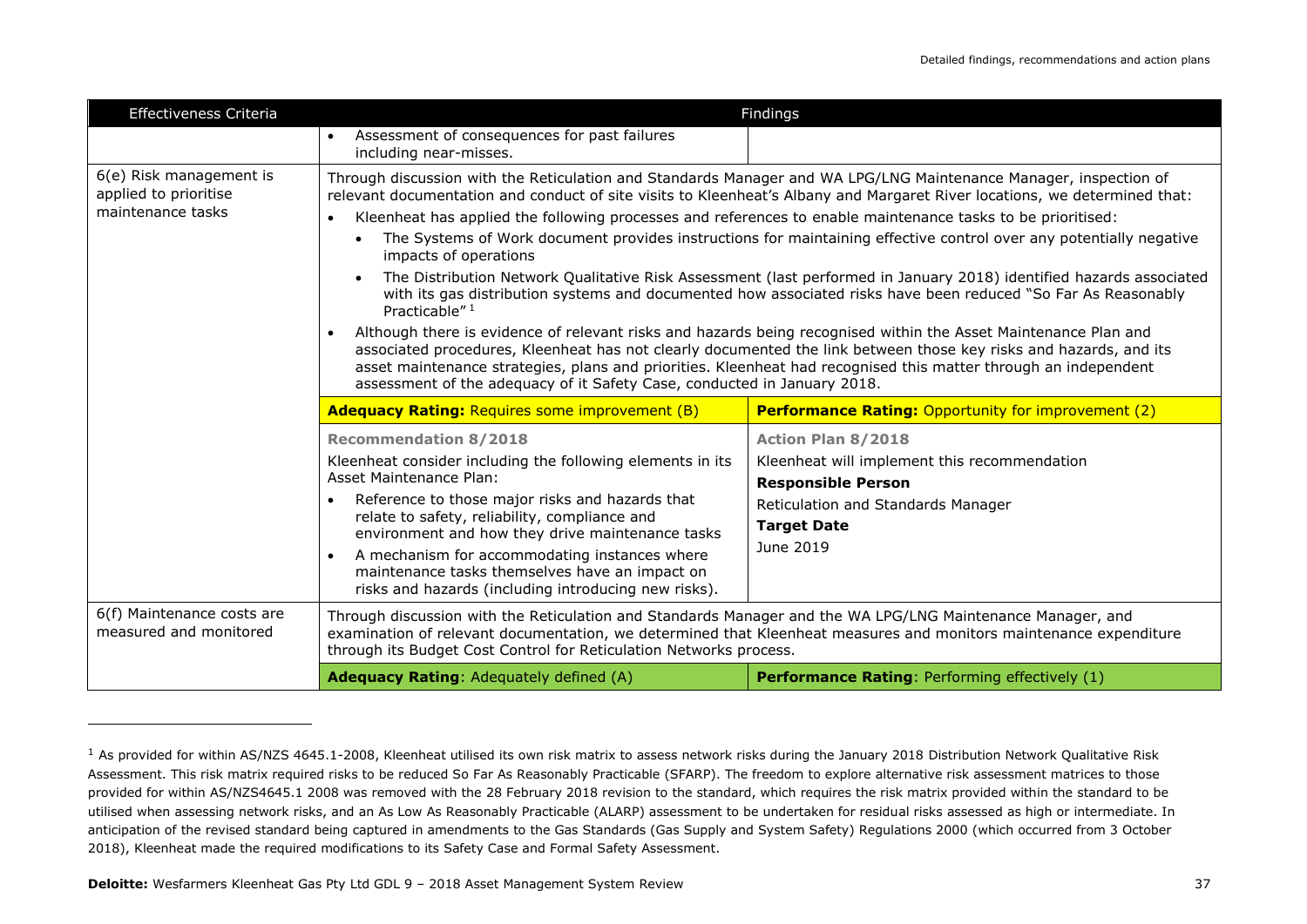#### **4.7 Asset Management Information System**

**Key process:** An asset management information system is a combination of processes, data and software that support the asset management functions. **Expected outcome:** The asset management information system provides authorised, complete and accurate information for the day-to-date running of the AMS. The focus of the review is the accuracy of performance information used by the licensee to monitor and report on service standards.

**Overall Adequacy/Performance rating:** Adequately defined (A) / Performing effectively (1)

| Effectiveness Criteria                                                                                       |                                                                                                                                                                                                                                                                                                                                                                                                                                                                                                                                                                                                                                                                                                                                                                                                                                                                                                                                                                                                                                                                                                                   | Findings                                              |  |
|--------------------------------------------------------------------------------------------------------------|-------------------------------------------------------------------------------------------------------------------------------------------------------------------------------------------------------------------------------------------------------------------------------------------------------------------------------------------------------------------------------------------------------------------------------------------------------------------------------------------------------------------------------------------------------------------------------------------------------------------------------------------------------------------------------------------------------------------------------------------------------------------------------------------------------------------------------------------------------------------------------------------------------------------------------------------------------------------------------------------------------------------------------------------------------------------------------------------------------------------|-------------------------------------------------------|--|
| 7(a) Adequate system<br>documentation for users and<br>IT operators                                          | Through discussion with the Reticulation and Standards Manager and inspection of relevant documentation we determined<br>The key information systems used for Kleenheat's management of its distribution network assets are:<br>Oracle e-business suite (operations, maintenance, commercial, financial, customer) modules<br>System documentation supporting the Cintellate and Docova systems is maintained on Kleenheat's intranet<br>A three week training program has been developed to upskill employees in the LPG business, which includes the use of<br>the Cintellate, Oracle e-business suite and Docova in line with day to day activities of the LPG business. LPG upskill<br>lesson plans have been designed to frame the training program.                                                                                                                                                                                                                                                                                                                                                         |                                                       |  |
|                                                                                                              | Adequacy Rating: Adequately defined (A)                                                                                                                                                                                                                                                                                                                                                                                                                                                                                                                                                                                                                                                                                                                                                                                                                                                                                                                                                                                                                                                                           | Performance Rating: Performing effectively (1)        |  |
| 7(b) Input controls include<br>appropriate verification and<br>validation of data entered into<br>the system | Through discussion with the Reticulation and Standards Manager, Commercial Accounts Manager and IT Operations Manager,<br>and inspection of relevant documentation, we determined that:<br>All staff, contractors and authorised third parties with access to Wesfarmers Chemicals, Energy and Fertilisers (WesCEF)<br>$\bullet$<br>equipment, systems and resources are required to sign off on the Electronic Usage Policy to at all times, uphold<br>confidentiality for all information and intellectual property of WesCEF<br>All processes used to input or process information into the Cintellate and Oracle e-business suite include elements of<br>$\bullet$<br>management oversight and review in relation to verification or validation of data<br>One of the key reviews performed for the distribution network assets is the review performed by the Commercial<br>$\bullet$<br>Accounts Manager of the monthly LPG Distribution Performance Report as referenced at section 10(f) below to identify<br>significant variances between budget and actual performances reported by the Oracle system. |                                                       |  |
|                                                                                                              | <b>Adequacy Rating: Adequately defined (A)</b>                                                                                                                                                                                                                                                                                                                                                                                                                                                                                                                                                                                                                                                                                                                                                                                                                                                                                                                                                                                                                                                                    | <b>Performance Rating: Performing effectively (1)</b> |  |
| 7(c) Logical security access<br>controls appears adequate,<br>such as passwords                              | Through discussion with the Reticulation and Standards Manager and IT Operations Manager, and inspection of relevant<br>documentation, we determined that logical security access controls appear adequate, including the application of a<br>predefined password policy.                                                                                                                                                                                                                                                                                                                                                                                                                                                                                                                                                                                                                                                                                                                                                                                                                                         |                                                       |  |
|                                                                                                              | Adequacy Rating: Adequately defined (A)                                                                                                                                                                                                                                                                                                                                                                                                                                                                                                                                                                                                                                                                                                                                                                                                                                                                                                                                                                                                                                                                           | Performance Rating: Performing effectively (1)        |  |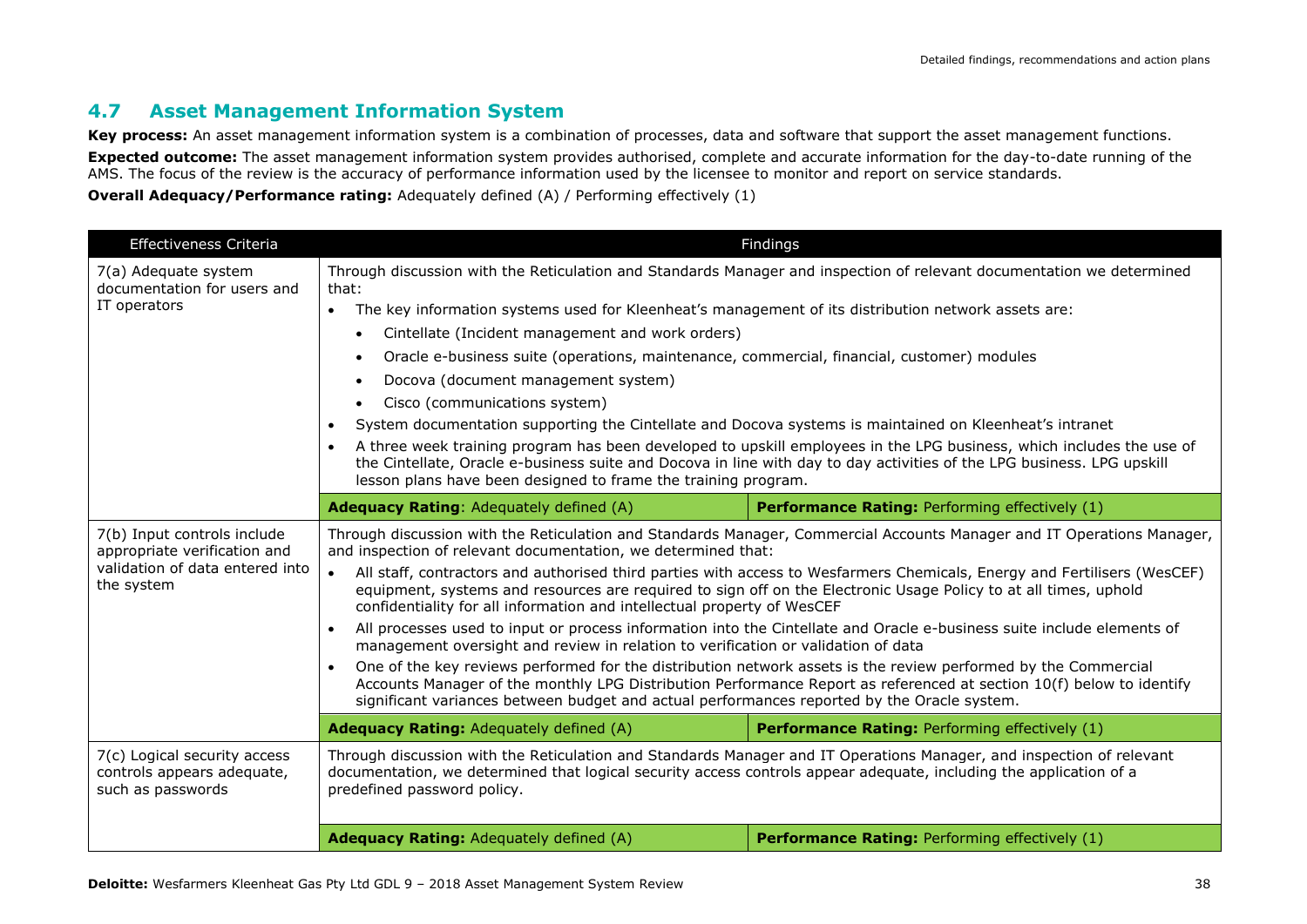| Effectiveness Criteria                                                                           |                                                                                                                                                                                                                                                                                                                                                                                                                                                                                                                                                                                                                                                                                                                                                                                                                                                                                                                                                                                                                                                                                                                                                                                                                                                                                                                                                                                                             | Findings                                       |  |
|--------------------------------------------------------------------------------------------------|-------------------------------------------------------------------------------------------------------------------------------------------------------------------------------------------------------------------------------------------------------------------------------------------------------------------------------------------------------------------------------------------------------------------------------------------------------------------------------------------------------------------------------------------------------------------------------------------------------------------------------------------------------------------------------------------------------------------------------------------------------------------------------------------------------------------------------------------------------------------------------------------------------------------------------------------------------------------------------------------------------------------------------------------------------------------------------------------------------------------------------------------------------------------------------------------------------------------------------------------------------------------------------------------------------------------------------------------------------------------------------------------------------------|------------------------------------------------|--|
| 7(d) Physical security access<br>controls appear adequate                                        | Through discussion with the Reticulation and Standards Manager and IT Operations Manager, we determined that:<br>Server rooms house the servers for the relevant systems. These server rooms are located in data centres at Kleenheat's<br>Murdoch and Kwinana premises, with the ability to failover between data centres in a disaster scenario<br>Access to server rooms is restricted via access cards on an as needs basis.                                                                                                                                                                                                                                                                                                                                                                                                                                                                                                                                                                                                                                                                                                                                                                                                                                                                                                                                                                            |                                                |  |
|                                                                                                  | Adequacy Rating: Adequately defined (A)                                                                                                                                                                                                                                                                                                                                                                                                                                                                                                                                                                                                                                                                                                                                                                                                                                                                                                                                                                                                                                                                                                                                                                                                                                                                                                                                                                     | Performance Rating: Performing effectively (1) |  |
| 7(e) Data backup procedures<br>appear adequate and backups<br>are tested                         | Through discussion with the Reticulation and Standards Manager and IT Operations Manager, we determined that:<br>Server rooms have UPS back up power and generator back up for longer periods without main power<br>$\bullet$<br>Generators are tested at least every 6 months<br>$\bullet$<br>Data centres are fitted with fire suppression systems<br>$\bullet$<br>Back up procedures for all relevant systems are scheduled through MET back up and Veeam for VMWare<br>$\bullet$<br>Back-ups for all relevant systems are performed daily and are stored for up to 30 days<br>$\bullet$<br>Testing of back-ups for different system modules are performed weekly (different modules for testing are scheduled on a<br>cyclical basis), with the full back up test performed annually.                                                                                                                                                                                                                                                                                                                                                                                                                                                                                                                                                                                                                   |                                                |  |
|                                                                                                  | Adequacy Rating: Adequately defined (A)                                                                                                                                                                                                                                                                                                                                                                                                                                                                                                                                                                                                                                                                                                                                                                                                                                                                                                                                                                                                                                                                                                                                                                                                                                                                                                                                                                     | Performance Rating: Performing effectively (1) |  |
| 7(f) Key computations related<br>to licensee performance<br>reporting are materially<br>accurate | Through discussion with the Reticulation and Standards Manager and Commercial Accounts Manager, we determined that:<br>Kleenheat does not use any designated system to compute information related to licensee performance reporting<br>$\bullet$<br>Information is compiled using spreadsheets for licensee performance reporting. That information is sourced from<br>information manually input into the Oracle e-business suites, Cintellate systems and CISCO Call system<br>The Reticulation and Standards Manager is responsible for ensuring the accuracy of information sourced from those<br>systems and input into the annual Gas Distribution Licence Performance Reporting Datasheets submitted to the ERA.                                                                                                                                                                                                                                                                                                                                                                                                                                                                                                                                                                                                                                                                                    |                                                |  |
|                                                                                                  | Adequacy Rating: Adequately defined (A)                                                                                                                                                                                                                                                                                                                                                                                                                                                                                                                                                                                                                                                                                                                                                                                                                                                                                                                                                                                                                                                                                                                                                                                                                                                                                                                                                                     | Performance Rating: Performing effectively (1) |  |
| 7(g) Management reports<br>appear adequate for the<br>licensee to monitor licence<br>obligations | Through discussion with the Reticulation and Standards Manager and inspection of relevant documentation, we determined<br>that Kleenheat's existing management reports are used to monitor licence obligations as follows:<br>Customer and connections are monitored through the Oracle new connections report<br>$\bullet$<br>Gas Consumption and Unaccounted gas is monitored through the Oracle gas consumption calculations report<br>$\bullet$<br>Leaks are monitored through the number of Cintellate and Oracle eAM work orders raised for reported leaks. The<br>aggregated number of leaks are reported and leak numbers are collated manually on an annual basis<br>Network reliability is monitored through the Cintellate and Oracle eAM work orders raised for supply interruptions<br>$\bullet$<br>Actions for resolution are captured in the Cintellate system. Oracle eAM captures the cost incurred for the resolution<br>$\bullet$<br>Call centre performance is monitored through the CISCO Call Statistics Snapshot Report as referenced at section 4(d)<br>Distribution mains installed are monitored manually through the new network stages added to the existing network. On<br>an annual basis, the length of the additional new mains installed are obtained from civil contractor built drawings and are<br>manually added to the existing length reported in the previous year. |                                                |  |
|                                                                                                  | Adequacy Rating: Adequately defined (A)                                                                                                                                                                                                                                                                                                                                                                                                                                                                                                                                                                                                                                                                                                                                                                                                                                                                                                                                                                                                                                                                                                                                                                                                                                                                                                                                                                     | Performance Rating: Performing effectively (1) |  |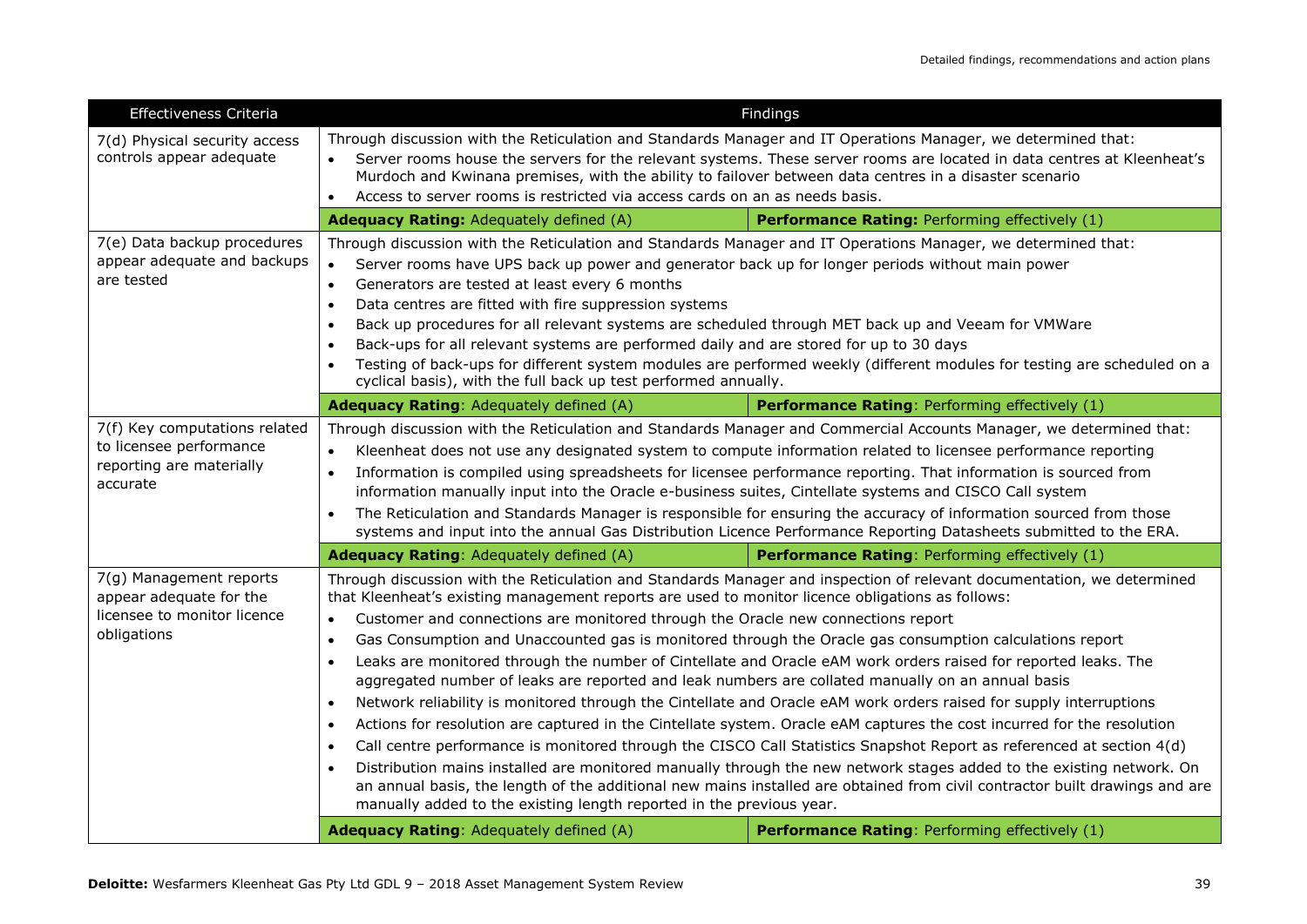#### **4.8 Risk management**

**Key process:** Risk management involves the identification of risks and their management within an acceptable level of risk.

**Expected outcome:** An effective risk management framework is applied to manage risks related to the maintenance of service standards.

**Overall Adequacy/Performance rating:** Requires some improvement (B) / Opportunity for improvement (2)

| Effectiveness Criteria                                                                                                                                                                      | Findings                                                                                                                                                                                                                                                                                                                                                                                                                                                                                                                                                                                                                                                                                        |                                                                                                                                                                                                                                                                                                                                                                                                                                                                                                                                                                                                                                                                                                                                                                                                                                                                                                                                                                                                                                                                                                                                                                                                                                                                                                                      |  |
|---------------------------------------------------------------------------------------------------------------------------------------------------------------------------------------------|-------------------------------------------------------------------------------------------------------------------------------------------------------------------------------------------------------------------------------------------------------------------------------------------------------------------------------------------------------------------------------------------------------------------------------------------------------------------------------------------------------------------------------------------------------------------------------------------------------------------------------------------------------------------------------------------------|----------------------------------------------------------------------------------------------------------------------------------------------------------------------------------------------------------------------------------------------------------------------------------------------------------------------------------------------------------------------------------------------------------------------------------------------------------------------------------------------------------------------------------------------------------------------------------------------------------------------------------------------------------------------------------------------------------------------------------------------------------------------------------------------------------------------------------------------------------------------------------------------------------------------------------------------------------------------------------------------------------------------------------------------------------------------------------------------------------------------------------------------------------------------------------------------------------------------------------------------------------------------------------------------------------------------|--|
| 8(a) Risk management<br>policies and procedures exist<br>and are being applied to<br>minimise internal and<br>external risks associated with                                                | relevant documentation, we determined that:                                                                                                                                                                                                                                                                                                                                                                                                                                                                                                                                                                                                                                                     | Through discussion with the Reticulation and Standards Manager and Commercial Accounts Manager, and inspection of                                                                                                                                                                                                                                                                                                                                                                                                                                                                                                                                                                                                                                                                                                                                                                                                                                                                                                                                                                                                                                                                                                                                                                                                    |  |
|                                                                                                                                                                                             | The Wesfarmers Group Risk management framework, including procedures and key activities is described in a Group<br>Risk Review document developed and formalised on 31 October 2016. This framework covers Kleenheat's distribution<br>network asset management system                                                                                                                                                                                                                                                                                                                                                                                                                          |                                                                                                                                                                                                                                                                                                                                                                                                                                                                                                                                                                                                                                                                                                                                                                                                                                                                                                                                                                                                                                                                                                                                                                                                                                                                                                                      |  |
| the AMS.                                                                                                                                                                                    | Application of risk management policies and procedures to minimise internal and external risks for the Kleenheat LPG<br>$\bullet$<br>business is undertaken through a management quarterly review and update of the Kleenheat LPG Corporate Risk<br>Register as referenced at section 4(a) above                                                                                                                                                                                                                                                                                                                                                                                                |                                                                                                                                                                                                                                                                                                                                                                                                                                                                                                                                                                                                                                                                                                                                                                                                                                                                                                                                                                                                                                                                                                                                                                                                                                                                                                                      |  |
|                                                                                                                                                                                             | Further application of risk management policies and procedures to minimise internal and external risks associated with<br>$\bullet$<br>the Kleenheat Tier 1 distribution network assets is evidenced through the Kleenheat distribution safety case and<br>qualitative risk assessment (referenced at section 1(h) above). Opportunities and threats in the system environment for<br>the safe delivery of gas have been identified and assessed for renewal once every five years, at which time input and<br>approval from Building and Energy is required. Kleenheat prepared Version 4 of its safety case during 2018 for<br>submission to Building and Energy for approval in August 2018. |                                                                                                                                                                                                                                                                                                                                                                                                                                                                                                                                                                                                                                                                                                                                                                                                                                                                                                                                                                                                                                                                                                                                                                                                                                                                                                                      |  |
|                                                                                                                                                                                             | <b>Adequacy Rating: Adequately defined (A)</b>                                                                                                                                                                                                                                                                                                                                                                                                                                                                                                                                                                                                                                                  | Performance Rating: Performing effectively (1)                                                                                                                                                                                                                                                                                                                                                                                                                                                                                                                                                                                                                                                                                                                                                                                                                                                                                                                                                                                                                                                                                                                                                                                                                                                                       |  |
| 8(b) Risks are documented in<br>a risk register and treatment<br>plans are actioned and<br>monitored<br>8(c) The probability and<br>consequences of asset failure<br>are regularly assessed | relevant risk registers, risk assessments and associated documentation, we determined that:<br>version developed during the period subject to review<br>$\bullet$<br>highlighted, including for asset failure<br>$\bullet$<br>$\bullet$<br>qualitative risk assessment (referenced at section 1(h) above). This risk assessment:<br>Specifically identifies threats in the system environment for the safe delivery of gas<br>treatment plans                                                                                                                                                                                                                                                   | Through discussion with the Reticulation and Standards Manager and Commercial Accounts Manager, examination of the<br>As referenced at section 4(a) above, the assessment of corporate risks for the Kleenheat LPG business (including<br>distribution network assets) is recorded in the Kleenheat LPG Corporate Risk Register. Treatments plans are recorded<br>under current controls or in the actions column of the register. We sighted the 30 June 2017 register as the most recent<br>The Kleenheat LPG Corporate Risk Register also assesses the probability and consequences of risks, impacts and causes<br>Kleenheat management reviews the Kleenheat LPG Corporate Risk Register on a quarterly basis. We sighted<br>management email communications as evidence of the most recent review performed in April 2018<br>The specific risk register associated with Kleenheat's distribution network assets is through the Kleenheat distribution<br>Records the control activities attached to the threat. Control activities are also recognised as future actions and<br>Kleenheat's distribution qualitative risk assessment has been undertaken once every five years in line with the<br>requirement of AS/NZS 4645.1 (Gas Distribution Networks - Network Management). The most recent revision was |  |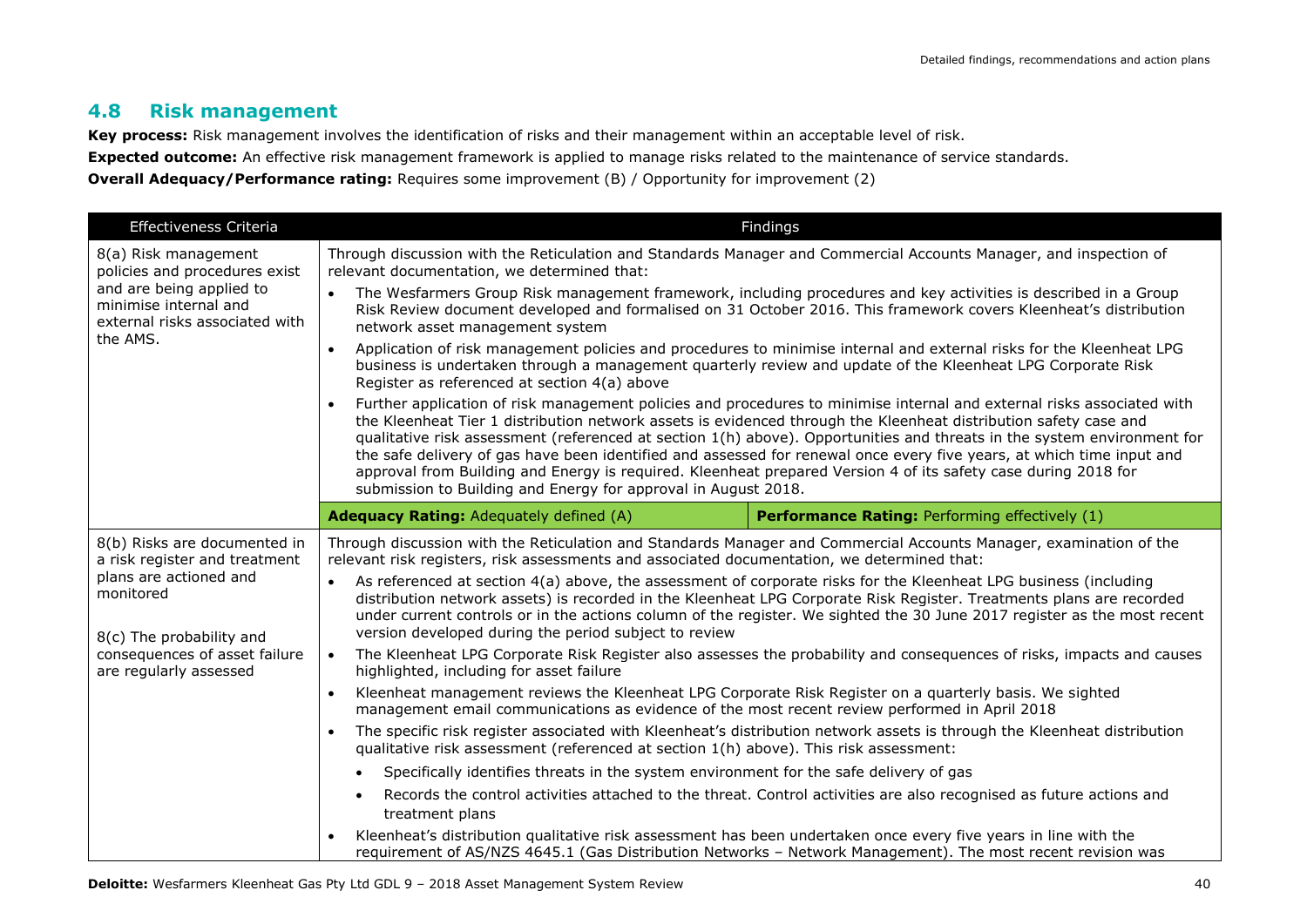| <b>Effectiveness Criteria</b> | Findings                                                                                                                                                                                                                                                                                                                                                                                                                                                                                                                                                       |                                                            |  |  |
|-------------------------------|----------------------------------------------------------------------------------------------------------------------------------------------------------------------------------------------------------------------------------------------------------------------------------------------------------------------------------------------------------------------------------------------------------------------------------------------------------------------------------------------------------------------------------------------------------------|------------------------------------------------------------|--|--|
|                               | undertaken as part of Kleenheat's submission of Version 4 of its safety case to Building and Energy for approval in<br>August 2018. Kleenheat had not identified any reason to update the risk assessment more regularly. However, Kleenheat<br>has not developed a process for monitoring the control activities and actions listed in its distribution qualitative risk<br>assessment or the impact of recent events and incidents in order to regularly assess the probability and consequence of<br>asset failure, which impacts the residual risk rating. |                                                            |  |  |
|                               | <b>Adequacy Rating: Requires some improvement (B)</b>                                                                                                                                                                                                                                                                                                                                                                                                                                                                                                          | <b>Performance Rating: Opportunity for improvement (2)</b> |  |  |
|                               | <b>Recommendation 9/2018</b>                                                                                                                                                                                                                                                                                                                                                                                                                                                                                                                                   | <b>Action Plan 9/2018</b>                                  |  |  |
|                               | Kleenheat consider implementing a regular review<br>process of its distribution qualitative risk assessment to<br>assess and update the residual risk of each threat as at a<br>point in time, including the following considerations:<br>Monitoring through updating recent results of the                                                                                                                                                                                                                                                                    | Kleenheat will implement this recommendation               |  |  |
|                               |                                                                                                                                                                                                                                                                                                                                                                                                                                                                                                                                                                | <b>Responsible Person</b>                                  |  |  |
|                               |                                                                                                                                                                                                                                                                                                                                                                                                                                                                                                                                                                | Reticulation and Standards Manager                         |  |  |
|                               |                                                                                                                                                                                                                                                                                                                                                                                                                                                                                                                                                                | <b>Target Date</b>                                         |  |  |
|                               | listed treatment plans and actions                                                                                                                                                                                                                                                                                                                                                                                                                                                                                                                             | October 2018                                               |  |  |
|                               | Recent impact on threats and treatment plans and                                                                                                                                                                                                                                                                                                                                                                                                                                                                                                               |                                                            |  |  |
|                               | actions from recent events and incidents<br>Reassessing the probability and consequence of asset                                                                                                                                                                                                                                                                                                                                                                                                                                                               |                                                            |  |  |
|                               | failure regularly which impact the low, medium or<br>high residual risk rating.                                                                                                                                                                                                                                                                                                                                                                                                                                                                                |                                                            |  |  |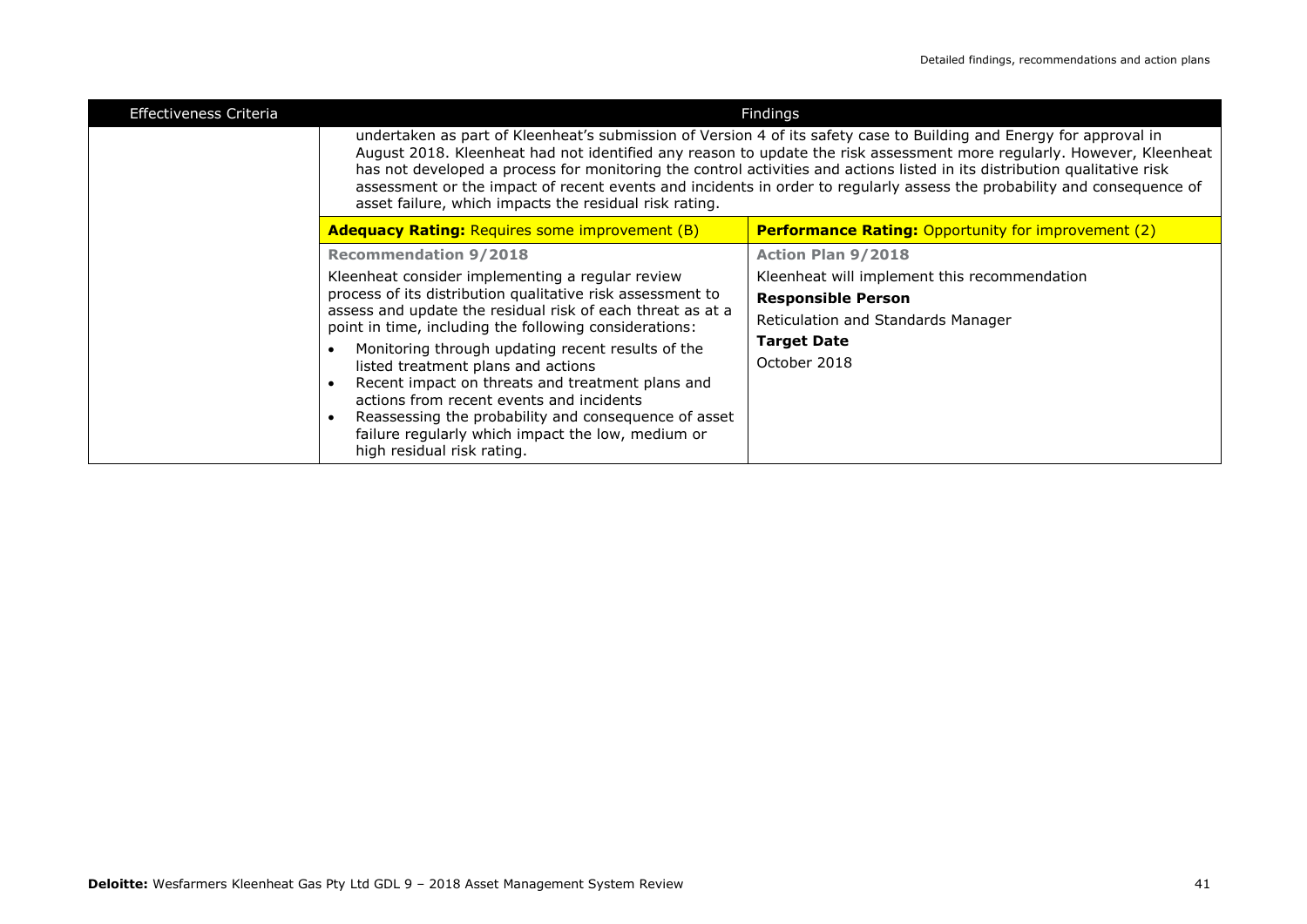#### **4.9 Contingency planning**

**Key process:** Contingency plans document the steps to deal with the unexpected failure of an asset.

**Expected outcome:** Contingency plans have been developed and tested to minimise any significant disruptions to service standards.

**Overall Adequacy/Performance rating:** Adequately defined (A) / Opportunity for improvement (2)

| Effectiveness Criteria                                                                                                          |                                                                                                                                                                                                                                                                                                                                                                                                                                                                                                                                                                                                                                                                                                                                                                           | Findings                                                                                                                                                                                                                                                                                                                                                                                                                                                                                                                                                                                                                                                                                                                                                                                                                                                                                                                                                                                                                                                                                                                                                                                                                                                                                                                                                                                                                                                                        |
|---------------------------------------------------------------------------------------------------------------------------------|---------------------------------------------------------------------------------------------------------------------------------------------------------------------------------------------------------------------------------------------------------------------------------------------------------------------------------------------------------------------------------------------------------------------------------------------------------------------------------------------------------------------------------------------------------------------------------------------------------------------------------------------------------------------------------------------------------------------------------------------------------------------------|---------------------------------------------------------------------------------------------------------------------------------------------------------------------------------------------------------------------------------------------------------------------------------------------------------------------------------------------------------------------------------------------------------------------------------------------------------------------------------------------------------------------------------------------------------------------------------------------------------------------------------------------------------------------------------------------------------------------------------------------------------------------------------------------------------------------------------------------------------------------------------------------------------------------------------------------------------------------------------------------------------------------------------------------------------------------------------------------------------------------------------------------------------------------------------------------------------------------------------------------------------------------------------------------------------------------------------------------------------------------------------------------------------------------------------------------------------------------------------|
| 9(a) Contingency plans are<br>documented, understood and<br>tested to confirm their<br>operability and to cover<br>higher risks | testing of relevant documentation, we determined that:<br>National Emergency Response Communications Systems (NERCS)<br>Guidelines for Emergency Response - LPG<br>Guidelines for Emergency Response - Supply Disruption<br>the contingency plans established for each network. Also refer to findings at section 5(e) above<br>$\bullet$<br>$\bullet$<br>$\bullet$<br>frequency of testing of contingency plans to be "on a regular basis, not less than once per year"<br>The Contingency plan for Margaret River was tested on May 2017 and May 2018<br>$\bullet$<br>The Contingency plan for Albany was tested on November 2016 and September 2017<br>$\bullet$<br>was not executed in line with the requirements of AS/NZS 4645.1 of " not less than once per year". | Through discussion with the Reticulation and Standards Manager and WA LPG/LNG Maintenance Manager, and inspection and<br>Kleenheat has three existing procedures relating to contingency plans for its distribution network assets, including:<br>For each of these procedures, training or refresher training is required for all relevant staff and outsourced contractors<br>once every two years. We sighted results of training in the form of planned emergency response exercises relevant to<br>Emergency responses based on the contingency plans are managed by locality (Margaret River, Leinster and Albany) for<br>the Tier 1 distribution networks. A key element of the emergency response procedures is that a Kleenheat NERCS<br>responder (company representative) must be notified and be onsite for the Emergency Responses as the NERCS<br>responder has received additional emergency response training to enable them to decide the next course of action<br>For each locality, contractors with gas and plumbing experience are engaged to enable quicker responses and resolutions<br>The Kleenheat distribution safety case as referenced at section 1(h) above, stipulates frequency of testing of the<br>contingency plans as annual, which does not exactly align with requirements of AS/NZS 4645.1, which requires the<br>The Contingency plan for Leinster was tested in May 2016 and November 2017. The frequency of this testing for Leinster |
|                                                                                                                                 | Adequacy Rating: Adequately defined (A)                                                                                                                                                                                                                                                                                                                                                                                                                                                                                                                                                                                                                                                                                                                                   | <b>Performance Rating: Opportunity for improvement (2)</b>                                                                                                                                                                                                                                                                                                                                                                                                                                                                                                                                                                                                                                                                                                                                                                                                                                                                                                                                                                                                                                                                                                                                                                                                                                                                                                                                                                                                                      |
|                                                                                                                                 | <b>Recommendation 10/2018</b>                                                                                                                                                                                                                                                                                                                                                                                                                                                                                                                                                                                                                                                                                                                                             | Action Plan 10/2018                                                                                                                                                                                                                                                                                                                                                                                                                                                                                                                                                                                                                                                                                                                                                                                                                                                                                                                                                                                                                                                                                                                                                                                                                                                                                                                                                                                                                                                             |
|                                                                                                                                 | Kleenheat consider:                                                                                                                                                                                                                                                                                                                                                                                                                                                                                                                                                                                                                                                                                                                                                       | Kleenheat will implement this recommendation                                                                                                                                                                                                                                                                                                                                                                                                                                                                                                                                                                                                                                                                                                                                                                                                                                                                                                                                                                                                                                                                                                                                                                                                                                                                                                                                                                                                                                    |
|                                                                                                                                 | Updating the frequency of testing of the contingency                                                                                                                                                                                                                                                                                                                                                                                                                                                                                                                                                                                                                                                                                                                      | <b>Responsible Person</b>                                                                                                                                                                                                                                                                                                                                                                                                                                                                                                                                                                                                                                                                                                                                                                                                                                                                                                                                                                                                                                                                                                                                                                                                                                                                                                                                                                                                                                                       |
|                                                                                                                                 | plans within the Kleenheat distribution safety case to                                                                                                                                                                                                                                                                                                                                                                                                                                                                                                                                                                                                                                                                                                                    | Reticulation and Standards Manager                                                                                                                                                                                                                                                                                                                                                                                                                                                                                                                                                                                                                                                                                                                                                                                                                                                                                                                                                                                                                                                                                                                                                                                                                                                                                                                                                                                                                                              |
|                                                                                                                                 | be in line with requirements of AS/NZS 4645.1, being<br>"on a regular basis, not less than once per year"                                                                                                                                                                                                                                                                                                                                                                                                                                                                                                                                                                                                                                                                 | <b>Target Date</b>                                                                                                                                                                                                                                                                                                                                                                                                                                                                                                                                                                                                                                                                                                                                                                                                                                                                                                                                                                                                                                                                                                                                                                                                                                                                                                                                                                                                                                                              |
|                                                                                                                                 | Scheduling and executing the testing of the                                                                                                                                                                                                                                                                                                                                                                                                                                                                                                                                                                                                                                                                                                                               | December 2018                                                                                                                                                                                                                                                                                                                                                                                                                                                                                                                                                                                                                                                                                                                                                                                                                                                                                                                                                                                                                                                                                                                                                                                                                                                                                                                                                                                                                                                                   |
|                                                                                                                                 | contingency plan for each locality to ensure<br>compliance with the Safety Case.                                                                                                                                                                                                                                                                                                                                                                                                                                                                                                                                                                                                                                                                                          |                                                                                                                                                                                                                                                                                                                                                                                                                                                                                                                                                                                                                                                                                                                                                                                                                                                                                                                                                                                                                                                                                                                                                                                                                                                                                                                                                                                                                                                                                 |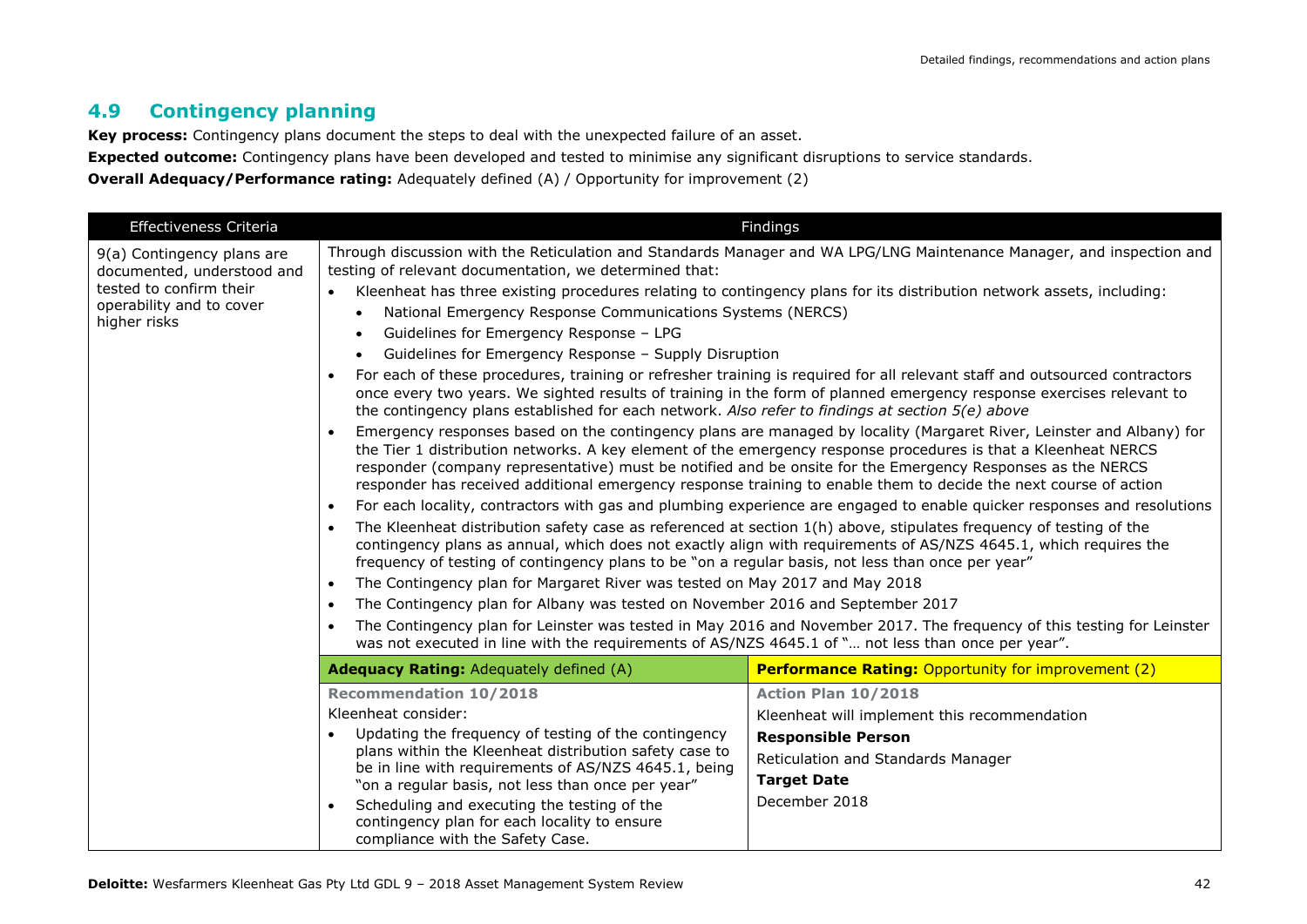#### **4.10 Financial planning**

Key process: The financial planning component of the AMP brings together the financial elements of the service delivery to ensure its financial viability over the long term.

**Expected outcome:** A financial plan that is reliable and provides for the long-term financial viability of the services.

**Overall Adequacy/Performance rating:** Adequately defined (A) / Performing effectively (1)

| Effectiveness Criteria                                                                                            |                                                                                                                                                                                                                                                                                                                     | Findings                                                                                                                                                                                                                                                                                                                                                                      |  |
|-------------------------------------------------------------------------------------------------------------------|---------------------------------------------------------------------------------------------------------------------------------------------------------------------------------------------------------------------------------------------------------------------------------------------------------------------|-------------------------------------------------------------------------------------------------------------------------------------------------------------------------------------------------------------------------------------------------------------------------------------------------------------------------------------------------------------------------------|--|
| 10(a) The financial plan<br>states the financial objectives                                                       | Through discussion with the Reticulation and Standards Manager and Commercial Accounts Manager and walkthrough of the<br>Annual Corporate Commercial Plan 2018, we determined that:                                                                                                                                 |                                                                                                                                                                                                                                                                                                                                                                               |  |
| and strategies and actions to<br>achieve the objectives                                                           | $\bullet$<br>Kleenheat has developed a 5 year Annual Corporate Commercial Plan for the LPG business (including metered gas - for<br>the relevant Tier 1 distribution networks covered under the Licence), to provide an overview of the financial objectives,<br>strategies and actions of Kleenheat's LPG business |                                                                                                                                                                                                                                                                                                                                                                               |  |
|                                                                                                                   | The Annual Corporate Commercial Plan 2018 document provides strategies, overview and analysis over a period of 5<br>years for the following areas of Kleenheat's LPG business:                                                                                                                                      |                                                                                                                                                                                                                                                                                                                                                                               |  |
|                                                                                                                   | Overall volumes and margins<br>$\circ$                                                                                                                                                                                                                                                                              |                                                                                                                                                                                                                                                                                                                                                                               |  |
|                                                                                                                   | Purchasing volumes<br>$\circ$                                                                                                                                                                                                                                                                                       |                                                                                                                                                                                                                                                                                                                                                                               |  |
|                                                                                                                   | Sensitivity and scenario analysis<br>$\circ$                                                                                                                                                                                                                                                                        |                                                                                                                                                                                                                                                                                                                                                                               |  |
|                                                                                                                   | To do list<br>$\circ$                                                                                                                                                                                                                                                                                               |                                                                                                                                                                                                                                                                                                                                                                               |  |
|                                                                                                                   | $\circ$<br>assets and balance sheet working capital.                                                                                                                                                                                                                                                                | Western Australia volumes, profit and loss, capital expenditure, operating expenditure, margins, balance sheet                                                                                                                                                                                                                                                                |  |
|                                                                                                                   | Adequacy Rating: Adequately defined (A)                                                                                                                                                                                                                                                                             | Performance Rating: Performing effectively (1)                                                                                                                                                                                                                                                                                                                                |  |
| 10(b) The financial plan<br>identifies the source of funds                                                        | Through discussion with the Reticulation and Standards Manager and Commercial Accounts Manager, and walkthrough of the<br>Annual Corporate Commercial Plan 2018, we determined that:                                                                                                                                |                                                                                                                                                                                                                                                                                                                                                                               |  |
| for capital expenditure and<br>recurrent costs                                                                    | Kleenheat uses the Annual Corporate Commercial Plan 2018 to manage the LPG business (including metered gas - for<br>$\bullet$<br>the relevant Tier 1 distribution networks covered under the Licence)                                                                                                               |                                                                                                                                                                                                                                                                                                                                                                               |  |
|                                                                                                                   | The key driver for the source of funds is the forecast volume and pricing of gas supplied. Revenue is categorised into<br>$\bullet$<br>each LPG business line.                                                                                                                                                      |                                                                                                                                                                                                                                                                                                                                                                               |  |
|                                                                                                                   | Adequacy Rating: Adequately defined (A)                                                                                                                                                                                                                                                                             | Performance Rating: Performing effectively (1)                                                                                                                                                                                                                                                                                                                                |  |
| 10(c) The financial plan<br>provides projections of<br>operating statements (profit<br>and loss) and statement of | business, which includes metered gas - for the relevant Tier 1 distribution networks covered under the Licence.                                                                                                                                                                                                     | Through discussion with the Reticulation and Standards Manager and Commercial Accounts Manager, and walkthrough of<br>Kleenheat's financial planning process, we determined that the Annual Corporate Commercial Plan 2018 provides a 5 year<br>projection of operating statements (profit and loss) and statement of financial position (balance sheets) for Kleenheat's LPG |  |
| financial position (balance<br>sheets)                                                                            | <b>Adequacy Rating: Adequately defined (A)</b>                                                                                                                                                                                                                                                                      | <b>Performance Rating: Performing effectively (1)</b>                                                                                                                                                                                                                                                                                                                         |  |
| 10(d) The financial plan<br>provides firm predictions on                                                          | Through discussion with the Reticulation and Standards Manager and Commercial Accounts Manager, and walkthrough of<br>Kleenheat's financial planning and commercial processes, we determined that the existing annual commercial planning                                                                           |                                                                                                                                                                                                                                                                                                                                                                               |  |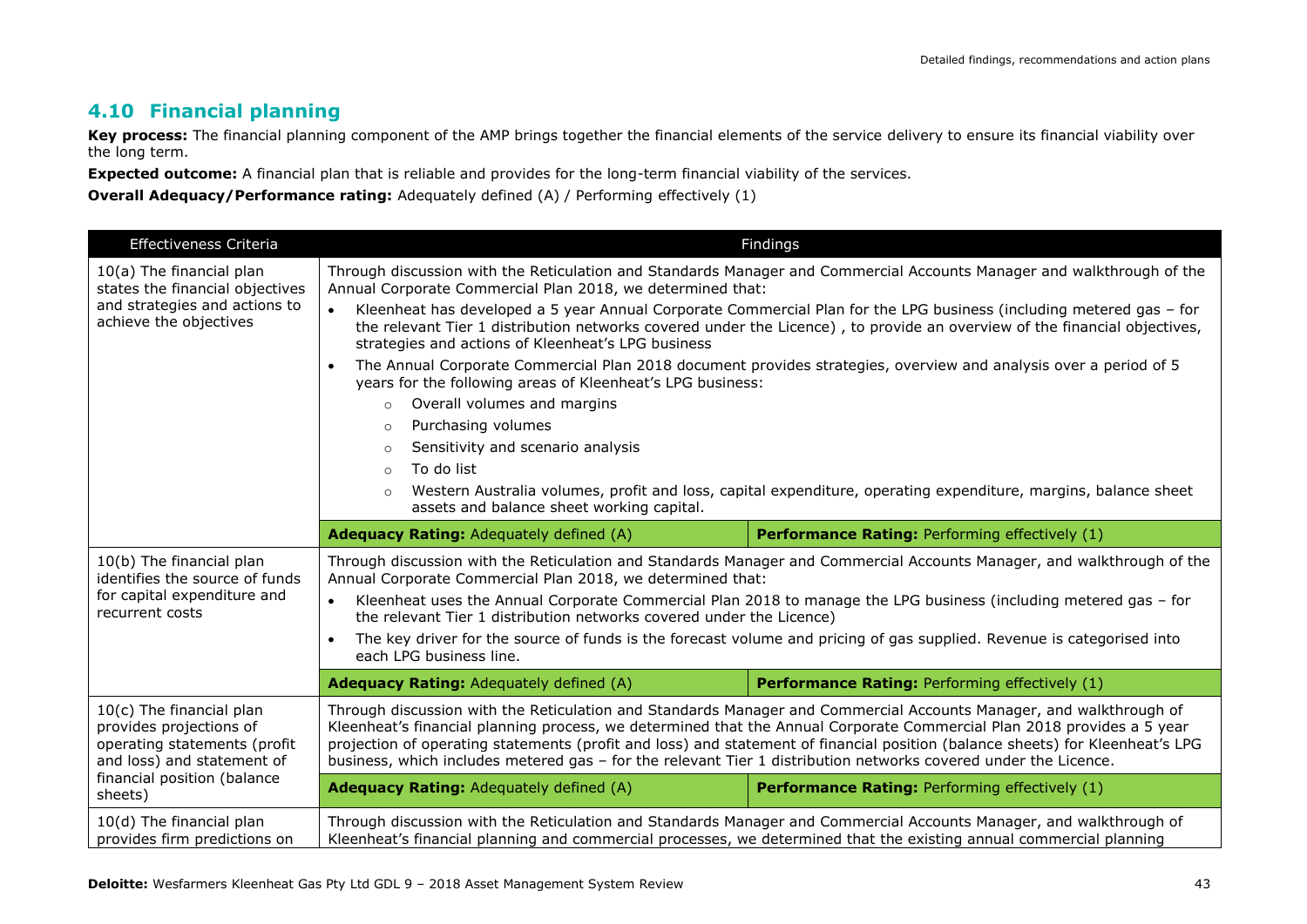| <b>Effectiveness Criteria</b>                                                                                                                            |                                                                                                                                                                                                                                                                                                                                                                                                                                                                                                                                                                                                                                                                                                                                       | Findings                                              |  |  |
|----------------------------------------------------------------------------------------------------------------------------------------------------------|---------------------------------------------------------------------------------------------------------------------------------------------------------------------------------------------------------------------------------------------------------------------------------------------------------------------------------------------------------------------------------------------------------------------------------------------------------------------------------------------------------------------------------------------------------------------------------------------------------------------------------------------------------------------------------------------------------------------------------------|-------------------------------------------------------|--|--|
| income for the next five years<br>and reasonable indicative                                                                                              | process provides predictions on income (revenue) for each relevant Tier 1 distribution network covered under the Licence up<br>until the 2030 year.                                                                                                                                                                                                                                                                                                                                                                                                                                                                                                                                                                                   |                                                       |  |  |
| predictions beyond this period                                                                                                                           | <b>Adequacy Rating:</b> Adequately defined (A)                                                                                                                                                                                                                                                                                                                                                                                                                                                                                                                                                                                                                                                                                        | <b>Performance Rating: Performing effectively (1)</b> |  |  |
| 10(e) The financial plan<br>provides for the operations<br>and maintenance,<br>administration and capital<br>expenditure requirements of<br>the services | Through discussion with the Reticulation and Standards Manager and Commercial Accounts Manager, and walkthrough of<br>Kleenheat's financial planning and commercial processes, we determined that the existing annual commercial planning<br>process provides an overview and analysis on the requirements for each relevant Tier 1 distribution network asset covered<br>under the Licence up until the 2030 year, covering the following areas:<br>Volumes and revenue<br>$\bullet$<br>Cost of goods sold<br>$\bullet$<br>Gross profit<br>Life cycle costs of capital expenditure<br>Life cycle cost of operations<br>Profitability - earnings and margins.                                                                         |                                                       |  |  |
|                                                                                                                                                          | <b>Adequacy Rating: Adequately defined (A)</b>                                                                                                                                                                                                                                                                                                                                                                                                                                                                                                                                                                                                                                                                                        | <b>Performance Rating: Performing effectively (1)</b> |  |  |
| 10(f) Significant variances in<br>actual/budget income and<br>expenses are identified and<br>corrective action taken where<br>necessary                  | Through discussion with the Reticulation and Standards Manager and Commercial Accounts Manager, and inspection of<br>relevant documentation, we determined that:<br>Identification of significant variances in actual and budgeted income and expenses form part of an existing monthly<br>performance review process for Kleenheat's LPG business which includes metered gas - for the relevant Tier 1<br>distribution network assets<br>The LPG Distribution Performance Report April is reviewed by the Commercial Accounts Manager for significant or<br>unusual variances on month on month and a year to date basis. Those variances are then to be further investigated, for<br>applicable corrective actions where necessary. |                                                       |  |  |
|                                                                                                                                                          | <b>Adequacy Rating:</b> Adequately defined (A)                                                                                                                                                                                                                                                                                                                                                                                                                                                                                                                                                                                                                                                                                        | <b>Performance Rating: Performing effectively (1)</b> |  |  |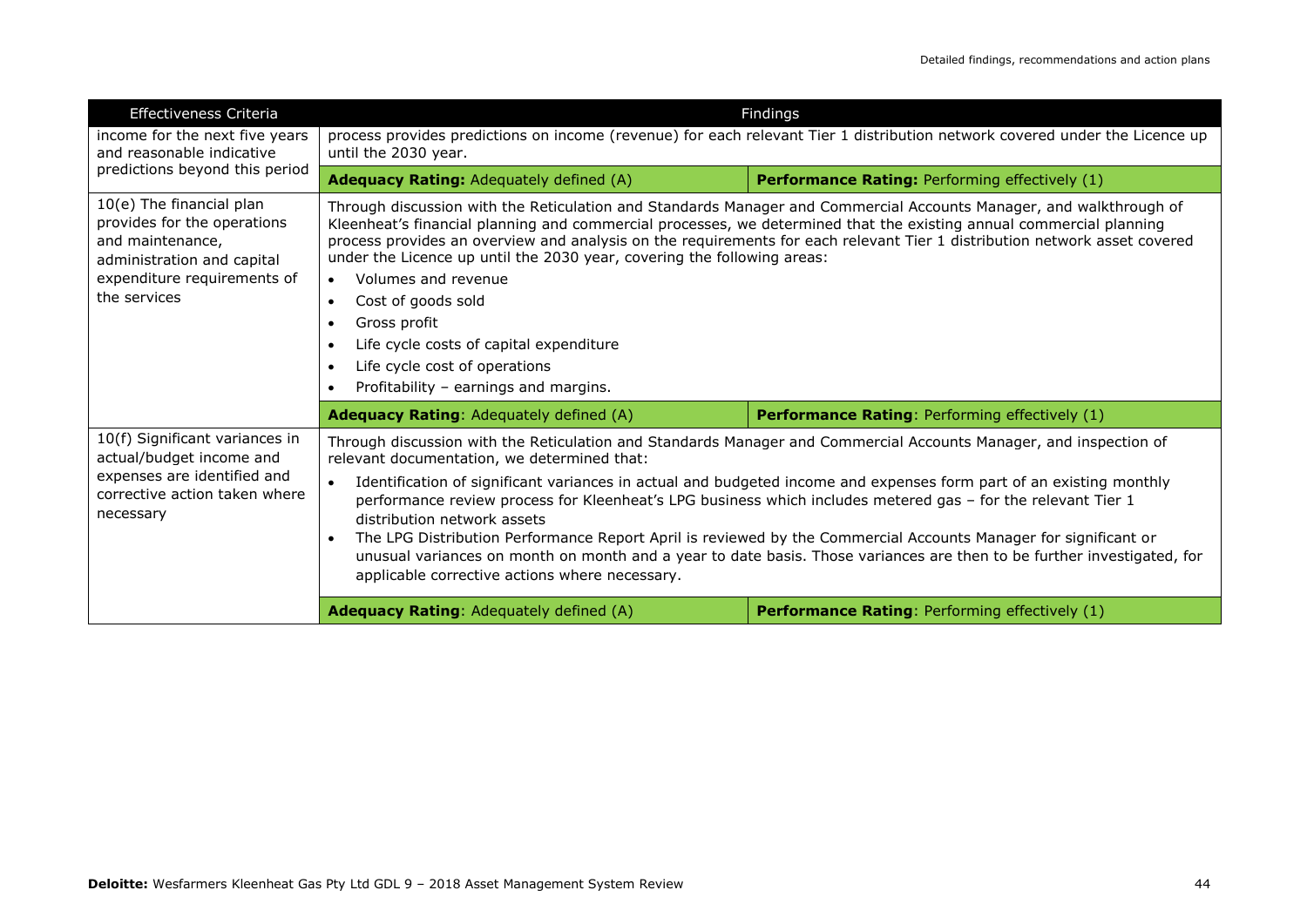#### **4.11 Capital expenditure planning**

Key process: The capital expenditure plan provides a schedule of new works, rehabilitation and replacement works, together with estimated annual expenditure on each over the next five or more years. Since capital investments tend to be large and lumpy, projections would normally be expected to cover at least 10 years, preferably longer. Projections over the next five years would usually be based on firm estimates

**Expected outcome:** A capital expenditure plan that provides reliable forward estimates of capital expenditure and asset disposal income, supported by documentation of the reasons for the decisions and evaluation of alternatives and options.

#### **Overall Adequacy/Performance rating:** Adequately defined (A) / Performing effectively (1)

| <b>Effectiveness Criteria</b>                                                                                                            | Findings                                                                                                                                                                                                                                                                                                                                                                                                                                                                                                                                                                                                                                                                                                                                                                                                                                                                                                                                                                                                                                                                                                                                                                        |                                                |  |
|------------------------------------------------------------------------------------------------------------------------------------------|---------------------------------------------------------------------------------------------------------------------------------------------------------------------------------------------------------------------------------------------------------------------------------------------------------------------------------------------------------------------------------------------------------------------------------------------------------------------------------------------------------------------------------------------------------------------------------------------------------------------------------------------------------------------------------------------------------------------------------------------------------------------------------------------------------------------------------------------------------------------------------------------------------------------------------------------------------------------------------------------------------------------------------------------------------------------------------------------------------------------------------------------------------------------------------|------------------------------------------------|--|
| $11(a)$ There is a capital<br>expenditure plan that covers<br>issues to be addressed,<br>actions proposed,<br>responsibilities and dates | Through discussion with the Reticulation and Standards Manager and Commercial Accounts Manager, and walkthrough of<br>Kleenheat's financial planning and commercial processes, we determined that:<br>Although there is no specific capital expenditure plan that covers issues to be addressed, actions proposed,<br>$\bullet$<br>responsibilities and dates for each relevant Tier 1 distribution network covered under the Licence, the following<br>documents address this requirement:<br>The Annual Corporate Commercial Plan 2018 as referenced at section 10(a) above, which provides the strategic<br>overall direction for capital expenditure<br>The existing annual commercial planning process (Health Check Report 2017) as referenced at section 1(b) and 1(e)<br>above, which provides an overview and analysis on the capital expenditure requirements for each relevant Tier 1<br>distribution network up until the 2030 year<br>Capex authorisation form (e.g. KHG Sales WA 0045 Rapids Landing Retic Stage 6A Capex) as referenced at section<br>2(a) above, where more project specific details such as responsibilities, dates and timelines are defined. |                                                |  |
|                                                                                                                                          | <b>Adequacy Rating: Adequately defined (A)</b>                                                                                                                                                                                                                                                                                                                                                                                                                                                                                                                                                                                                                                                                                                                                                                                                                                                                                                                                                                                                                                                                                                                                  | Performance Rating: Performing effectively (1) |  |
| 11(b) The plan provides<br>reasons for capital<br>expenditure and timing of<br>expenditure                                               | Through discussion with the Reticulation and Standards Manager and Commercial Accounts Manager, and walkthrough of<br>Kleenheat's financial planning and commercial processes, we determined that the Capex authorisation form provides more<br>project specific details for the capital expenditure, authorisations given, analysis of alternative solutions, financial analysis<br>and responsibilities, dates and timelines.                                                                                                                                                                                                                                                                                                                                                                                                                                                                                                                                                                                                                                                                                                                                                 |                                                |  |
|                                                                                                                                          | Adequacy Rating: Adequately defined (A)                                                                                                                                                                                                                                                                                                                                                                                                                                                                                                                                                                                                                                                                                                                                                                                                                                                                                                                                                                                                                                                                                                                                         | Performance Rating: Performing effectively (1) |  |
| $11(c)$ The capital expenditure<br>plan is consistent with the<br>asset life and condition<br>identified in the AMP                      | Through discussion with the Reticulation and Standards Manager and Commercial Accounts Manager and walkthrough of<br>Kleenheat's financial planning and commercial processes, we determined that:<br>As referenced at sections 1(b) and 1(e) above, the existing annual commercial planning process provides an overview<br>and analysis on the capital expenditure requirements for each relevant Tier 1 distribution network asset up until 2030<br>The associated Health Check Report references the consistency of predicted capital expenditure predicted with the life of<br>the relevant Tier 1 distribution network assets up until 2030.                                                                                                                                                                                                                                                                                                                                                                                                                                                                                                                               |                                                |  |
|                                                                                                                                          | <b>Adequacy Rating: Adequately defined (A)</b>                                                                                                                                                                                                                                                                                                                                                                                                                                                                                                                                                                                                                                                                                                                                                                                                                                                                                                                                                                                                                                                                                                                                  | Performance Rating: Performing effectively (1) |  |
| $11(d)$ There is an adequate<br>process to ensure that the<br>capital expenditure plan is<br>regularly updated and                       | Through discussion with the Reticulation and Standards Manager and Commercial Accounts Manager, we determined that:<br>The annual corporate commercial planning (5 year annual corporate plan) process is performed on an annual basis<br>The commercial planning process involving each relevant Tier 1 distribution network asset up until 2030 is performed on<br>an annual basis.                                                                                                                                                                                                                                                                                                                                                                                                                                                                                                                                                                                                                                                                                                                                                                                           |                                                |  |
| actioned                                                                                                                                 | Adequacy Rating: Adequately defined (A)                                                                                                                                                                                                                                                                                                                                                                                                                                                                                                                                                                                                                                                                                                                                                                                                                                                                                                                                                                                                                                                                                                                                         | Performance Rating: Performing effectively (1) |  |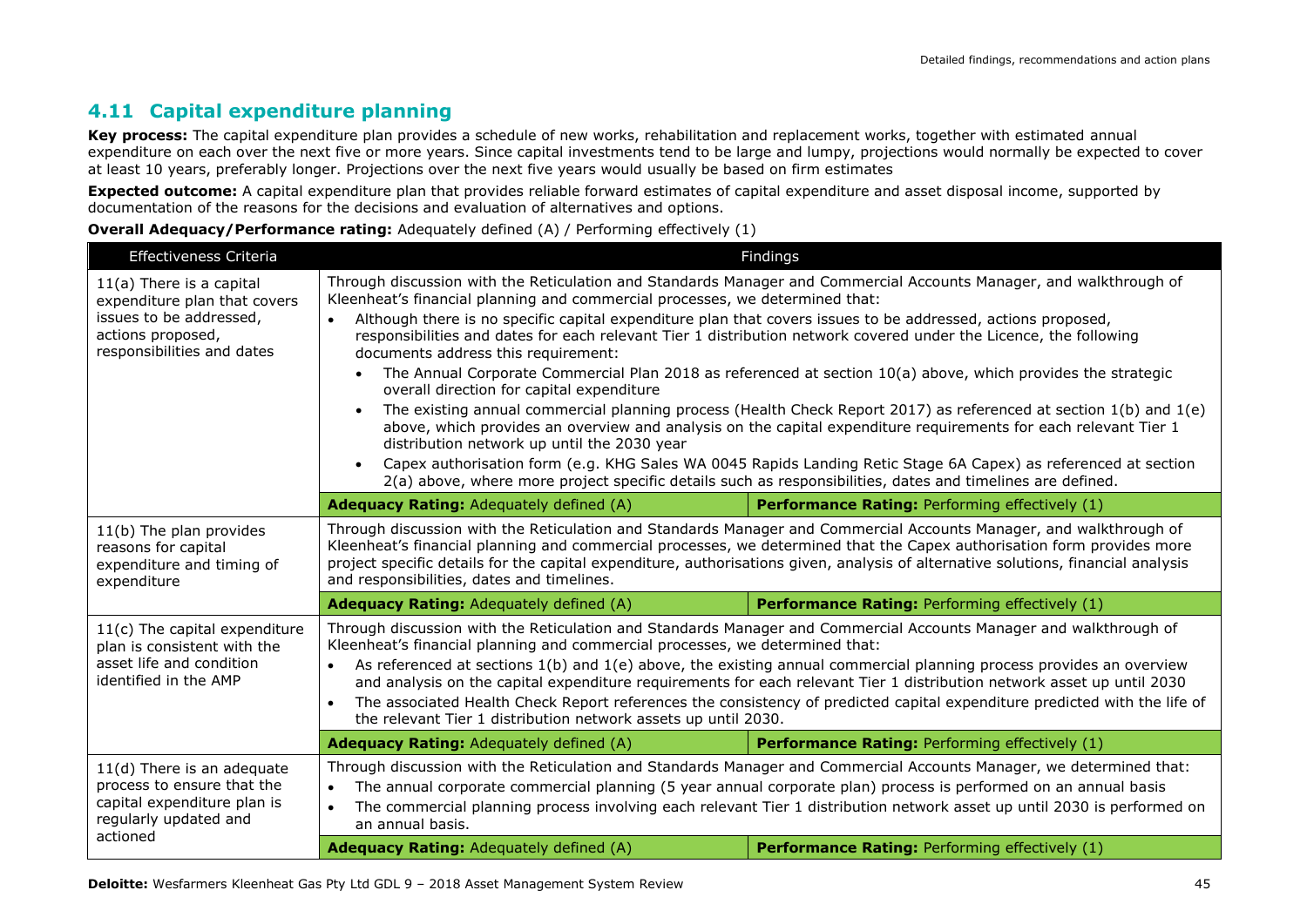#### **4.12 Review of AMS**

**Key process:** The AMS is regularly reviewed and updated.

**Expected outcome:** Review of the AMS to ensure the effectiveness of the integration of its components and their currency.

**Overall Adequacy/Performance rating:** Requires some improvement (B) / Opportunity for improvement (2)

| <b>Effectiveness Criteria</b>                                                                                     |                                                                                                                                                                                                                                                                                                                                                                                                                                                                                                                                                                                     | Findings                                                   |  |
|-------------------------------------------------------------------------------------------------------------------|-------------------------------------------------------------------------------------------------------------------------------------------------------------------------------------------------------------------------------------------------------------------------------------------------------------------------------------------------------------------------------------------------------------------------------------------------------------------------------------------------------------------------------------------------------------------------------------|------------------------------------------------------------|--|
| 12(a) A review process is in<br>place to ensure that the AMP<br>and the AMS described<br>therein are kept current | Through discussion with the Reticulation and Standards Manager and WA LPG/LNG Maintenance Manager, we determined<br>that:                                                                                                                                                                                                                                                                                                                                                                                                                                                           |                                                            |  |
|                                                                                                                   | Regular annual reviews to update the AMP were not in place during the review period. Kleenheat has recognised the<br>$\bullet$<br>need for its AMP to be further strengthened to reflect and incorporate the asset management system applicable to the<br>relevant Tier 1 distribution networks covered under the Licence. Refer to Findings at section 1(a) for further detail<br>Kleenheat's safety case requires renewal on a five year basis. Kleenheat prepared Version 4 of its safety case during<br>2018 for submission to Building and Energy for approval in August 2018. |                                                            |  |
|                                                                                                                   | <b>Adequacy Rating: Requires some improvement (B)</b>                                                                                                                                                                                                                                                                                                                                                                                                                                                                                                                               | <b>Performance Rating: Opportunity for improvement (2)</b> |  |
|                                                                                                                   | <b>Recommendation</b>                                                                                                                                                                                                                                                                                                                                                                                                                                                                                                                                                               | <b>Action Plan</b>                                         |  |
|                                                                                                                   | Refer to Recommendation 1/2018<br>Refer to Action Plan 1/2018                                                                                                                                                                                                                                                                                                                                                                                                                                                                                                                       |                                                            |  |
| 12(b) Independent reviews<br>(e.g. internal audit) are<br>performed of the AMS                                    | Through discussion with the Reticulation and Standards Manager, and inspection of relevant documentation, we determined<br>that:<br>An independent review of Kleenheat's safety case was undertaken by Environmental Risk Solutions (ERS), from 24<br>$\bullet$<br>November 2017, with the safety case audit final report being issued 12 January 2018                                                                                                                                                                                                                              |                                                            |  |
|                                                                                                                   | Wesfarmers Internal Audit had performed internal audit reviews on the safety case in 2016 and 2017 as evidenced<br>through Internal Audit Reports dated February 2016 and February 2017                                                                                                                                                                                                                                                                                                                                                                                             |                                                            |  |
|                                                                                                                   | As referenced at section 1(a) above, the current AMP does not define how other independent reviews in key areas that<br>are not included in the safety case will assist Kleenheat in ensuring the effectiveness and continuous improvement of its<br>asset management system.                                                                                                                                                                                                                                                                                                       |                                                            |  |
|                                                                                                                   | Refer to Findings at section 1(a) for further detail                                                                                                                                                                                                                                                                                                                                                                                                                                                                                                                                |                                                            |  |
|                                                                                                                   | <b>Adequacy Rating: Requires some improvement (B)</b>                                                                                                                                                                                                                                                                                                                                                                                                                                                                                                                               | <b>Performance Rating: Opportunity for improvement (2)</b> |  |
|                                                                                                                   | <b>Recommendation</b>                                                                                                                                                                                                                                                                                                                                                                                                                                                                                                                                                               | <b>Action Plan</b>                                         |  |
|                                                                                                                   | Refer to Recommendation 1/2018                                                                                                                                                                                                                                                                                                                                                                                                                                                                                                                                                      | Refer to Action Plan 1/2018                                |  |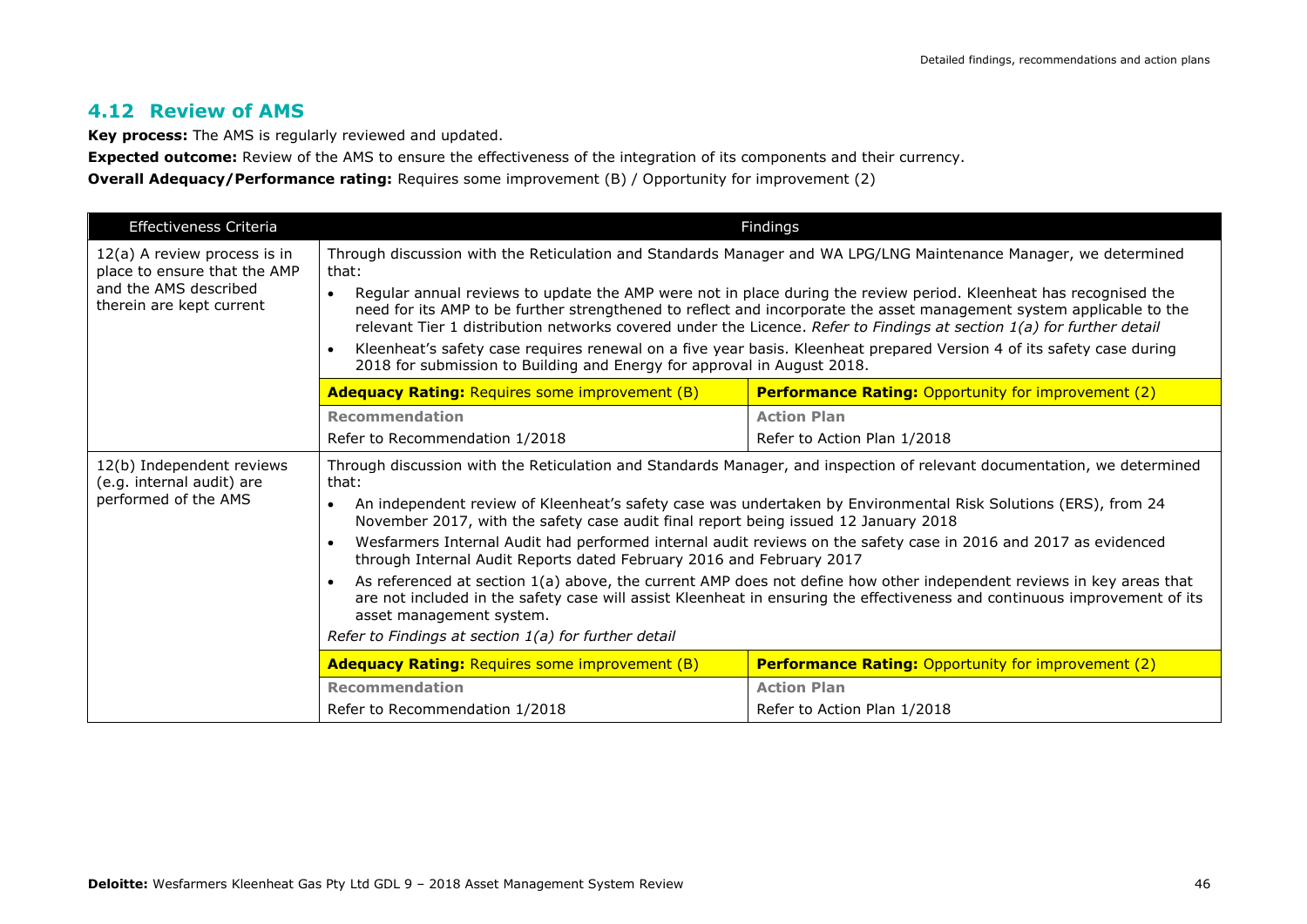## 5 Follow-up of previous review action plans

| Reference<br>(no./year) | (Asset management effectiveness rating/ AMS<br>Component & Criteria / details of the issue)                                                                                                                                                                                                                                                                                                                                                                                                         | Reviewer's Recommendation or action taken                                                                                                                                                                                                                                                                                                                   | Date<br>Resolved | <b>Further</b><br>action<br>required                                                          |
|-------------------------|-----------------------------------------------------------------------------------------------------------------------------------------------------------------------------------------------------------------------------------------------------------------------------------------------------------------------------------------------------------------------------------------------------------------------------------------------------------------------------------------------------|-------------------------------------------------------------------------------------------------------------------------------------------------------------------------------------------------------------------------------------------------------------------------------------------------------------------------------------------------------------|------------------|-----------------------------------------------------------------------------------------------|
|                         | A. Resolved before end of previous Review period                                                                                                                                                                                                                                                                                                                                                                                                                                                    |                                                                                                                                                                                                                                                                                                                                                             |                  |                                                                                               |
| N/A.                    |                                                                                                                                                                                                                                                                                                                                                                                                                                                                                                     |                                                                                                                                                                                                                                                                                                                                                             |                  |                                                                                               |
|                         | <b>B.</b> Resolved during current Review period                                                                                                                                                                                                                                                                                                                                                                                                                                                     |                                                                                                                                                                                                                                                                                                                                                             |                  |                                                                                               |
| 1/2016                  | <b>Asset Planning</b>                                                                                                                                                                                                                                                                                                                                                                                                                                                                               | <b>Recommendation:</b>                                                                                                                                                                                                                                                                                                                                      | October          | <b>No</b>                                                                                     |
|                         | 1(i) Plans are regularly reviewed and updated<br>Likelihood and consequences of asset failure are<br>predicted. During the audit period plans covering the<br>operations and maintenance of the distribution<br>systems were not subject to regular review. There is<br>also a need to reflect the changes to the<br>organisation/responsibility throughout the other<br>documents. A review timetable needs to be<br>developed specifying who is responsible for the<br>reviews and the frequency. | Licensee prepares an Asset Management Plan that describes<br>the planning processes and objectives, defines the service<br>levels and assigns responsibilities and how they are applied<br>in practice.<br><b>Action/s taken:</b><br>Kleenheat developed an Asset management plan and<br>uploaded it to the Docova system (documents repository<br>system). | 2017             | However,<br>note further<br>recommend<br>ations<br>made by<br>this review<br>(Issue<br>1/2018 |
| 2/2016                  | <b>Asset Creation and Acquisition</b><br>2(c) Projects reflect sound engineering and business<br>decisions<br>Projects reflect sound engineering and business<br>decisions. However, while extensions to the<br>distribution system are evaluated by third party<br>designers, the complete system needs periodic<br>verification to ensure overall design is fit for purpose.                                                                                                                      | <b>Recommendation:</b><br>Licensee to carry out periodic design verification tests of<br>system capacity.<br><b>Action/s taken:</b><br>Kleenheat undertook the following actions:<br>Developed Distribution Network Capacity Check<br>$\bullet$<br>procedures<br>Commenced capacity checks where they are required.<br>$\bullet$                            | May 2018         | No                                                                                            |
| 3/2016                  | <b>Environmental Analysis</b><br>4(c) Compliance with statutory and regulatory<br>requirements<br>Compliance with statutory and regulatory<br>requirements. Training of personnel as a result of the<br>EnergySafety audit.                                                                                                                                                                                                                                                                         | <b>Recommendation:</b><br>Complete the writing of the policies and procedures and the<br>training and assessing the competency of personnel.<br><b>Action/s taken:</b><br>Kleenheat updated procedures and training tools to be in<br>compliance with the required regulations and standards.                                                               | May 2017         | <b>No</b>                                                                                     |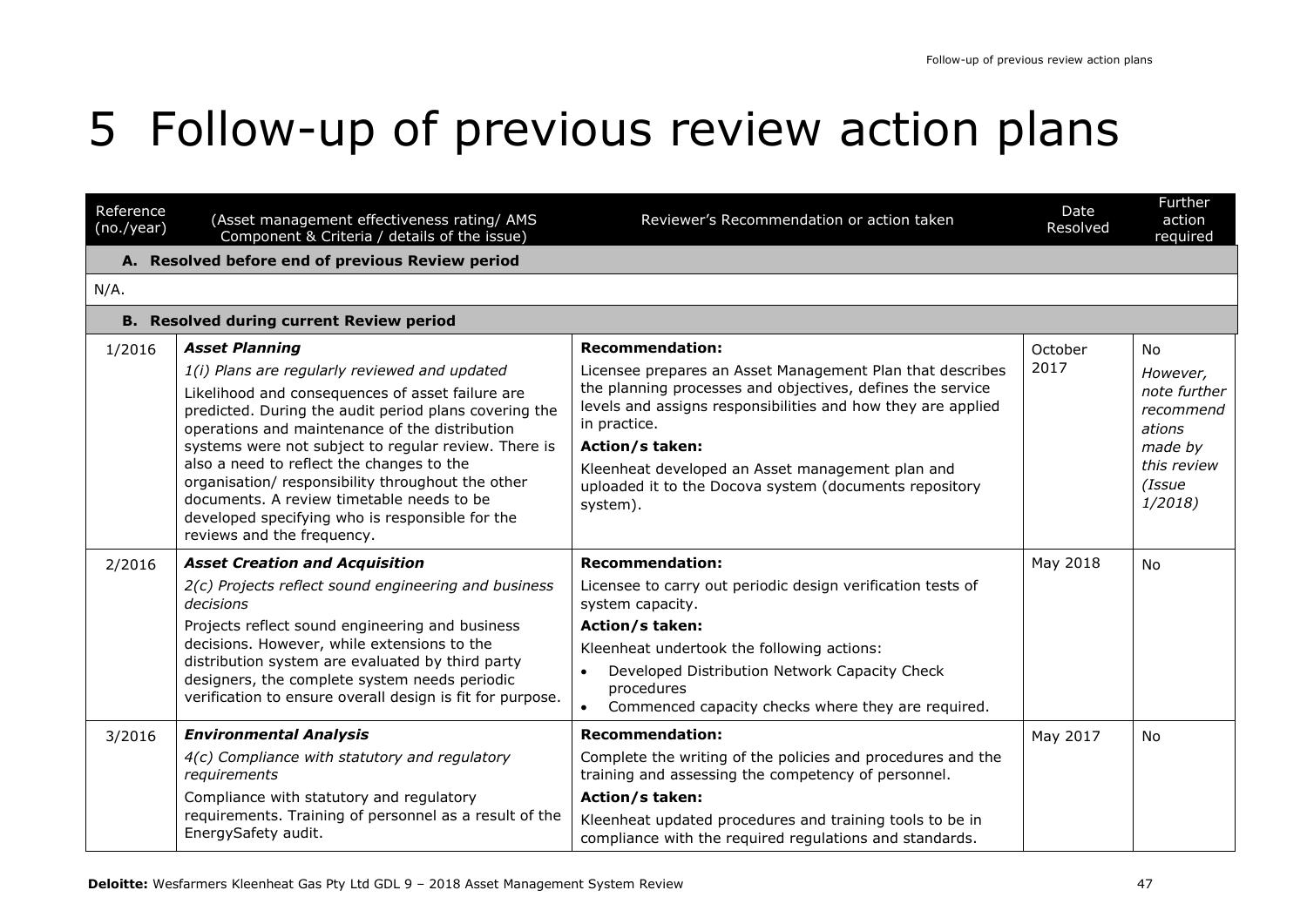| Reference<br>(no./year) | (Asset management effectiveness rating/ AMS<br>Component & Criteria / details of the issue)                                                                                                                                                                                                                                                                                                                                                                                                                                                         | Reviewer's Recommendation or action taken                                                                                                                                                                                                                                                                                                                                                                                                          | Date<br>Resolved | Further<br>action<br>required                                                                              |
|-------------------------|-----------------------------------------------------------------------------------------------------------------------------------------------------------------------------------------------------------------------------------------------------------------------------------------------------------------------------------------------------------------------------------------------------------------------------------------------------------------------------------------------------------------------------------------------------|----------------------------------------------------------------------------------------------------------------------------------------------------------------------------------------------------------------------------------------------------------------------------------------------------------------------------------------------------------------------------------------------------------------------------------------------------|------------------|------------------------------------------------------------------------------------------------------------|
| 4/2016                  | <b>Asset Operations</b><br>5(a) Operational policies and procedures are<br>documented and linked to service levels required.<br>Operational policies and procedures are documented<br>and linked to service levels required. During the audit<br>period a number of the service levels have not been<br>achieved they include taking of LPG samples, process<br>for classifying recording and managing the repair of<br>leaks.                                                                                                                      | <b>Recommendation:</b><br>The omissions have been recognised by the Licensee and<br>work has been undertaken to rectify the issues.<br><b>Action/s taken:</b><br>Kleenheat captured its service level requirements in its<br>Safety Case.                                                                                                                                                                                                          | November<br>2016 | No<br>However,<br>note further<br>recommend<br>ations<br>made by<br>this review<br>(Issue<br>3/2018        |
| 5/2016                  | <b>Asset Operations</b><br>5(b) Risk Management is applied to prioritise<br>operations tasks.<br>Risk management is applied to prioritise operations<br>tasks. However, although the risks are identified they<br>have not been managed correctly. Risks that have<br>not been managed correctly include failure to<br>adequately investigate gas incidents in accordance<br>with the Gas Standards (Gas Supply and System<br>Safety) Regulations.                                                                                                  | <b>Recommendation:</b><br>These deficiencies have been recognised by the Licensee and<br>work has been undertaken to rectify the issues.<br>Action/s taken:<br>Kleenheat identified hazards associated with its gas<br>distribution systems in its Distribution Network Qualitative<br>Risk Assessment (last performed in January 2018) and<br>documented how associated risks associated have been<br>reduced "So Far As Reasonably Practicable". | November<br>2016 | No                                                                                                         |
| 6/2016                  | <b>Asset Operations</b><br>5(c) Assets are documented in an Asset Register<br>including asset type, location, material, plans of<br>components, an assessment of assets'<br>physical/structural condition and accounting data<br>Assets are documented in an Asset Register including<br>asset type, location, material, plans of components,<br>an assessment of assets' physical/structural condition<br>and accounting data. Licensee could not demonstrate<br>that all the materials that form the distribution<br>system were fit for purpose. | <b>Recommendation:</b><br>The Licensee complete work on improving what information<br>is contained in the asset register.<br>Action/s taken:<br>Kleenheat added to the content of the asset register in<br>response to the finding.                                                                                                                                                                                                                | May 2017         | <b>No</b><br>However,<br>note further<br>recommend<br>ations<br>made by<br>this review<br>(Issue<br>4/2018 |
| 7/2016                  | <b>Asset Operations</b><br>5(e) Staff resources are adequate and staff receive<br>training commensurate with their responsibilities<br>Staff resources are adequate and staff receive<br>training commensurate with their responsibilities.                                                                                                                                                                                                                                                                                                         | <b>Recommendation:</b><br>The Licensee complete work on revision of policies and<br>procedures and training and testing of the competency of<br>employees.<br>Action/s taken:                                                                                                                                                                                                                                                                      | May 2017         | No.<br>However,<br>note further<br>recommend<br>ations                                                     |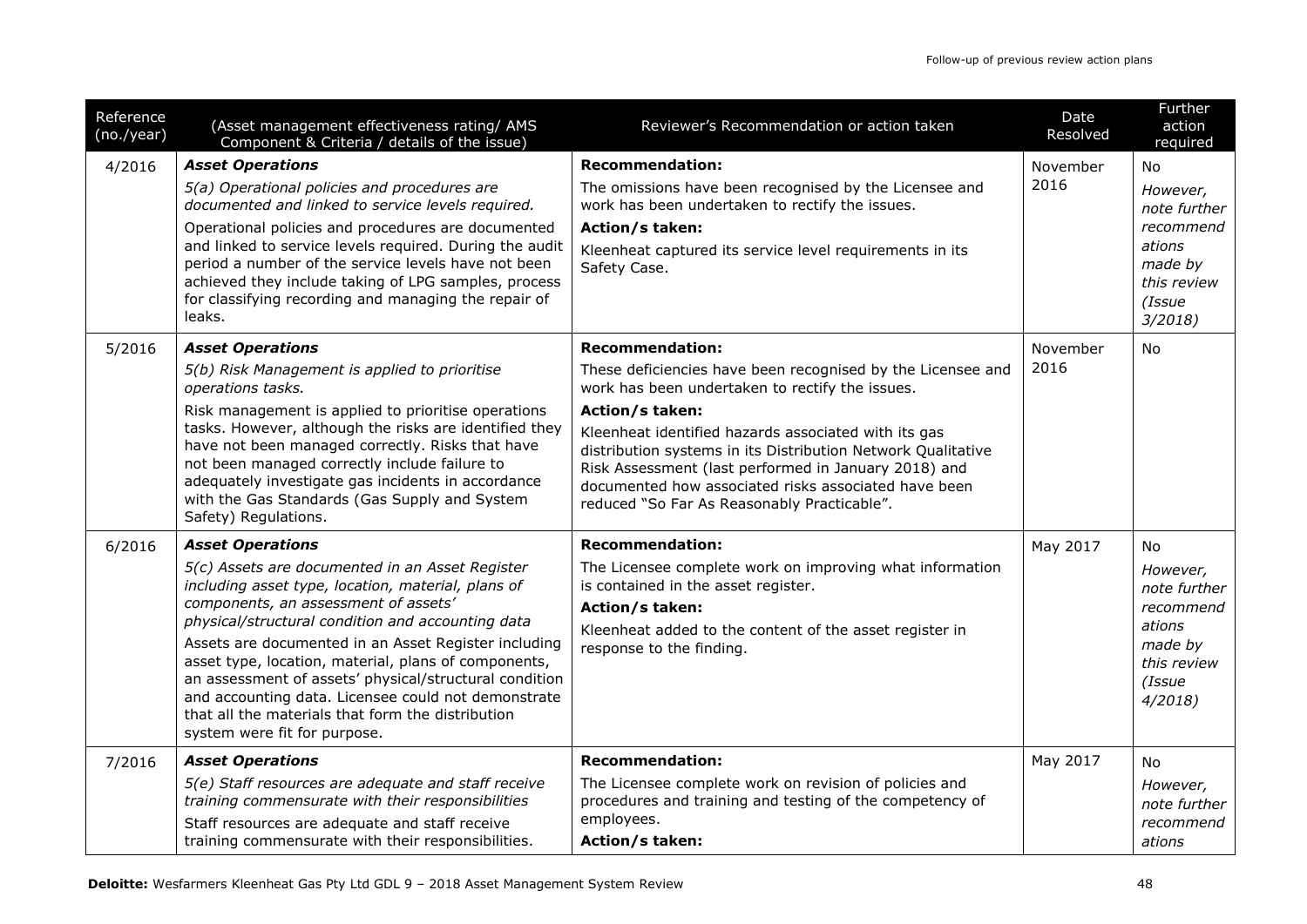| Reference<br>(no./year)                                                                                          | (Asset management effectiveness rating/ AMS<br>Component & Criteria / details of the issue)                                                                                                                                                                                      | Reviewer's Recommendation or action taken                                                                                                                                      | Date<br>Resolved | Further<br>action<br>required              |
|------------------------------------------------------------------------------------------------------------------|----------------------------------------------------------------------------------------------------------------------------------------------------------------------------------------------------------------------------------------------------------------------------------|--------------------------------------------------------------------------------------------------------------------------------------------------------------------------------|------------------|--------------------------------------------|
|                                                                                                                  | EnergySafety concluded during the audit that the<br>procedures needed to be improved and that the<br>Licensee train personnel in the new procedures and<br>assess their competency through a practical<br>demonstration.                                                         | Kleenheat updated procedures and training tools to be in<br>compliance with the required regulations and standards.                                                            |                  | made by<br>this review<br>(Issue<br>5/2018 |
| 8/2016                                                                                                           | <b>Asset Maintenance</b>                                                                                                                                                                                                                                                         | <b>Recommendation:</b>                                                                                                                                                         | May 2017         | <b>No</b>                                  |
|                                                                                                                  | 6(b) Regular inspections are undertaken of asset<br>performance and condition                                                                                                                                                                                                    | Undertake leakage surveys in accordance with the revised<br>frequency and in accordance with the revised procedures.                                                           |                  |                                            |
|                                                                                                                  | The Regular inspections are undertaken of asset                                                                                                                                                                                                                                  | Action/s taken:                                                                                                                                                                |                  |                                            |
|                                                                                                                  | performance and condition. The EnergySafety audit<br>found that the Licensee had failed to undertake all<br>the required leakage surveys and the methodology<br>employed was inadequate because the Licensee<br>failed to properly classify, record, manage and repair<br>leaks. | Kleenheat modified its leak survey procedures and the leak<br>survey schedule for alignment with relevant regulations and<br>standards.                                        |                  |                                            |
| 9/2016                                                                                                           | <b>Risk Management</b>                                                                                                                                                                                                                                                           | <b>Recommendation:</b>                                                                                                                                                         | May 2017         | No                                         |
|                                                                                                                  | 8(c) Risks are documented in a risk register and<br>treatment plans are actioned and monitored                                                                                                                                                                                   | Ensure that the risks identified by the EnergySafety audit<br>have treatment plans and they are actioned and monitored in                                                      |                  |                                            |
|                                                                                                                  | Not Risks are documented in a risk register and                                                                                                                                                                                                                                  | accordance with the treatment plan.                                                                                                                                            |                  |                                            |
|                                                                                                                  | treatment plans are actioned and monitored. The<br>EnergySafety audit found that a number of risks were<br>not being adequately actioned and monitored. Failure<br>to conduct leak surveys and to adequately                                                                     | <b>Action/s taken:</b><br>Kleenheat, as part of the Safety Case renewal process,<br>reviewed the areas of non-compliance, risks and concerns                                   |                  |                                            |
|                                                                                                                  | investigate gas incidents in accordance with the Gas<br>Standards (Gas Supply and System Safety)<br>Regulations 2000 are examples.                                                                                                                                               | from the EnergySafety audit and updated the Safety Case.                                                                                                                       |                  |                                            |
| 10/2016                                                                                                          | <b>Contingency Planning</b>                                                                                                                                                                                                                                                      | <b>Recommendation:</b>                                                                                                                                                         | May 2017         | No                                         |
|                                                                                                                  | 9(a) Contingency plans are documented, understood<br>and tested to confirm their operability and to cover<br>higher risks                                                                                                                                                        | Test the emergency plans on a more frequent basis to<br>conform with EnergySafety's requirements and maintain a<br>record of the testing and the outcomes. Modify the plans to |                  | However,<br>note further<br>recommend      |
|                                                                                                                  | Contingency plans are documented, understood and                                                                                                                                                                                                                                 | reflect the changes discovered during testing.                                                                                                                                 |                  | ations                                     |
| tested to confirm their operability and to cover higher<br>risks. The EnergySafety audit found that the Licensee |                                                                                                                                                                                                                                                                                  | Action/s taken:<br>Kleenheat updated the frequency of the emergency scenario                                                                                                   |                  | made by<br>this review                     |
|                                                                                                                  | was not performing frequent enough exercises of the<br>plan.                                                                                                                                                                                                                     | training in relevant procedures and scheduled those<br>exercises in the Oracle system.                                                                                         |                  | (Issue<br>10/2018)                         |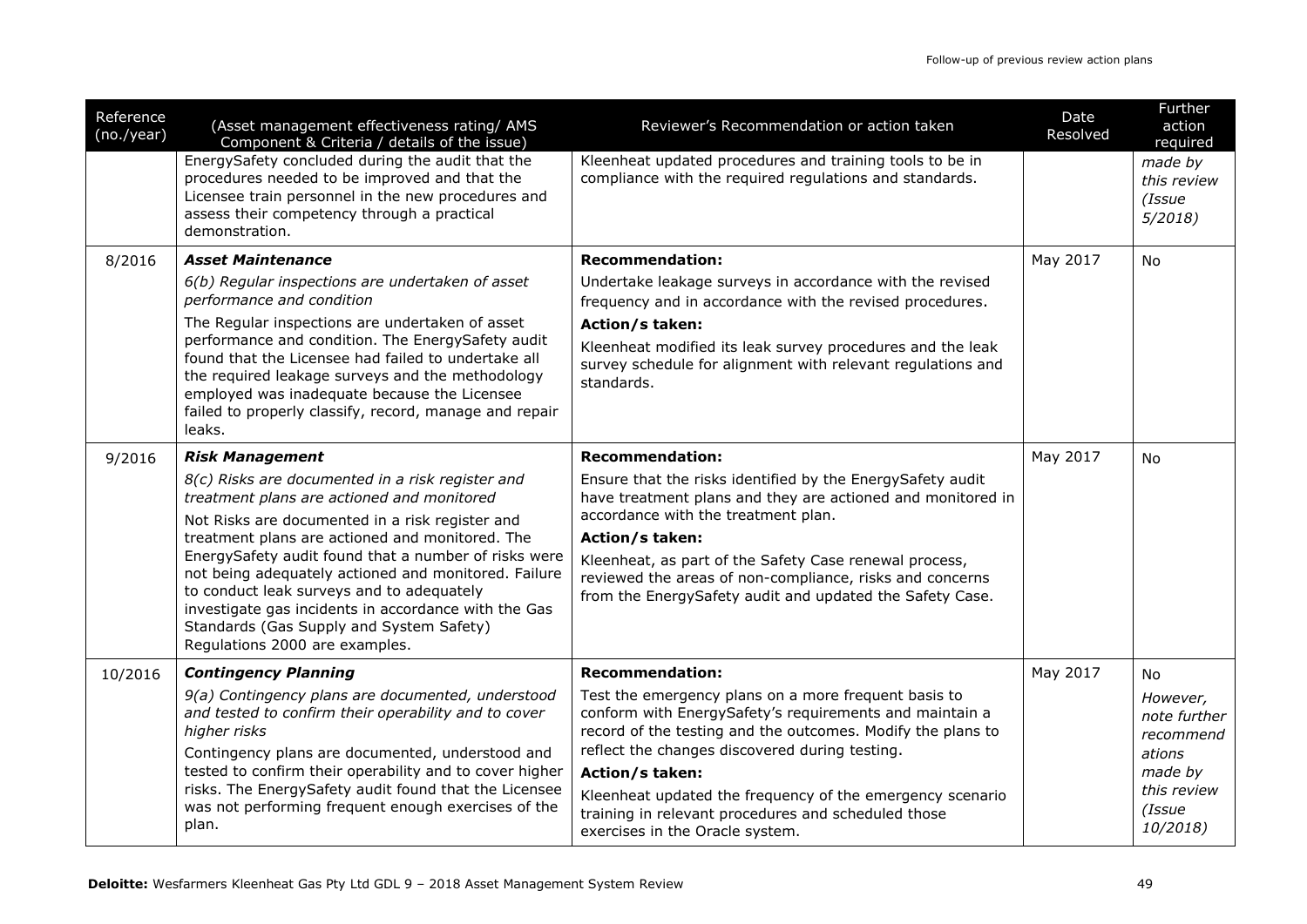| Reference<br>(no./year) | (Asset management effectiveness rating/ AMS<br>Component & Criteria / details of the issue)                                                                                                                                                                                                                                                                                                                                                                                                                                                                                                                               | Reviewer's Recommendation or action taken                                                                                                                                                                                                                                                                                                                                                                                                                                                                                                                                                                                                                                 | Date<br>Resolved | Further<br>action<br>required                                                                              |  |
|-------------------------|---------------------------------------------------------------------------------------------------------------------------------------------------------------------------------------------------------------------------------------------------------------------------------------------------------------------------------------------------------------------------------------------------------------------------------------------------------------------------------------------------------------------------------------------------------------------------------------------------------------------------|---------------------------------------------------------------------------------------------------------------------------------------------------------------------------------------------------------------------------------------------------------------------------------------------------------------------------------------------------------------------------------------------------------------------------------------------------------------------------------------------------------------------------------------------------------------------------------------------------------------------------------------------------------------------------|------------------|------------------------------------------------------------------------------------------------------------|--|
| 11/2016                 | <b>Review of AMS</b><br>$12(a)$ A review process is in place to ensure that the<br>asset management plan and the asset management<br>system described therein are kept current<br>A review process is in place to ensure that the asset<br>management plan and the asset management<br>system described therein are kept current. In a<br>number of documents having the wrong person as<br>being responsible. Additionally, a number of<br>documents are out of date and need to be modified<br>to reflect the current situation in terms of procedures<br>processes training and competency assessment of<br>personnel. | <b>Recommendation:</b><br>Undertake a comprehensive review of the Asset management<br>system including the compilation of a document index and<br>details of when the document is modified or reviewed by<br>whom and who is responsible. Include in computer<br>management system a timetable for document reviews and<br>allocate a person responsible for the review.<br><b>Action/s taken:</b><br>Kleenheat undertook the following actions:<br>Developed an Asset management plan and uploaded it to<br>$\bullet$<br>the Docova system (documents repository system)<br>Reviewed all supporting documents as part of the Safety<br>$\bullet$<br>Case renewal process | August 2017      | <b>No</b><br>However,<br>note further<br>recommend<br>ations<br>made by<br>this review<br>(Issue<br>1/2018 |  |
| 12/2016                 | <b>Review of AMS</b><br>12(b) Independent reviews (e.g. internal audit) are<br>performed of the asset management system<br>capability<br>Independent reviews (e.g. internal audit) are<br>performed of the asset management system. There is<br>a need to undertake the annual internal audit of the<br>Safety Case.                                                                                                                                                                                                                                                                                                      | <b>Recommendation:</b><br>Undertake an annual internal audit of the safety case as<br>required under the GSSSR 2000.<br>Action/s taken:<br>Kleenheat has performed annual internal audits on the<br>Safety Case in the 2017 and 2018 calendar years.                                                                                                                                                                                                                                                                                                                                                                                                                      | February<br>2017 | <b>No</b><br>However,<br>note further<br>recommend<br>ations<br>made by<br>this review<br>(Issue<br>1/2018 |  |
|                         | C. Unresolved at end of current Review period                                                                                                                                                                                                                                                                                                                                                                                                                                                                                                                                                                             |                                                                                                                                                                                                                                                                                                                                                                                                                                                                                                                                                                                                                                                                           |                  |                                                                                                            |  |
|                         | N/A - There are no unresolved action plans from the 2016 AMS Review.                                                                                                                                                                                                                                                                                                                                                                                                                                                                                                                                                      |                                                                                                                                                                                                                                                                                                                                                                                                                                                                                                                                                                                                                                                                           |                  |                                                                                                            |  |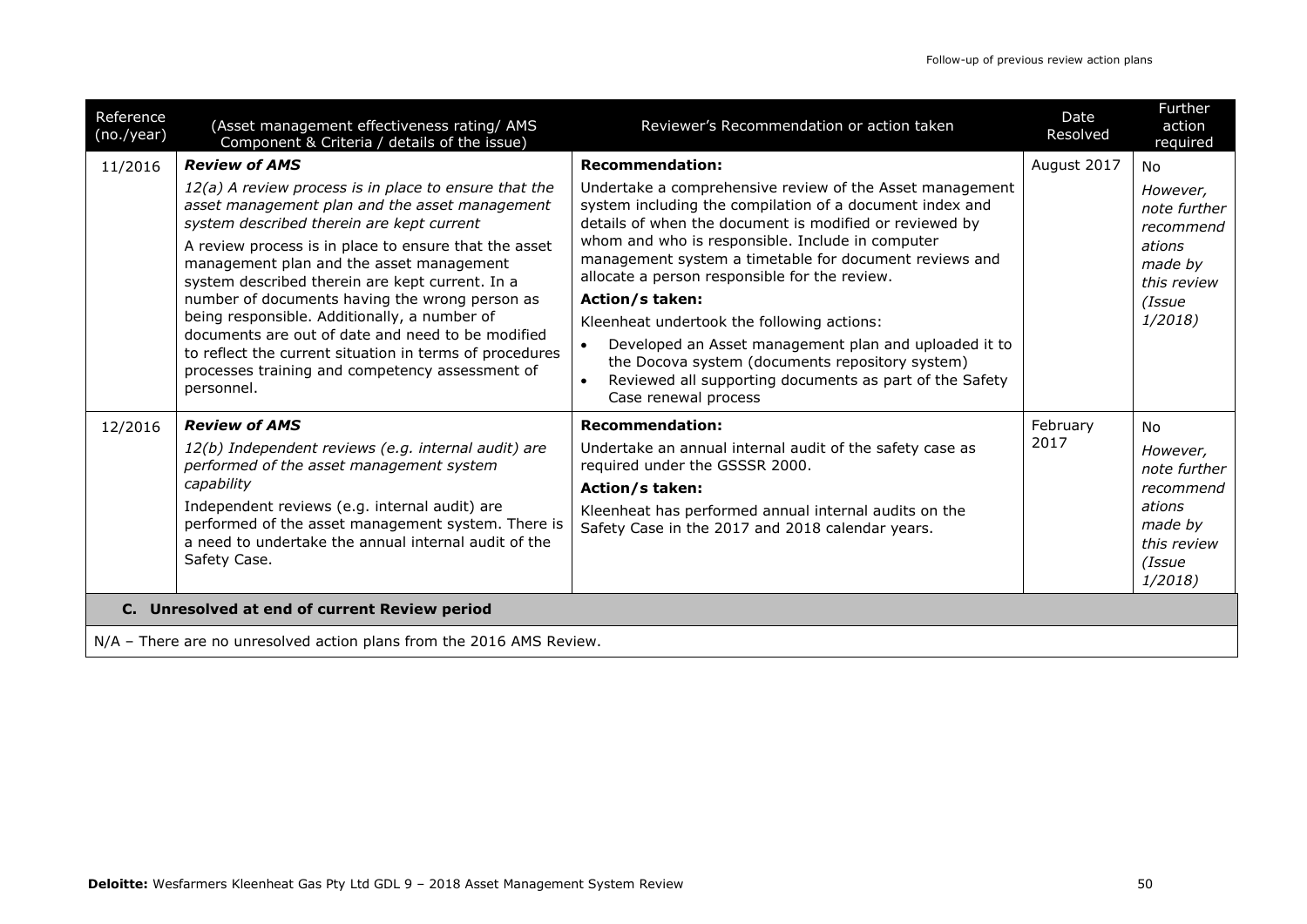## Appendix A: Review plan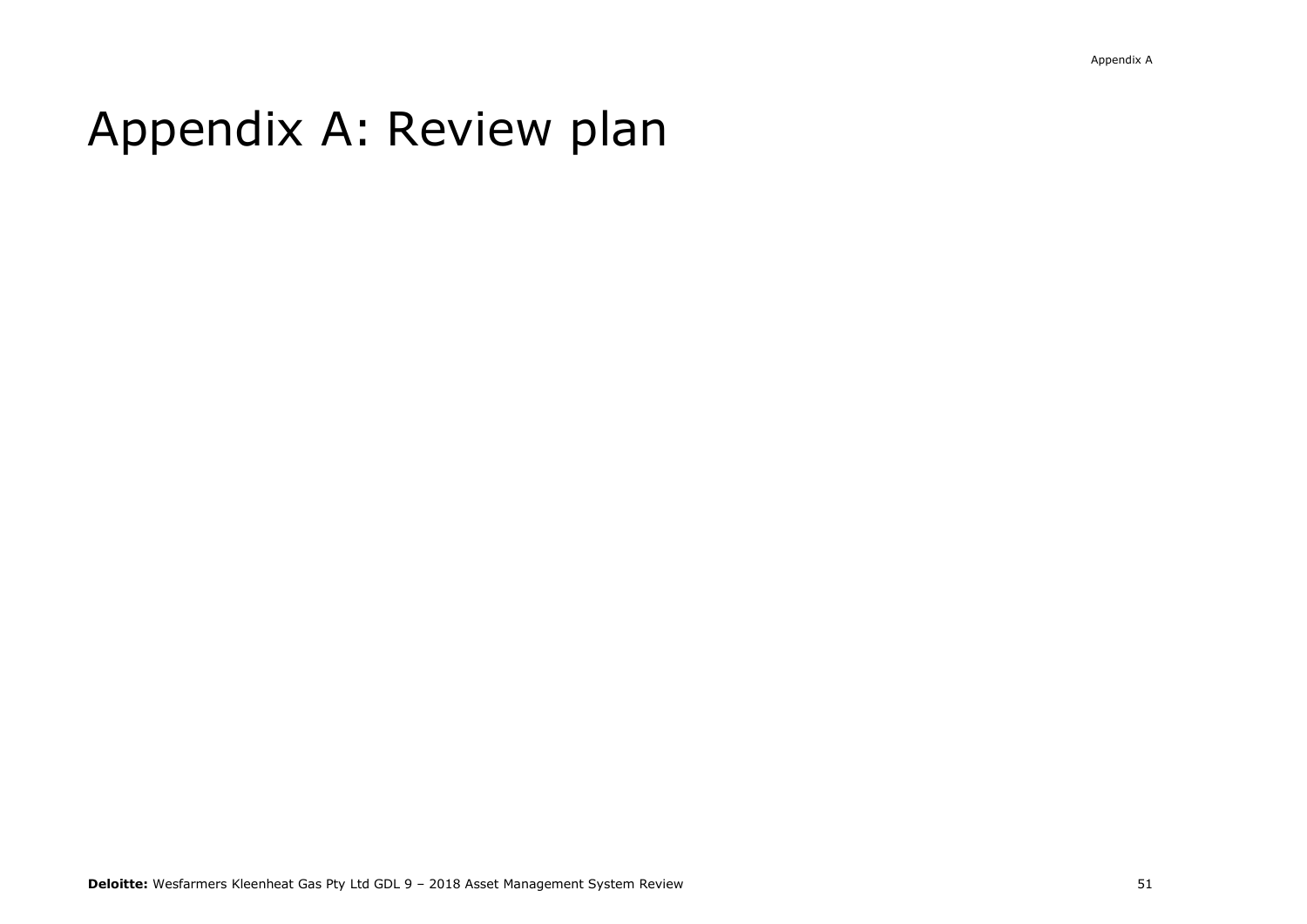# **Deloitte.**

## Wesfarmers Kleenheat Gas Pty Ltd

2018 Gas Distribution Licence (GDL9) Asset Management System Review

## **Review Plan**

**1 August 2018**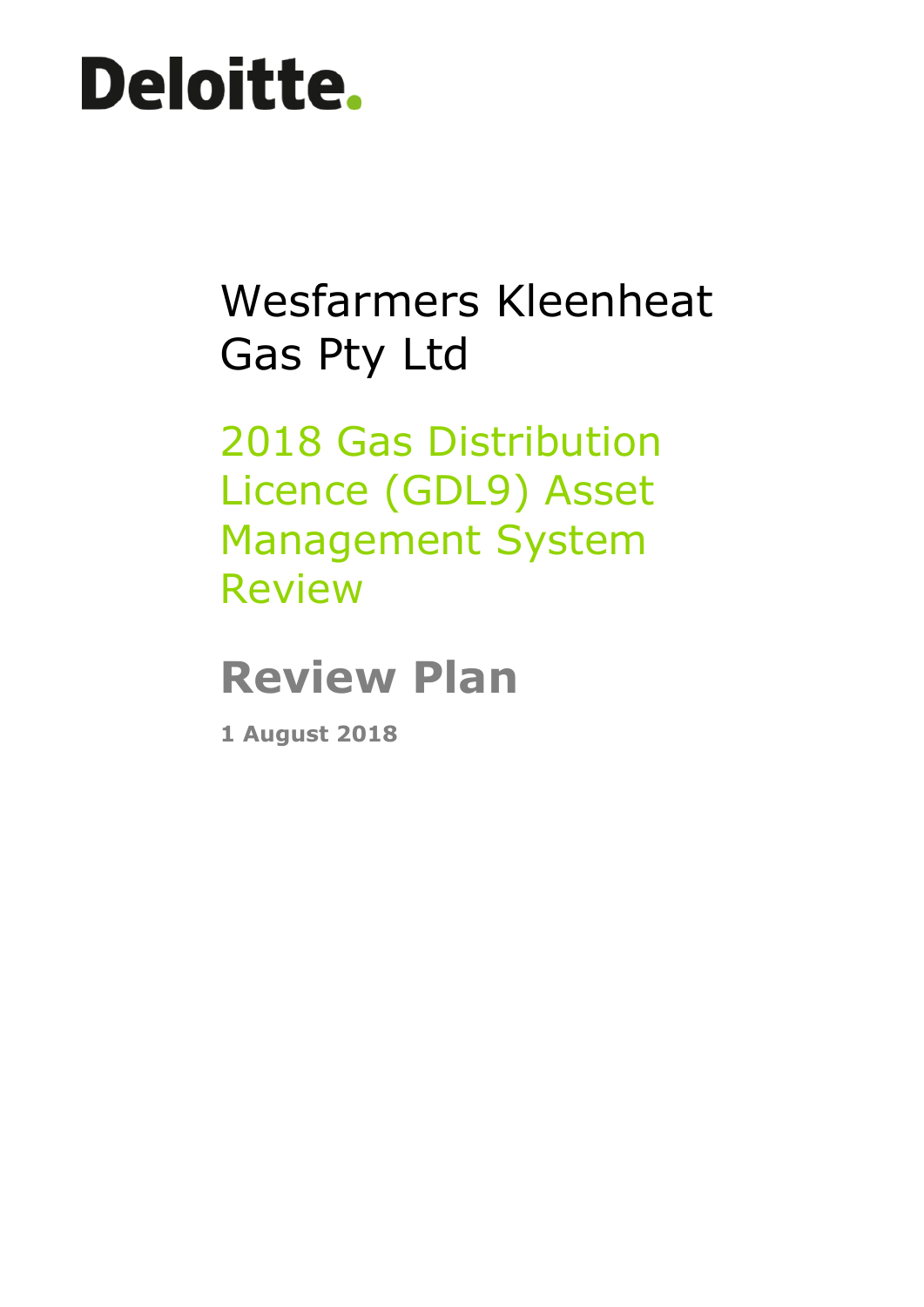### **Contents**

| Introduction                                       | 1  |  |
|----------------------------------------------------|----|--|
| Approach                                           | 5  |  |
| Resources and team                                 | 10 |  |
| Appendix $1 -$ Risk assessment key                 | 11 |  |
| Appendix 2 - Risk Assessment                       | 13 |  |
| Appendix 3 - Previous Review and Recommendation 22 |    |  |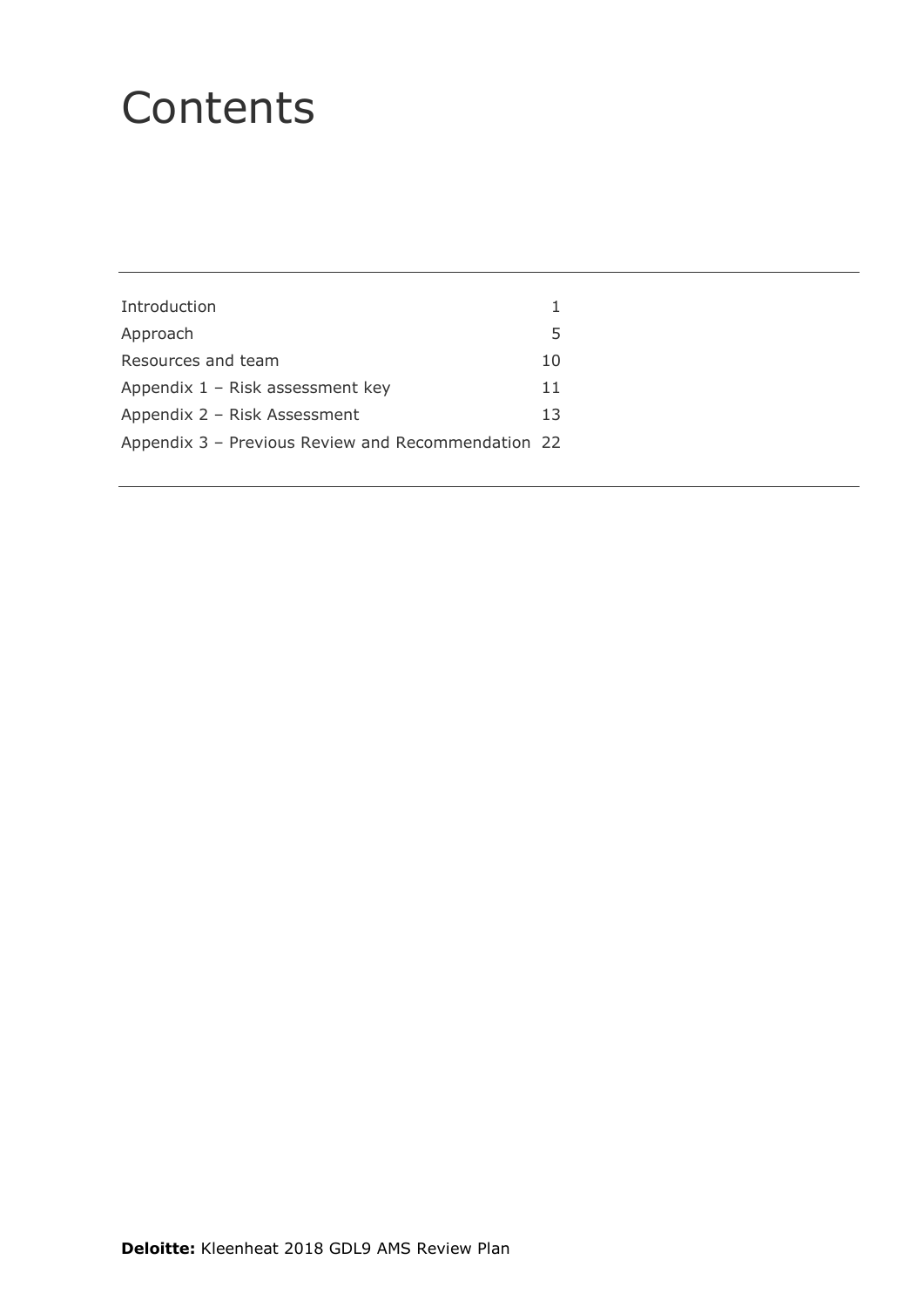## <span id="page-53-0"></span>Introduction

### **Overview**

The Economic Regulation Authority (the **ERA**) has, under the provisions of the Energy Coordination Act 1994 (the **Act**), issued to Wesfarmers Kleenheat Gas Pty Ltd (**Kleenheat**) a Gas Distribution Licence (GDL9) (the **Licence**).

Section 11Y of the Act requires Kleenheat to provide the ERA with a report by an independent expert acceptable to the ERA not less than once in every 24 month period (or any longer period that the ERA allows) as to the effectiveness of its asset management system. With the ERA's approval, Deloitte Risk Advisory Pty Ltd (**Deloitte**) has been appointed to conduct the review for the period 1 June 2016 to 31 May 2018 (**review period**).

The Licence covers 4 reticulated networks operated by Kleenheat in WA (one in Albany, two in Margaret River and one in Leinster) that supply commercial and residential estates.

The review will be conducted in accordance with the April 2014 issue of the *Audit and Review Guidelines: Electricity and Gas Licences* (the **Guidelines**). In accordance with the Audit Guidelines this document represents the Review Plan (the **Plan**) that is to be agreed upon by Deloitte and Kleenheat and presented to the ERA for approval.

### **Objective**

The objective of the review is to independently examine the effectiveness and performance of the asset management system established for the assets subject to Kleenheat's Licence during the review period.

### Scope

In accordance with the Guidelines, the review will consider the effectiveness of Kleenheat's existing control procedures within the 12 key processes in the asset management life-cycle as outlined below at Table 1. Each key process and effectiveness criteria is applicable to Kleenheat's Licence and as such will be individually considered as part of the review.

**Table 1 – Asset management system key processes and effectiveness criteria**

| # |                | Key processes Effectiveness criteria                                                                                     |
|---|----------------|--------------------------------------------------------------------------------------------------------------------------|
| 1 | Asset Planning | Asset management plan covers key requirements<br>$\bullet$<br>Planning processes and objectives reflect the needs of all |
|   |                | stakeholders and is integrated with business planning                                                                    |
|   |                | Service levels are defined                                                                                               |
|   |                | Non-asset operations (e.g. demand management) are<br>considered                                                          |
|   |                | Lifecycle costs of owning and operating assets are assessed                                                              |
|   |                | Funding options are evaluated                                                                                            |
|   |                | Costs are justified and cost drivers identified                                                                          |
|   |                | Likelihood and consequences of asset failure are predicted                                                               |
|   |                | Plans are regularly reviewed and updated.                                                                                |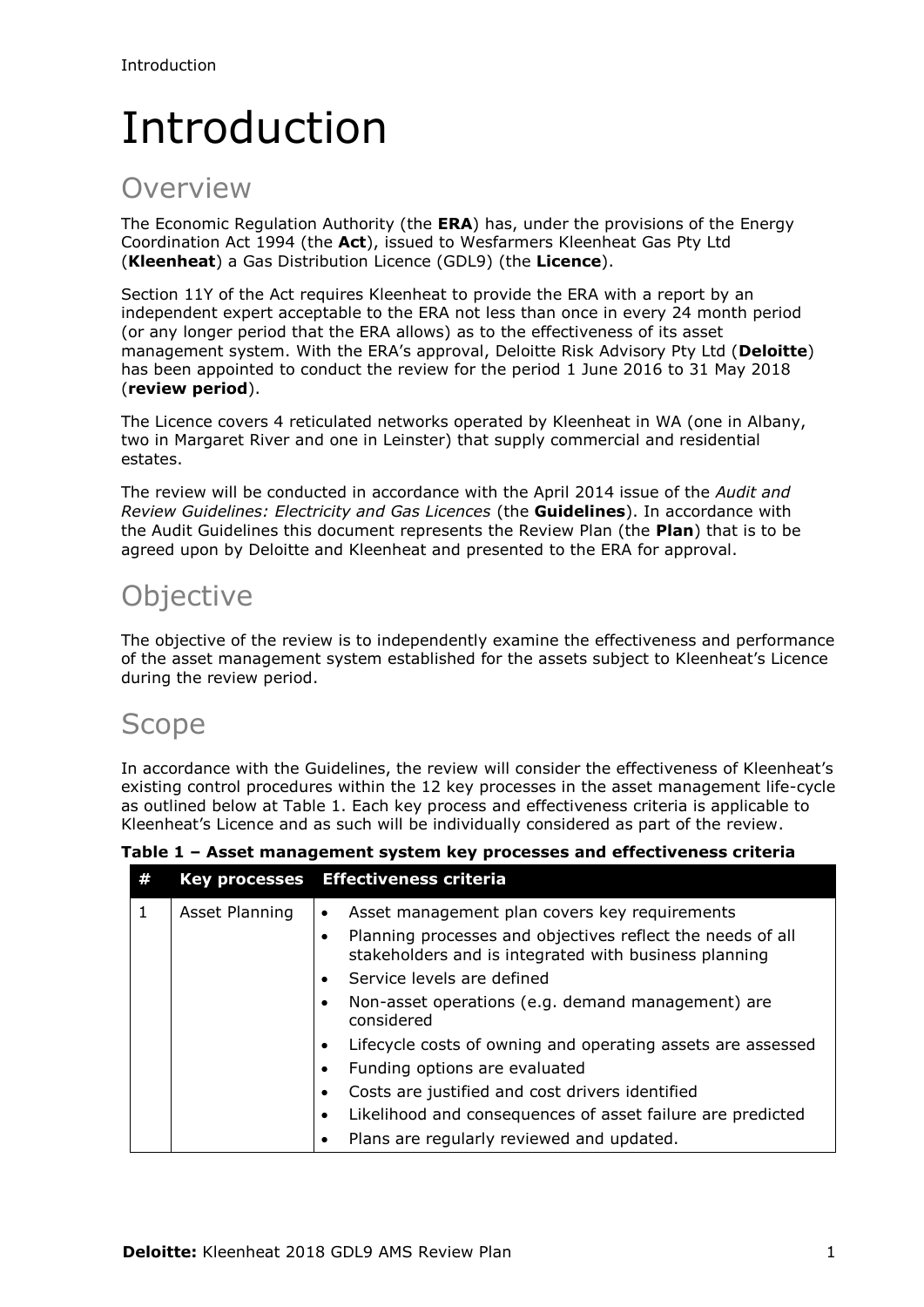| #              | <b>Key processes</b>                                                             | <b>Effectiveness criteria</b>                                                                                                                                                                                                                                                                                                                                                                                                                                                                                                                                         |
|----------------|----------------------------------------------------------------------------------|-----------------------------------------------------------------------------------------------------------------------------------------------------------------------------------------------------------------------------------------------------------------------------------------------------------------------------------------------------------------------------------------------------------------------------------------------------------------------------------------------------------------------------------------------------------------------|
| $\overline{2}$ | <b>Asset Creation</b><br>and Acquisition                                         | Full project evaluations are undertaken for new assets,<br>$\bullet$<br>including comparative assessment of non-asset solutions<br>Evaluations include all life-cycle costs<br>$\bullet$<br>Projects reflect sound engineering and business decisions<br>$\bullet$<br>Commissioning tests are documented and completed<br>$\bullet$<br>Ongoing legal/environmental/safety obligations of the asset<br>$\bullet$<br>owner are assigned and understood.                                                                                                                 |
| 3              | Asset Disposal                                                                   | Underutilised and underperforming assets are identified as<br>$\bullet$<br>part of a regular systematic review process<br>The reasons for under-utilisation or poor performance are<br>$\bullet$<br>critically examined and corrective action or disposal<br>undertaken<br>Disposal alternatives are evaluated<br>$\bullet$<br>There is a replacement strategy for assets.<br>$\bullet$                                                                                                                                                                               |
| $\overline{4}$ | Environmental<br>Analysis (all<br>external factors<br>that affect the<br>system) | Opportunities and threats in the system environment are<br>$\bullet$<br>assessed<br>Performance standards (availability of service, capacity,<br>$\bullet$<br>continuity, emergency response, etc.) are measured and<br>achieved<br>Compliance with statutory and regulatory requirements<br>$\bullet$<br>Achievement of customer service levels.<br>$\bullet$                                                                                                                                                                                                        |
| 5              | Asset<br>Operations                                                              | Operational policies and procedures are documented and<br>$\bullet$<br>linked to service levels required<br>Risk management is applied to prioritise operations tasks<br>$\bullet$<br>Assets are documented in an Asset register, including asset<br>$\bullet$<br>type, location, material, plans of components, an<br>assessment of assets' physical/structural condition and<br>accounting data<br>Operational costs are measured and monitored<br>$\bullet$<br>Staff receive training commensurate with their<br>responsibilities.                                 |
| 6              | Asset<br>Maintenance                                                             | Maintenance policies and procedures are documented and<br>$\bullet$<br>linked to service levels required<br>Regular inspections are undertaken of asset performance<br>$\bullet$<br>and condition<br>Maintenance plans (emergency, corrective and preventative)<br>$\bullet$<br>are documented and completed on schedule<br>Failures are analysed and operational/maintenance plans<br>$\bullet$<br>adjusted where necessary<br>Risk management is applied to prioritise maintenance tasks<br>$\bullet$<br>Maintenance costs are measured and monitored.<br>$\bullet$ |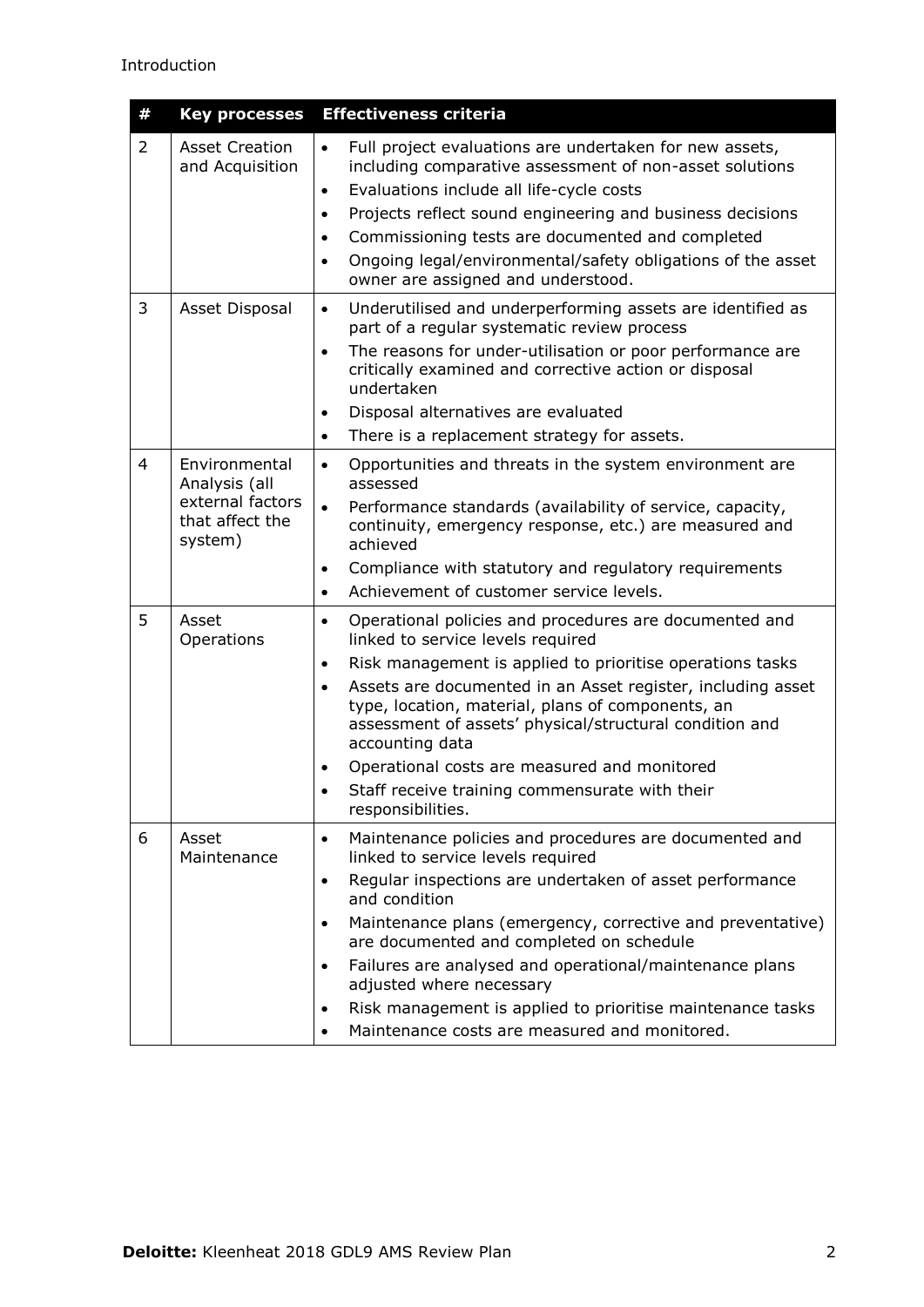| #              | <b>Key processes</b>                         | <b>Effectiveness criteria</b>                                                                                                                                                                                                                                                                                                                                                                                                                                                                                                                                                                                                                                                                                                                                                                                                                             |
|----------------|----------------------------------------------|-----------------------------------------------------------------------------------------------------------------------------------------------------------------------------------------------------------------------------------------------------------------------------------------------------------------------------------------------------------------------------------------------------------------------------------------------------------------------------------------------------------------------------------------------------------------------------------------------------------------------------------------------------------------------------------------------------------------------------------------------------------------------------------------------------------------------------------------------------------|
| $\overline{7}$ | Asset<br>Management<br>Information<br>System | Adequate system documentation for users and IT operators<br>$\bullet$<br>Input controls include appropriate verification and validation<br>$\bullet$<br>of data entered into the system<br>Logical security access controls appear adequate, such as<br>$\bullet$<br>passwords<br>Physical security access controls appear adequate<br>$\bullet$<br>Data back-up procedures appear adequate<br>$\bullet$<br>Key computations related to licensee performance reporting<br>$\bullet$<br>are materially accurate<br>Management reports appear adequate for the licensee to<br>$\bullet$<br>monitor licence obligations.                                                                                                                                                                                                                                     |
| 8              | <b>Risk</b><br>Management                    | Risk management policies and procedures exist and are<br>$\bullet$<br>being applied to minimise internal and external risks<br>associated with the asset management system<br>Risks are documented in a risk register and treatment plans<br>$\bullet$<br>are actioned and monitored<br>The probability and consequences of asset failure are<br>$\bullet$<br>regularly assessed.                                                                                                                                                                                                                                                                                                                                                                                                                                                                         |
| 9              | Contingency<br>Planning                      | Contingency plans are documented, understood and tested to<br>confirm their operability and to cover higher risks.                                                                                                                                                                                                                                                                                                                                                                                                                                                                                                                                                                                                                                                                                                                                        |
| 10             | Financial<br>Planning                        | The financial plan states the financial objectives and<br>$\bullet$<br>strategies and actions to achieve the objectives<br>The financial plan identifies the source of funds for capital<br>$\bullet$<br>expenditure and recurrent costs<br>The financial plan provides projections of operating<br>$\bullet$<br>statements (profit and loss) and statement of financial<br>position (balance sheets)<br>The financial plan provide firm predictions on income for the<br>$\bullet$<br>next five years and reasonable indicative predictions beyond<br>this period<br>The financial plan provides for the operations and<br>maintenance, administration and capital expenditure<br>requirements of the services<br>Significant variances in actual/budget income and expenses<br>$\bullet$<br>are identified and corrective action taken where necessary. |
| 11             | Capital<br>Expenditure<br>Planning           | There is a capital expenditure plan that covers issues to be<br>$\bullet$<br>addressed, actions proposed, responsibilities and dates<br>The plan provides reasons for capital expenditure and timing<br>$\bullet$<br>of expenditure<br>The capital expenditure plan is consistent with the asset life<br>$\bullet$<br>and condition identified in the asset management plan<br>There is an adequate process to ensure that the capital<br>$\bullet$<br>expenditure plan is regularly updated and actioned.                                                                                                                                                                                                                                                                                                                                                |
| 12             | Review of Asset<br>Management<br>System      | A review process is in place to ensure that the asset<br>$\bullet$<br>management plan and the asset management system<br>described therein are kept current<br>Independent reviews (e.g. internal audit) are performed of<br>$\bullet$<br>the asset management system.                                                                                                                                                                                                                                                                                                                                                                                                                                                                                                                                                                                    |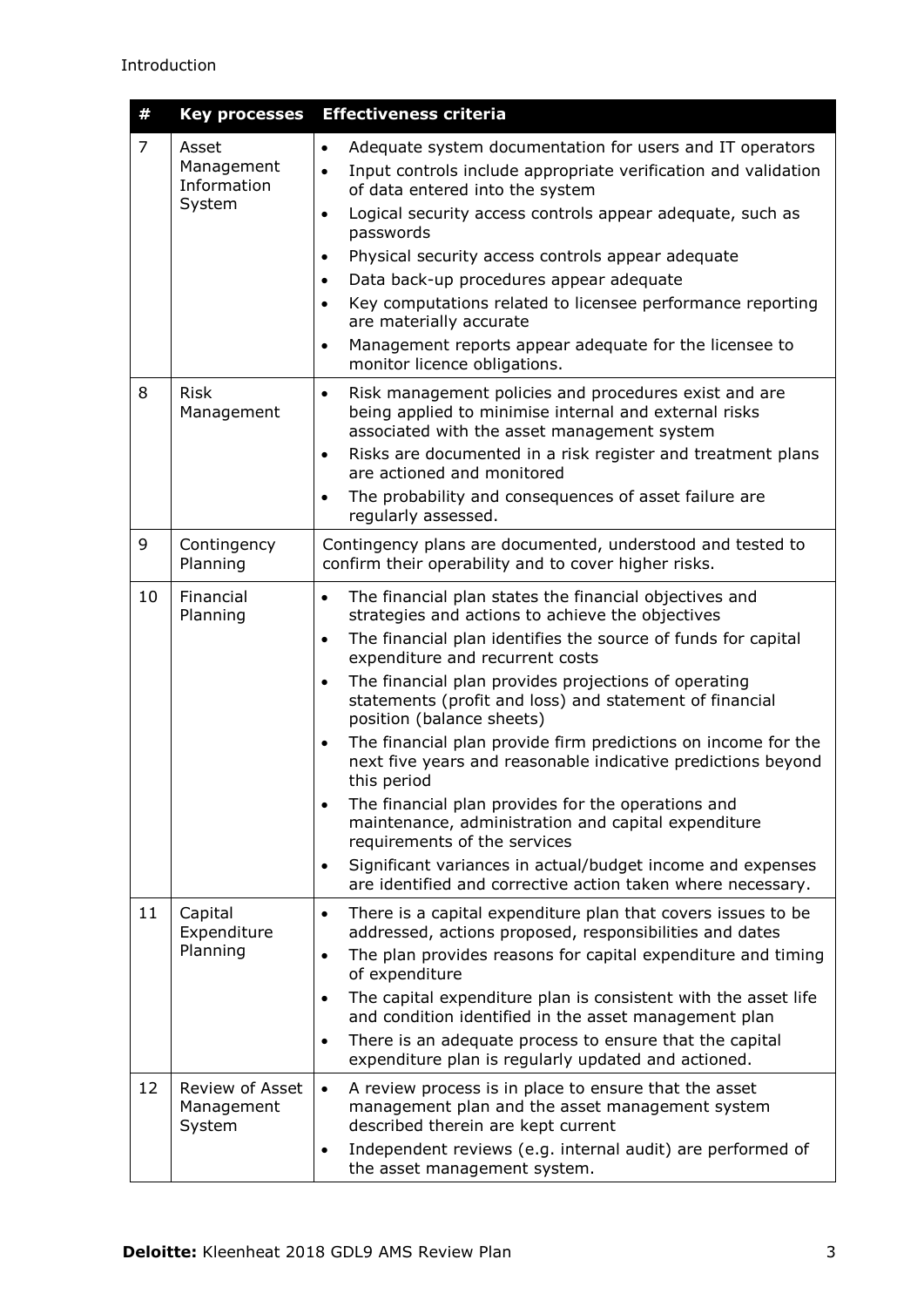### Responsibility

#### **Kleenheat's responsibility for maintaining an effective asset management system**

Kleenheat is responsible for putting in place policies, procedures and controls, which are designed to provide for an effective asset management system for assets subject to the Licence.

#### **Deloitte's responsibility**

Our responsibility is to express a conclusion on the effectiveness of Kleenheat's asset management systems to meet Licence requirements based on our procedures. The engagement will be conducted in accordance with Australian Standard on Assurance Engagements (ASAE) 3500 *Performance Engagements* issued by the Australian Auditing and Assurance Standards Board and the Guidelines, in order to state whether, in all material respects, based on the work performed, anything has come to our attention that causes us to believe Kleenheat had not established and maintained an effective asset management system for assets subject to the Licence, as measured by the effectiveness criteria in the Guidelines and the systems have not operated effectively for the period 1 June 2016 to 31 May 2018. These standards also require us to comply with the relevant ethical requirements of the Australian professional accounting bodies. Our engagement provides limited assurance as defined in ASAE 3500.

#### **Limitations of use**

The regulatory report is intended solely for the information and internal use of Kleenheat and is not intended to be and should not be used by any other person or entity. No other person or entity is entitled to rely, in any manner, or for any purpose, on this report.

We understand that a copy of the report will be provided to the ERA for the purpose of reporting on the effectiveness of Kleenheat's asset management systems. We agree that a copy of the report may be provided to the ERA for its information in connection with this purpose but, as will be made clear in the report, only on the basis that we accept no duty, liability or responsibility to the ERA in relation to the report. We accept no duty, responsibility or liability to any party, other than Kleenheat, in connection with the report or this engagement.

This plan is intended solely for the use of Kleenheat for the purpose of its reporting requirements under section 11Y of the Act.

#### **Inherent limitations**

A review consists primarily of making enquiries, primarily of persons responsible for the management of assets, applying analytical and other review procedures, and examination of evidence for a small number of transactions or events. A review is substantially less in scope than a reasonable assurance "audit" conducted in accordance with ASAEs. Accordingly, we will not express an audit opinion in the asset management system review report.

#### **Independence**

In conducting our engagement, we will comply with the independence requirements of the Australian professional accounting bodies.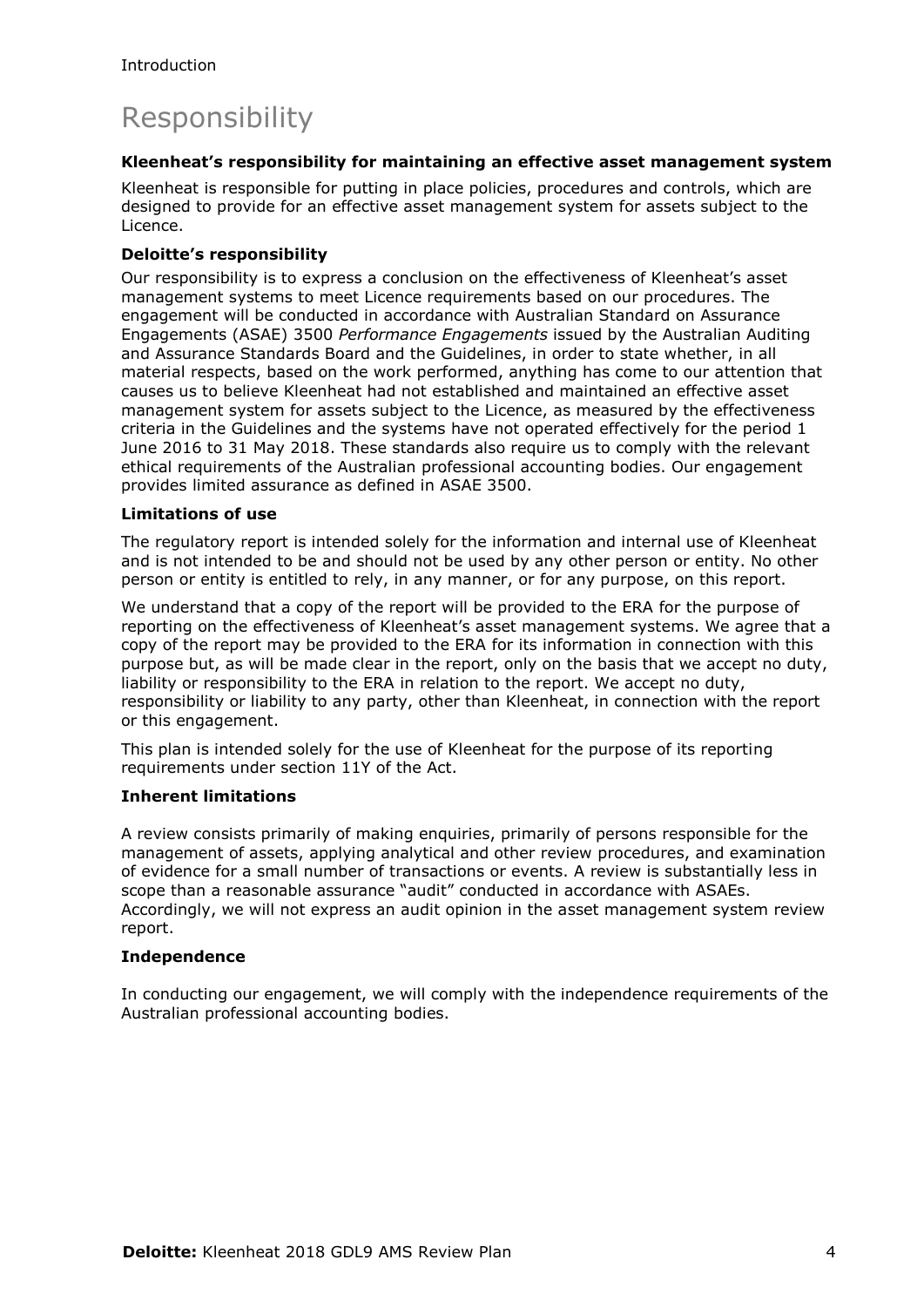## <span id="page-57-0"></span>Approach

The review will be conducted in three distinct phases, being a risk assessment, system analysis/policy and procedure review and examination of performance. From the review results, a report will be produced to outline findings, overall assessments and recommendations for improvement in line with the Guidelines. Each step of the review is discussed in detail below.

#### **Risk Assessment**

The review will focus on identifying or assessing those activities and management control systems to be examined and the matters subject to review. Therefore, the purpose of conducting the risk assessment as a preliminary phase enables the reviewer to focus on pertinent/high risk areas of Kleenheat's asset management systems established for the assets subject to Kleenheat's licence. The risk assessment gives specific consideration to changes to Kleenheat's relevant systems and processes and any matters of significance raised by the ERA and/or Kleenheat. The level of risk and materiality of the process determine the level of review required i.e. the greater the materiality and the higher the risk, the more effort will be applied.

The first step of the risk assessment is the rating of the potential consequences of Kleenheat not effectively maintaining an asset management system for the assets subject to its licence, in the absence of mitigating controls. The consequence rating descriptions listed at Table 15 of the Guidelines (refer to **Appendix 1**), provides the risk assessment with context to enable the appropriate consequence rating to be applied to each component of the asset management system subject to review.

Once the consequence has been determined, the likelihood of Kleenheat not effectively maintaining an asset management system for the assets subject to its licence (with reference to the defined effectiveness criteria) is assessed using the likelihood rating listed at Table 16 of the Guidelines (refer to **Appendix 1**). The assessment of likelihood is based on the expected frequency of non-performance against the defined criteria, over a period of time.

Table 2 below (sourced from Table 17 of the Guidelines) outlines the combination of consequence and likelihood ratings to determine the level of inherent risk associated with each individual effectiveness criteria.

|                   | <b>Consequence</b> |             |             |
|-------------------|--------------------|-------------|-------------|
| <b>Likelihood</b> | Minor              | Moderate    | Major       |
| Likely            | Medium             | <b>High</b> | <b>High</b> |
| Probable          | LOW.               | Medium      | <b>High</b> |
| Unlikely          | .ow                | Medium      | High        |

#### **Table 2: Inherent risk rating**

Once the level of inherent risk has been determined, the adequacy of existing controls is assessed in order to determine the level of control risk. Controls are assessed and prioritised as weak, moderate or strong dependant on their suitability to mitigate the risks identified. The control adequacy ratings used by this risk assessment are aligned to the ratings listed at Table 19 of the Guidelines (refer to **Appendix 1**).

Once inherent risks and control risks are established, the review priority can then be determined using the matrix listed at Table 20 of the Guidelines (refer to **Table 3** below). Essentially, the higher the level of risk the greater the level of examination is required.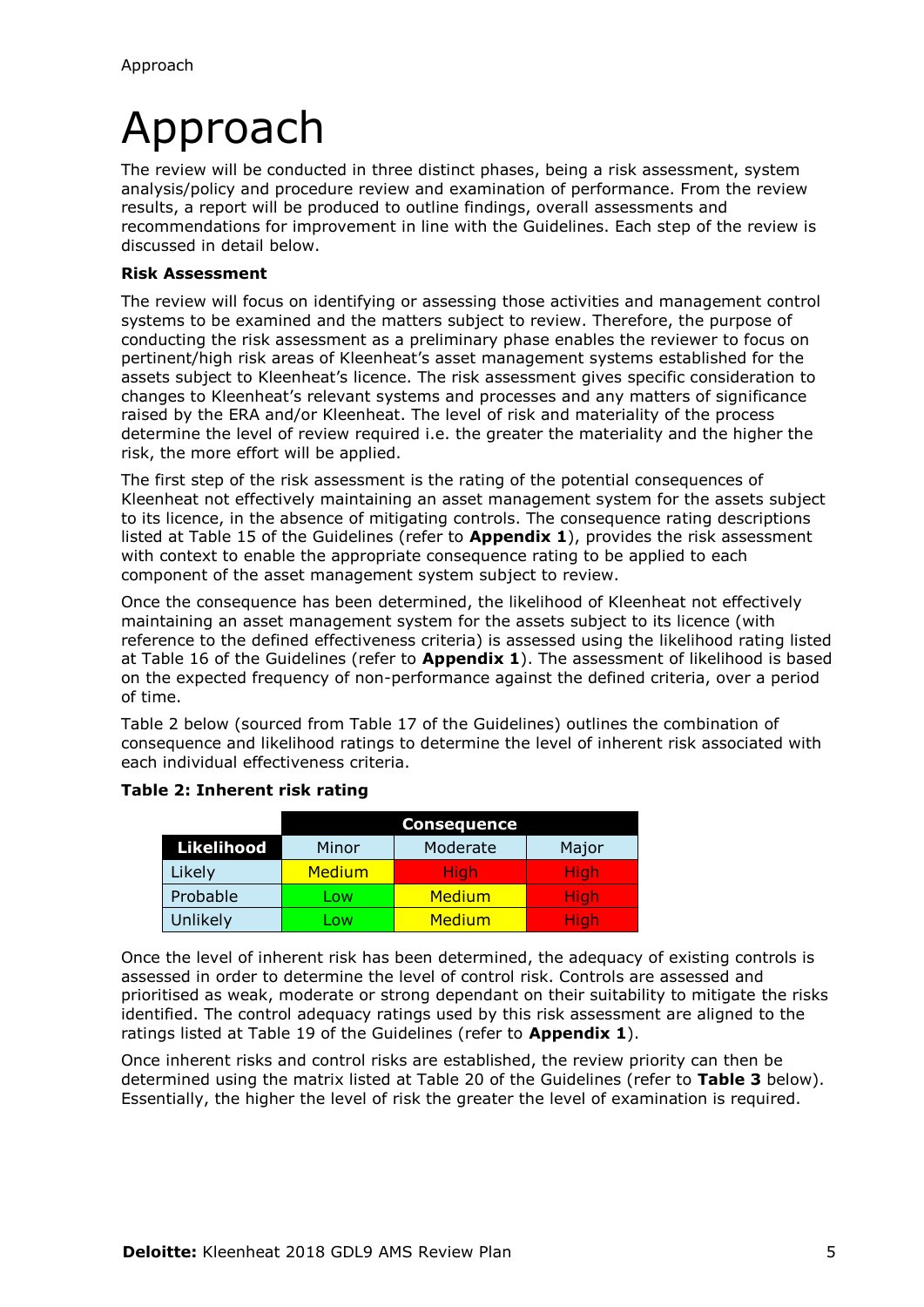|  | <b>Table 3: Assessment of Review Priority</b> |  |  |
|--|-----------------------------------------------|--|--|
|--|-----------------------------------------------|--|--|

|                                                         | <b>Adequacy of existing controls</b> |                   |               |
|---------------------------------------------------------|--------------------------------------|-------------------|---------------|
| <b>Inherent</b><br><b>Risk</b>                          | <b>Weak</b>                          | Moderate          | <b>Strong</b> |
| <b>High</b>                                             | <b>Review priority 1</b>             | Review priority 2 |               |
| Medium<br>Review priority 3<br><b>Review priority 4</b> |                                      |                   |               |
| Low                                                     | Review priority 5                    |                   |               |

The following table outlines the review requirement for each level of review priority. Testing can range from extensive substantive testing around the controls and activities of particular processes (including physical inspection of asset infrastructure, which will be given greater attention for those processes with a review priority of 1,2 or 3) to confirming the existence of controls through discussions with relevant staff.

#### **Table 4: Review Priority Table**

|                   | Priority Rating and Resulting Review Procedures                                                                                                                                       |  |  |
|-------------------|---------------------------------------------------------------------------------------------------------------------------------------------------------------------------------------|--|--|
| Rating            | Review requirement                                                                                                                                                                    |  |  |
| <b>Priority 1</b> | Controls testing and extensive substantive testing of<br>$\bullet$<br>activities<br>Follow-up and if necessary, re-test matters previously<br>reported.                               |  |  |
| Priority 2        | Controls testing and moderate substantive testing of<br>$\bullet$<br>activities<br>Follow-up and if necessary, re-test matters previously<br>reported.                                |  |  |
| Priority 3        | Limited controls testing (moderate sample size). Only<br>$\bullet$<br>substantively test activities if further control weakness<br>found<br>Follow-up of matters previously reported. |  |  |
| Priority 4        | Confirmation of existing controls via observation and<br>$\bullet$<br>walk through testing<br>Follow-up of matters previously reported.                                               |  |  |
| Priority 5        | Confirmation of existing controls via observation,<br>$\bullet$<br>discussions with key staff and/or reliance on key<br>references ("desktop review").                                |  |  |

The risk assessment has been discussed with stakeholders to gain their input as to the appropriateness and factual accuracy of risk and control ratings and associated explanations. The key sources considered in reaching our preliminary assessment of the risk and control ratings were based on:

- Prior assessments of the state of relevant controls during the previous review
- Our understanding of Kleenheat's assets and internal processes
- Our understanding of the electricity industry and regulatory environment
- Any other factors that may have an effect on the level of risk or strength of controls.

At this stage, the risk assessment can only be a preliminary assessment based on reading of documentation and interviews by the auditors. It is possible that the ratings and risk assessment comments may be revised as we conduct our work and new evidence comes to light. Accordingly, the risk assessment for this review is a preliminary draft, not a final report, and no reliance should be placed on its findings. It is however, an invaluable tool for focussing review effort.

The asset management system review risk assessment is attached at **Appendix 2**.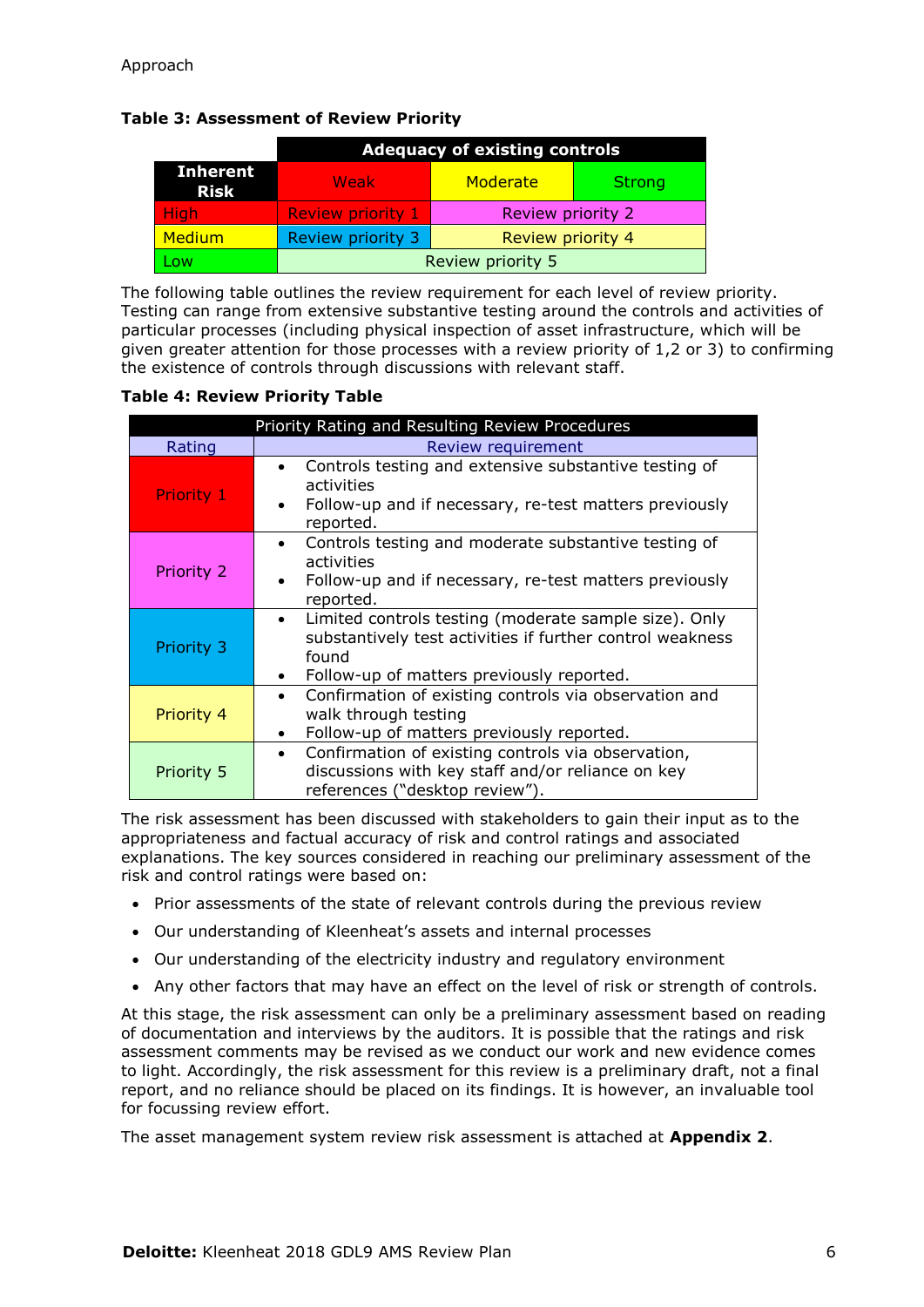#### **Systems analysis/policy and procedure review**

The level of policy and procedure review required will be determined utilising the aforementioned priority scale. Once the priority level has been defined, the review will consist of:

- Interviewing Kleenheat representatives and key operational and administrative staff responsible for the development and maintenance of policies and procedural type documentation
- Examination of documented policies and procedures for key functional requirements and consideration of their relevance to Kleenheat's asset management system requirements and standards.

The policy and procedure definition element of the asset management system review will be performed to provide a rating as defined under Table 5 (refer below).

Key documents which may be subject to review are not specifically disclosed in this plan. A list of documents examined will be included in the review report.

#### **Examination of performance**

The actual performance of the relevant controls and processes in place will then be examined via:

- Consideration of reports and references evidencing activity
- Interviews with Kleenheat representatives and key operational and administrative staff
- Physical visit to reticulation distribution network sites in Albany and in Margaret River
- Consideration of the facility's function, normal modes of operation and age.

A full work program will be completed to record the specific aspects of our review and examination of the performance of each asset management system key process. This work program will be based on:

- The review priority determined by the risk assessment to be applicable to each effectiveness criteria
- The results of the policy and procedure review, as described above
- The location of personnel and activity to be tested.

The performance effectiveness element of the asset management system review will be performed to provide a rating as defined under Table 6 (refer below).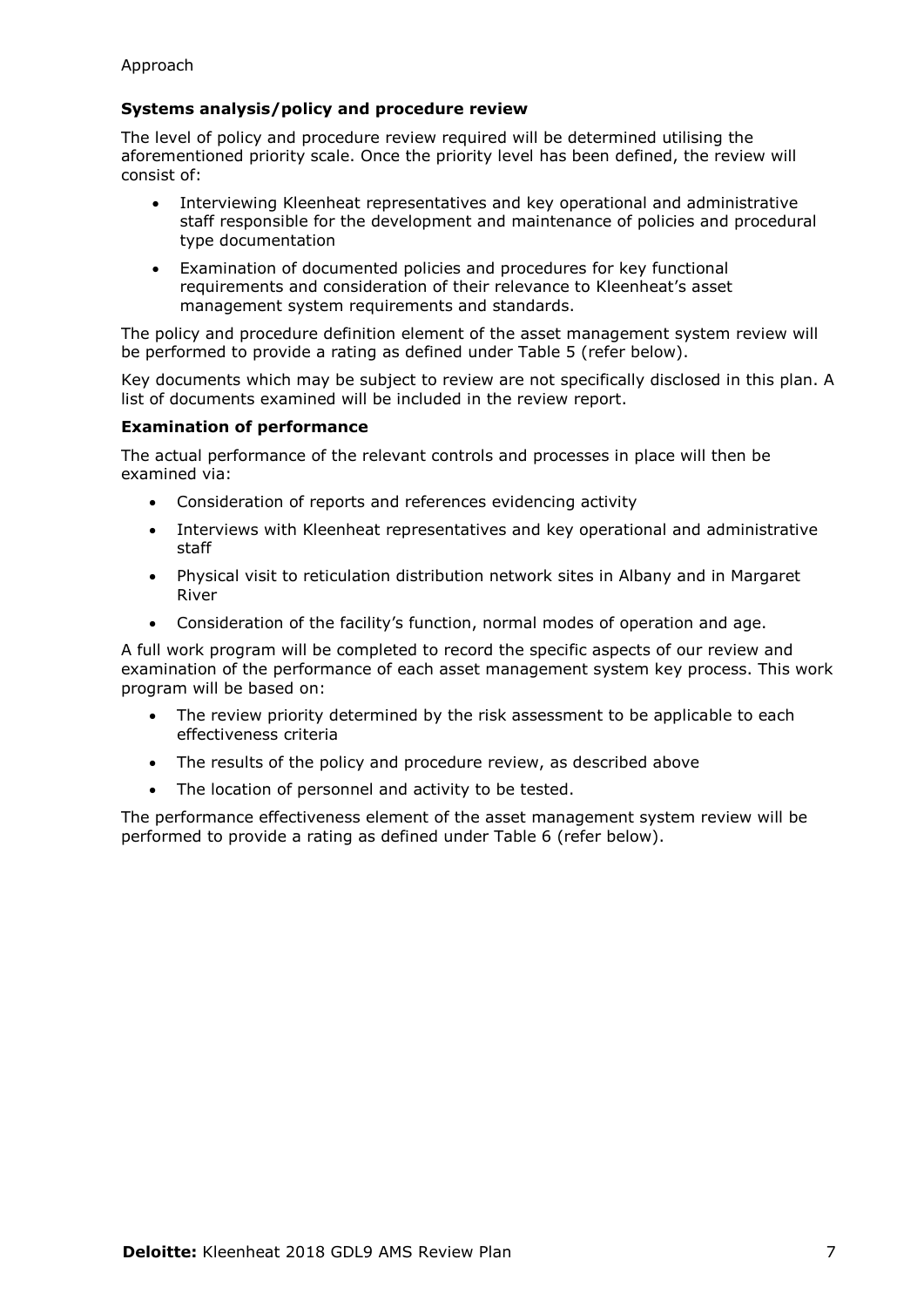### Reporting

In accordance with the Guidelines, the reviewer must provide an assessment of both the process and policy definition rating (refer to **Table 5** below and **Table 8** of the Guidelines) and the performance rating (refer to **Table 6** below and **Table 9** of the Guidelines) for each of the key processes in Kleenheat's asset management system.

|  | Rating                               | Description                                                                                                                                                                                                                                                                                                                                                                                                                  | Criteria                                                                                                                                                                                                                                                                                                                                                                                                                             |
|--|--------------------------------------|------------------------------------------------------------------------------------------------------------------------------------------------------------------------------------------------------------------------------------------------------------------------------------------------------------------------------------------------------------------------------------------------------------------------------|--------------------------------------------------------------------------------------------------------------------------------------------------------------------------------------------------------------------------------------------------------------------------------------------------------------------------------------------------------------------------------------------------------------------------------------|
|  | A                                    | Adequately<br>defined                                                                                                                                                                                                                                                                                                                                                                                                        | Processes and policies are documented.<br>$\bullet$<br>Processes and policies adequately document the required<br>$\bullet$<br>performance of the assets.<br>Processes and policies are subject to regular reviews, and<br>updated where necessary<br>The asset management information system(s) are adequate<br>$\bullet$<br>in relation to the assets that are being managed.                                                      |
|  | Requires<br>B<br>some<br>improvement | Process and policy documentation requires improvement.<br>$\bullet$<br>Processes and policies do not adequately document the<br>٠<br>required performance of the assets.<br>Reviews of processes and policies are not conducted<br>$\bullet$<br>regularly enough.<br>The asset management information system(s) require<br>$\bullet$<br>minor improvements (taking into consideration the assets<br>that are being managed). |                                                                                                                                                                                                                                                                                                                                                                                                                                      |
|  | C                                    | Requires<br>significant<br>improvement                                                                                                                                                                                                                                                                                                                                                                                       | Process and policy documentation is incomplete or requires<br>٠<br>significant improvement.<br>Processes and policies do not document the required<br>$\bullet$<br>performance of the assets.<br>Processes and policies are significantly out of date.<br>$\bullet$<br>The asset management information system(s) require<br>$\bullet$<br>significant improvements (taking into consideration the<br>assets that are being managed). |
|  | D                                    | Inadequate                                                                                                                                                                                                                                                                                                                                                                                                                   | Processes and policies are not documented.<br>$\bullet$<br>The asset management information system $(s)$ is not fit for<br>$\bullet$<br>purpose (taking into consideration the assets that are being<br>managed).                                                                                                                                                                                                                    |

**Table 5: Asset management process and policy definition adequacy ratings**

#### **Table 6: Asset management performance ratings**

| Rating                    | Description                       | Criteria                                                                                                                                                                                                                                                                   |
|---------------------------|-----------------------------------|----------------------------------------------------------------------------------------------------------------------------------------------------------------------------------------------------------------------------------------------------------------------------|
| Performing<br>effectively |                                   | The performance of the process meets or exceeds the<br>$\bullet$<br>required levels of performance.<br>Process effectiveness is regularly assessed and corrective<br>$\bullet$<br>action taken where necessary.                                                            |
| 2                         | Opportunity<br>for<br>improvement | The performance of the process requires some<br>$\bullet$<br>improvement to meet the required level.<br>Process effectiveness reviews are not performed regularly<br>$\bullet$<br>enough.<br>Process improvement opportunities are not actioned.<br>$\bullet$              |
|                           | Corrective<br>action<br>required  | The performance of the process requires significant<br>$\bullet$<br>improvement to meet the required level.<br>Process effectiveness reviews are performed irregularly, or<br>$\bullet$<br>not at all.<br>Process improvement opportunities are not actioned.<br>$\bullet$ |
| 4                         | Serious<br>action<br>required     | Process is not performed, or the performance is so poor<br>$\bullet$<br>that the process is considered to be ineffective.                                                                                                                                                  |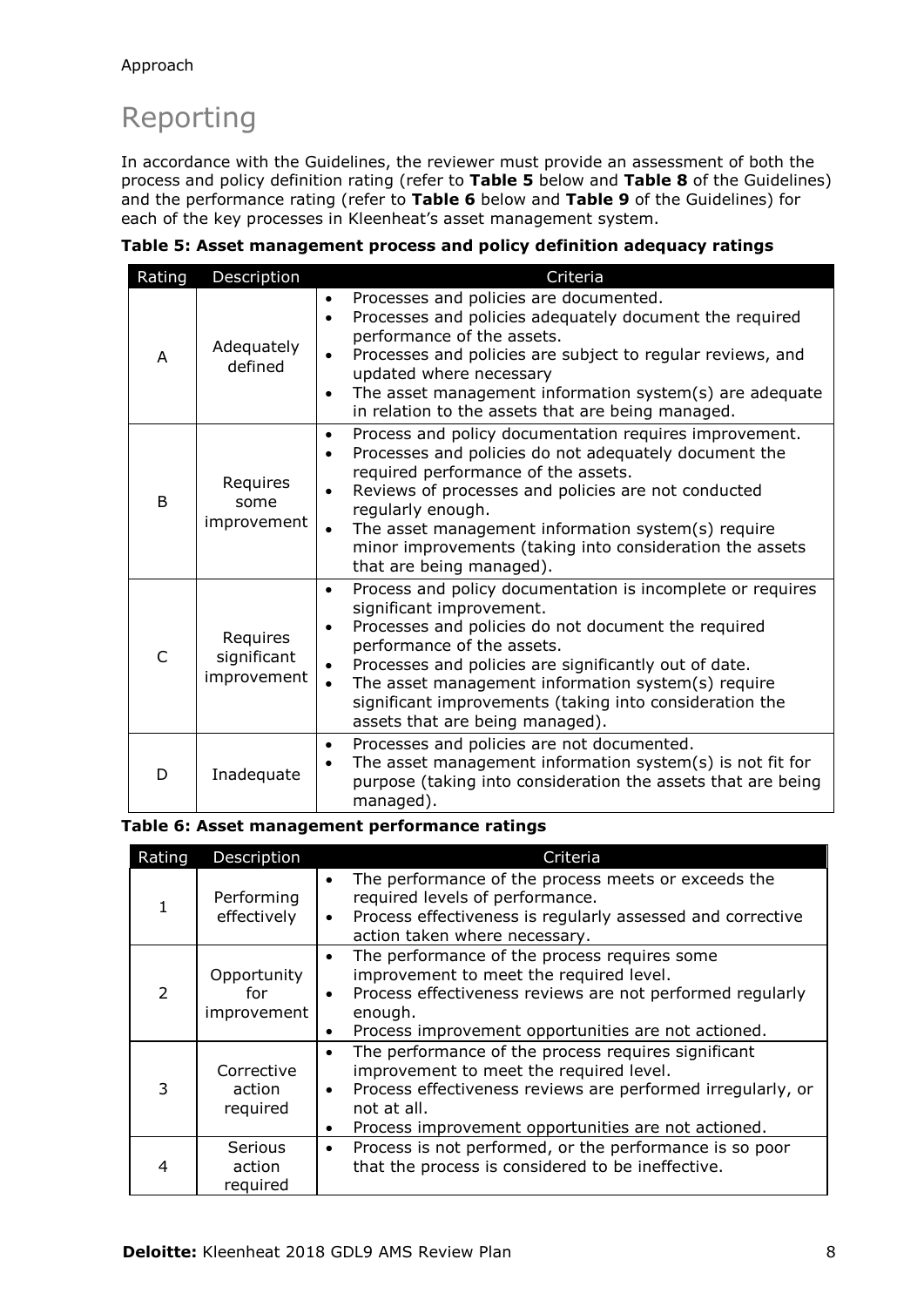The asset management review report will be structured to address all key components expected by the Guidelines, including:

- Response to previous review recommendations (refer to **Appendix 3**)
- Performance summary and rating for each effectiveness criteria (Table 1), utilising the asset management process and policy definition adequacy ratings (Table 5) and the asset management performance ratings (Table 6)
- Review observations for each effectiveness criteria
- Status and response to recommendations from the previous review
- Where appropriate, recommendations on actions required to address opportunities for improvement or process deficiencies.

Where appropriate, Kleenheat will provide a post review implementation plan for incorporation into the report as an appendix.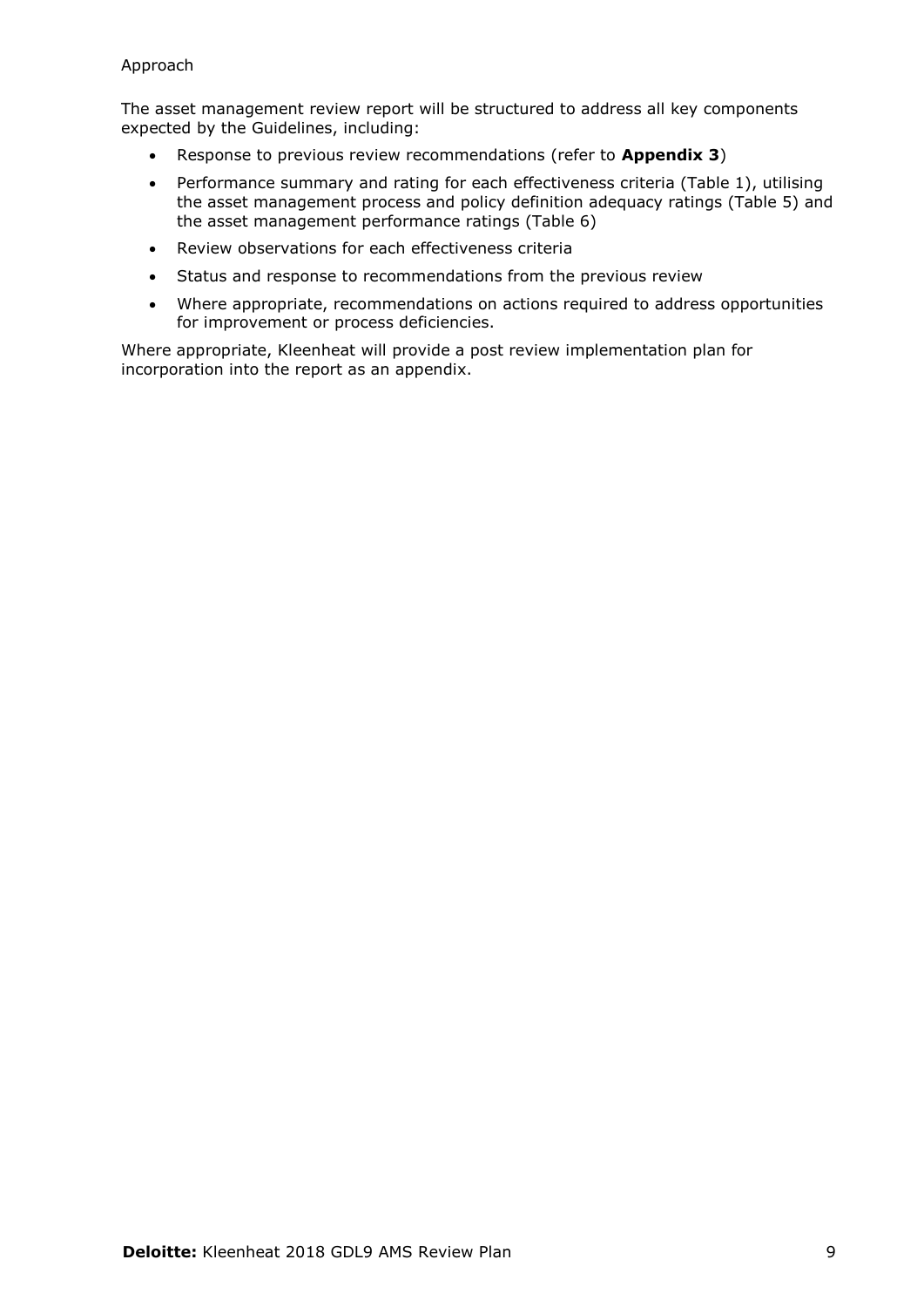### <span id="page-62-0"></span>Resources and team

All aspects of the review will undergo quality assurance and review procedures as outlined in our previous communications to Kleenheat. Before delivery of a final report, full quality procedures will be applied, including second partner review.

#### **Key Kleenheat contacts**

The key contacts for this review are:

- Ryan Lamp Manager, Commercial & LPG Sales
- Clay Roberts **Reticulation and Standards Manager**
- Barry Hastie Project Engineer
- Craig Noakes Maintenance and Training Specialist
- Adam Kozman Customer Service Team Leader

#### **Deloitte Staff**

Deloitte staff who will be involved with this assignment are:

- Hendri Mentz Partner
- Andrew Baldwin Specialist Leader Regulatory Compliance; Lead Auditor
- Wei Hao Tan Senior Analyst
- Kecheng Shen Manager (Engineer)
- Vincent Snijders Partner Quality Assurance.
- Felicia Tristanto Technical QA Director (Engineer)

Resumes for key Deloitte staff are outlined in the proposal accepted by Kleenheat and the Auditors Approval Submission document presented to the ERA.

#### **Timing**

The initial risk assessment phase was completed on 30 July 2018, after which the draft review plan and risk assessment were presented to Kleenheat for comment prior to submission to the ERA for review and approval.

The remainder of the fieldwork phase is scheduled to be performed in August 2018, enabling a report to be submitted to the ERA by the due date of 31 August 2018.

Deloitte's time and staff commitment to the completion of the review is outlined in the proposal accepted by Kleenheat and subsequently presented to the ERA.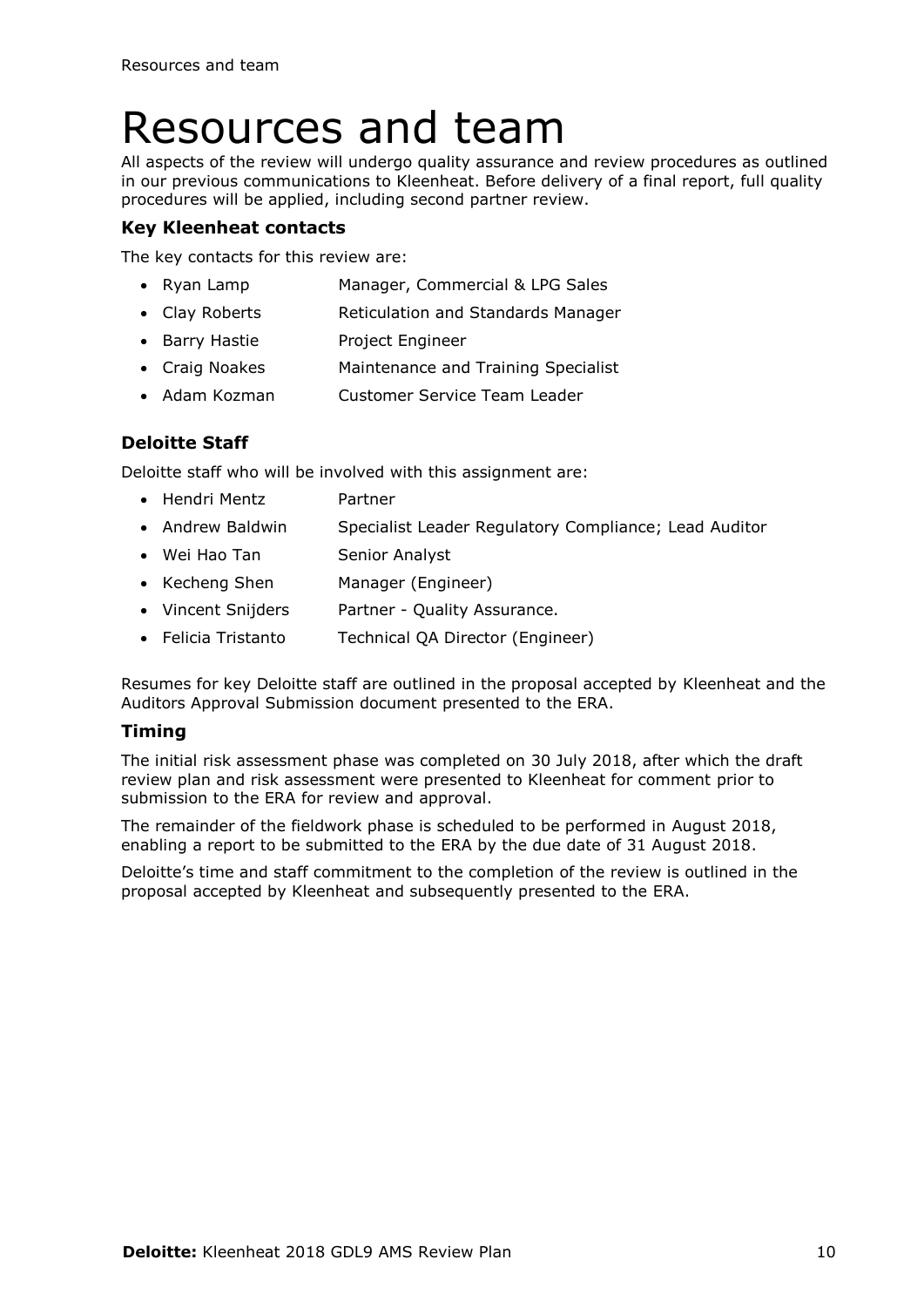### <span id="page-63-0"></span>Appendix 1 – Risk assessment key **1-1 Consequence ratings**

*Source: Guidelines – Electricity and Gas Licences April 2014*

| <b>Examples of non-compliance</b> |          |                                                                                                                                                                                                                                                                                                                                                                                                                                                                                                                                            |                                                                                                                                                                                                                                                                                                                                                                                                                          |                                                                                                                                                                                                                                                                 |  |  |
|-----------------------------------|----------|--------------------------------------------------------------------------------------------------------------------------------------------------------------------------------------------------------------------------------------------------------------------------------------------------------------------------------------------------------------------------------------------------------------------------------------------------------------------------------------------------------------------------------------------|--------------------------------------------------------------------------------------------------------------------------------------------------------------------------------------------------------------------------------------------------------------------------------------------------------------------------------------------------------------------------------------------------------------------------|-----------------------------------------------------------------------------------------------------------------------------------------------------------------------------------------------------------------------------------------------------------------|--|--|
|                                   | Rating   | <b>Supply quality and</b><br>reliability                                                                                                                                                                                                                                                                                                                                                                                                                                                                                                   | <b>Consumer protection</b>                                                                                                                                                                                                                                                                                                                                                                                               | <b>Breaches of</b><br>legislation or other<br>licence conditions                                                                                                                                                                                                |  |  |
| $\mathbf{1}$                      | Minor    | Breach of supply quality<br>or reliability standards<br>minor - affecting a small<br>number of customers.<br>Delays in providing a<br>small proportion of new<br>connections.                                                                                                                                                                                                                                                                                                                                                              | <b>Customer complaints</b><br>procedures not followed<br>in a few instances.<br>Small percentage of<br>disconnections or<br>reconnections not<br>completed on time.<br>Small percentage of<br>bills not issued on time.                                                                                                                                                                                                  | Legislative obligations<br>or licence conditions<br>not fully complied<br>with, minor impact on<br>customers or third<br>parties.<br>Compliance<br>framework generally<br>fit for purpose and<br>operating effectively.                                         |  |  |
| $\overline{2}$                    | Moderate | Supply quality breach<br>events that significantly<br>impact customers; large<br>number of customers<br>affected and/or extended<br>duration and/or damage<br>to customer equipment.<br>Supply interruptions<br>affecting significant<br>proportion of customers<br>on the network for up to<br>one day.<br>Significant number of<br>customers experiencing<br>excessive number of<br>interruptions per annum.<br>Significant percentage of<br>new connections not<br>provided on time/ some<br>customers experiencing<br>extended delays. | Significant percentage<br>of complaints not being<br>correctly handled.<br>Customers not<br>receiving correct advice<br>regarding financial<br>hardship.<br>Significant percentage<br>of bills not issued on<br>time.<br>Ongoing instances of<br>disconnections and<br>reconnections not<br>completed on time.<br>Remedial actions not<br>being taken or proving<br>ineffective. Instances of<br>wrongful disconnection. | More widespread<br>breaches of legislative<br>obligations or licence<br>conditions over time.<br>Compliance<br>framework requires<br>improvement to meet<br>minimum standards.                                                                                  |  |  |
| 3                                 | Major    | Supply interruptions<br>affecting significant<br>proportion of customers<br>on the network for more<br>than one day.<br>Majority of new<br>connections not<br>completed on time/ large<br>number of customers<br>experiencing extended<br>delays.                                                                                                                                                                                                                                                                                          | Significant failure of<br>one or more customer<br>protection processes<br>leading to ongoing<br>breaches of standards.<br>Ongoing instances of<br>wrongful disconnection                                                                                                                                                                                                                                                 | Wilful breach of<br>legislative obligation<br>or licence condition.<br>Widespread and/or<br>ongoing breaches of<br>legislative obligations<br>or licence conditions.<br>Compliance<br>framework not fit for<br>purpose, requires<br>significant<br>improvement. |  |  |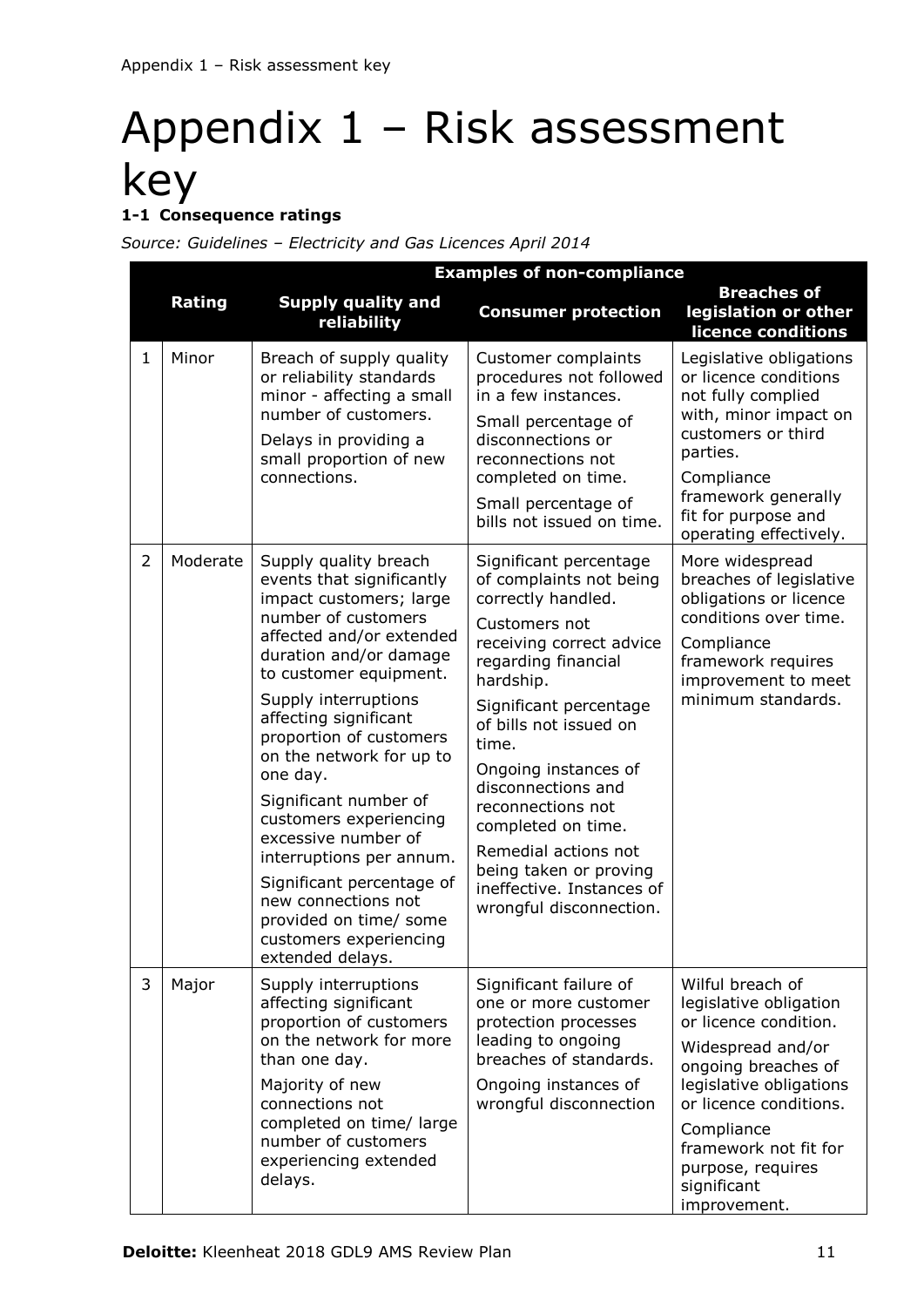#### Appendix 1 – Risk assessment key

#### **1-2 Likelihood ratings**

|   | <b>Level</b> | Criteria                                                                      |
|---|--------------|-------------------------------------------------------------------------------|
| А | Likely       | Non-compliance is expected to occur at least once or twice a year             |
| B | Probable     | Non-compliance is expected to occur every three years                         |
|   | Unlikely     | Non-compliance is expected to occur at least once every 10 years<br>or longer |

*Source: Guidelines – Electricity and Gas Licences April 2014*

#### **1-3 Likelihood ratings**

*Source: Guidelines – Electricity and Gas Licences April 2014*

| Rating        | Description                                                                   |
|---------------|-------------------------------------------------------------------------------|
| <b>Strong</b> | Strong controls that mitigate the identified risks to an appropriate<br>level |
| Moderate      | Moderate controls that only cover significant risks; improvement<br>required  |
| Weak          | Controls are weak or non-existent and have minimal impact on<br>the risks     |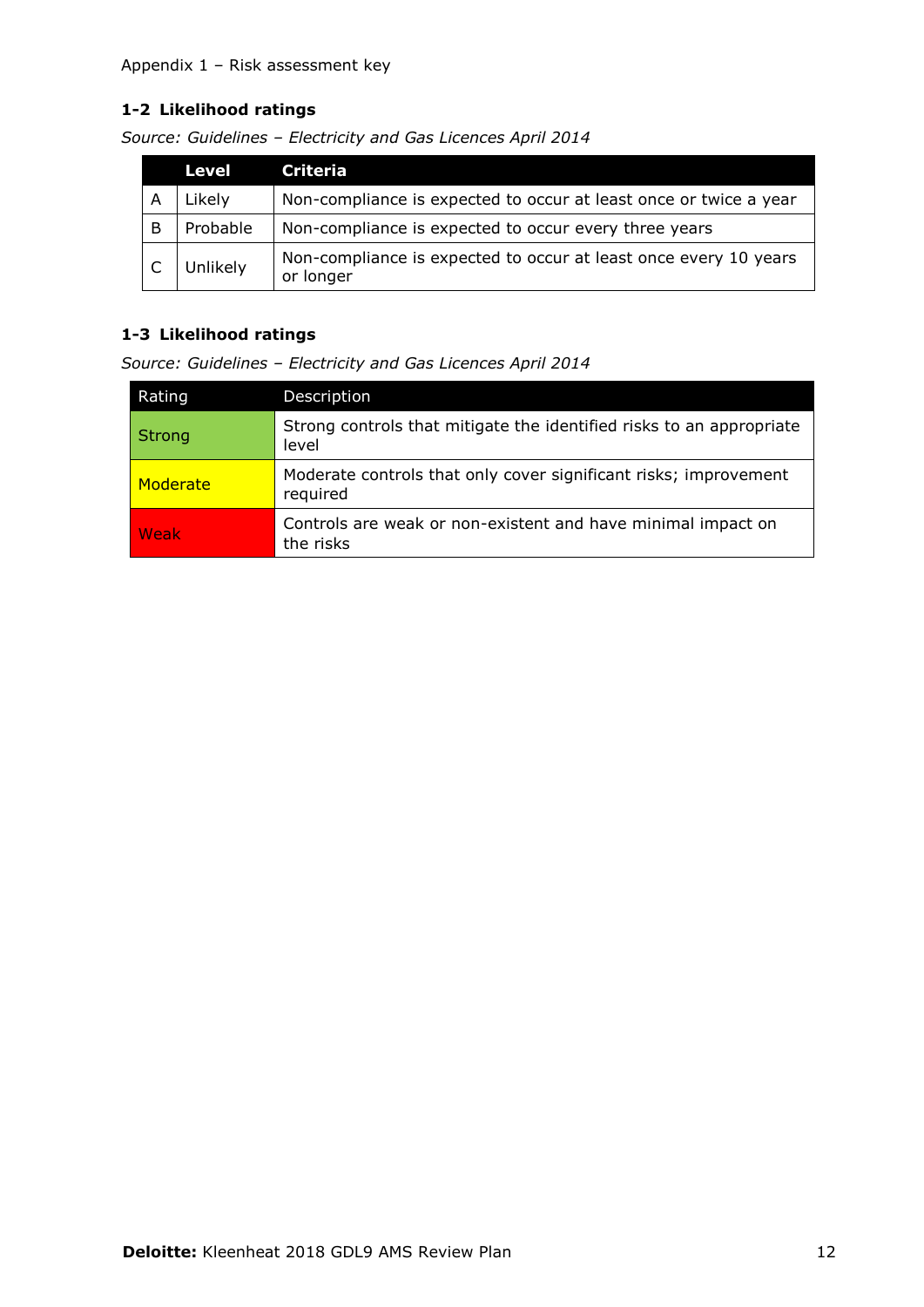### Appendix 2 – Risk Assessment

<span id="page-65-0"></span>

| $\mathbf{1}$                                                                                                                                                                                                      |                                                                                                                      | <b>Asset Planning</b>                                                                                                                                            |             |            |                                |                        |                    |  |
|-------------------------------------------------------------------------------------------------------------------------------------------------------------------------------------------------------------------|----------------------------------------------------------------------------------------------------------------------|------------------------------------------------------------------------------------------------------------------------------------------------------------------|-------------|------------|--------------------------------|------------------------|--------------------|--|
| <b>Key</b><br><b>Process:</b>                                                                                                                                                                                     |                                                                                                                      | Asset planning strategies are focused on meeting customer needs in the most effective and efficient manner<br>(delivering the right service at the right price). |             |            |                                |                        |                    |  |
| Integration of asset strategies into operational or business plans will establish a framework for existing and new<br><b>Outcome:</b><br>assets to be effectively utilised and their service potential optimised. |                                                                                                                      |                                                                                                                                                                  |             |            |                                |                        |                    |  |
| Ref                                                                                                                                                                                                               |                                                                                                                      | Effectiveness criteria                                                                                                                                           | Consequence | Likelihood | Inherent<br><b>Risk Rating</b> | Controls<br>Assessment | Review<br>Priority |  |
| 1(a)                                                                                                                                                                                                              |                                                                                                                      | Asset management plan covers key requirements                                                                                                                    | Moderate    | Probable   | <b>Medium</b>                  | Moderate               | Priority 4         |  |
| 1(b)                                                                                                                                                                                                              | Planning process and objectives reflect the needs of<br>all stakeholders and is integrated with business<br>planning |                                                                                                                                                                  | Minor       | Probable   | Low                            | <b>Strong</b>          | Priority 5         |  |
| 1(c)                                                                                                                                                                                                              | Service levels are defined                                                                                           |                                                                                                                                                                  | Minor       | Unlikely   | Low                            | <b>Strong</b>          | Priority 5         |  |
| 1(d)                                                                                                                                                                                                              | considered                                                                                                           | Non-asset options (e.g. demand management) are                                                                                                                   | Minor       | Probable   | Low                            | <b>Strong</b>          | Priority 5         |  |
| 1(e)                                                                                                                                                                                                              | assessed                                                                                                             | Lifecycle costs of owning and operating assets are                                                                                                               | Moderate    | Probable   | <b>Medium</b>                  | <b>Strong</b>          | Priority 4         |  |
| 1(f)                                                                                                                                                                                                              |                                                                                                                      | Funding options are evaluated                                                                                                                                    | Minor       | Probable   | Low                            | <b>Strong</b>          | Priority 5         |  |
| 1(g)                                                                                                                                                                                                              |                                                                                                                      | Costs are justified and cost drivers identified                                                                                                                  | Moderate    | Probable   | Medium                         | <b>Strong</b>          | Priority 4         |  |
| 1(h)                                                                                                                                                                                                              | predicted                                                                                                            | Likelihood and consequences of asset failure are                                                                                                                 | Major       | Probable   | <b>High</b>                    | <b>Strong</b>          | Priority 2         |  |
| 1(i)                                                                                                                                                                                                              |                                                                                                                      | Plans are regularly reviewed and updated                                                                                                                         | Minor       | Unlikely   | Low                            | Moderate               | Priority 5         |  |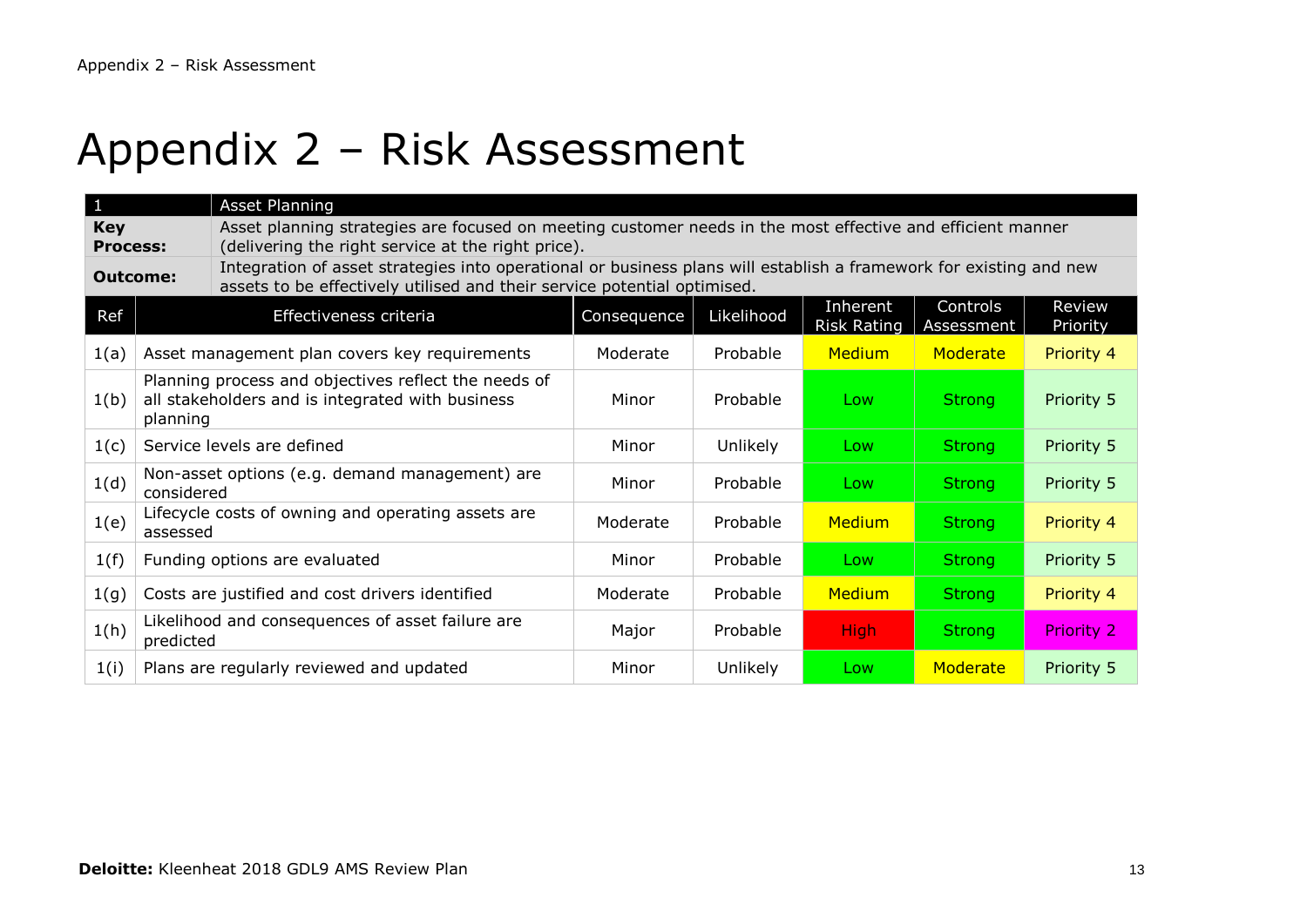| $\overline{2}$                |                                                                                                                        | Asset Creation and Acquisition                                                                                                                                          |             |            |                                |                        |                    |  |  |
|-------------------------------|------------------------------------------------------------------------------------------------------------------------|-------------------------------------------------------------------------------------------------------------------------------------------------------------------------|-------------|------------|--------------------------------|------------------------|--------------------|--|--|
| <b>Key</b><br><b>Process:</b> |                                                                                                                        | Asset creation/acquisition means the provision or improvement of an asset where the outlay can be expected to<br>provide benefits beyond the year of outlay             |             |            |                                |                        |                    |  |  |
|                               | <b>Outcome:</b>                                                                                                        | A more economic, efficient and cost-effective asset acquisition framework which will reduce demand for new assets,<br>lower service costs and improve service delivery. |             |            |                                |                        |                    |  |  |
| Ref                           |                                                                                                                        | Effectiveness criteria                                                                                                                                                  | Consequence | Likelihood | Inherent<br><b>Risk Rating</b> | Controls<br>Assessment | Review<br>Priority |  |  |
| 2(a)                          | Full project evaluations are undertaken for new<br>assets, including comparative assessment of non-<br>asset solutions |                                                                                                                                                                         | Moderate    | Unlikely   | Medium                         | <b>Strong</b>          | Priority 4         |  |  |
| 2(b)                          | Evaluations include all life-cycle costs                                                                               |                                                                                                                                                                         | Moderate    | Unlikely   | <b>Medium</b>                  | <b>Strong</b>          | Priority 4         |  |  |
| 2(c)                          | decisions                                                                                                              | Projects reflect sound engineering and business                                                                                                                         | Moderate    | Unlikely   | <b>Medium</b>                  | Moderate               | Priority 4         |  |  |
| 2(d)                          |                                                                                                                        | Commissioning tests are documented and completed                                                                                                                        | Moderate    | Unlikely   | <b>Medium</b>                  | <b>Strong</b>          | Priority 4         |  |  |
| 2(e)                          |                                                                                                                        | Ongoing legal/environmental/ safety obligations of<br>the asset owner are assigned and understood                                                                       | Major       | Unlikely   | <b>High</b>                    | <b>Strong</b>          | <b>Priority 2</b>  |  |  |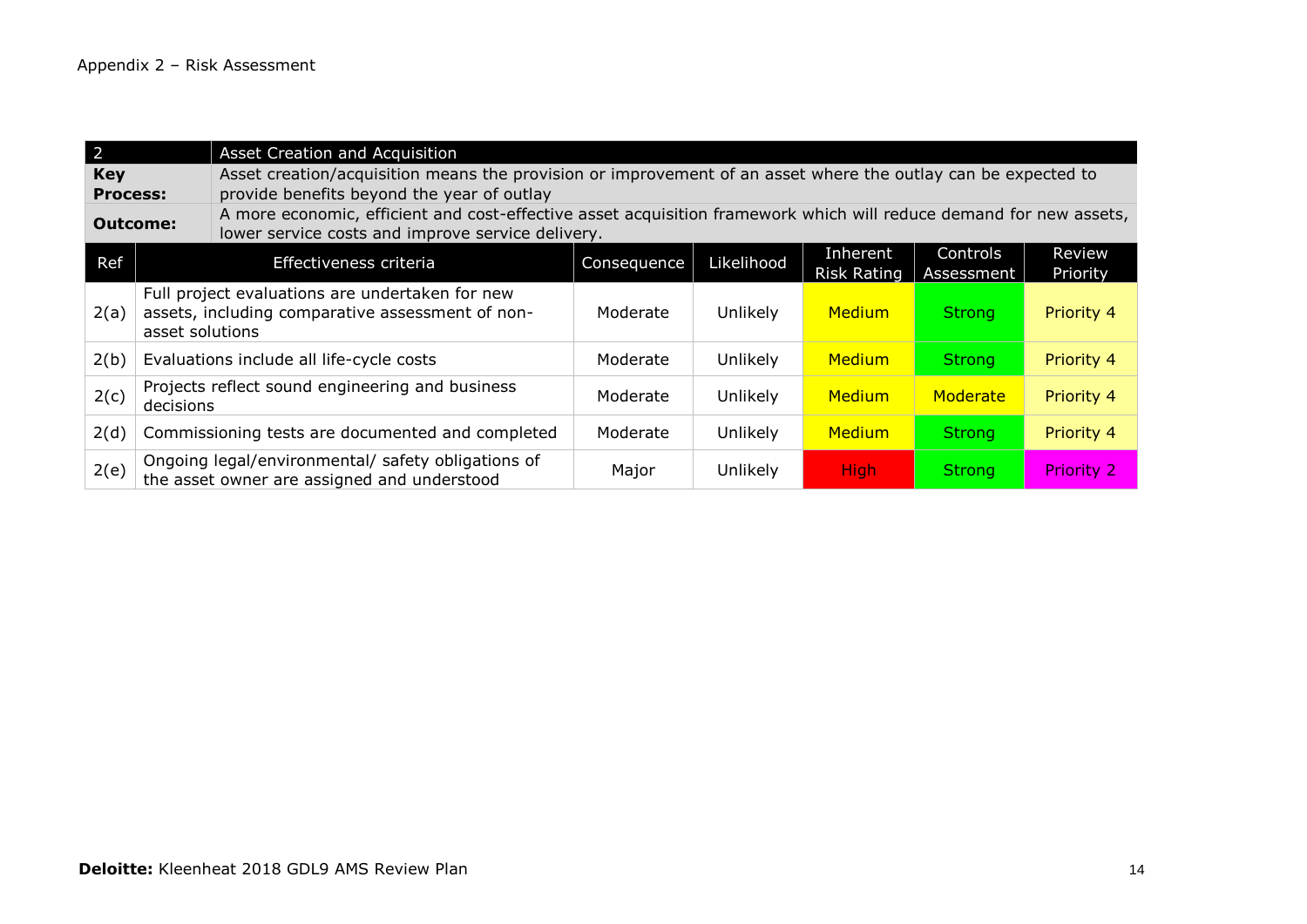| 3 || Asset Disposal **Key Process:**  Effective asset disposal frameworks incorporate consideration of alternatives for the disposal of surplus, obsolete, under-performing or unserviceable assets. Alternatives are evaluated in cost-benefit terms. **Outcome:** Effective management of the disposal process will minimise holdings of surplus and under-performing assets and will lower service costs. Ref  $\vert$  Effectiveness criteria  $\vert$  Consequence Likelihood Inherent Risk Rating Controls Assessment Review Priority 3(a) Under-utilised and under-performing assets are identified as part of a regular systematic review process Minor Probable Low Moderate Priority 5 3(b) The reasons for under-utilisation or poor performance are critically examined and corrective action or disposal undertaken Minor Probable Low Moderate Priority 5 3(c) Disposal alternatives are evaluated Minor Probable Low Moderate Priority 5 3(d) There is a replacement strategy for assets The Moderate Probable Medium Moderate Priority 4

| $\vert 4 \vert$               | <b>Environmental Analysis</b>                                                                                                   |                                                                                                                                                        |             |            |                                |                          |                    |  |  |  |
|-------------------------------|---------------------------------------------------------------------------------------------------------------------------------|--------------------------------------------------------------------------------------------------------------------------------------------------------|-------------|------------|--------------------------------|--------------------------|--------------------|--|--|--|
| <b>Key</b><br><b>Process:</b> |                                                                                                                                 | Environmental analysis examines the asset system environment and assesses all external factors affecting the<br>asset system.                          |             |            |                                |                          |                    |  |  |  |
|                               | <b>Outcome:</b>                                                                                                                 | The asset management system regularly assesses external opportunities and threats and takes corrective action to<br>maintain performance requirements. |             |            |                                |                          |                    |  |  |  |
| Ref                           |                                                                                                                                 | Effectiveness criteria                                                                                                                                 | Consequence | Likelihood | Inherent<br><b>Risk Rating</b> | Controls<br>Assessment I | Review<br>Priority |  |  |  |
| 4(a)                          | Opportunities and threats in the system environment<br>are assessed                                                             |                                                                                                                                                        | Moderate    | Probable   | <b>Medium</b>                  | <b>Strong</b>            | Priority 4         |  |  |  |
| 4(b)                          | Performance standards (availability of service,<br>capacity, continuity, emergency response, etc.) are<br>measured and achieved |                                                                                                                                                        | Moderate    | Probable   | <b>Medium</b>                  | <b>Strong</b>            | Priority 4         |  |  |  |
| 4(c)                          | Compliance with statutory and regulatory<br>requirements                                                                        |                                                                                                                                                        | Moderate    | Probable   | <b>Medium</b>                  | Weak                     | <b>Priority 3</b>  |  |  |  |
| 4(d)                          |                                                                                                                                 | Achievement of customer service levels                                                                                                                 | Moderate    | Probable   | <b>Medium</b>                  | <b>Strong</b>            | Priority 4         |  |  |  |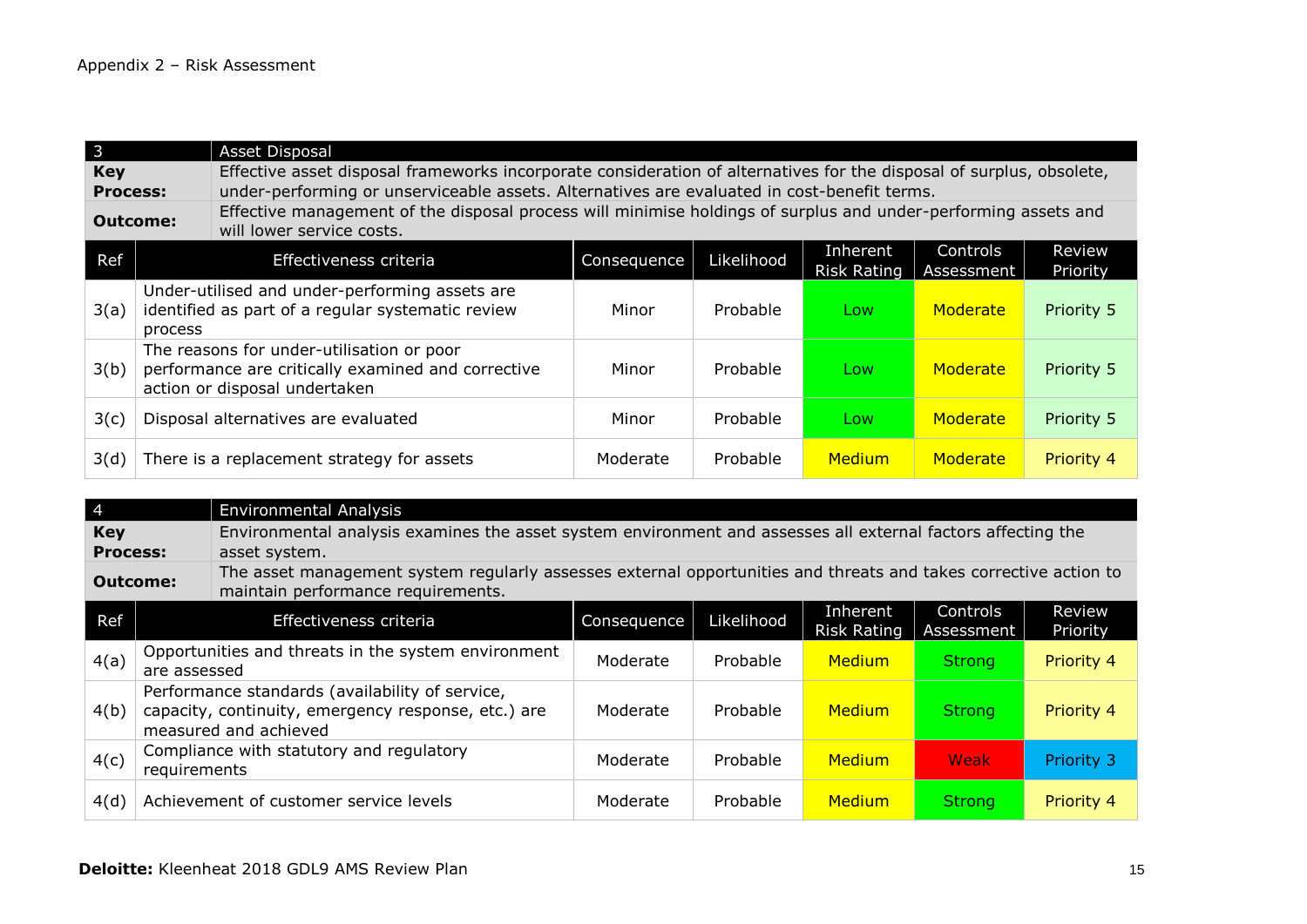| 5                             |                  | <b>Asset Operations</b>                                                                                                                                                                       |             |            |                                |                        |                    |  |  |
|-------------------------------|------------------|-----------------------------------------------------------------------------------------------------------------------------------------------------------------------------------------------|-------------|------------|--------------------------------|------------------------|--------------------|--|--|
| <b>Key</b><br><b>Process:</b> |                  | Operational functions relate to the day-to-day running of assets and directly affect service levels and costs.                                                                                |             |            |                                |                        |                    |  |  |
|                               | Outcome:         | Operations plans adequately document the processes and knowledge of staff in the operation of assets so that<br>service levels can be consistently achieved.                                  |             |            |                                |                        |                    |  |  |
| Ref                           |                  | Effectiveness criteria                                                                                                                                                                        | Consequence | Likelihood | Inherent<br><b>Risk Rating</b> | Controls<br>Assessment | Review<br>Priority |  |  |
| 5(a)                          |                  | Operational policies and procedures are documented<br>and linked to service levels required                                                                                                   | Moderate    | Probable   | <b>Medium</b>                  | Weak                   | Priority 3         |  |  |
| 5(b)                          | tasks            | Risk management is applied to prioritise operations                                                                                                                                           | Moderate    | Probable   | Medium                         | Moderate               | Priority 4         |  |  |
| 5(c)                          |                  | Assets are documented in an Asset Register including<br>asset type, location, material, plans of components,<br>an assessment of assets' physical/structural condition<br>and accounting data |             | Probable   | <b>Medium</b>                  | Weak                   | Priority 3         |  |  |
| 5(d)                          |                  | Operational costs are measured and monitored                                                                                                                                                  | Moderate    | Probable   | <b>Medium</b>                  | <b>Strong</b>          | Priority 4         |  |  |
| 5(e)                          | responsibilities | Staff receive training commensurate with their                                                                                                                                                | Moderate    | Probable   | <b>Medium</b>                  | Weak                   | Priority 3         |  |  |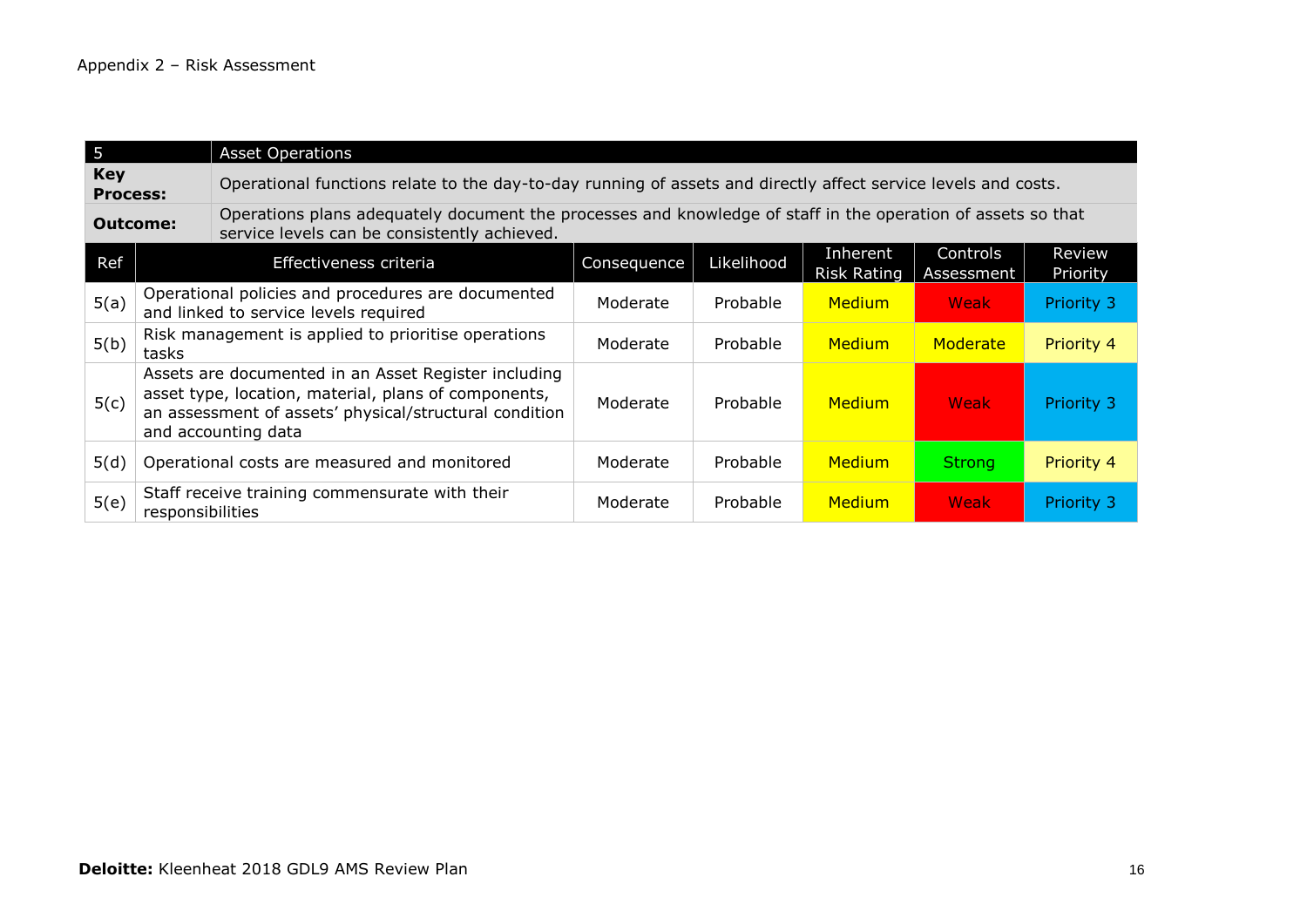6 Asset Maintenance **Key Process:** Maintenance functions relate to the upkeep of assets and directly affect service levels and costs. **Outcome:** Maintenance plans cover the scheduling and resourcing of the maintenance tasks so that work can be done on time and on cost. Ref Effectiveness criteria Ref Consequence Likelihood Inherent Risk Rating Controls Assessment Review Priority 6(a) Maintenance policies and procedures are documented manteriance policies and procedures are documented Major Probable High Strong Priority 2  $\mathsf{6}(\mathsf{b})$  Regular inspections are undertaken of asset Regular inspections are undertaken or asset Major Probable High Night Weak Priority 1 6(c) Maintenance plans (emergency, corrective and preventative) are documented and completed on schedule Major Probable High Strong Priority 2  $6(d)$  Failures are analysed and operational/maintenance Tallures are analysed and operational/maintenance Major Probable High Strong Priority 2  $6(e)$  Risk management is applied to prioritise maintenance tasks task management is applied to profitise manitenance Major Probable <mark>High Strong Priority 2</mark> 6(f) Maintenance costs are measured and monitored Moderate Probable Medium Strong Priority 4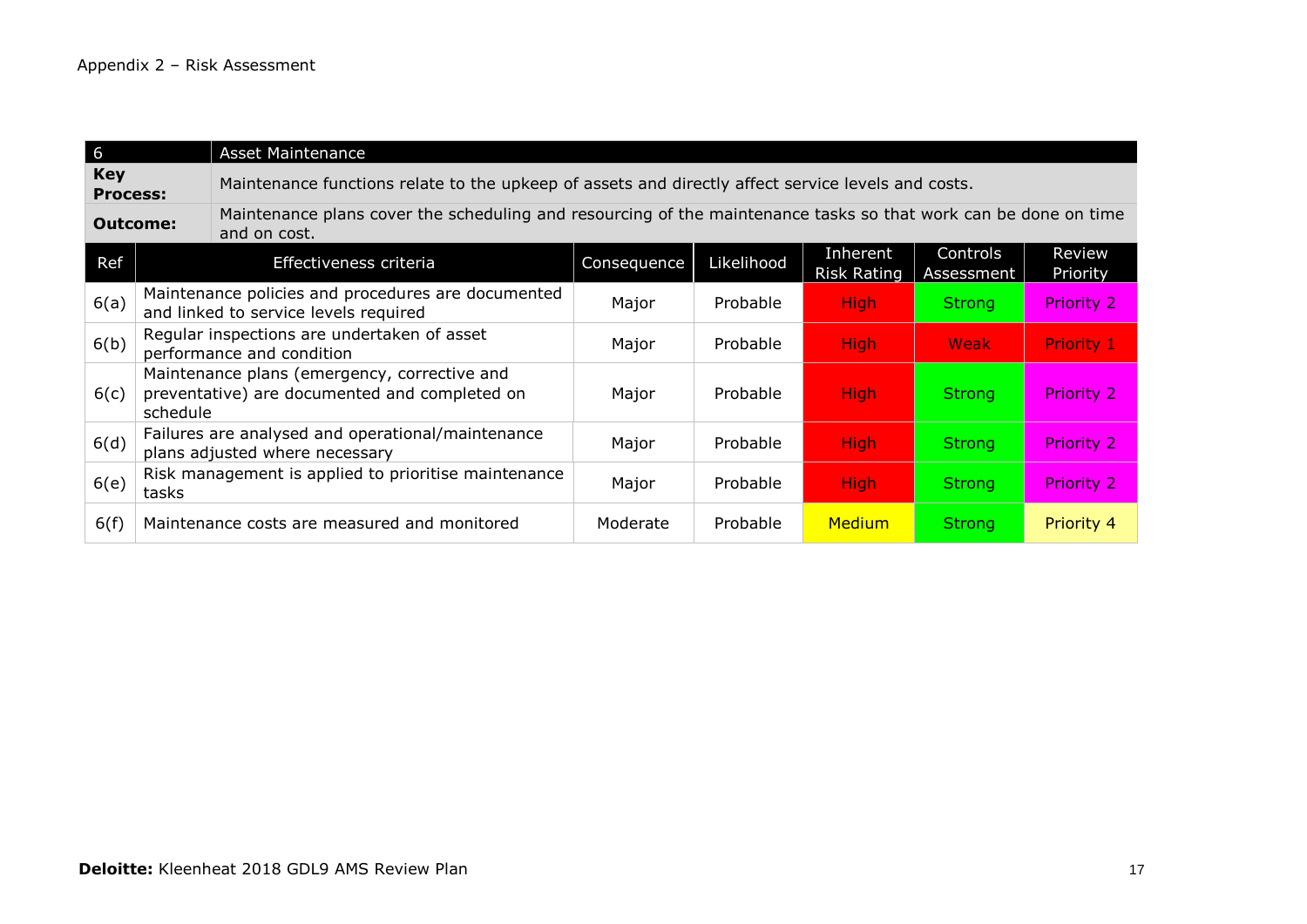| 7                             |                                                                                                   | Asset Management Information System                                                                                                                                                                                                                                                                   |             |            |                         |                        |                    |  |  |
|-------------------------------|---------------------------------------------------------------------------------------------------|-------------------------------------------------------------------------------------------------------------------------------------------------------------------------------------------------------------------------------------------------------------------------------------------------------|-------------|------------|-------------------------|------------------------|--------------------|--|--|
| <b>Key</b><br><b>Process:</b> |                                                                                                   | An asset management information system is a combination of processes, data and software that support the asset<br>management functions.                                                                                                                                                               |             |            |                         |                        |                    |  |  |
|                               | <b>Outcome:</b>                                                                                   | The asset management information system provides authorised, complete and accurate information for the day-to-<br>date running of the asset management system. The focus of the review is the accuracy of performance information<br>used by the licensee to monitor and report on service standards. |             |            |                         |                        |                    |  |  |
| Ref                           |                                                                                                   | Effectiveness criteria                                                                                                                                                                                                                                                                                | Consequence | Likelihood | Inherent<br>Risk Rating | Controls<br>Assessment | Review<br>Priority |  |  |
| 7(a)                          | Adequate system documentation for users and IT<br>operators                                       |                                                                                                                                                                                                                                                                                                       | Minor       | Probable   | Low                     | <b>Strong</b>          | Priority 5         |  |  |
| 7(b)                          | Input controls include appropriate verification and<br>validation of data entered into the system |                                                                                                                                                                                                                                                                                                       | Moderate    | Probable   | <b>Medium</b>           | <b>Strong</b>          | Priority 4         |  |  |
| 7(c)                          | Logical security access controls appear adequate,<br>such as passwords                            |                                                                                                                                                                                                                                                                                                       | Minor       | Probable   | Low                     | <b>Strong</b>          | Priority 5         |  |  |
| 7(d)                          |                                                                                                   | Physical security access controls appear adequate                                                                                                                                                                                                                                                     | Minor       | Probable   | Low                     | <b>Strong</b>          | Priority 5         |  |  |
| 7(e)                          |                                                                                                   | Data backup procedures appear adequate                                                                                                                                                                                                                                                                | Moderate    | Probable   | <b>Medium</b>           | <b>Strong</b>          | Priority 4         |  |  |
| 7(f)                          |                                                                                                   | Key computations related to licensee performance<br>reporting are materially accurate                                                                                                                                                                                                                 | Minor       | Probable   | Low                     | <b>Strong</b>          | Priority 5         |  |  |
| 7(g)                          |                                                                                                   | Management reports appear adequate for the<br>licensee to monitor licence obligations                                                                                                                                                                                                                 | Minor       | Probable   | Low                     | <b>Strong</b>          | Priority 5         |  |  |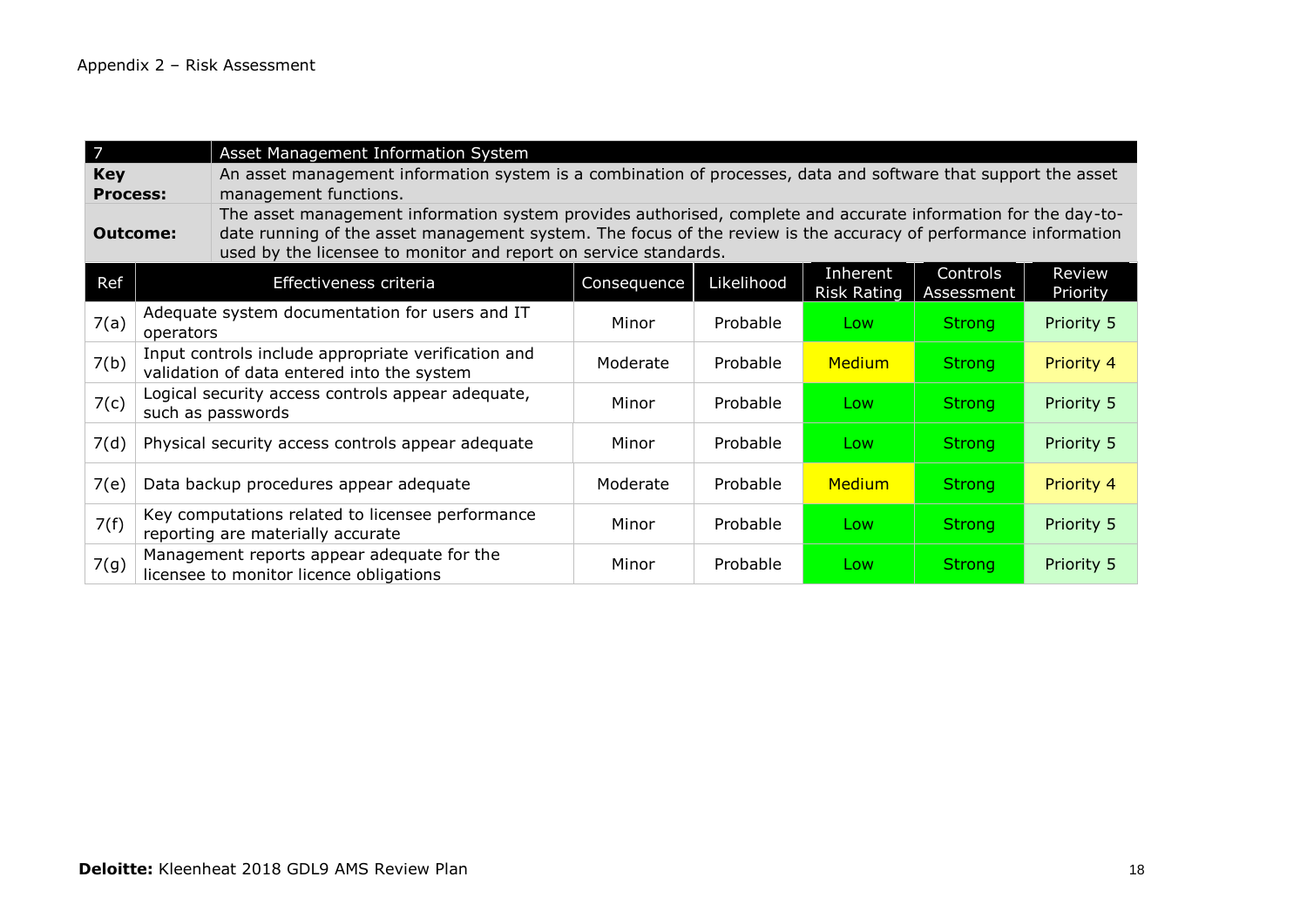| l 8                                                                                                                                     | <b>Risk Management</b> |                                                                                                                                                               |             |            |                                |                        |                    |  |
|-----------------------------------------------------------------------------------------------------------------------------------------|------------------------|---------------------------------------------------------------------------------------------------------------------------------------------------------------|-------------|------------|--------------------------------|------------------------|--------------------|--|
| <b>Key</b><br><b>Process:</b>                                                                                                           |                        | Risk management involves the identification of risks and their management within an acceptable level of risk.                                                 |             |            |                                |                        |                    |  |
| An effective risk management framework is applied to manage risks related to the maintenance of service<br><b>Outcome:</b><br>standards |                        |                                                                                                                                                               |             |            |                                |                        |                    |  |
| Ref                                                                                                                                     |                        | Effectiveness criteria                                                                                                                                        | Consequence | Likelihood | Inherent<br><b>Risk Rating</b> | Control<br><b>Risk</b> | Review<br>Priority |  |
| 8(a)                                                                                                                                    |                        | Risk management policies and procedures exist and<br>are being applied to minimise internal and external<br>risks associated with the asset management system |             | Probable   | <b>High</b>                    | <b>Strong</b>          | <b>Priority 2</b>  |  |
| 8(b)                                                                                                                                    |                        | Risks are documented in a risk register and treatment<br>plans are actioned and monitored                                                                     | Moderate    | Probable   | <b>Medium</b>                  | Weak                   | <b>Priority 3</b>  |  |
| 8(c)                                                                                                                                    |                        | The probability and consequences of asset failure are<br>regularly assessed                                                                                   | Major       | Probable   | <b>High</b>                    | Moderate               | <b>Priority 2</b>  |  |

| l 9                                                                                                                               |       | Contingency Planning                                                                                        |             |            |                                |                        |                    |  |  |
|-----------------------------------------------------------------------------------------------------------------------------------|-------|-------------------------------------------------------------------------------------------------------------|-------------|------------|--------------------------------|------------------------|--------------------|--|--|
| <b>Key</b><br><b>Process:</b>                                                                                                     |       | Contingency plans document the steps to deal with the unexpected failure of an asset.                       |             |            |                                |                        |                    |  |  |
| Contingency plans have been developed and tested to minimise any significant disruptions to service standards.<br><b>Outcome:</b> |       |                                                                                                             |             |            |                                |                        |                    |  |  |
| Ref                                                                                                                               |       | Effectiveness criteria                                                                                      | Consequence | Likelihood | Inherent<br><b>Risk Rating</b> | Controls<br>Assessment | Review<br>Priority |  |  |
| 9(a)                                                                                                                              | risks | Contingency plans are documented, understood and<br>tested to confirm their operability and to cover higher | Major       | Probable   | <b>High</b>                    | <b>Strong</b>          | <b>Priority 2</b>  |  |  |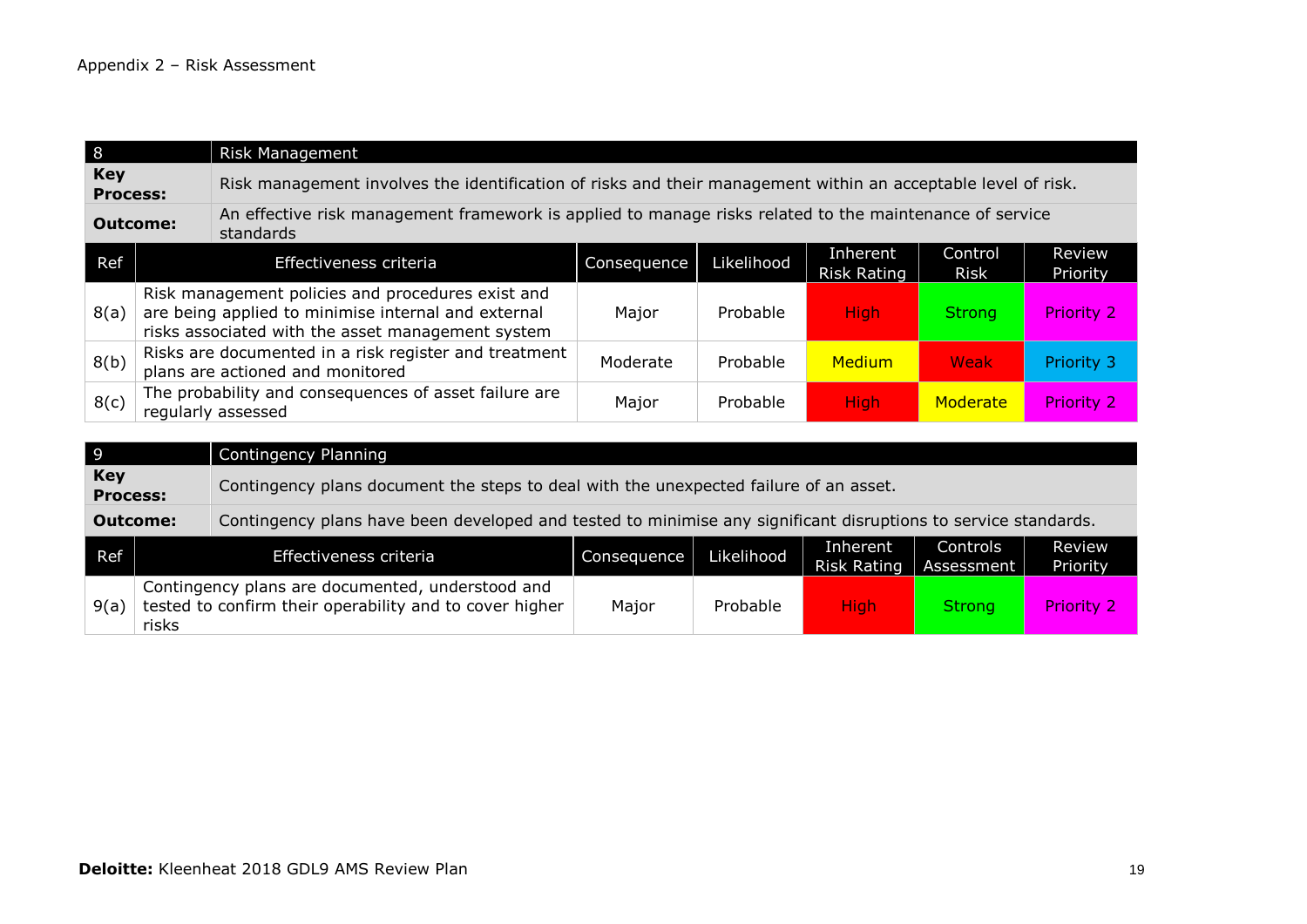| 10                  |  | <b>Financial Planning</b>                                                                                                                                                             |             |            |                                |                        |                    |
|---------------------|--|---------------------------------------------------------------------------------------------------------------------------------------------------------------------------------------|-------------|------------|--------------------------------|------------------------|--------------------|
| <b>Key Process:</b> |  | The financial planning component of the asset management plan brings together the financial elements of the<br>service delivery to ensure its financial viability over the long term. |             |            |                                |                        |                    |
| <b>Outcome:</b>     |  | A financial plan that is reliable and provides for the long-term financial viability of the services.                                                                                 |             |            |                                |                        |                    |
| Ref                 |  | Effectiveness criteria                                                                                                                                                                | Consequence | Likelihood | Inherent<br><b>Risk Rating</b> | Controls<br>Assessment | Review<br>Priority |
| 10(a)               |  | The financial plan states the financial objectives and<br>strategies and actions to achieve the objectives                                                                            | Moderate    | Probable   | <b>Medium</b>                  | <b>Strong</b>          | Priority 4         |
| 10(b)               |  | The financial plan identifies the source of funds for<br>capital expenditure and recurrent costs                                                                                      | Minor       | Probable   | Low                            | <b>Strong</b>          | Priority 5         |
| 10(c)               |  | The financial plan provides projections of operating<br>statements (profit and loss) and statement of<br>financial position (balance sheets)                                          | Minor       | Probable   | Low                            | <b>Strong</b>          | Priority 5         |
| 10(d)               |  | The financial plan provides firm predictions on<br>income for the next five years and reasonable<br>indicative predictions beyond this period                                         | Minor       | Probable   | Low                            | <b>Strong</b>          | Priority 5         |
| 10(e)               |  | The financial plan provides for the operations and<br>maintenance, administration and capital<br>expenditure requirements of the services                                             | Moderate    | Probable   | <b>Medium</b>                  | <b>Strong</b>          | Priority 4         |
| 10(f)               |  | Significant variances in actual/budget income and<br>expenses are identified and corrective action taken<br>where necessary                                                           | Moderate    | Probable   | <b>Medium</b>                  | <b>Strong</b>          | Priority 4         |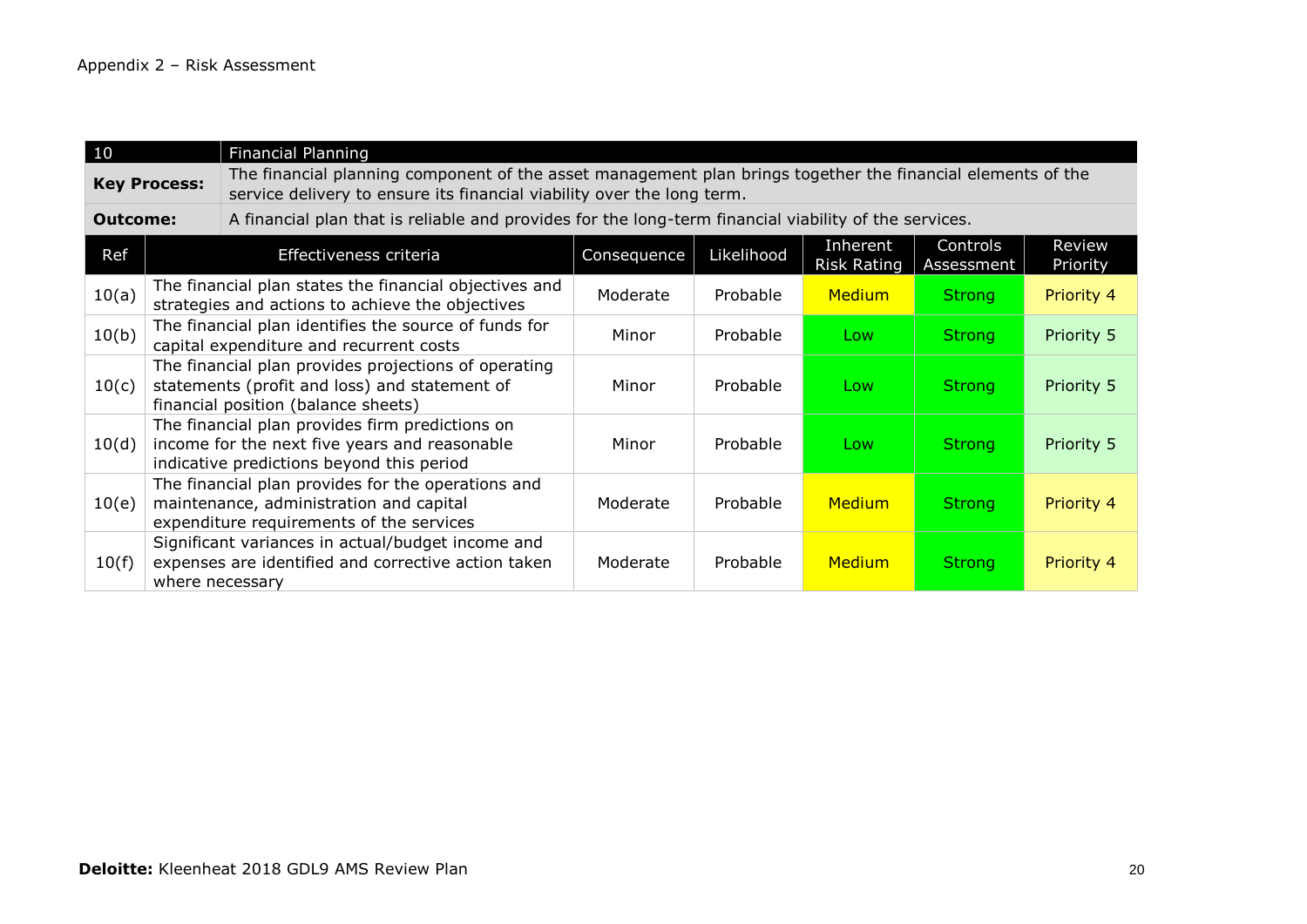| 11                                                                                                                                  | Capital Expenditure Planning                                                                                                                                                                                                                                                                                                                                                                                                                        |                                                                                                                                                                                                                                  |             |            |                                |                        |                    |
|-------------------------------------------------------------------------------------------------------------------------------------|-----------------------------------------------------------------------------------------------------------------------------------------------------------------------------------------------------------------------------------------------------------------------------------------------------------------------------------------------------------------------------------------------------------------------------------------------------|----------------------------------------------------------------------------------------------------------------------------------------------------------------------------------------------------------------------------------|-------------|------------|--------------------------------|------------------------|--------------------|
|                                                                                                                                     | The capital expenditure plan provides a schedule of new works, rehabilitation and replacement works, together<br>with estimated annual expenditure on each over the next five or more years. Since capital investments tend to be<br><b>Key Process:</b><br>large and lumpy, projections would normally be expected to cover at least 10 years, preferably longer. Projections<br>over the next five years would usually be based on firm estimates |                                                                                                                                                                                                                                  |             |            |                                |                        |                    |
| <b>Outcome:</b>                                                                                                                     |                                                                                                                                                                                                                                                                                                                                                                                                                                                     | A capital expenditure plan that provides reliable forward estimates of capital expenditure and asset disposal<br>income, supported by documentation of the reasons for the decisions and evaluation of alternatives and options. |             |            |                                |                        |                    |
| Ref                                                                                                                                 |                                                                                                                                                                                                                                                                                                                                                                                                                                                     | Effectiveness criteria                                                                                                                                                                                                           | Consequence | Likelihood | Inherent<br><b>Risk Rating</b> | Controls<br>Assessment | Review<br>Priority |
| There is a capital expenditure plan that covers<br>issues to be addressed, actions proposed,<br>11(a)<br>responsibilities and dates |                                                                                                                                                                                                                                                                                                                                                                                                                                                     | Moderate                                                                                                                                                                                                                         | Probable    | Medium     | <b>Strong</b>                  | Priority 4             |                    |
| 11(b)                                                                                                                               |                                                                                                                                                                                                                                                                                                                                                                                                                                                     | The plan provides reasons for capital expenditure<br>and timing of expenditure                                                                                                                                                   | Minor       | Probable   | Low                            | <b>Strong</b>          | Priority 5         |
| 11(c)                                                                                                                               |                                                                                                                                                                                                                                                                                                                                                                                                                                                     | The capital expenditure plan is consistent with the<br>asset life and condition identified in the asset<br>management plan                                                                                                       | Moderate    | Probable   | Medium                         | <b>Strong</b>          | Priority 4         |
| 11(d)                                                                                                                               | actioned                                                                                                                                                                                                                                                                                                                                                                                                                                            | There is an adequate process to ensure that the<br>capital expenditure plan is regularly updated and                                                                                                                             | Minor       | Probable   | Low                            | <b>Strong</b>          | Priority 5         |

| 12                                                                                                                                               |  | Review of AMS                                                                                                                                  |             |            |                                |                        |                    |  |
|--------------------------------------------------------------------------------------------------------------------------------------------------|--|------------------------------------------------------------------------------------------------------------------------------------------------|-------------|------------|--------------------------------|------------------------|--------------------|--|
| <b>Key Process:</b>                                                                                                                              |  | The asset management system is regularly reviewed and updated.                                                                                 |             |            |                                |                        |                    |  |
| Review of the Asset Management System to ensure the effectiveness of the integration of its components and<br><b>Outcome:</b><br>their currency. |  |                                                                                                                                                |             |            |                                |                        |                    |  |
| Ref                                                                                                                                              |  | Effectiveness criteria                                                                                                                         | Consequence | Likelihood | Inherent<br><b>Risk Rating</b> | Controls<br>Assessment | Review<br>Priority |  |
| 12(a)                                                                                                                                            |  | A review process is in place to ensure that the asset<br>management plan and the asset management<br>system described therein are kept current | Minor       | Probable   | Low                            | Weak                   | Priority 5         |  |
| 12(b)                                                                                                                                            |  | Independent reviews (e.g. internal audit) are<br>performed of the asset management system                                                      | Minor       | Probable   | Low                            | Moderate               | Priority 5         |  |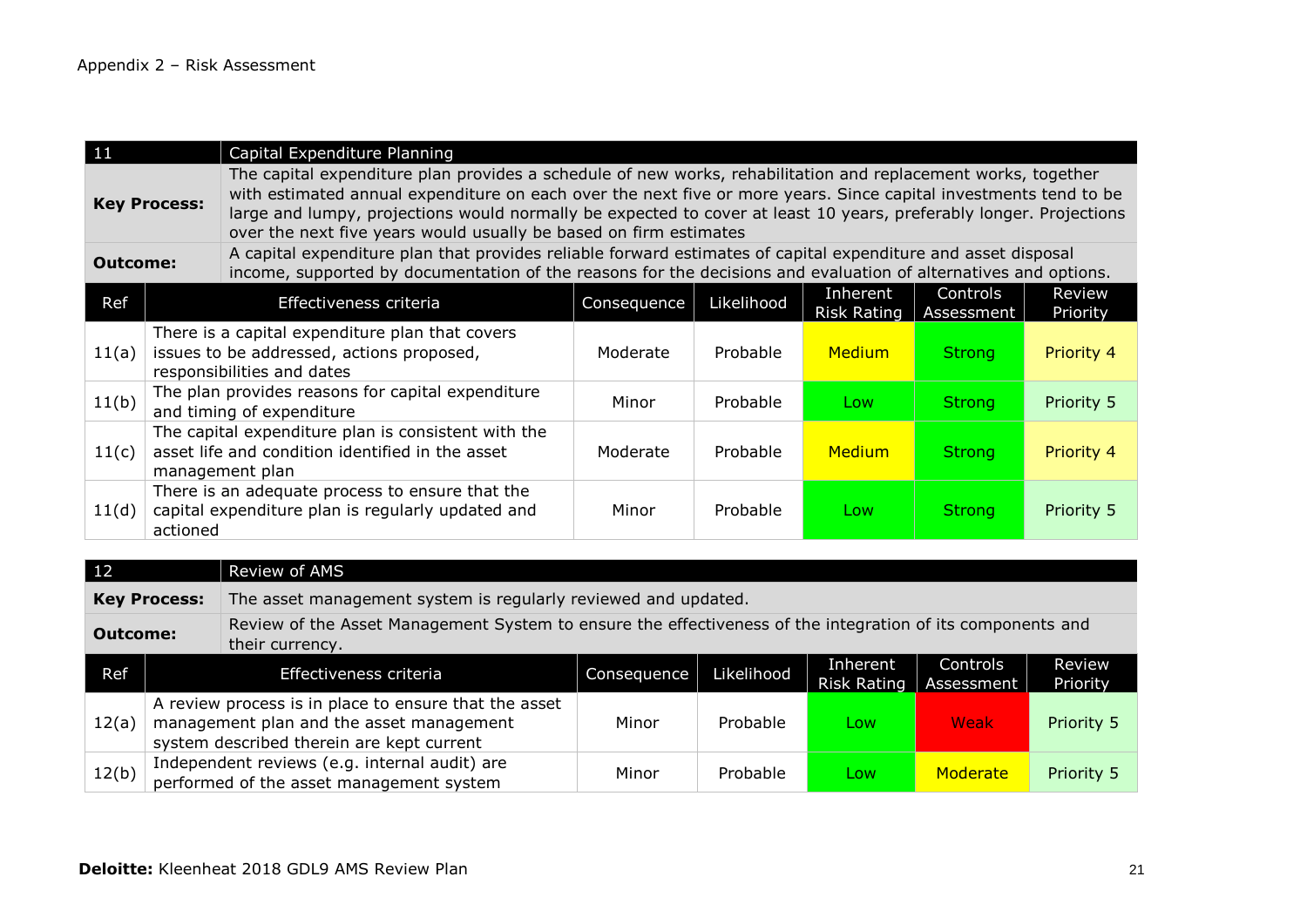## Appendix 3 – Previous Review Recommendations and Action Plans

## **Issue 1/2016**

*Asset Planning: 1(i) Plans are regularly reviewed and updated*

Likelihood and consequences of asset failure are predicted. During the audit period plans covering the operations and maintenance of the distribution systems were not subject to regular review. There is also a need to reflect the changes to the organisation/ responsibility throughout the other documents. A review timetable needs to be developed specifying who is responsible for the reviews and the frequency.

| <b>Recommendation 1/2016</b>                                                            | Action Plan 1/2016                  |
|-----------------------------------------------------------------------------------------|-------------------------------------|
| Licensee prepares an Asset Management<br>Plan that describes the planning processes     | Yes. Scheduled for June 2017.       |
| and objectives, defines the service levels<br>and assigns responsibilities and how they | <b>Responsible Person</b>           |
| are applied in practice.                                                                | Reticulations and Standards Manager |
|                                                                                         | <b>Target Date</b>                  |
|                                                                                         | June 2017                           |

## **Issue 2/2016**

*Asset Creation and Acquisition: 2(c) Projects reflect sound engineering and business decisions*

Projects reflect sound engineering and business decisions. However, while extensions to the distribution system are evaluated by third party designers, the complete system needs periodic verification to ensure overall design is fit for purpose.

| <b>Recommendation 2/2016</b>           | Action Plan 2/2016                  |  |
|----------------------------------------|-------------------------------------|--|
| Licensee to carry out periodic design  | Yes. Scheduled for June 2017.       |  |
| verification tests of system capacity. | <b>Responsible Person</b>           |  |
|                                        | Reticulations and Standards Manager |  |
|                                        | <b>Target Date</b>                  |  |
|                                        | June 2017                           |  |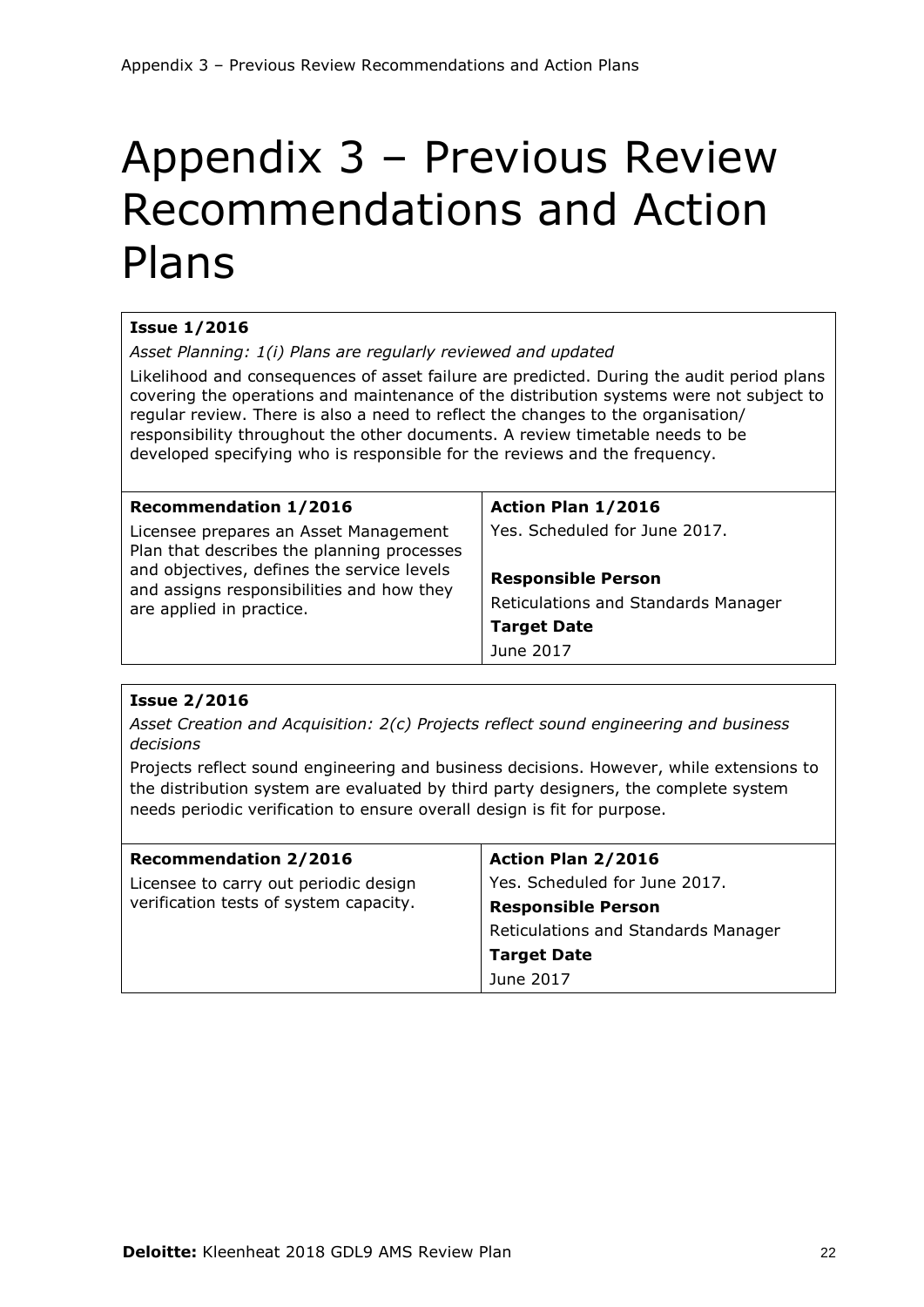## **Issue 3/2016**

*Environmental Analysis: 4(c) Compliance with statutory and regulatory requirements* Compliance with statutory and regulatory requirements. Training of personnel as a result of the EnergySafety audit.

| <b>Recommendation 3/2016</b>                                                          | Action Plan 3/2016                                                     |  |
|---------------------------------------------------------------------------------------|------------------------------------------------------------------------|--|
| Complete the writing of the policies and<br>procedures and the training and assessing | Yes. Scheduled for November 2016 and<br>then review by ESWA late 2016. |  |
| the competency of personnel.                                                          | <b>Responsible Person</b>                                              |  |
|                                                                                       | Reticulations and Standards Manager                                    |  |
|                                                                                       | <b>Target Date</b>                                                     |  |
|                                                                                       | December 2016                                                          |  |

## **Issue 4/2016**

*Asset Operations: 5(a) Operational policies and procedures are documented and linked to service levels required*

Operational policies and procedures are documented and linked to service levels required. During the audit period a number of the service levels have not been achieved they include taking of LPG samples, process for classifying recording and managing the repair of leaks.

| <b>Recommendation 4/2016</b>                                                          | <b>Action Plan 4/2016</b>                                          |
|---------------------------------------------------------------------------------------|--------------------------------------------------------------------|
| The omissions have been recognised by the<br>Licensee and work has been undertaken to | No current actions but subject to ESWA<br>review in November 2016. |
| rectify the issues.                                                                   | <b>Responsible Person</b>                                          |
|                                                                                       | Reticulations and Standards Manager                                |
|                                                                                       | <b>Target Date</b>                                                 |
|                                                                                       | November 2016                                                      |

## **Issue 5/2016**

*Asset Operations: 5(b) Risk management is applied to prioritise operations tasks*

Risk management is applied to prioritise operations tasks. However, although the risks are identified they have not been managed correctly. Risks that have not been managed correctly include failure to adequately investigate gas incidents in accordance with the Gas Standards (Gas Supply and System Safety) Regulations 2000.

| <b>Recommendation 5/2016</b>                                                 | Action Plan 5/2016                                                 |  |
|------------------------------------------------------------------------------|--------------------------------------------------------------------|--|
| These deficiencies have been recognised by<br>the Licensee and work has been | No current actions but subject to ESWA<br>review in November 2016. |  |
| undertaken to rectify the issues.                                            | <b>Responsible Person</b>                                          |  |
|                                                                              | Reticulations and Standards Manager                                |  |
|                                                                              | <b>Target Date</b>                                                 |  |
|                                                                              | November 2016                                                      |  |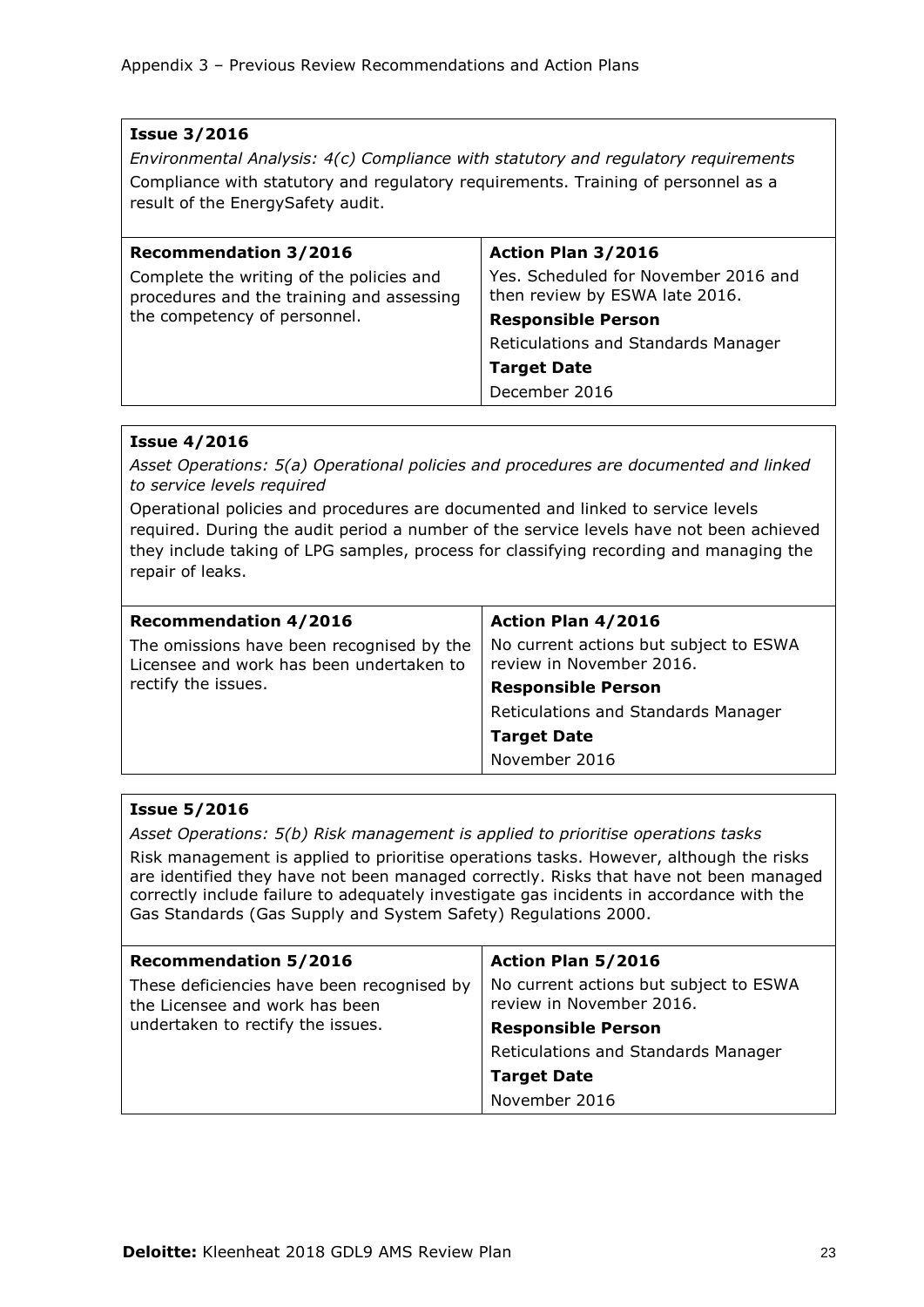## **Issue 6/2016** *Asset Operations: 5(c) Assets are documented in an Asset Register including asset type, location, material, plans of components, an assessment of assets' physical/structural condition and accounting data*  Assets are documented in an Asset Register including asset type, location, material, plans of components, an assessment of assets' physical/structural condition and accounting data Licensee could not demonstrate that all the materials that form the distribution system were fit for purpose. **Recommendation 6/2016** The Licensee complete work on improving what information is contained in the asset register. **Action Plan 6/2016** Yes. Scheduled for June 2017. **Responsible Person** Reticulations and Standards Manager **Target Date** June 2017

## **Issue 7/2016**

*Asset Operations: 5(e) Staff resources are adequate and staff receive training commensurate with their responsibilities*

Staff resources are adequate and staff receive training commensurate with their responsibilities EnergySafety concluded during the audit that the procedures needed to be improved and that the Licensee train personnel in the new procedures and assess their competency through a practical demonstration.

| <b>Recommendation 7/2016</b>                                                          | Action Plan 7/2016                                           |  |
|---------------------------------------------------------------------------------------|--------------------------------------------------------------|--|
| The Licensee complete work on revision of<br>policies and procedures and training and | Yes. Scheduled for November 2016 and<br>then review by ESWA. |  |
| testing of the competency of employees.                                               | <b>Responsible Person</b>                                    |  |
|                                                                                       | Reticulations and Standards Manager                          |  |
|                                                                                       | <b>Target Date</b>                                           |  |
|                                                                                       | November 2016                                                |  |

## **Issue 8/2016**

*Asset Maintenance: 6(b) Regular inspections are undertaken of asset performance and condition*

Regular inspections are undertaken of asset performance and condition The EnergySafety audit found that the Licensee had failed to undertake all the required leakage surveys and the methodology employed was inadequate because the Licensee failed to properly classify, record, manage and repair leaks.

| <b>Recommendation 8/2016</b>                                                 | <b>Action Plan 8/2016</b>                               |
|------------------------------------------------------------------------------|---------------------------------------------------------|
| Undertake leakage surveys in accordance<br>with the revised frequency and in | Yes. Schedule of surveys to be set by<br>November 2016. |
| accordance with the revised procedures.                                      | <b>Responsible Person</b>                               |
|                                                                              | Reticulations and Standards Manager                     |
|                                                                              | <b>Target Date</b>                                      |
|                                                                              | November 2016                                           |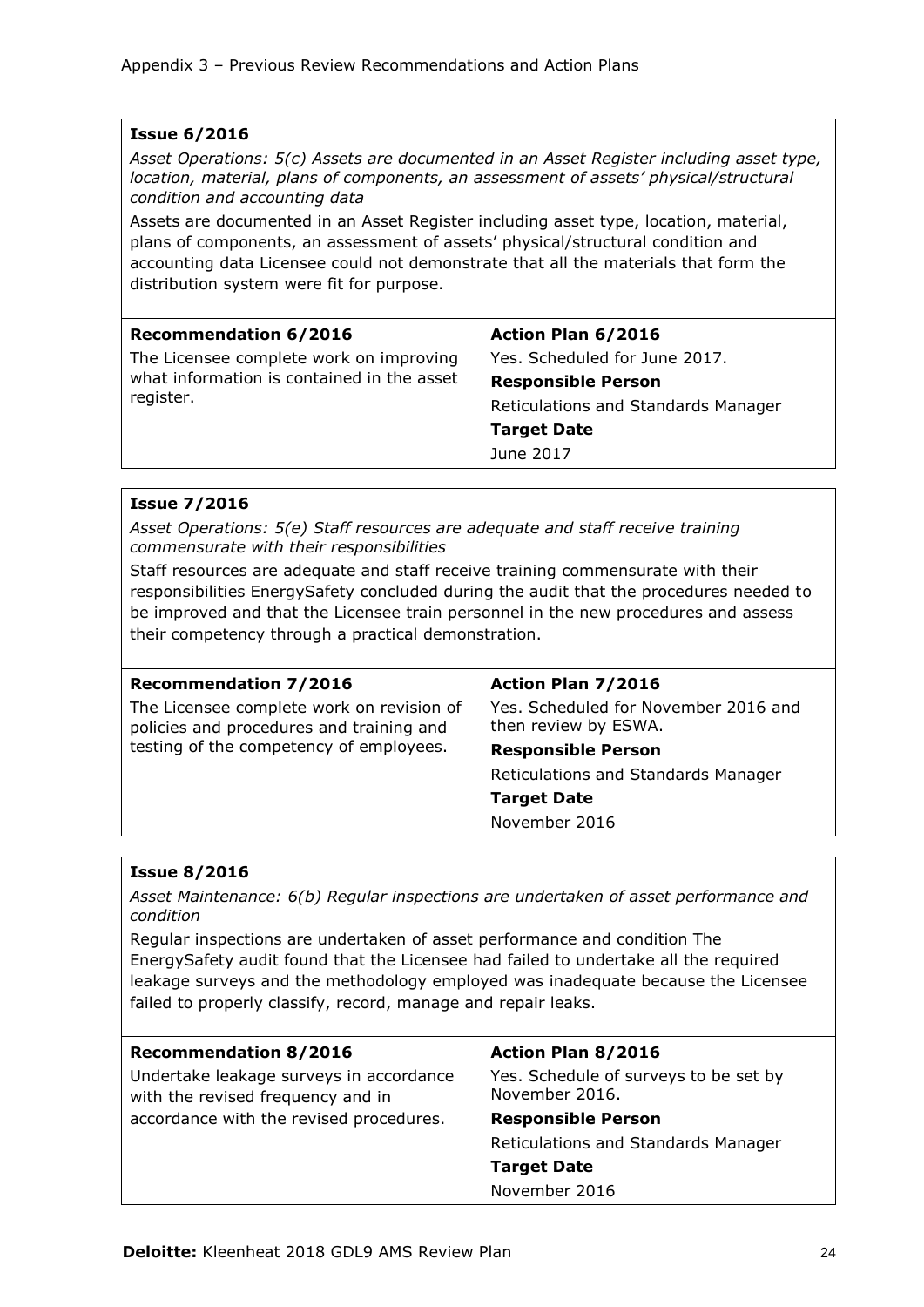## **Issue 9/2016**

*Risk Management: 2(c) Risks are documented in a risk register and treatment plans are actioned and monitored*

Risks are documented in a risk register and treatment plans are actioned and monitored. The EnergySafety audit found that a number of risks were not being adequately actioned and monitored. Failure to conduct leak surveys and to adequately investigate gas incidents in accordance with the Gas Standards (Gas Supply and System Safety) Regulations 2000 are examples.

| <b>Recommendation 9/2016</b>                                                 | <b>Action Plan 9/2016</b>           |  |
|------------------------------------------------------------------------------|-------------------------------------|--|
| Ensure that the risks identified by the                                      | Yes. Scheduled for June 2017.       |  |
| EnergySafety audit have treatment plans                                      | <b>Responsible Person</b>           |  |
| and they are actioned and monitored in<br>accordance with the treatment plan | Reticulations and Standards Manager |  |
|                                                                              | <b>Target Date</b>                  |  |
|                                                                              | June 2017                           |  |

### **Issue 10/2016**

*Contingency Planning: 9(a) Contingency plans are documented, understood and tested to confirm their operability and to cover higher risks*

Contingency plans are documented, understood and tested to confirm their operability and to cover higher risks. The EnergySafety audit found that the Licensee was not performing frequent enough exercises of the plan.

| <b>Recommendation 10/2016</b>                                                        | Action Plan 10/2016                                                            |
|--------------------------------------------------------------------------------------|--------------------------------------------------------------------------------|
| Test the emergency plans on a more<br>frequent basis to conform with                 | Yes. Scheduled for November 2016 and<br>then review by EnergySafety late 2016. |
| EnergySafety's requirements and maintain                                             | <b>Responsible Person</b>                                                      |
| a record of the testing and the outcomes.<br>Modify the plans to reflect the changes | Reticulations and Standards Manager                                            |
| discovered during testing.                                                           | <b>Target Date</b>                                                             |
|                                                                                      | December 2016                                                                  |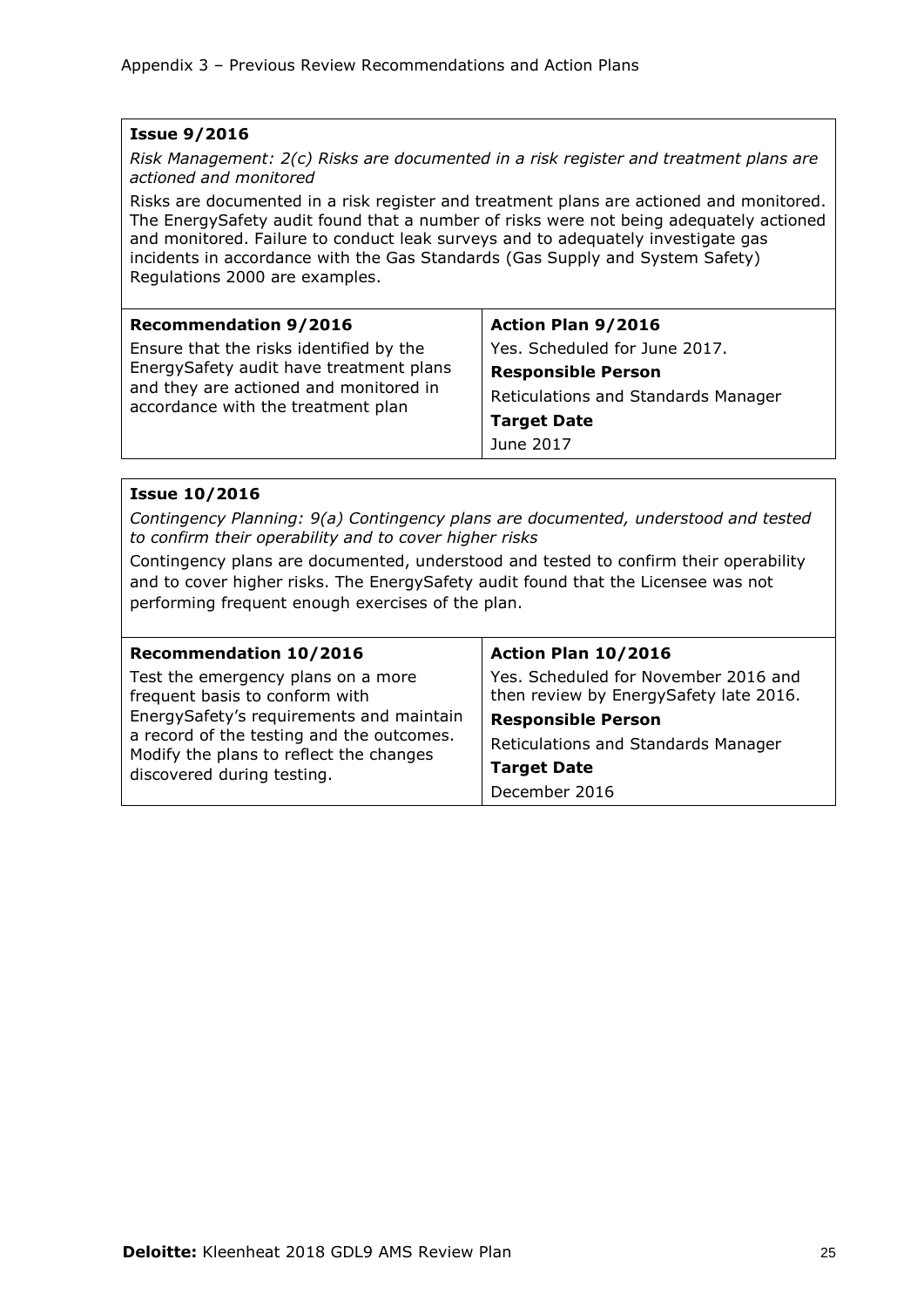## **Issue 11/2016**

*Review of AMS: 12(a) A review process is in place to ensure that the asset management plan and the asset management system described therein are kept current*

A review process is in place to ensure that the asset management plan and the asset management system described therein are kept current. In a number of documents having the wrong person as being

responsible. Additionally, a number of documents are out of date and need to be modified to reflect the current situation in terms of procedures processes training and competency assessment of personnel.

| <b>Recommendation 11/2016</b>               | Action Plan 11/2016                 |
|---------------------------------------------|-------------------------------------|
| Undertake a comprehensive review of the     | Yes. Scheduled for June 2017.       |
| Asset management system including the       | <b>Responsible Person</b>           |
| compilation of a document index and         | Reticulations and Standards Manager |
| details of when the document is modified or | <b>Target Date</b>                  |
| reviewed by whom and who is responsible.    | June 2017                           |
| Include in computer management system a     |                                     |
| timetable for document reviews and          |                                     |
| allocate a person responsible for the       |                                     |
| review.                                     |                                     |

## **Issue 12/2016**

*Review of AMS: 12(b) Independent reviews (e.g. internal audit) are performed of the asset management system*

Independent reviews (e.g. internal audit) are performed of the asset management system. There is a need to undertake the annual internal audit of the Safety Case.

| Action Plan 12/2016                 |
|-------------------------------------|
| Yes.                                |
| <b>Responsible Person</b>           |
| Reticulations and Standards Manager |
| <b>Target Date</b>                  |
| June 2017                           |
|                                     |
|                                     |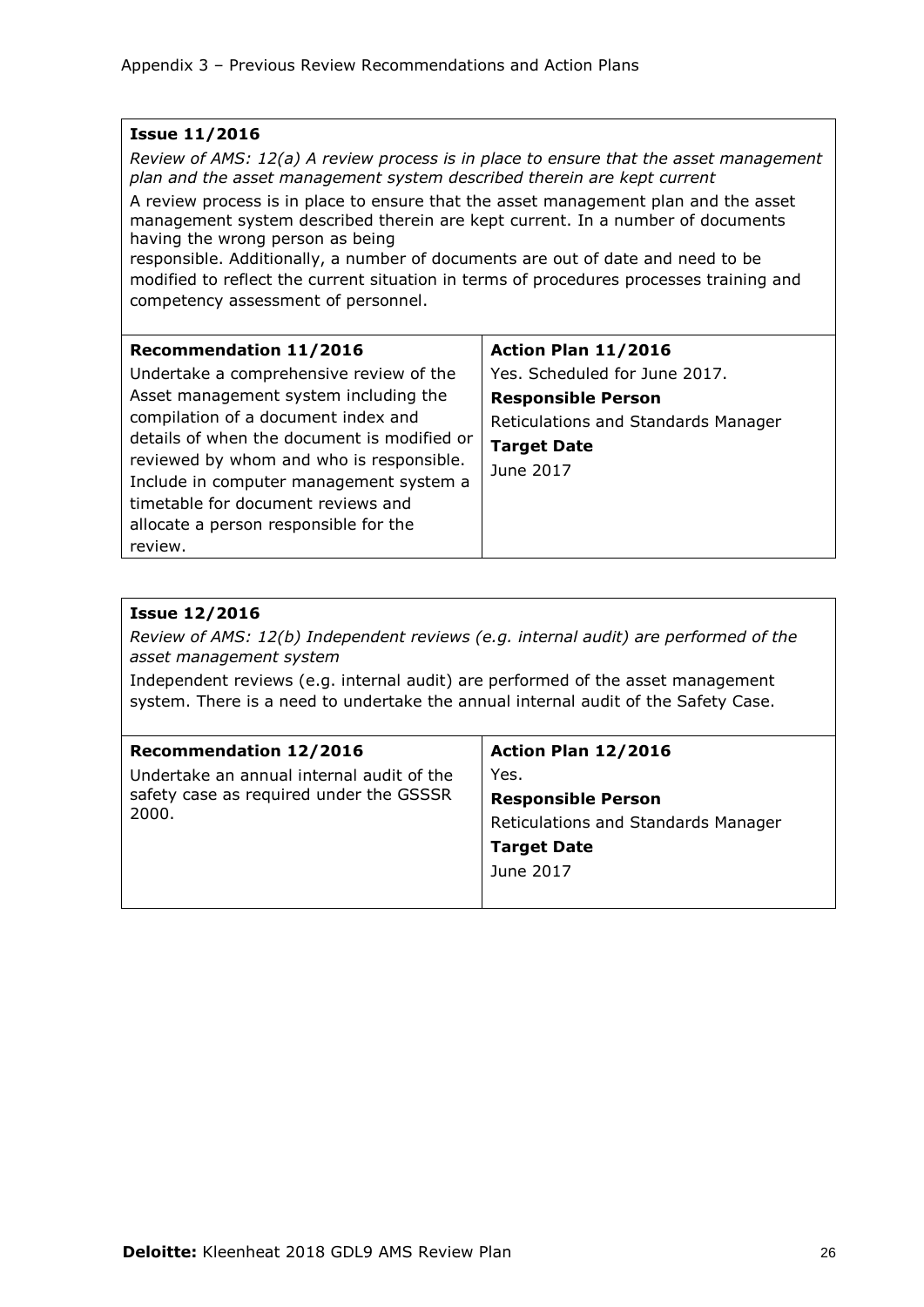## Appendix B: References

**Kleenheat staff participating in the review** 

- Reticulations and Standards Manager Maintenance and Training Specialists
- Manager, Commercial and LPG Sales Project Engineer
- Commercial Account Manager IT Operations Manager
- 
- -

#### **Deloitte staff participating in the review**

| <b>Name</b>         | <b>Position</b>                                            | <b>Hours</b> |
|---------------------|------------------------------------------------------------|--------------|
| • Hendri Mentz      | Partner                                                    | 5.5          |
| • Vincent Snijders  | <b>OA Partner</b>                                          | 3            |
| • Andrew Baldwin    | Specialist Leader - Internal audit & Regulatory compliance | 51.5         |
| • Wei Hao Tan       | Specialist Senior                                          | 58           |
| • Kecheng Shen      | Engineer and Technical Specialist                          | 38           |
| • Felicia Tristanto | Engineer and Technical QA Director                         | 2            |

#### **Key documents and other information sources examined**

| $^{\#}$<br>Document name/description                                        |
|-----------------------------------------------------------------------------|
| Retic, Gas Network Asset Management Plan                                    |
| Design Verification and Compliance Check form                               |
| Distribution Network Capacity Check form                                    |
| Pressure Testing a Gas Main procedure                                       |
| Health Check Report 2017                                                    |
| 2018 Annual Budget                                                          |
| Kleenheat Distribution Safety Case                                          |
| Kleenheat Distribution Qualitative Risk Assessment                          |
| Network Pressure Rectification Procedure                                    |
| Distribution Network Leak Survey                                            |
| Capital Expenditure Policy                                                  |
| <b>WESCEF Delegation of Authority</b>                                       |
| KHG Sales WA 0045 Rapids Landing Retic Stage 6A Capex Authorisation Form    |
| Distribution Network Handover Checklist                                     |
| Hose assembly test certificate                                              |
| Manometer calibration service report                                        |
| Certificate of Conformity - Fittings for PE pipes for pressure applications |
| Welder Calibration certificate                                              |
| Distribution Network Commissioning Scope                                    |
| Kleenheat Distribution Networks - Performance Measures                      |
| CISCO Call Statistics Snapshot Report                                       |
| Systems of Work document                                                    |
| Distribution Network Manual                                                 |
| Retic, Gas Network Asset Register                                           |
| Budget Cost Control for Reticulation Networks 2017 and 2018                 |
| Retic, Gas Network Staff Competence Framework and Plan                      |
| Gas Distribution Training Flexibility Report                                |
| Gas Test Atmospheres Assessment template                                    |
| Permit to Work Assessment template                                          |
| Installation of a Gas Service Assessment template                           |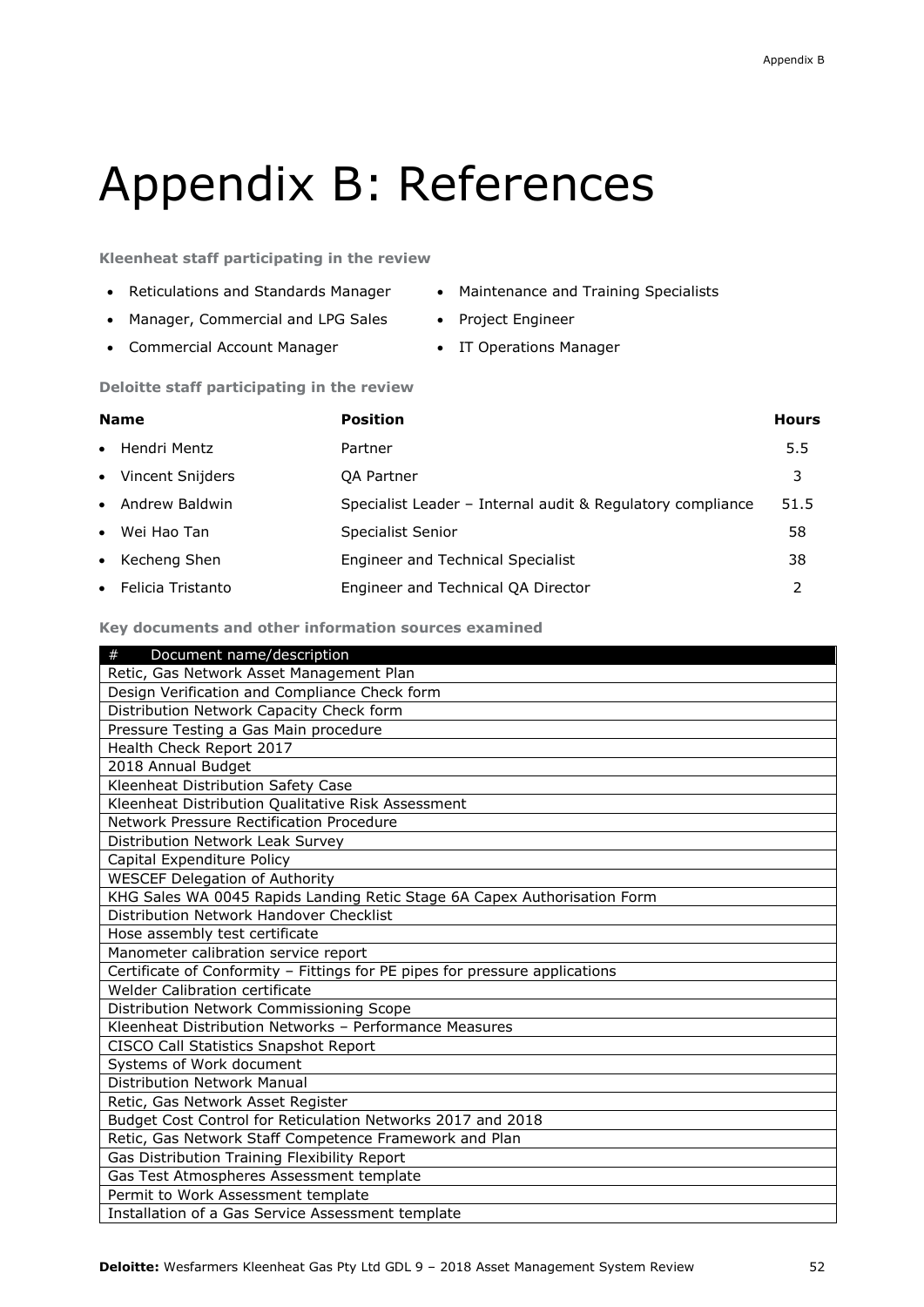| Document name/description<br>#                                                 |
|--------------------------------------------------------------------------------|
| Commissioning and Purging of a Gas Main Assessment template                    |
| Evidence of training and competency assessment                                 |
| Attending a Report Gas Escape procedure                                        |
| Distribution Systems Asset Maintenance Plan                                    |
| Oracle EAM work attachments/orders                                             |
| Retic PM work orders                                                           |
| Kleenheat Reticulated LPG Fittings Assessment                                  |
| Meter Leak Surveys                                                             |
| Attending a Reported Gas Leak procedure                                        |
| Kleenheat Reticulated LPG Corrective Action Request 10                         |
| Kleenheat LPG 2018 Annual Budget                                               |
| LPG Upskill Lesson Plans (week 1, 2 and 3)                                     |
| Group Electronic Usage Policy                                                  |
| Group Password Policy                                                          |
| New Connections Report                                                         |
| <b>Gas Consumption Calculation Report</b>                                      |
| <b>Complaints Register</b>                                                     |
| Group Risk Review report                                                       |
| Email Communications - Risk review updates                                     |
| Kleenheat LPG Corporate Risk Register                                          |
| National Emergency Response Communications Systems procedure                   |
| Guidelines for Emergency Response LPG                                          |
| Supply Disruption procedure                                                    |
| Contingency Plan results for Margaret River, Albany and Leinster 2016 and 2017 |
| Annual Corporate Commercial Plan 2018                                          |
| LPG Distribution Performance Report 2018                                       |
| Health Check Report 2017                                                       |
| ERS Safety Case Audit Final Report 2018                                        |
| Wesfarmers Internal Audit Final Reports 2016 and 2017                          |
| ESWA Reticulation System Audits Progress Summary - November 2015               |
| Final Incident Report - Leinster Incident                                      |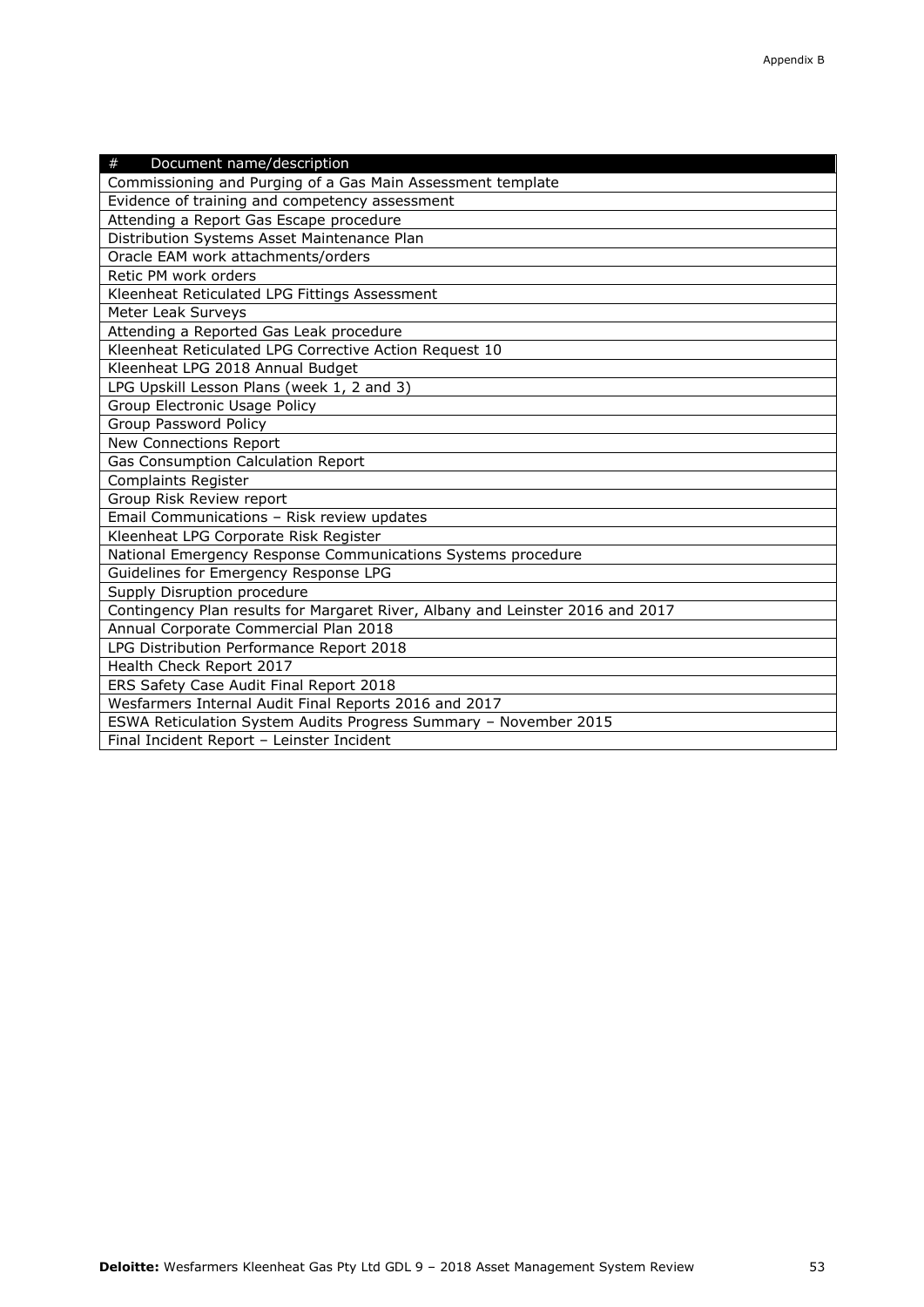# Appendix C: Post Review Implementation Plan

#### **Issue 1/2018**

*Asset planning: 1(a) Asset Management Plan covers key requirements*

*Asset planning: 1(i) Plans are regularly reviewed and updated*

*Environmental analysis: 4(c) Compliance with statutory and regulatory requirements* 

*Review of AMS: 12(a) A review process is in place to ensure that the AMP and the AMS described therein are kept current*

*Review of AMS: 12(b) Independent reviews (e.g. internal audit) are performed of the AMS*

Although Kleenheat's AMP (last revised 15 September 2017) provides some direction on Kleenheat's asset management framework and practices, including an overview of the major elements of the reticulated gas assets within Kleenheat's gas distribution system:

- Kleenheat has recognised the need for its AMP to be further expanded and restructured to accommodate all elements of an effective AMP, tailored to Kleenheat's purposes and commensurate with the relative size and simplicity of Kleenheat's Tier 1 network assets. Where appropriate, clear reference should be made to the role of the Distribution Network Safety Management System and related Safety Case in describing and managing the distribution network assets
- The AMP does not clearly reference the statutory and regulatory requirements relevant to its distribution network assets (note that those requirements are referenced in Kleenheat's current Safety Case)
- Regular annual reviews to update the AMP were not in place during the review period
- The current AMP does not define how other independent reviews in key areas that are not included in the Safety Case will assist Kleenheat in ensuring the effectiveness and continuous improvement of its AMS.

| <b>Recommendation 1/2018</b>                                                                                                                                   | <b>Action Plan 1/2018</b>                     |
|----------------------------------------------------------------------------------------------------------------------------------------------------------------|-----------------------------------------------|
| Commensurate with the relative size and                                                                                                                        | Kleenheat will implement this recommendation. |
| simplicity of its network assets, Kleenheat<br>expand and restructure the AMP to                                                                               | <b>Responsible Person</b>                     |
| accommodate the items raised in the findings                                                                                                                   | Reticulation and Standards Manager            |
| above and throughout this report. Ideally the                                                                                                                  | <b>Target Date</b>                            |
| AMP would reference Kleenheat's systems,<br>processes and procedures in place to manage<br>each of the 12 key components of the asset<br>management lifecycle. | September 2019                                |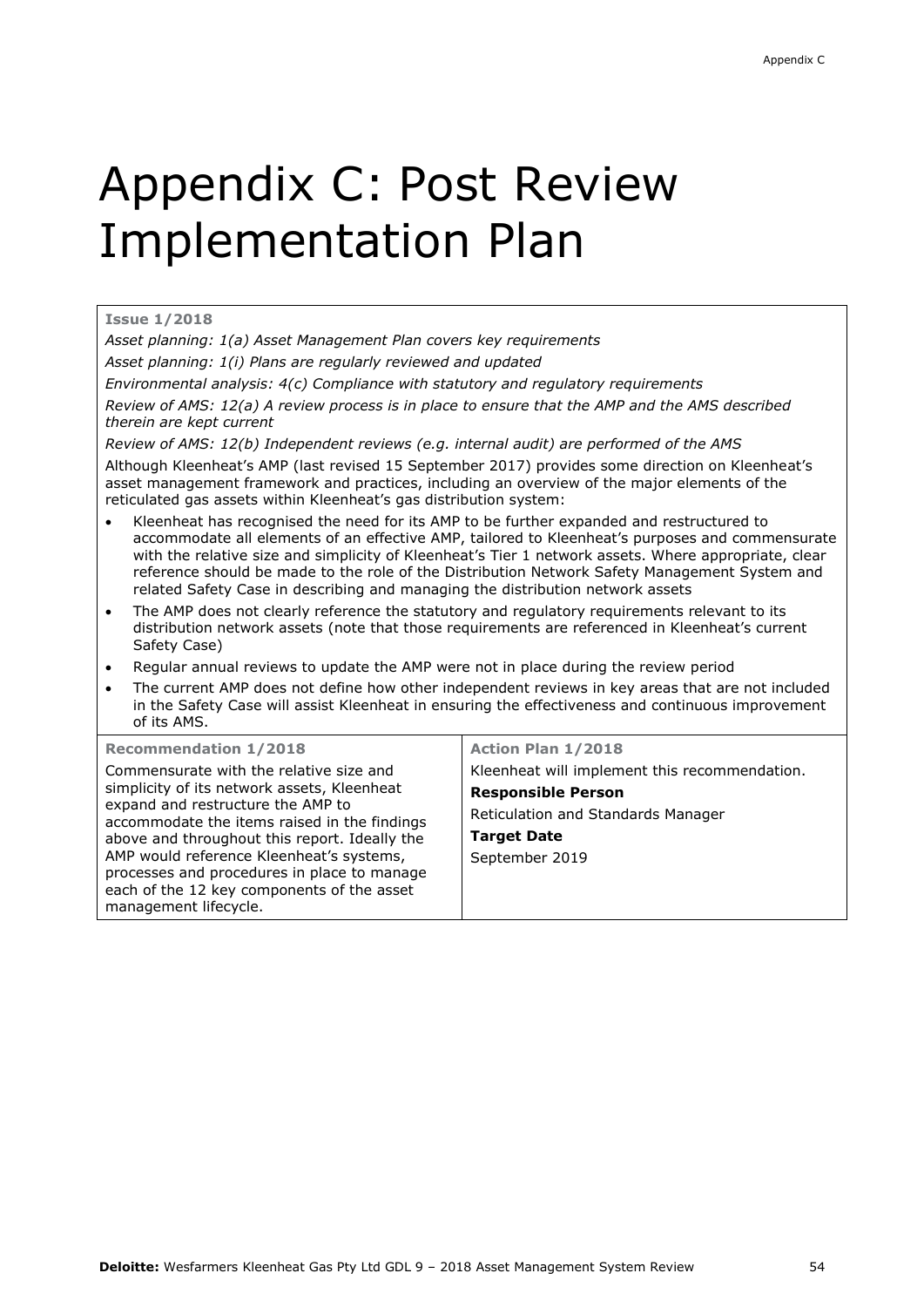#### **Issue 2/2018**

#### *Environmental analysis: 4(b) Performance standards (availability of service, capacity, continuity, emergency response, etc.) are measured and achieved*

Although Kleenheat has developed performance measures for its distribution network assets including the effectiveness of distribution control standards, system reliability, system condition, product controls, system damage, contingency management and worker competency, Kleenheat had not reported on its achievement of those performance measures during the review period.

|           | <b>Recommendation 2/2018</b>                                                                                                                     | <b>Action Plan 2/2018</b>                                                                                  |
|-----------|--------------------------------------------------------------------------------------------------------------------------------------------------|------------------------------------------------------------------------------------------------------------|
|           | Kleenheat implement a performance measure<br>reporting process, which includes the following<br>elements:                                        | Kleenheat will implement this recommendation.<br>Monitoring templates will be developed where<br>suitable. |
| $\bullet$ | Reporting templates including source system<br>information<br>Monitoring templates suitable to the<br>network's activities, such as leak surveys | <b>Responsible Person</b><br>Reticulation and Standards Manager<br><b>Target Date</b>                      |
|           | and pressure readings                                                                                                                            | June 2019                                                                                                  |
| $\bullet$ | Formal and regular management review and<br>oversight of performance measures.                                                                   |                                                                                                            |

#### **Issue 3/2018**

*Asset operations: 5(a) Operational policies and procedures are documented and linked to service levels required*

*Asset maintenance: 6(a) Maintenance policies and procedures are documented and linked to service levels required*

Although it is evident that Kleenheat's procedures have been designed to support its management of a safe and reliable distribution system, the link to specific service levels required (e.g. interruptions, pressure, service connection, emergency (e.g. leak) response time) does not clearly cascade through to specific procedures.

| <b>Recommendation 3/2018</b>                                                                                                                                                                                                                                                                                                                 | <b>Action Plan 3/2018</b>                                                                                                                         |
|----------------------------------------------------------------------------------------------------------------------------------------------------------------------------------------------------------------------------------------------------------------------------------------------------------------------------------------------|---------------------------------------------------------------------------------------------------------------------------------------------------|
| Kleenheat consider updating its key asset<br>operations and maintenance documents<br>(including the AMP and relevant procedures) to<br>ensure required service levels are recognised<br>and accommodated throughout. Note that such<br>updates should occur as part of Kleenheat's<br>normal cycle for reviewing its procedure<br>documents. | Kleenheat will implement this recommendation<br>through its review and update of the AMP and<br>relevant procedures.<br><b>Responsible Person</b> |
|                                                                                                                                                                                                                                                                                                                                              | Reticulation and Standards Manager<br><b>Target Date</b><br>September 2019                                                                        |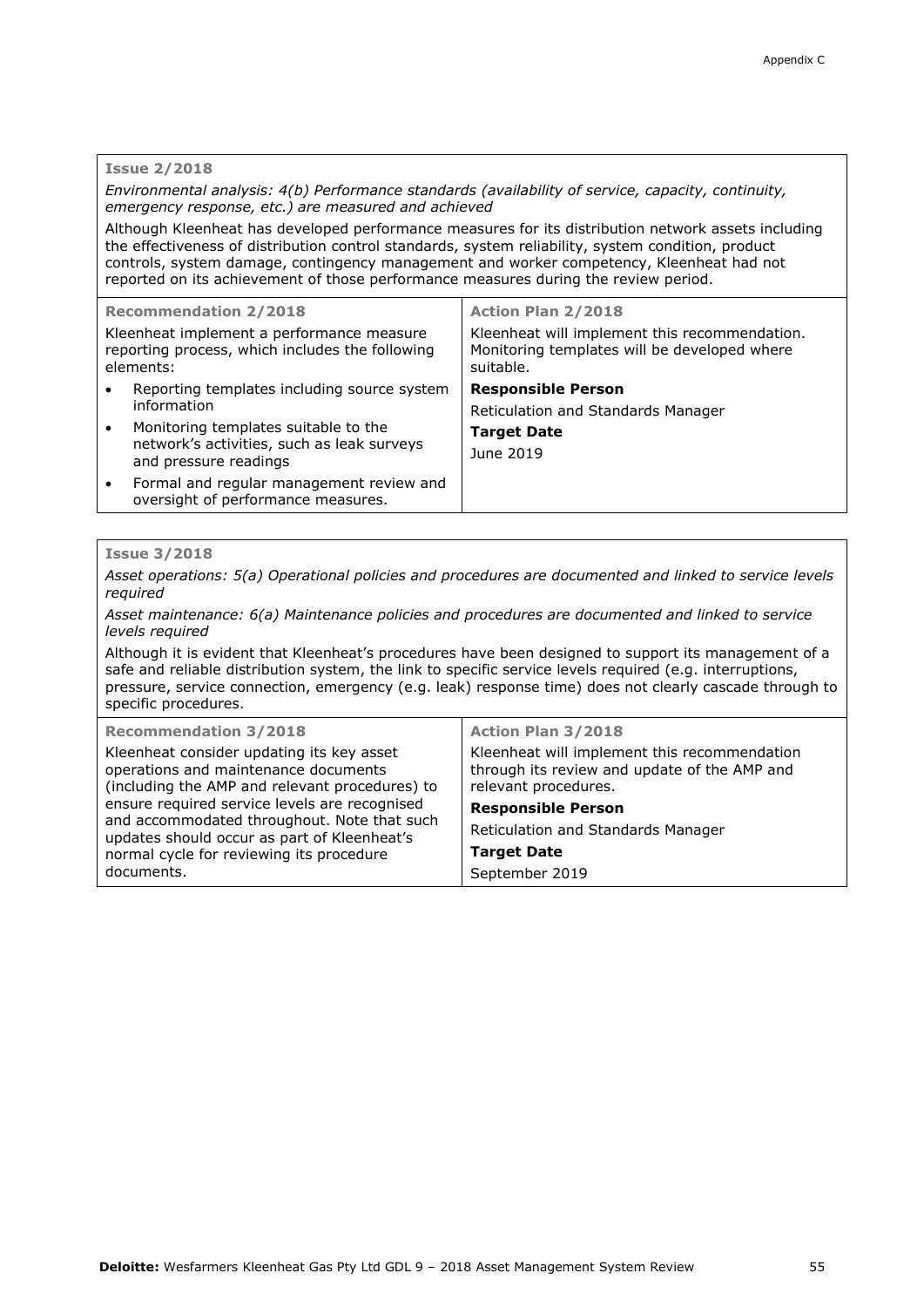#### **Issue 4/2018**

*Asset operations: 5(c) Assets are documented in an Asset Register including asset type, location, material, plans of components, an assessment of assets' physical/structural condition and accounting data*

Although Kleenheat has added to the content of the asset register in response to recommendation 6/2016 of the 2016 AMS review, further improvements can be made to the asset register to assist Kleenheat to understand and manage all key aspects of its asset portfolio. We recognise that there is a cost/benefit balance to achieve in any further expansion asset records to be maintained in eAM.

| <b>Recommendation 4/2018</b>                                                  | <b>Action Plan 4/2018</b>                                                                                                 |
|-------------------------------------------------------------------------------|---------------------------------------------------------------------------------------------------------------------------|
| Kleenheat consider including the following<br>elements in its asset register: | Kleenheat will implement this recommendation,<br>giving consideration to the capabilities of the<br>current eAM software. |
| Further description of asset type<br>$\bullet$                                | <b>Responsible Person</b>                                                                                                 |
| Asset working environment<br>$\bullet$                                        |                                                                                                                           |
| Population sizes<br>$\bullet$                                                 | Reticulation and Standards Manager                                                                                        |
| Material/technology applied<br>$\bullet$                                      | <b>Target Date</b>                                                                                                        |
| Age/remaining life/shelf life/obsolescence<br>$\bullet$                       | June 2019                                                                                                                 |
| Purchase value/commissioning cost<br>$\bullet$                                |                                                                                                                           |
| Logistics data.<br>$\bullet$                                                  |                                                                                                                           |

#### **Issue 5/2018**

*Asset operations: 5(e) Staff receive training commensurate with their responsibilities*

Kleenheat's training arrangements can be further strengthened by more specifically aligning staff competence with the asset conditions (current risks) as well as current technology in supporting the execution of the AMP.

| <b>Recommendation 5/2018</b>                                                              | <b>Action Plan 5/2018</b>                                                  |
|-------------------------------------------------------------------------------------------|----------------------------------------------------------------------------|
| Kleenheat consider developing a training<br>framework and plan which addresses:           | Kleenheat will implement this recommendation.<br><b>Responsible Person</b> |
| Current staff competence, plus records of<br>$\bullet$<br>assessments of staff competence | Reticulation and Standards Manager                                         |
| Training material update process<br>$\bullet$                                             | <b>Target Date</b><br>September 2019                                       |
| Asset technology changes that require new<br>$\bullet$<br>or updated training             |                                                                            |
| Seldom exercised tasks<br>$\bullet$                                                       |                                                                            |
| New skills that need to be added to training<br>$\bullet$                                 |                                                                            |
| Handling of third party contractors.<br>$\bullet$                                         |                                                                            |

#### **Issue 6/2018**

*Asset maintenance: 6(b) Regular inspections are undertaken of asset performance and condition* Kleenheat's requirements for asset inspections can be strengthened to more clearly link with underlying risks and asset condition. **Recommendation 6/2018** Kleenheat consider further updating its Asset Maintenance Plan to include the following elements in its asset inspections: The basis for inspection strategies, linked with the network risk assessment Compliance metrics/targets Technology required How inspection results are used to support wider asset management decisions. **Action Plan 6/2018** Kleenheat will implement this recommendation. **Responsible Person** Reticulation and Standards Manager **Target Date** December 2018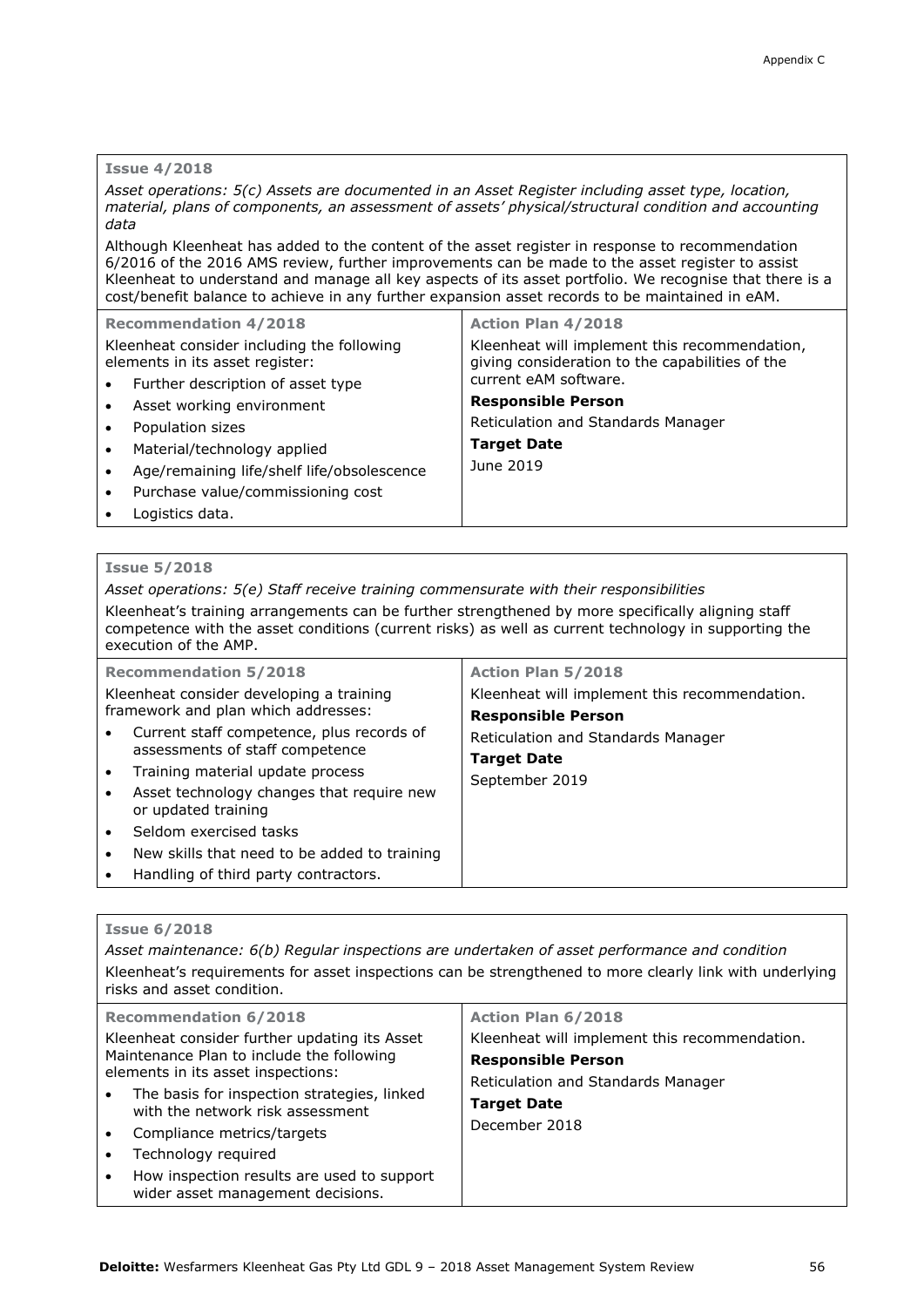#### **Issue 7/2018**

*Asset maintenance: 6(d) Failures are analysed and operational/maintenance plans adjusted where necessary*

Kleenheat's Asset Maintenance Plan and its procedures applied in practice do not adequately address the need for demonstrating analyses of any failures (corrective work, leaks, emergency attendance etc.), with conclusions or recommendations on future changes in operation and maintenance, as well as for engineering/asset renewal.

| $\bullet$ | <b>Recommendation 7/2018</b><br>Kleenheat consider a developing an asset and<br>system reliability/availability performance<br>process which addresses the following elements:<br>Major identified failure modes with various<br>assets<br>How work order information is used to<br>feedback to the operation/maintenance plan<br>and strategy | <b>Action Plan 7/2018</b><br>Kleenheat will implement this recommendation<br><b>Responsible Person</b><br>Reticulation and Standards Manager<br><b>Target Date</b><br>June 2019 |
|-----------|------------------------------------------------------------------------------------------------------------------------------------------------------------------------------------------------------------------------------------------------------------------------------------------------------------------------------------------------|---------------------------------------------------------------------------------------------------------------------------------------------------------------------------------|
| $\bullet$ | RACI behind maintenance strategy<br>development/improvement                                                                                                                                                                                                                                                                                    |                                                                                                                                                                                 |
| $\bullet$ | When root cause analysis is applied                                                                                                                                                                                                                                                                                                            |                                                                                                                                                                                 |
| ٠         | How work (engineering, operation and<br>maintenance) is prioritised by analysing the<br>past occurrences (or non-occurrences)                                                                                                                                                                                                                  |                                                                                                                                                                                 |
| $\bullet$ | Assessment of consequences for past failures<br>including near-misses.                                                                                                                                                                                                                                                                         |                                                                                                                                                                                 |

#### **Issue 8/2018**

*Asset maintenance: 6(e) Risk management is applied to prioritise maintenance tasks*

Although there is evidence of relevant risks and hazards being recognised within the Asset Maintenance Plan and associated procedures, Kleenheat has not clearly documented the link between those key risks and hazards, and its asset maintenance strategies, plans and priorities. Kleenheat had recognised this matter through an independent assessment of the adequacy of it Safety Case, conducted in January 2018.

| <b>Recommendation 8/2018</b><br>Kleenheat consider including the following<br>elements in its Asset Maintenance Plan:                                                                                                                                   | <b>Action Plan 8/2018</b><br>Kleenheat will implement this recommendation.<br><b>Responsible Person</b> |
|---------------------------------------------------------------------------------------------------------------------------------------------------------------------------------------------------------------------------------------------------------|---------------------------------------------------------------------------------------------------------|
| Reference to those major risks and hazards<br>that drive maintenance tasks (per examples<br>outlined in the Safety Case), including any<br>prioritisation of tasks to address risks<br>relating to safety, reliability, compliance,<br>environment etc. | Reticulation and Standards Manager<br><b>Target Date</b><br>June 2019                                   |
| A mechanism for accommodating instances<br>$\bullet$<br>where maintenance tasks themselves have<br>an impact on risks and hazards (including<br>introducing new risks).                                                                                 |                                                                                                         |